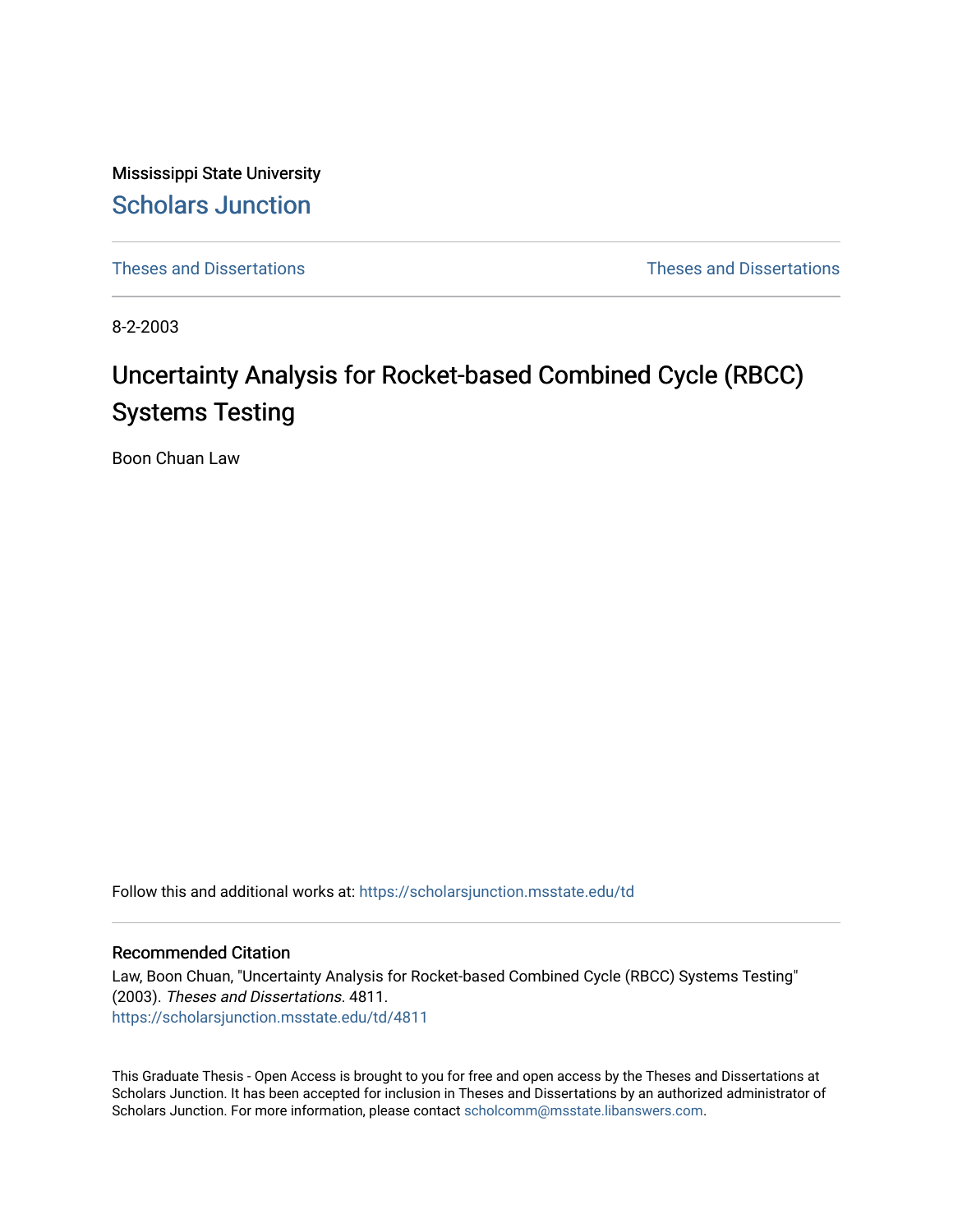# UNCERTAINTY ANALYSIS FOR ROCKET-BASED COMBINED CYCLE (RBCC) SYSTEMS TESTING

By

Boon-Chuan Law

A Thesis Submitted to Faculty of Mississippi State University in Partial Fulfillment of the Requirement for the Degree of Master of Science in Mechanical Engineering in the Department of Mechanical Engineering

Mississippi State, Mississippi

August 2003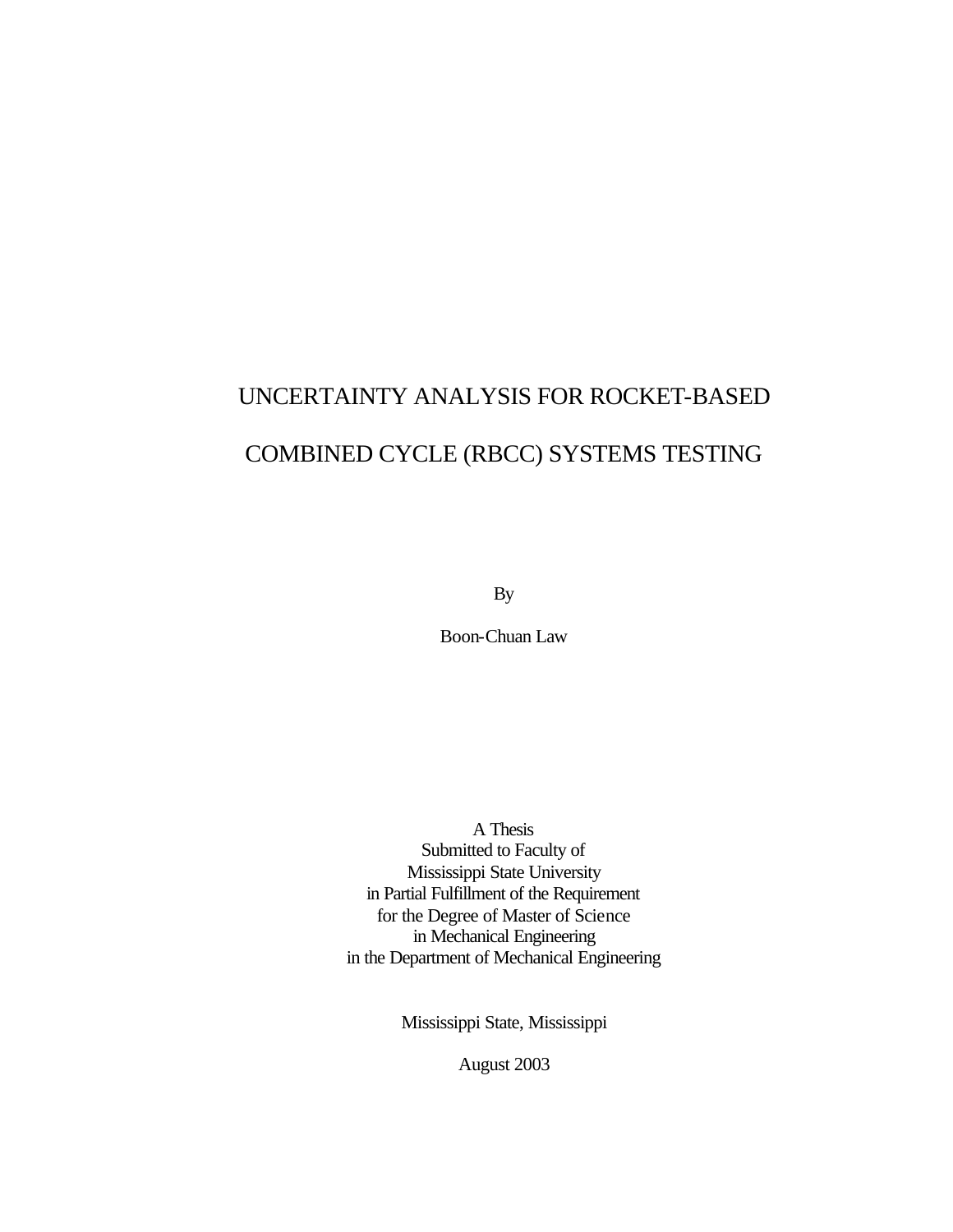# UNCERTAINTY ANALYSIS FOR ROCKET-BASED COMBINED CYCLE (RBCC) SYSTEMS TESTING

By

Boon-Chuan Law

Approved:

Susan T. Hudson Adjunct Assistant Professor of Mechanical Engineering (Director of Thesis)

\_\_\_\_\_\_\_\_\_\_\_\_\_\_\_\_\_\_\_\_\_\_\_\_\_\_\_\_\_\_\_\_\_\_\_

\_\_\_\_\_\_\_\_\_\_\_\_\_\_\_\_\_\_\_\_\_\_\_\_\_\_\_\_\_\_\_\_\_\_\_

\_\_\_\_\_\_\_\_\_\_\_\_\_\_\_\_\_\_\_\_\_\_\_\_\_\_\_\_\_\_\_\_\_\_\_

Rogelio Luck Graduate Coordinator Department of Mechanical Engineering

\_\_\_\_\_\_\_\_\_\_\_\_\_\_\_\_\_\_\_\_\_\_\_\_\_\_\_\_\_\_\_\_\_\_\_

\_\_\_\_\_\_\_\_\_\_\_\_\_\_\_\_\_\_\_\_\_\_\_\_\_\_\_\_\_\_\_\_\_\_\_

B. K. Hodge Professor of Mechanical Engineering (Committee Member)

W. Glenn Steele Professor and Head of Mechanical Engineering (Committee Member)

A. Wayne Bennett Dean of the College of Engineering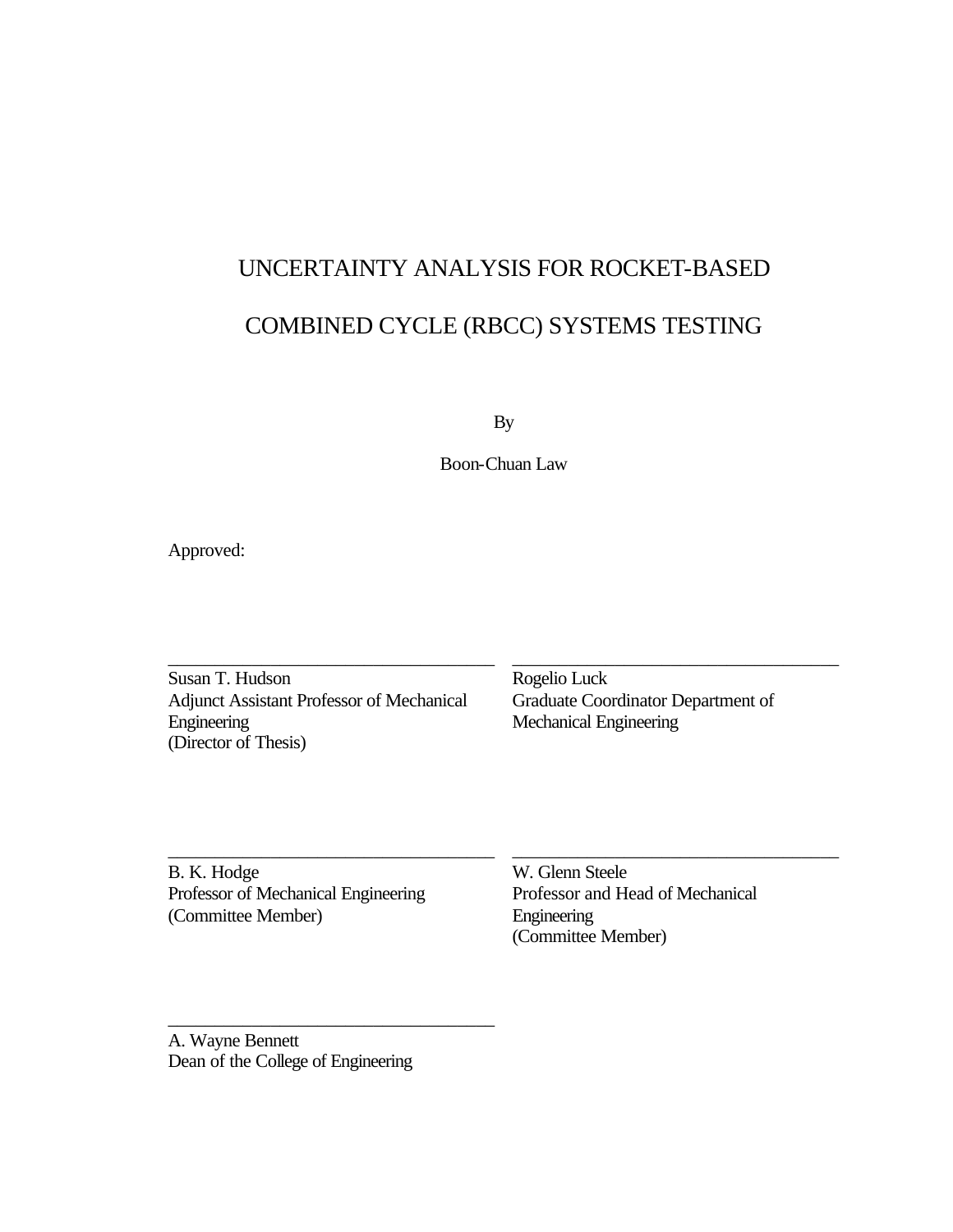Name: Boon-Chuan Law

Date of Degree: August 2, 2003

Institution: Mississippi State University

Major Field: Mechanical Engineering

Major Professor: Dr. Susan T. Hudson

### Title of Study: UNCERTAINTY ANALYSIS FOR ROCKET-BASED COMBINED CYCLE (RBCC) SYSTEMS TESTING

Pages in Study: 138

Candidate for Degree of Master of Science

General uncertainty analysis was used to evaluate the performance of a Rocket-Based Combined Cycle (RBCC) engine system. To estimate the uncertainties of test results, uncertainties of basic measurements such as temperature, pressure, mass flow rate, and thrust were determined. The desired test results of interest included specific impulse and characteristic velocity. Various possible test facilities were reviewed to obtain background information and example test run conditions. Based on the test run conditions, five methods of determining specific impulse were evaluated. Also, theoretical and actual characteristic velocities were analyzed to evaluate C\* efficiency. Initially, general uncertainty analyses were completed relative to 1% accuracy for each measured variable. Then, cases were run using more realistic uncertainty estimates. The relative contributions of the different variables' uncertainties to the overall uncertainty of the selected performance parameters were also calculated. This process helps to identify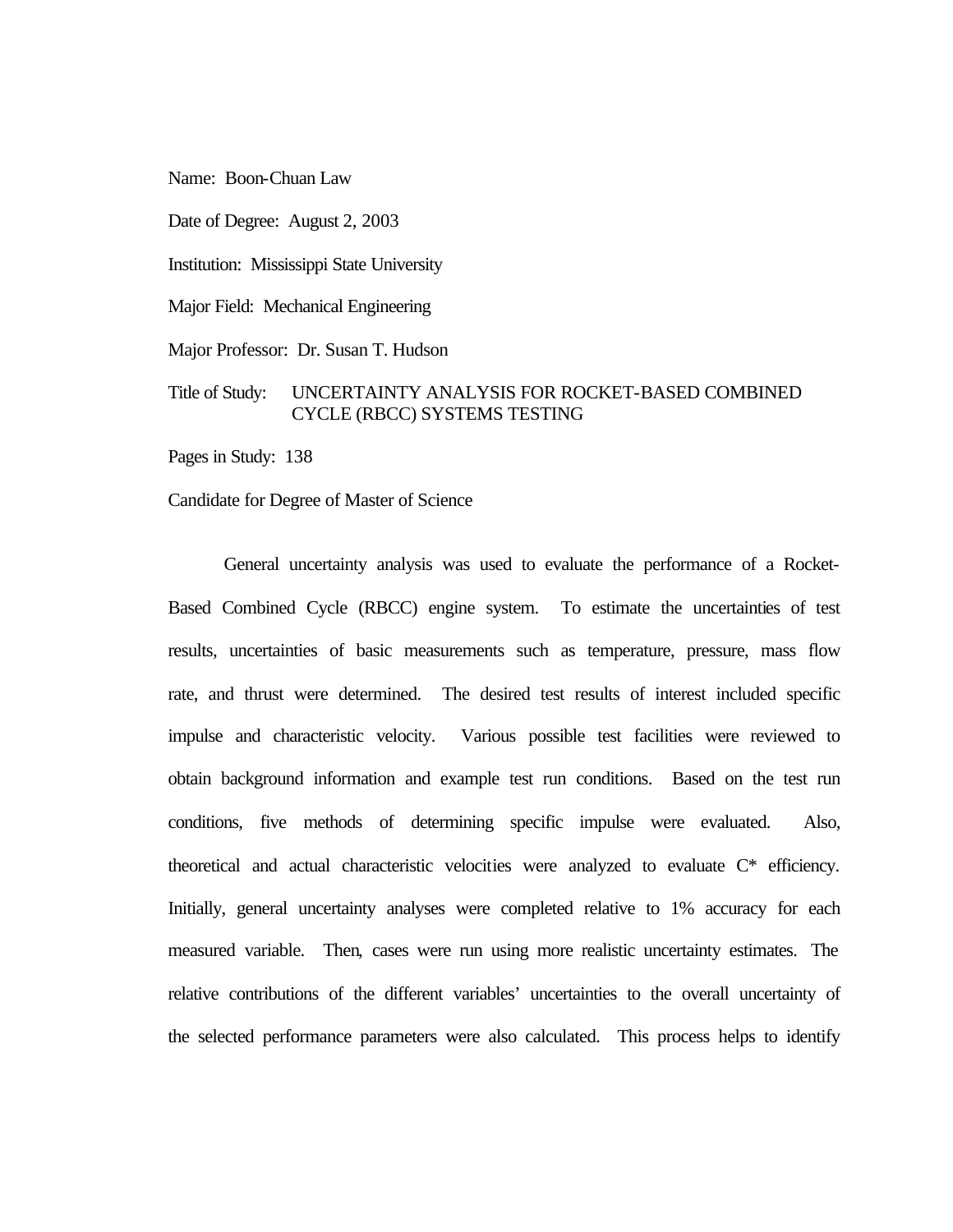the critical measurements from an uncertainty standpoint and can be a significant guide in the cost effective use of resources to reduce the test uncertainty.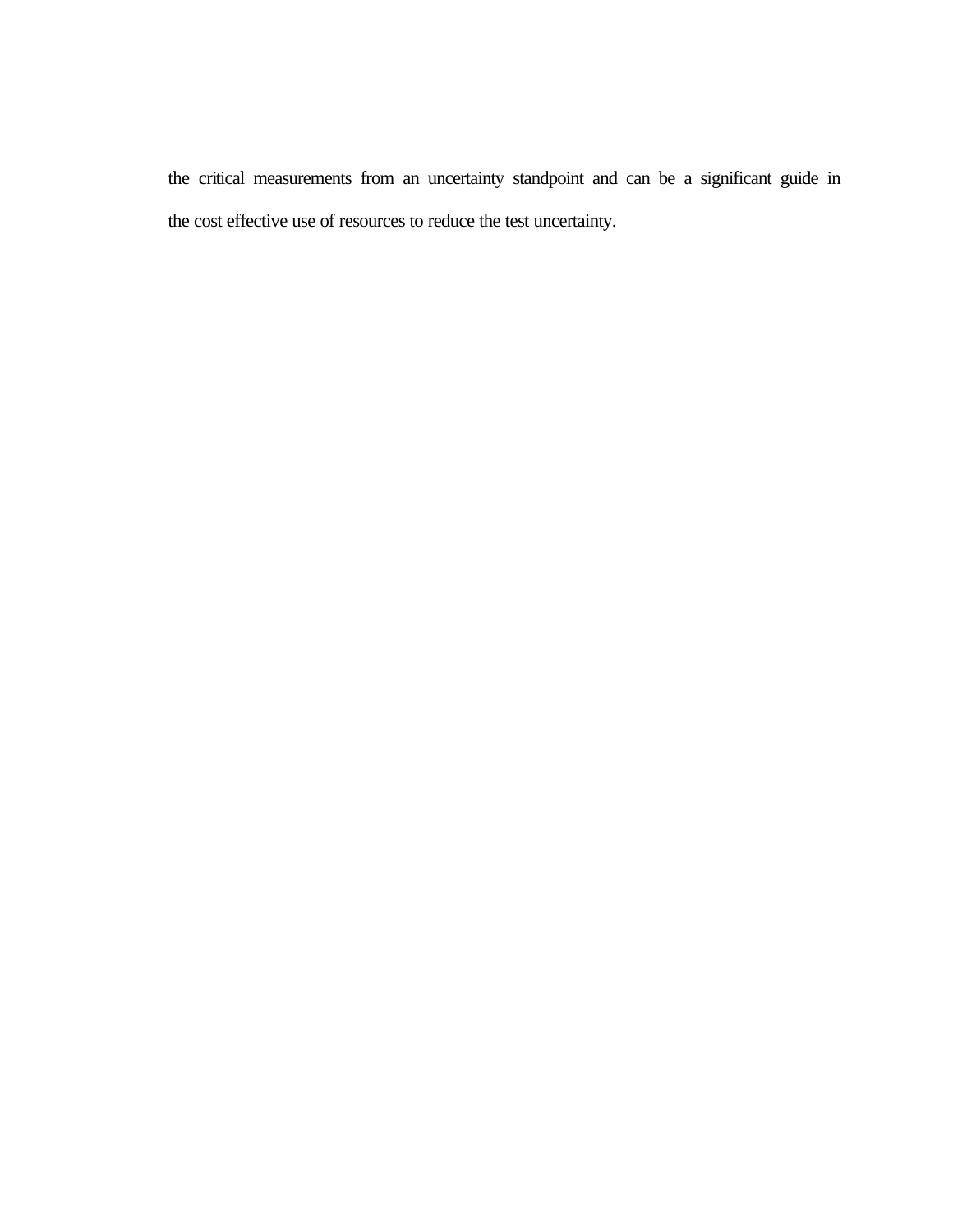### ACKNOWLEDGEMENTS

Words cannot describe how grateful I am for those who helped me in the process of completing my research work. I will always remember the sincere help and guidance from my major professor, Dr. Susan T. Hudson. Indeed, I appreciate her patience in guiding and assisting me throughout the master's program. She is an excellent teacher and a great boss as well. Moreover, I would like to address my special thanks to both Dr. W. Glenn Steele and Dr. B. K. Hodge for their help and guidance that have motivated me to pursue my master's degree.

Last but not least, I would not have completed my master's degree if not for the support, guidance, and love from my family members, especially my parents and my beloved wife. I will always cherish every moment spent in the process of completing my research work.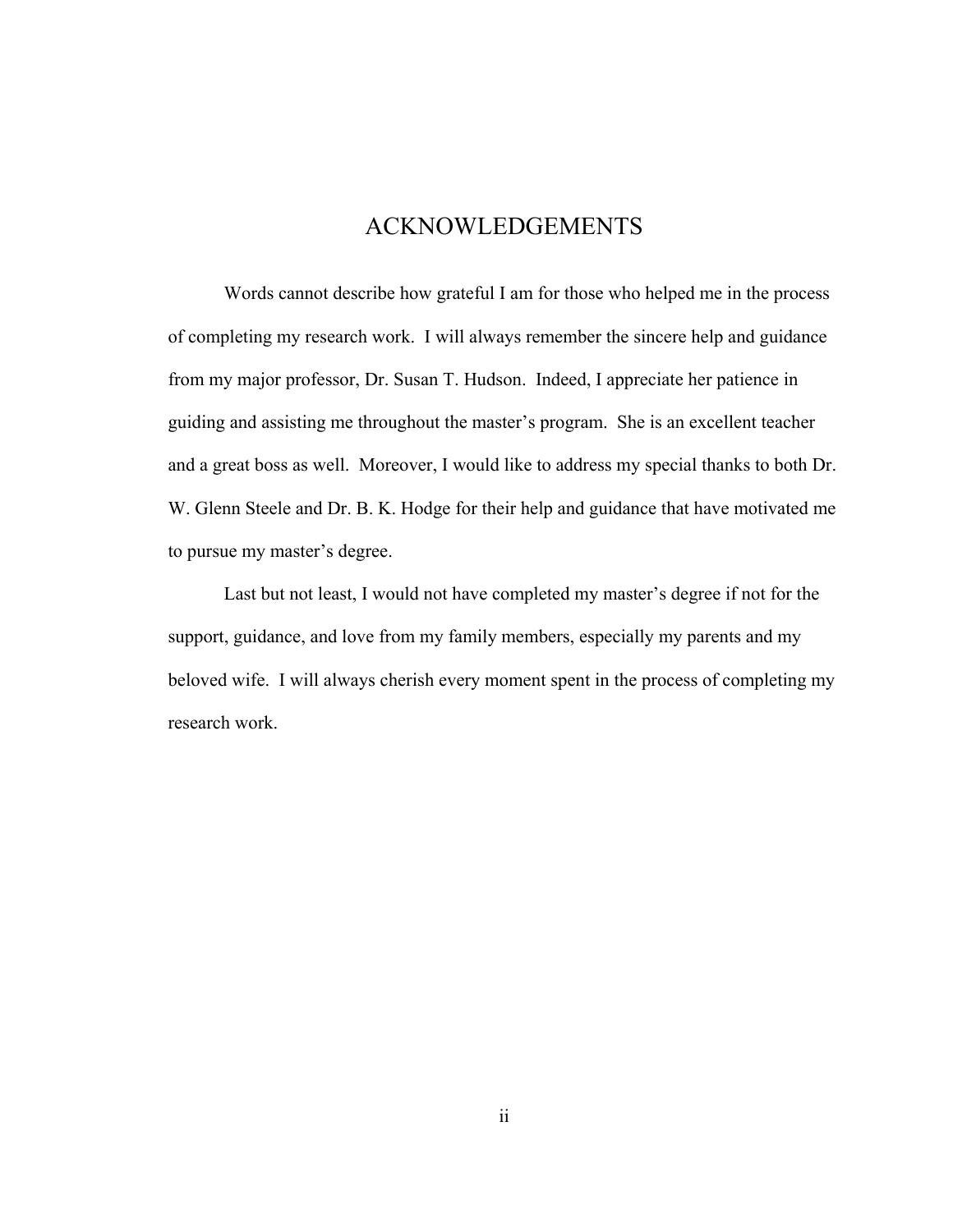# TABLE OF CONTENTS

|                |                                       | 11                                    |
|----------------|---------------------------------------|---------------------------------------|
|                |                                       |                                       |
|                |                                       |                                       |
|                |                                       |                                       |
| <b>CHAPTER</b> |                                       |                                       |
| $I_{\cdot}$    |                                       | -1                                    |
|                | 1.1<br>1.2<br>1.3<br>1.4              | $\overline{2}$<br>$\overline{4}$<br>6 |
| II.            | 2.1<br>2.2<br>2.3<br>2.3.1<br>2.3.2   |                                       |
| III.           | 3.1<br>3.2<br>3.2.1<br>3.2.2<br>3.2.3 |                                       |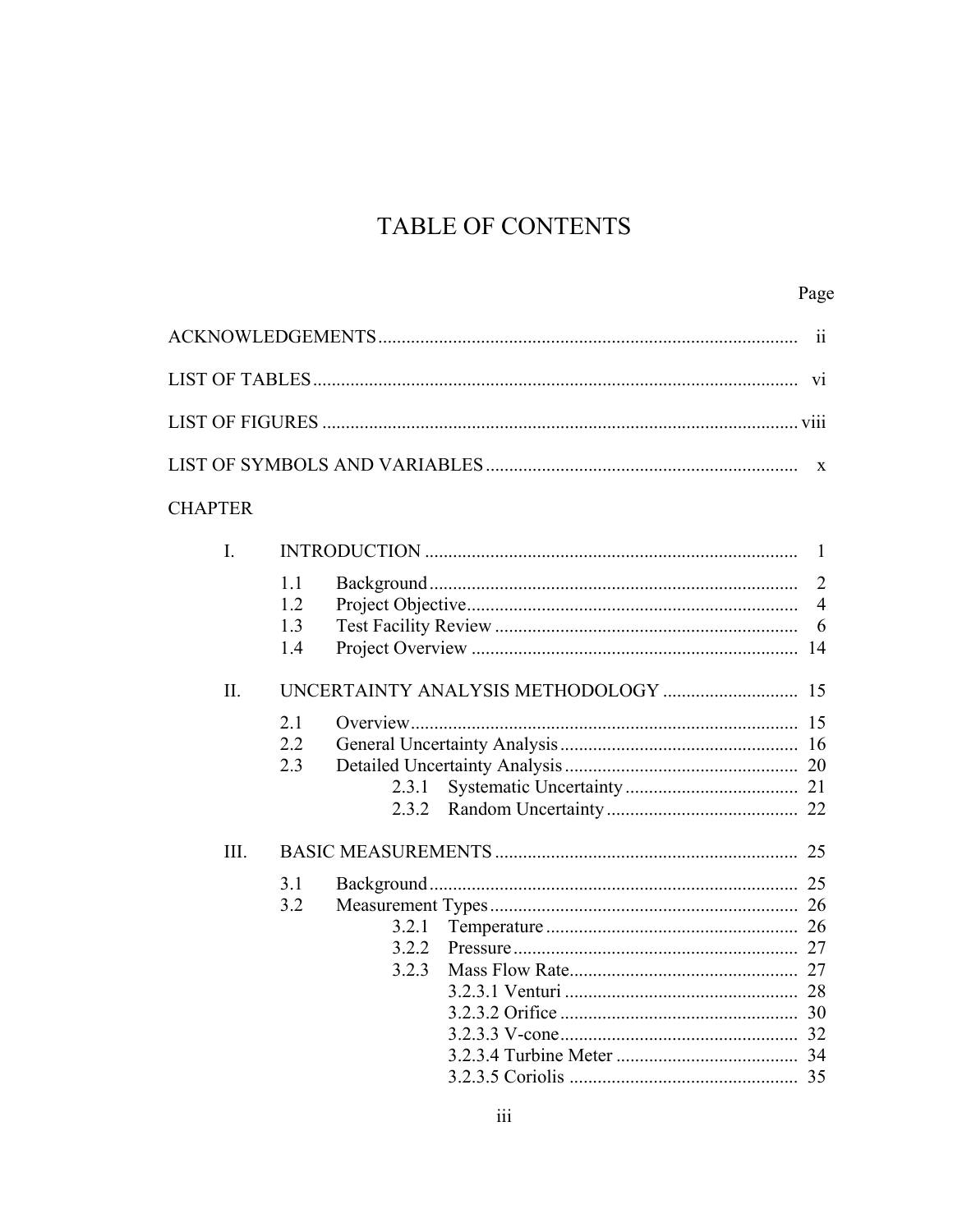### **CHAPTER**

## $\rm Page$

|     |     | 3.2.4 |                                                |  |
|-----|-----|-------|------------------------------------------------|--|
|     | 3.3 |       |                                                |  |
|     |     | 3.3.1 |                                                |  |
|     |     | 3.3.2 |                                                |  |
|     |     | 3.3.3 |                                                |  |
|     |     |       |                                                |  |
|     |     |       |                                                |  |
|     |     |       |                                                |  |
|     |     |       |                                                |  |
|     |     |       |                                                |  |
|     |     | 3.3.4 |                                                |  |
| IV. |     |       |                                                |  |
|     | 4.1 |       |                                                |  |
|     | 4.2 |       |                                                |  |
|     |     | 4.2.1 |                                                |  |
|     |     |       |                                                |  |
|     |     |       |                                                |  |
|     |     |       |                                                |  |
|     |     |       |                                                |  |
|     |     |       |                                                |  |
|     |     | 4.2.2 |                                                |  |
|     |     |       |                                                |  |
|     |     |       |                                                |  |
|     |     |       |                                                |  |
| V.  |     |       | PERFORMANCE PARAMETER UNCERTAINTY ANALYSES  63 |  |
|     | 5.1 |       |                                                |  |
|     | 5.2 |       |                                                |  |
|     |     | 5.2.1 |                                                |  |
|     |     |       | 5.2.2 Uncertainty Estimate Variation Cases  68 |  |
|     | 5.3 |       |                                                |  |
|     |     | 5.3.1 |                                                |  |
|     |     | 5.3.2 | Uncertainty Estimate Variation Cases  74       |  |
|     | 5.4 |       |                                                |  |
| VI. |     |       |                                                |  |
|     |     |       |                                                |  |
|     |     |       |                                                |  |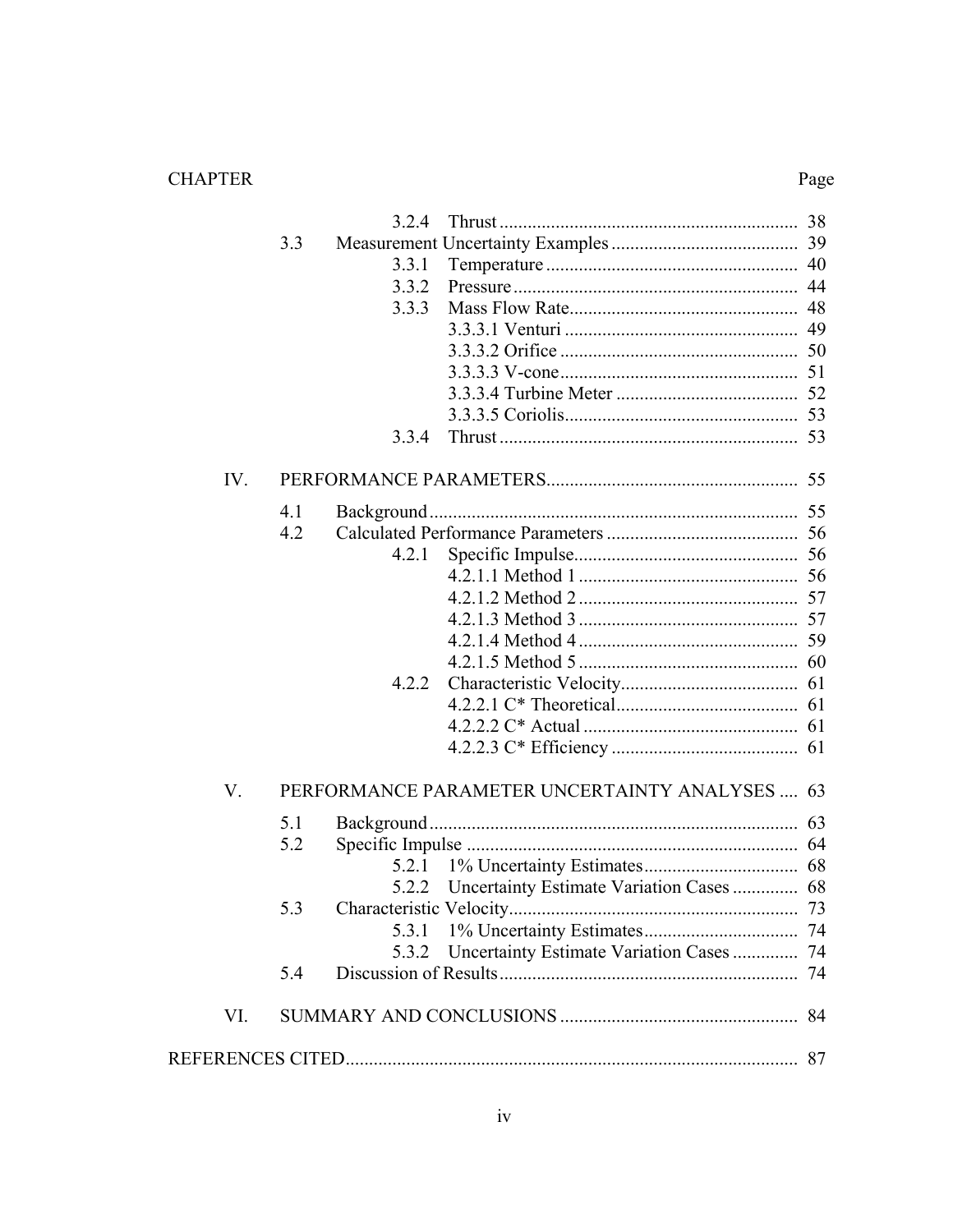# APPENDIX Page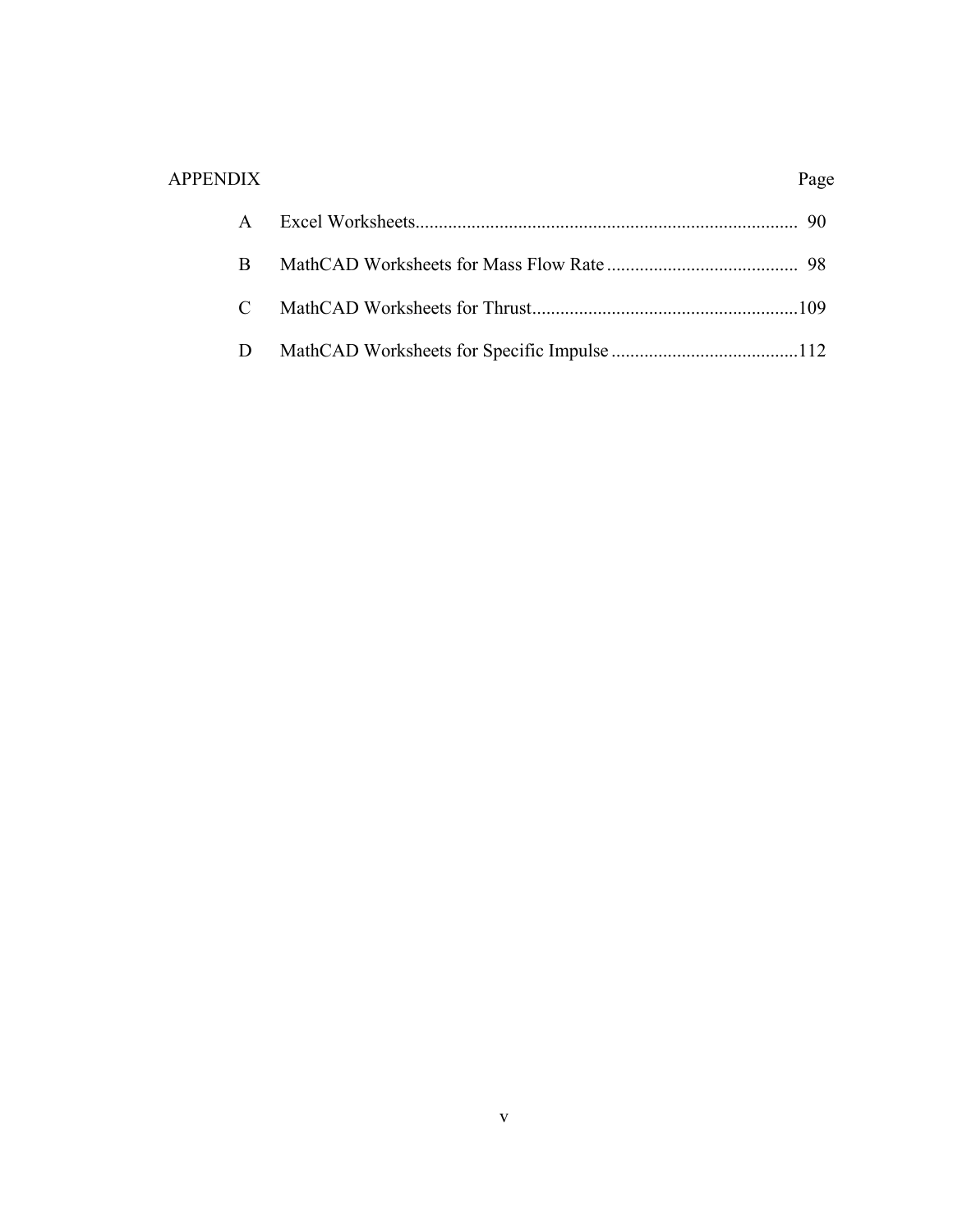# LIST OF TABLES

| <b>TABLE</b> |                                                                              | Page |
|--------------|------------------------------------------------------------------------------|------|
| $1 - 1$      | Hypersonic Tunnel Facility Upper and Lower Operating Limits                  | 9    |
| $1 - 2$      | Langley 8-Foot High-Temperature Tunnel Run Conditions                        | 9    |
| $3-1$        |                                                                              |      |
| $3 - 2$      |                                                                              |      |
| $5 - 1$      | Example Run Conditions of Specific Impulse for Methods 1 and 2  66           |      |
| $5 - 2$      | Example Run Conditions of Specific Impulse for Methods 3, 4 and 5  67        |      |
| $5 - 3$      |                                                                              |      |
| $5 - 4$      |                                                                              |      |
| $5 - 5$      | Specific Impulse Analyses of Methods 1 and 2 based on 1% Uncertainty         |      |
| $5-6$        | Specific Impulse Analyses of Methods 3, 4 and 5 based on 1% Uncertainty      |      |
| $5 - 7$      | Characteristic Velocity Analyses based on 1% Uncertainty Estimates for all   |      |
| $5 - 8$      | Uncertainty Estimate Variation Cases for Specific Impulse Analyses of        |      |
| $5-9$        | Uncertainty Estimate Variation Cases for Specific Impulse Analyses of        |      |
| $5 - 10$     | Uncertainty Estimate Variation Cases for Characteristic Velocity Analyses 83 |      |
| $A-1$        |                                                                              |      |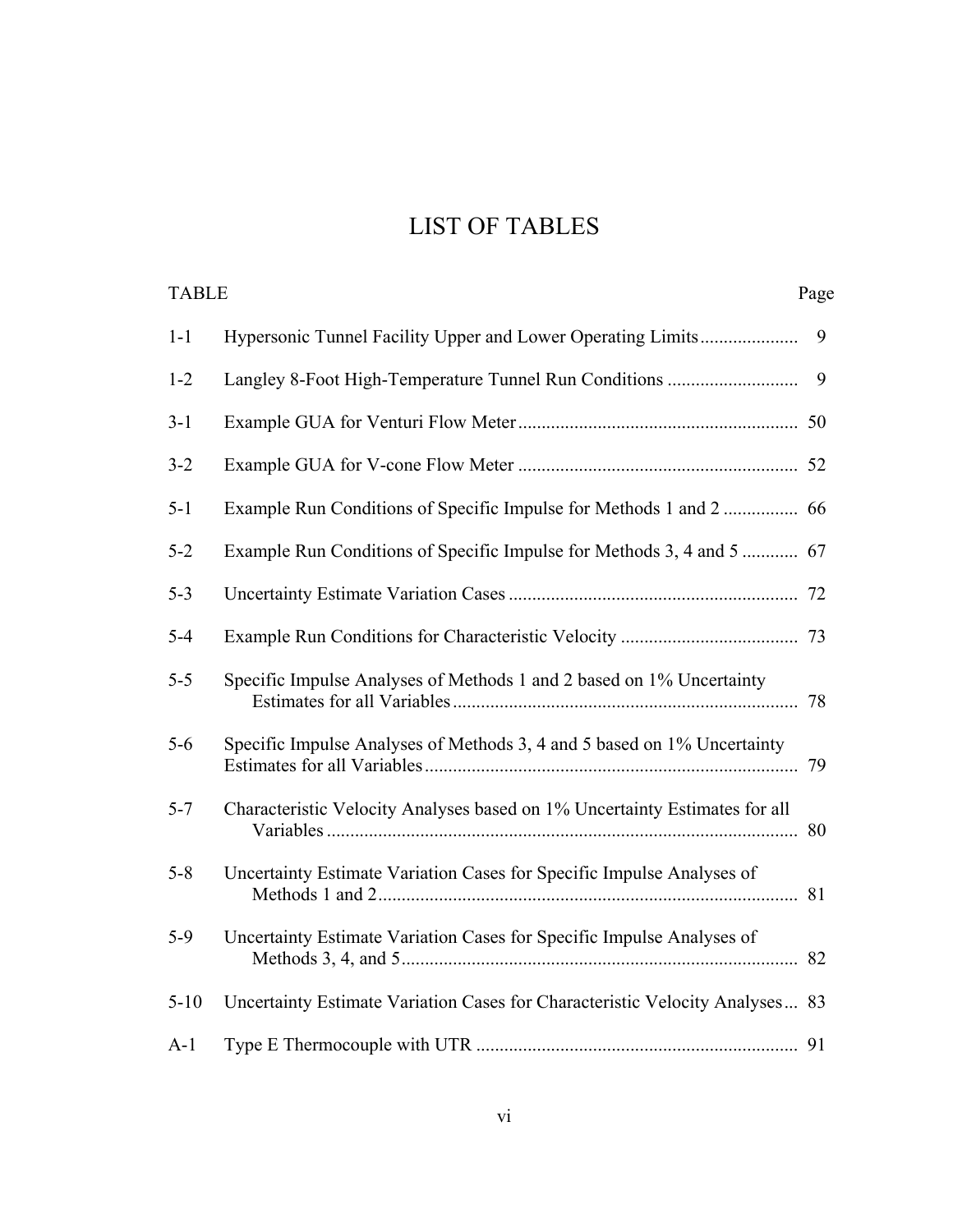| TABLE | Page |
|-------|------|
| $A-2$ |      |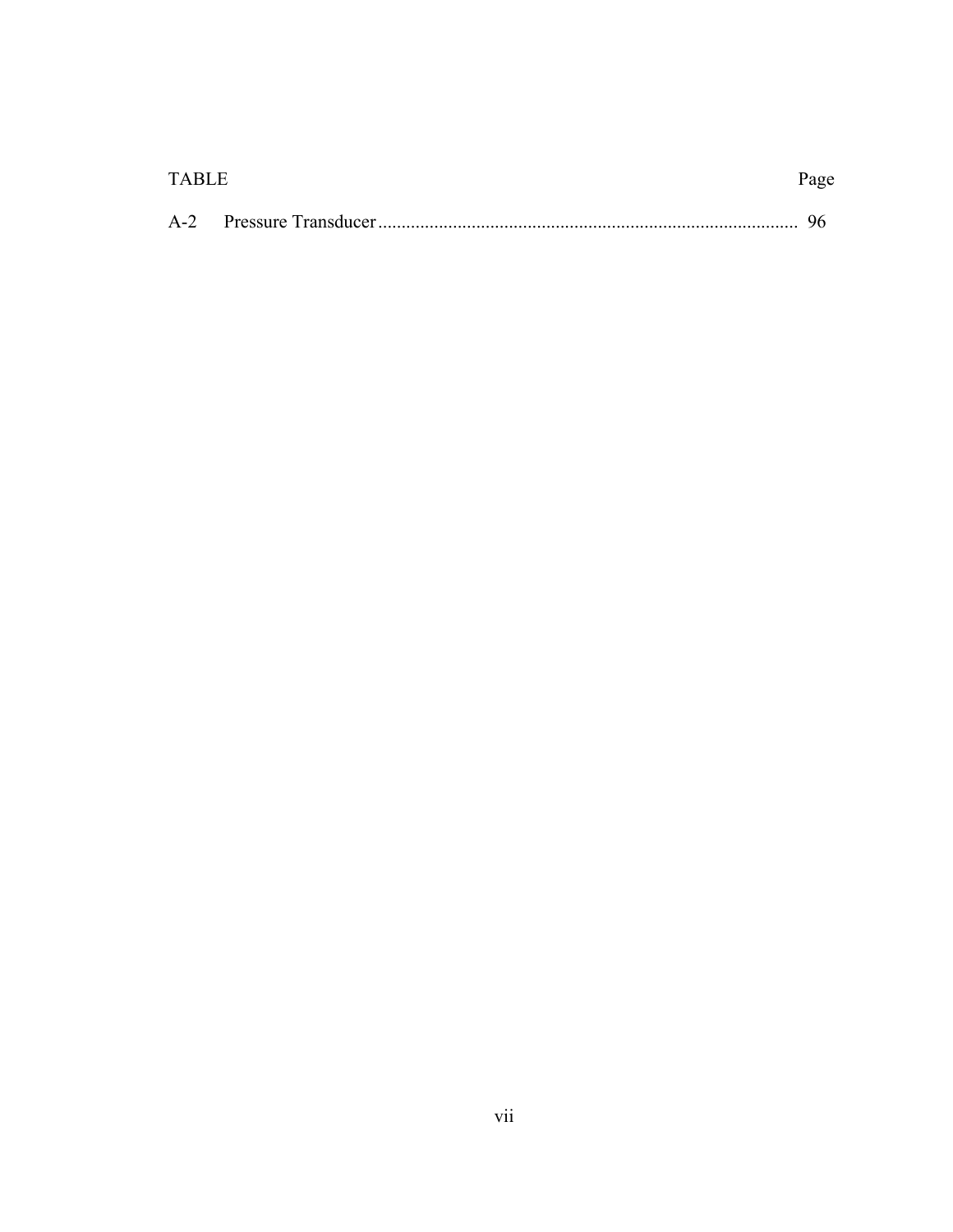# LIST OF FIGURES

| <b>FIGURE</b> |                                                                                                                                                                                                                            | Page           |
|---------------|----------------------------------------------------------------------------------------------------------------------------------------------------------------------------------------------------------------------------|----------------|
| $1-1$         | Strutjet Engine with Integrated Strutrockets used in RBCC Engine                                                                                                                                                           | $\overline{4}$ |
| $3 - 1$       |                                                                                                                                                                                                                            |                |
| $3 - 2$       |                                                                                                                                                                                                                            |                |
| $3 - 3$       |                                                                                                                                                                                                                            |                |
| $3 - 4$       |                                                                                                                                                                                                                            |                |
| $3 - 5$       | Schematic of turbine meter. (1) Inlet straightening vanes, (2) rotating<br>turbine blades with embedded magnet, (3) smooth after-body to reduce<br>pressure drop, (4) reluctance pickup, (5) meter body for insert in pipe |                |
| $3 - 6$       |                                                                                                                                                                                                                            |                |
| $3 - 7$       |                                                                                                                                                                                                                            |                |
| $3 - 8$       |                                                                                                                                                                                                                            |                |
| $3-9$         |                                                                                                                                                                                                                            |                |
| $3 - 10$      |                                                                                                                                                                                                                            |                |
| $3 - 11$      |                                                                                                                                                                                                                            |                |
| $5 - 1$       | (a) Full Engine System from Cowl to Tail, (b) Single Thruster/Rocket 64                                                                                                                                                    |                |
| $B-1$         | UMF and UPC Values for Incompressible Venturi Flow Meter 103                                                                                                                                                               |                |
| $B-2$         | UMF and UPC Values for Incompressible V-cone Flow Meter108                                                                                                                                                                 |                |
| $D-1$         |                                                                                                                                                                                                                            |                |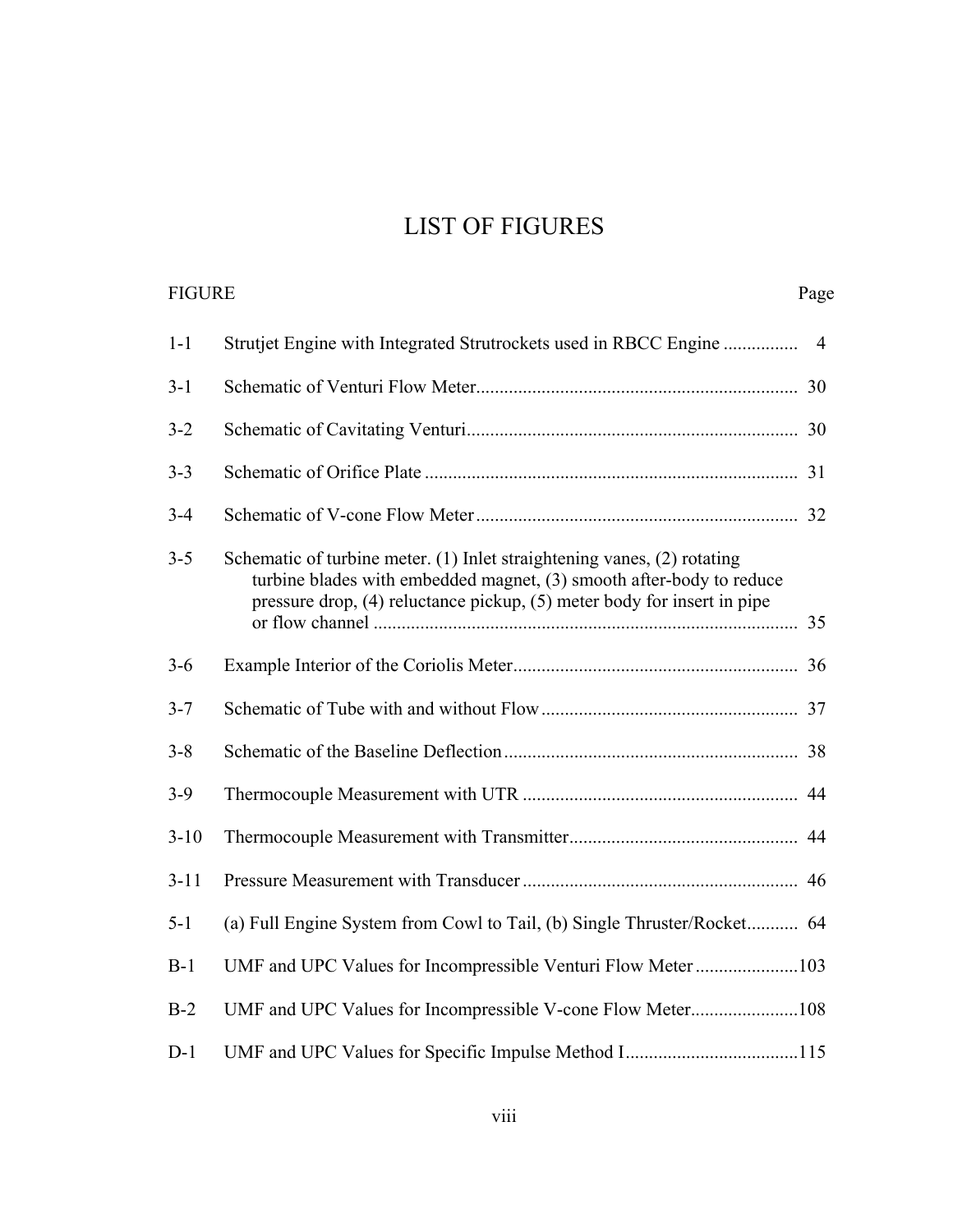| <b>FIGURE</b> | Page |
|---------------|------|
|               |      |
|               |      |
|               |      |
|               |      |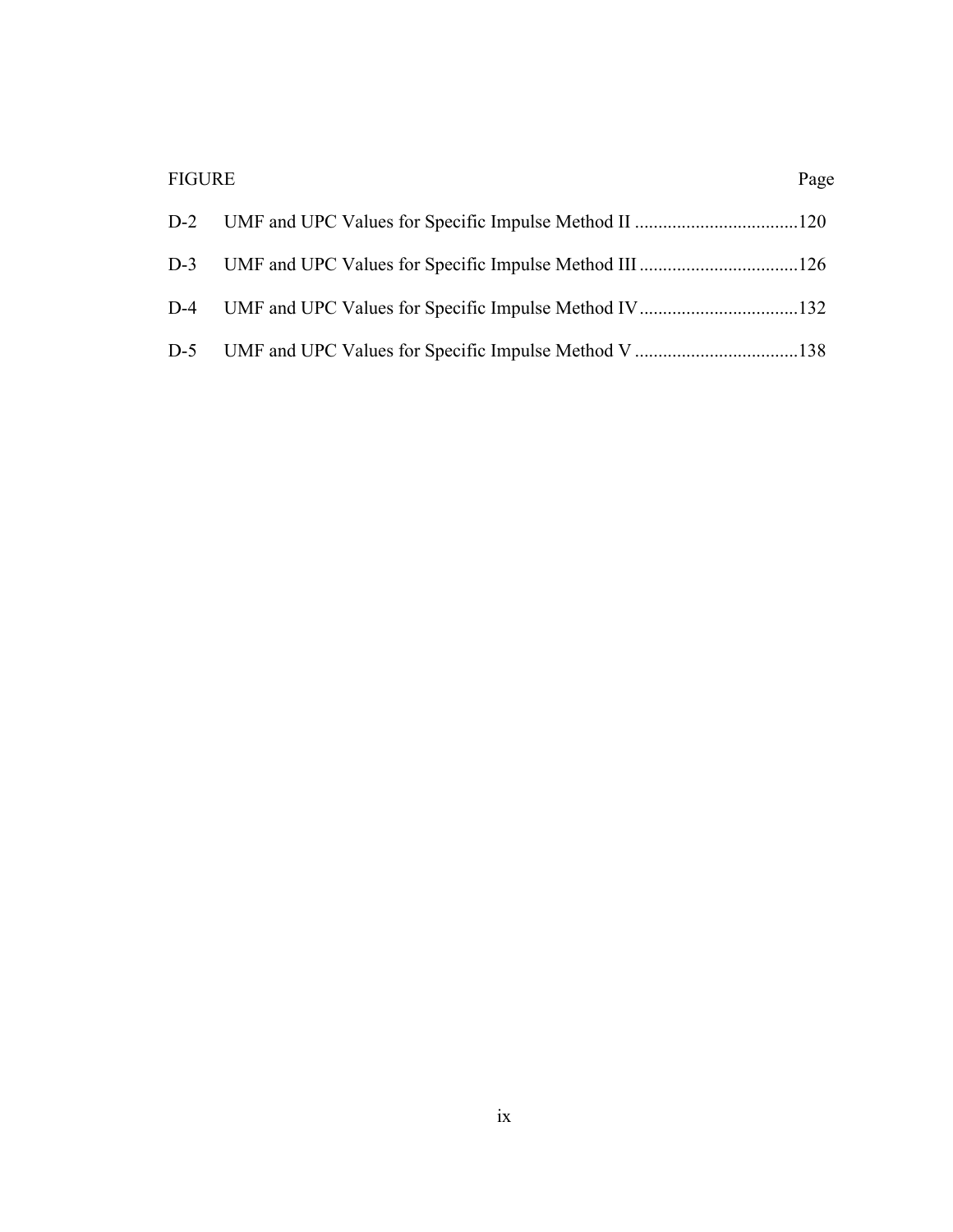# LIST OF SYMBOLS AND VARIABLES

## VARIABLE DEFINITION

| $C_d$             | $=$ | Discharge coefficient            |  |  |  |
|-------------------|-----|----------------------------------|--|--|--|
| $C_F$             | $=$ | Thrust coefficient               |  |  |  |
| $Cp_{\text{eff}}$ | $=$ | Effective specific heat          |  |  |  |
| $C^*$             | $=$ | Characteristic velocity          |  |  |  |
| D                 | $=$ | Meter inside diameter            |  |  |  |
| d                 | =   | Diameter                         |  |  |  |
| $F_a$             | $=$ | Thermal expansion factor         |  |  |  |
| ${\bf F}$         | $=$ | Thrust force                     |  |  |  |
| <b>Isp</b>        | $=$ | Specific impulse                 |  |  |  |
| M                 | =   | Molecular weight                 |  |  |  |
| $\mathbf{P}$      | $=$ | Pressure                         |  |  |  |
| $\Delta P$        | $=$ | Pressure difference              |  |  |  |
| Q                 | $=$ | Volumetric flow rate             |  |  |  |
| Rc                | $=$ | Specific gas constant            |  |  |  |
| $\mathbf T$       | $=$ | Temperature                      |  |  |  |
| W                 | $=$ | Mass flow rate                   |  |  |  |
| Y                 | $=$ | <b>Expansion</b> factor          |  |  |  |
| β                 | $=$ | Ratio of throat to pipe diameter |  |  |  |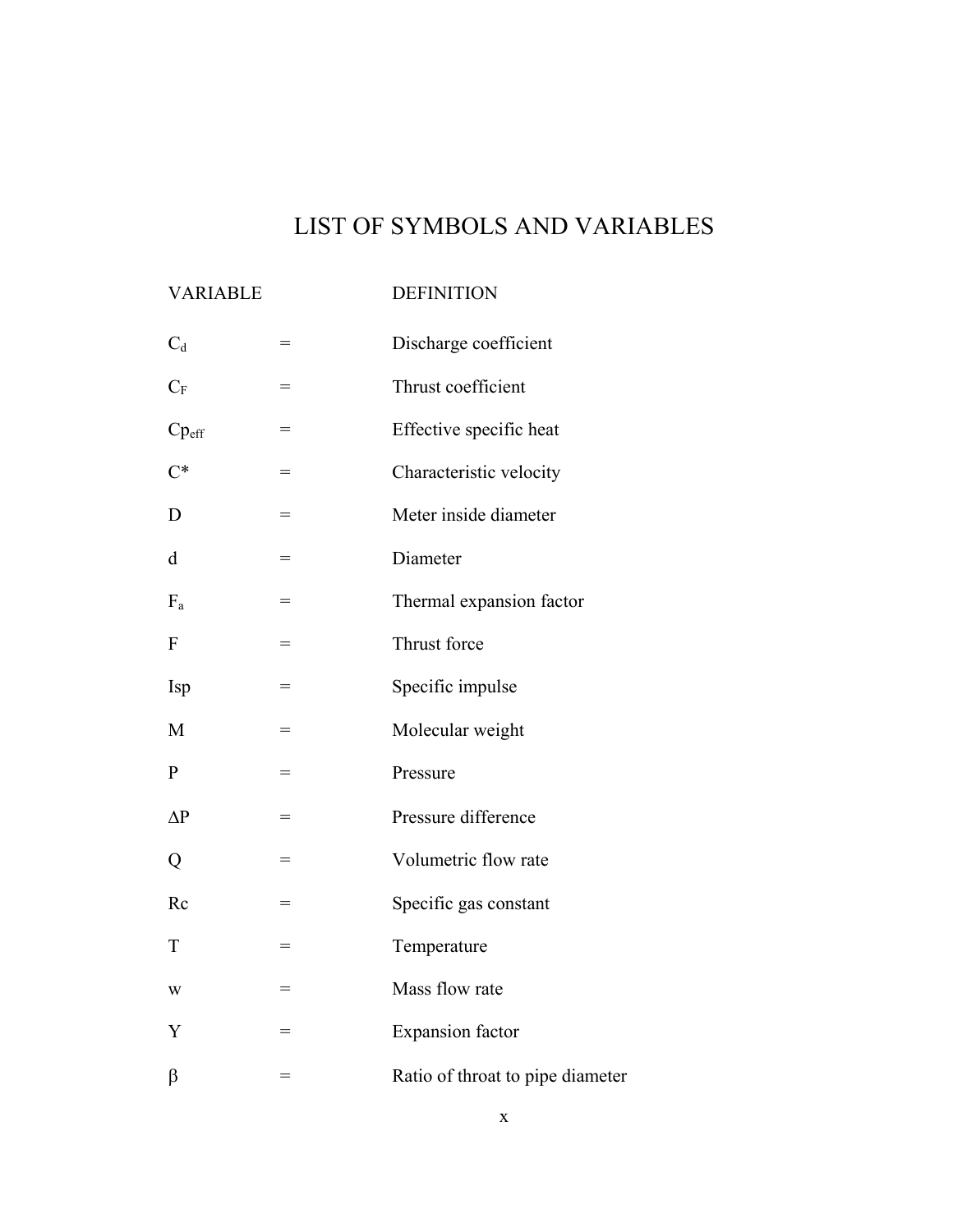### VARIABLE DEFINITION

| $\gamma$  | Specific heat ratio      |  |  |
|-----------|--------------------------|--|--|
| $\lambda$ | Nozzle divergence factor |  |  |
|           | Density                  |  |  |
|           | Nozzle divergence angle  |  |  |

# Subscript

| 1, c           | Chamber or pipe inlet                            |
|----------------|--------------------------------------------------|
| 2, t           | Throat (applied to nozzle and mass flow devices) |
| e              | Nozzle exit                                      |
| $\overline{3}$ | Atmospheric condition                            |
| $\mathbf f$    | Fuel                                             |
| $\Omega$       | Oxidizer                                         |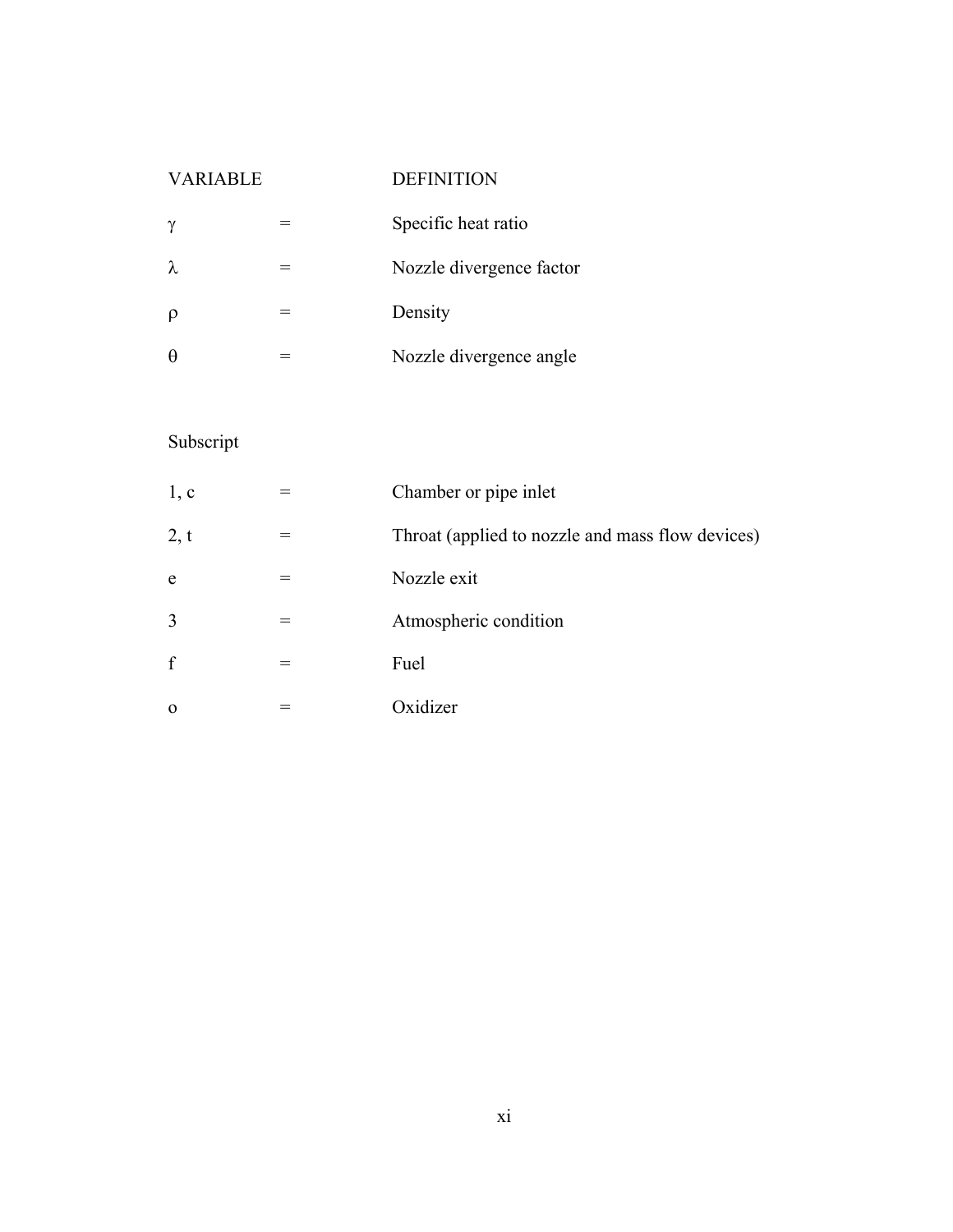### CHAPTER I

### INTRODUCTION

 Uncertainty analyses are developed in this study to realize the greatest benefit of Rocket Based Combined Cycle (RBCC) engine testing. This research work describes the methods used to evaluate the basic measurement uncertainties associated with pressure, temperature, mass flow rate, and thrust. These measurement uncertainties are then used to estimate the uncertainties of the specific impulse and characteristic velocity for both ground and altitude testing using uncertainty analysis techniques. Initially, 1% uncertainty estimates are assumed for each variable. Then, more specific uncertainty estimate variation cases are run to illustrate the usefulness of the uncertainty analysis techniques. This study includes the data reduction methods with the description for the selected performance parameters. A general uncertainty analysis is performed for each of the data reduction methods. The relative contributions of the different variables' uncertainties to the overall uncertainties of the selected performance parameters are also included. This process can help to identify the critical measurements from an uncertainty standpoint and can be a significant guide in the cost effective use of resources to reduce the test uncertainty.

This study is limited to evaluating the data reduction equations for the performance parameters of interest relative to the uncertainties of the equation input variables. Uncertainties associated with the assumptions made to derive the data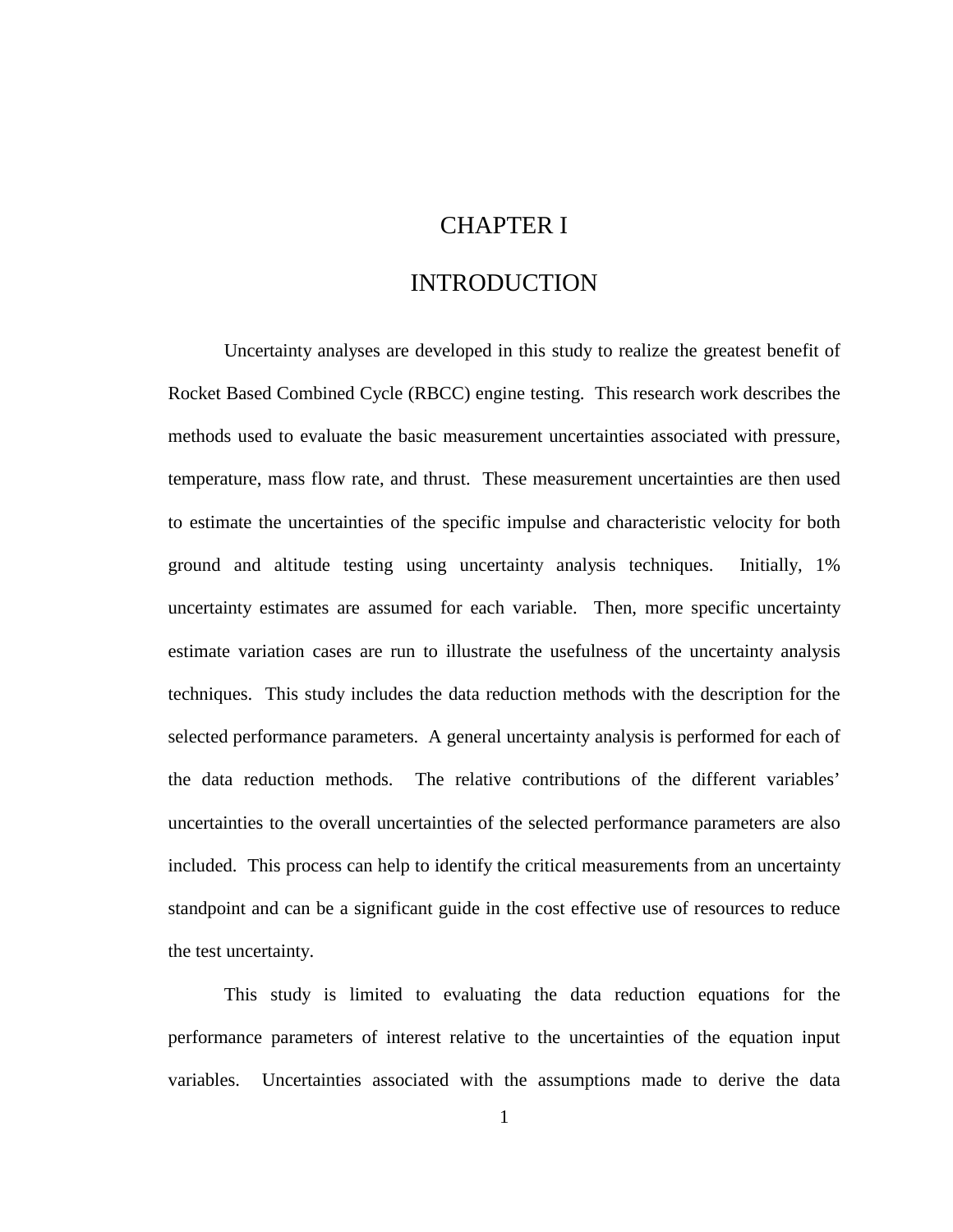reduction equations are not included. Therefore, caution is advised when comparing the results of different methods. Full comparisons can only be made once the assumptions have been considered. The current work will be extended in this sense in the future.

### **1.1 Background**

The dream of being able to take off from a U.S. airport and travel to space at a price comparable to flying abroad with the Concorde will come true one day with the advance of NASA's launch technology program. With the dream in mind, multiple airbreathing engine configurations are being developed and tested. Rocket-Based Combined Cycle (RBCC) is one of the air-breathing engine concepts being tested [1].

Rocket Based Combined Cycle (RBCC) propulsion combines elements of rocket and air breathing propulsion into a single, integrated engine. RBCC engines are capable of operating in several modes such as ducted rocket, ramjet, scramjet, and pure rocket. Vehicles employing RBCC engines will have a higher trajectory-averaged specific impulse than conventional rockets by utilizing atmospheric oxygen over a portion of the ascent trajectory. Therefore, RBCC vehicle will be capable of carrying heavier payloads. In coming decades, air-breathing technologies will dramatically reduce the cost to orbit, reduce trip time between destinations, and increase vehicle reliability as well as crew safety.

RBCC propulsion systems consist of four modes of operation. Initially, an airaugmented rocket provides high specific impulse at speeds, such as Mach 0 to 3.5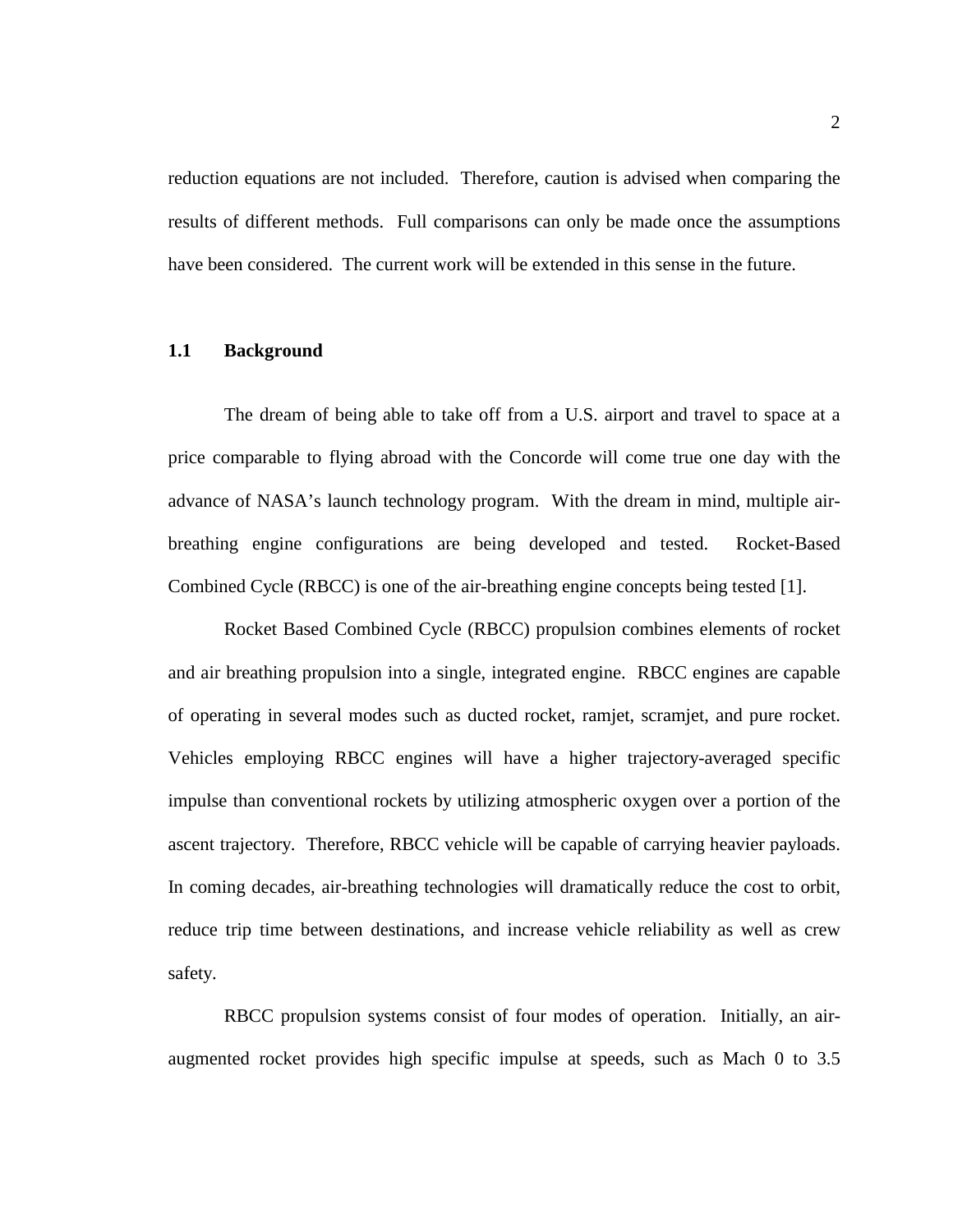conditions. The ramjet mode, for example Mach 3.5 to 7, uses an air-breathing jet engine without a mechanical compressor or turbine. Compression is accomplished entirely by ram; thus, ramjet mode is sensitive to vehicle forward speed and non-existent at rest. The scramjet mode (~Mach 7) features supersonic air-flow throughout the engine as the altitude increases. Both ramjet and scramjet are mechanically simpler, but aerodynamically more complex, than conventional jet engines; therefore, ramjet and scramjet provide much greater efficiency, permitting long-duration hypersonic flight [2]. The last mode is pure rocket only where the air inlet is closed, usually from Mach 8 and above. The on-board rocket will provide the final boost to low earth orbit. (Note that the Mach number of the four modes of operation is only an example and the Mach number for the modes may vary slightly.)

Recently, design and testing of RBCC propulsion systems have successfully been completed at a sub-scale level, with the results warranting further engine development. This further development is known as ISTAR, Integrated System Test of an Air-breathing Rocket. Under ISTAR, a flight-weight RBCC propulsion system having a thrust on the order of 50K pounds force will be developed to serve as a test bed. Extensive ground testing and altitude testing of RBCC components, subsystems, and engine systems across all propulsion operational modes, except the final rocket mode, will be initiated under ISTAR.

The RBCC concept for ISTAR uses the Strutjet air-breathing engine with six rockets thrusters in each strut. There are a total of four flow paths and each has three struts. Therefore, 18 rocket thrusters can be found in one flow path for a total of 72 rocket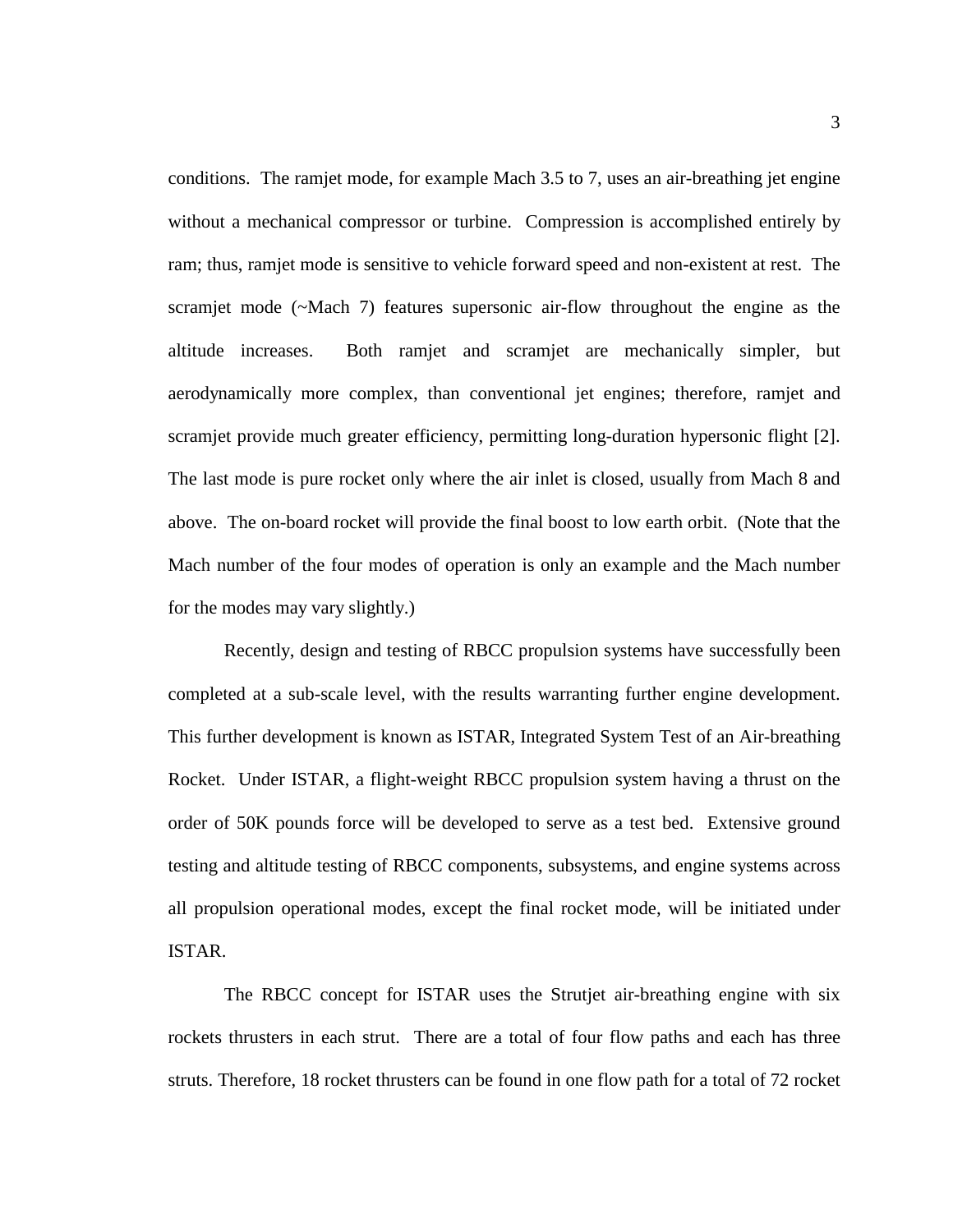thrusters for the four flow paths (full system). Figure 1-1 shows the Strutjet RBCC with the full system and rocket thrusters. A detailed discussion can be found in reference 3.



Figure 1-1: Strutjet Engine with Integrated Strutrockets used in RBCC Engine

Ground and altitude testing at 50% of the full-scale level for only one flow path is planned for the ISTAR program. However a variety of RBCC engine testing will occur at various test centers based on each center's expertise.

### **1.2 Project Objective**

The purpose of this study was to realize the greatest benefit of Rocket Based Combined Cycle (RBCC) engine testing by using uncertainty analysis techniques with the focus to determine the specific impulse and characteristic velocity of the engine.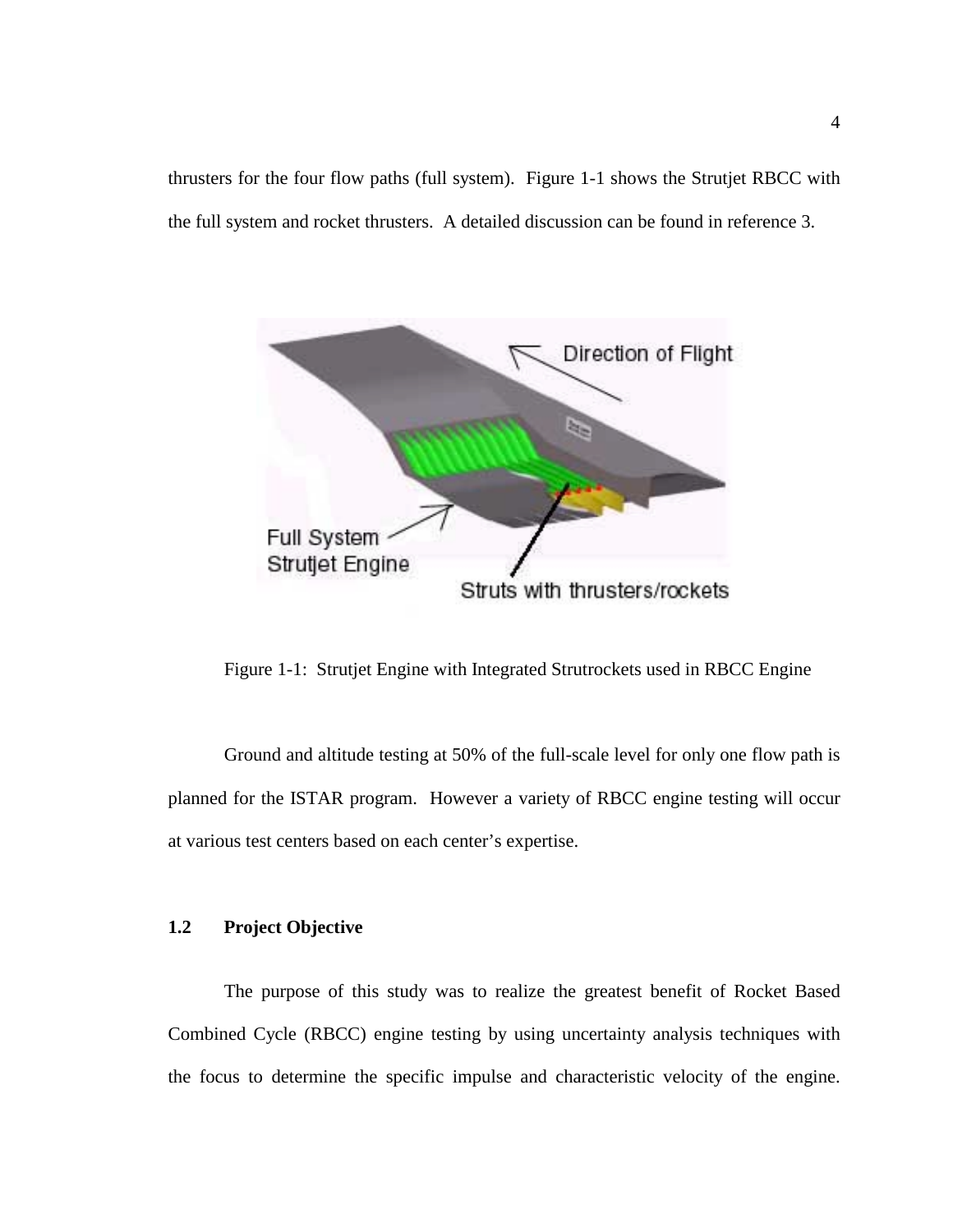Specific impulse, Isp, is the thrust force per unit weight of propellant and it is an important figure of merit of the performance of a rocket propulsion system, which is similar to the concept of miles per galloon parameter used with automobiles. A higher specific impulse means better performance of the engines. Five methods to obtain specific impulse will be evaluated in this study to determine the uncertainty associated with each method. Characteristic velocity,  $C^*$  (ft/sec), is independent of nozzle characteristics and can be determined by experimental data of chamber pressure, throat diameter, and propellant mass flow rate. C\* efficiency is also an important performance parameter as it is used to express the degree of completion of the energy release and the creation of high temperature and pressure gas in the chamber.

Uncertainty is defined as the interval around a result from an experiment or a design calculation where the true result is expected to lie with a certain degree of confidence. A 95% degree of confidence is frequently used in engineering applications. Five data reduction methods of determining the specific impulse were explored in this study to determine the uncertainty associated with each method. Characteristic velocity was also evaluated. With the use of uncertainty analysis techniques, critical measurement uncertainties can be identified and these will provide guidance for the design of the RBCC engine system in the future.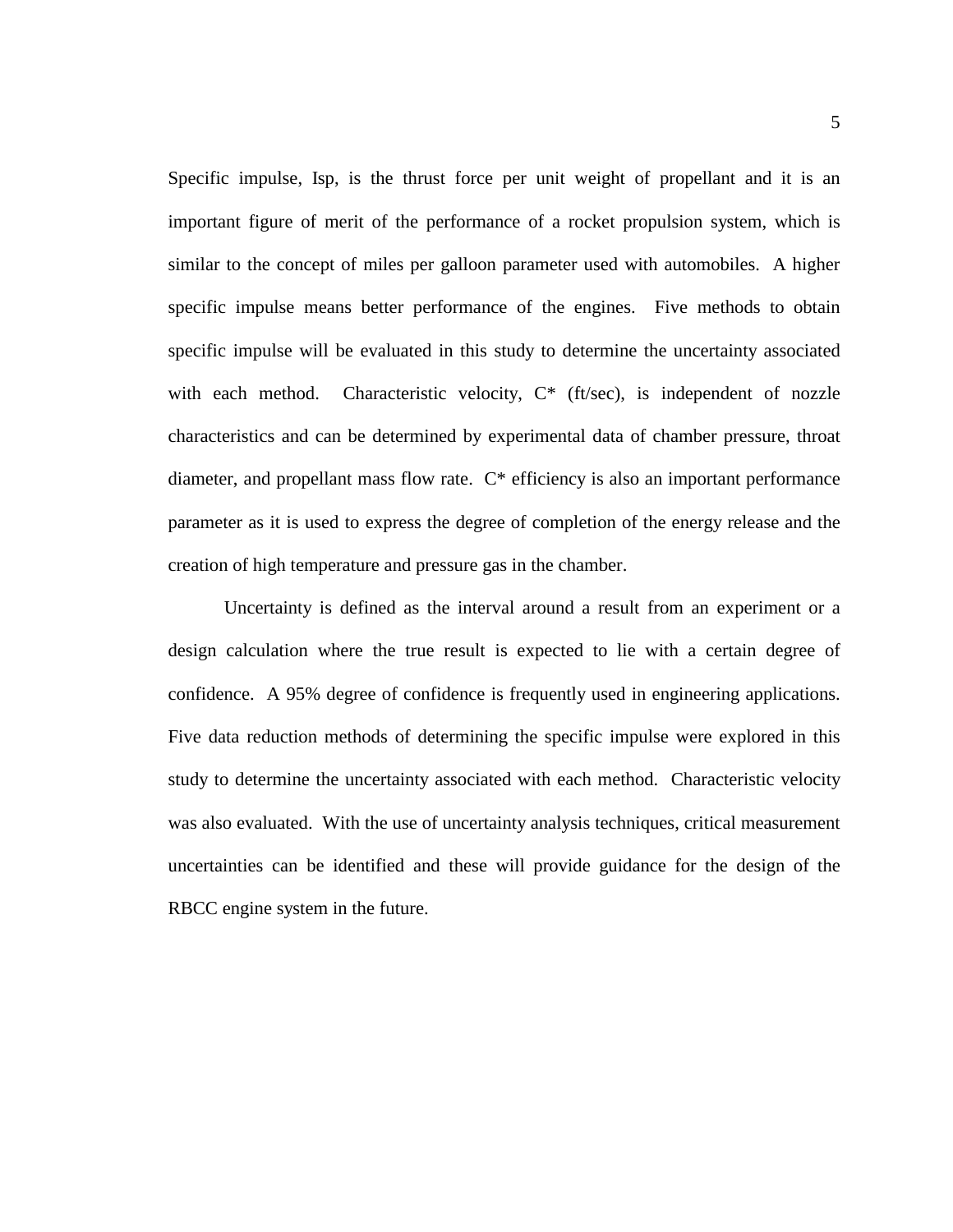#### **1.3 Test Facility Review**

Based on each Center's expertise, various test facilities have been considered for RBCC engine ground testing and altitude testing. This study includes examples of test facilities and run conditions that may be used. Uncertainty analysis techniques are used to evaluate the specific impulse and characteristic velocity uncertainties based on the run conditions that may be achieved during testing.

RBCC engine testing initiated by the ISTAR program is the flight-weight ground test bed of an RBCC engine. The primary ISTAR industry development team includes Rocketdyne Propulsion & Power (The Boeing Co.) of Canoga Park, California; Pratt & Whitney Space Propulsion (United Technologies Corp.) of West Palm Beach, Florida; and Aerojet Missile and Space Propulsion (GenCorp, Inc.) of Sacremento, California. This team is known as the Rocket Based Combined Cycle Consortium or  $RBC<sup>3</sup>$ . Testing may be carried out by any of the consortium members. Other possible test facilities are located at NASA Langley Research Center, NASA Dryden Flight Research Center, Arnold Engineering Development Center (AEDC), GASL Test Complex, and NASA Glenn Research Center [1]. Brief overviews of some of these facilities are given in the following paragraphs.

The Aerodynamic and Propulsion Test Unit (APTU) at Arnold Engineering Development Center (AEDC) is a blow-down, freejet test facility designed for true temperature aerodynamic, propulsion, and material/structures freejet testing. A vitiated air heater (VAH) provides the required temperature. Liquid oxygen (LOX) is added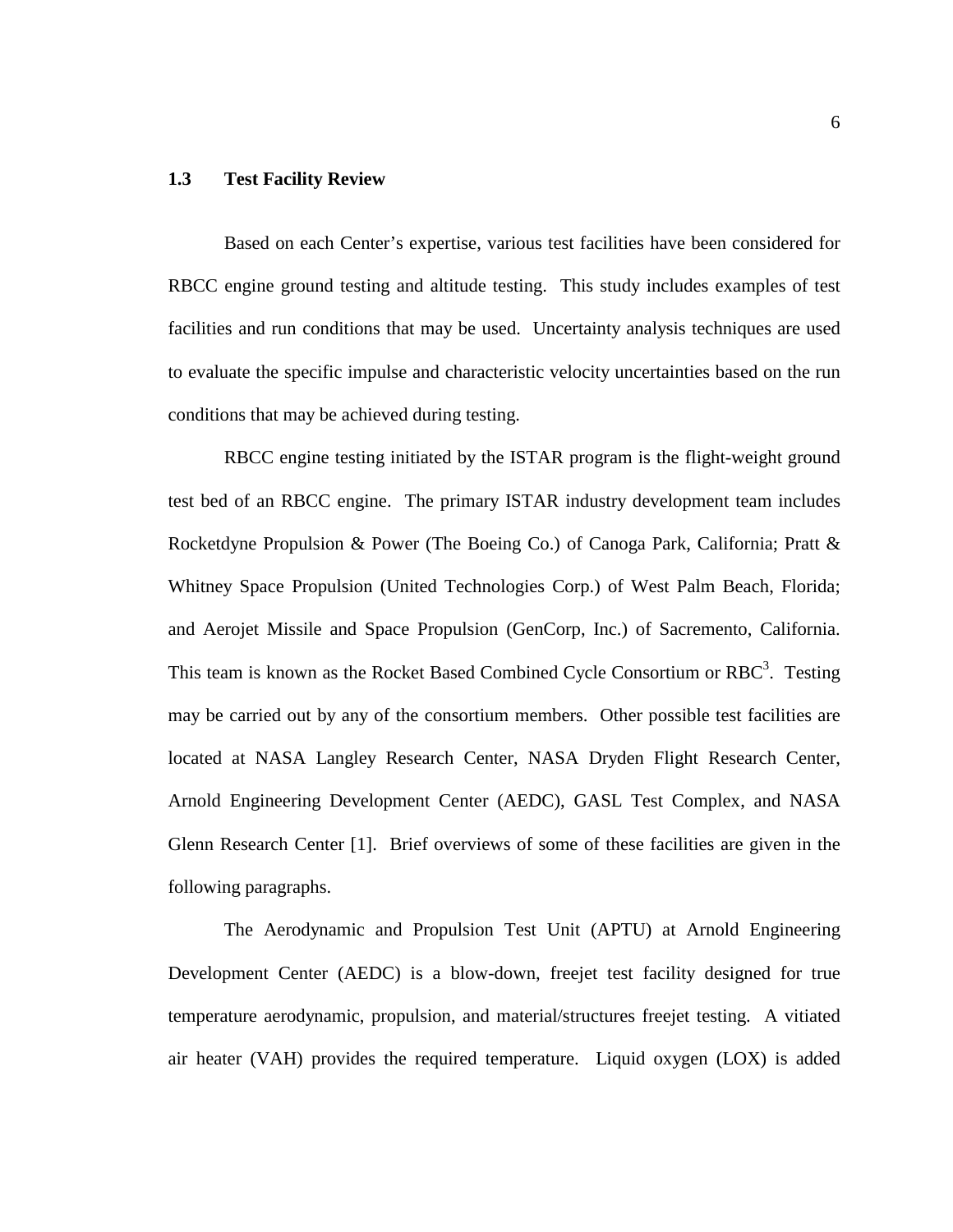upstream of the VAH to provide the correct oxygen mole fraction at the freejet nozzle exit plane for use by the test article. Multiple nozzles are available to cover a range of APTU test conditions from Mach numbers 2.2 to 4.1 and exit diameters from 32 inches to 38 inches. The test capability upgrade for APTU was designed to provide a flow total temperature of 4700  $\mathrm{R}$  at a total pressure as high as 2800 psia and a mass flow rate up to 180 lb<sub>m</sub>/sec. Two nozzles are available with area ratios of 16.63 and 296.3. Both nozzles have an exit diameter of 42 inches. The throat diameter for each nozzle is 2.53 inches and 0.14 inches. Further discussion can be found in reference [4].

Glenn Research Center, Plum Brook Station is the primary NASA site for altitude testing of medium/large test articles in the 1K to 400K pounds thrust range, including all liquid oxygen and liquid hydrogen testing. The Hypersonic Tunnel Facility (HTF) is a blow-down, freejet wind tunnel that is capable of simulating true enthalpy flight conditions at Mach 5, 6, and 7. The facility uses non-vitiated flow. The high stagnation temperatures required for simulating true enthalpy are produced by flowing clean nitrogen gas through a 3 MW graphite core storage heater. Clean gaseous oxygen is mixed with the heated gaseous nitrogen to yield the test medium of simulated air. Stagnation temperature, stagnation pressure, and altitude are controlled during tunnel operation to generate the desired test conditions. Three discrete hypersonic nozzles, each with an exit diameter of 42 inches, are used to set the facility Mach number conditions 5, 6, or 7. The facility spans from 20.7 to 36.6 km (68,000 to 120,000 ft) altitude, 0.48 to 8.27 MPa (70 to 1200 psia) nozzle inlet stagnation pressure, and 1220 to 2170 K (2200 to 3900 R) nozzle inlet stagnation temperature. Table 1-1 outlines the operating ranges and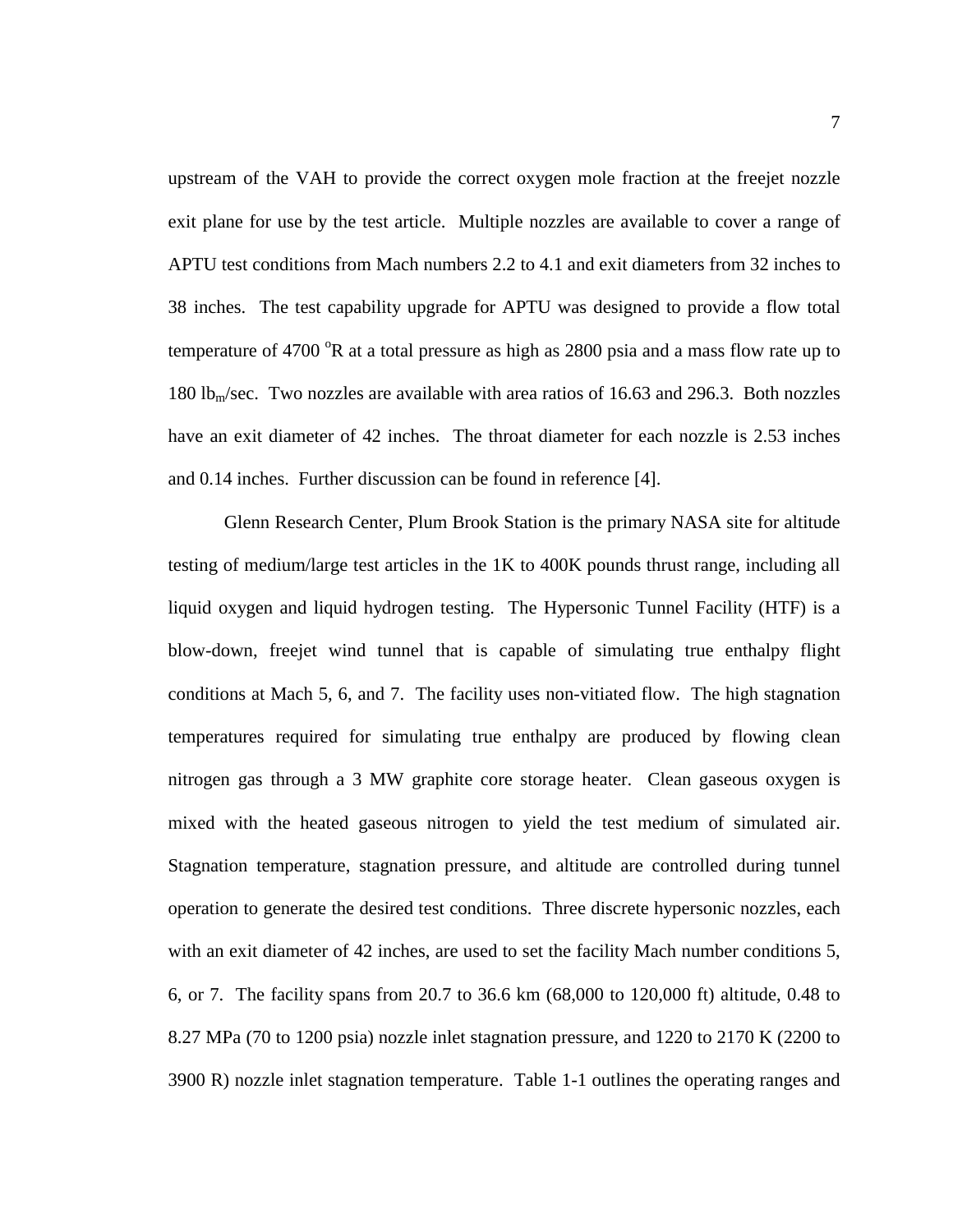maximum run times for each Mach number condition. The facility's size and long run duration allow for component and full systems testing of flight-rated structures and air breathing propulsion systems. The facility is capable of supporting both hydrogen and hydrocarbon-fueled propulsion systems. The use of non-vitiated flow for propulsion testing most closely represents actual flight conditions and minimizes potential discrepancies between ground testing and flight performance. The use of the HTF to support direct-connect testing is currently being developed to allow testing of large-scale combustors in a non-vitiated flow [5].

The Langley 8-Foot High Temperature Tunnel (8-Ft HTT) at NASA Langley Research Center is a combustion-heated, hypersonic, blow-down-to-atmosphere wind tunnel that provides simulation of flight enthalpy for Mach numbers of 4, 5, and 7 through altitude range from 50,000 to 120,000 ft. The open-jet test section is 8 ft in diameter and 12-ft long. The test section will accommodate very large models, airbreathing hypersonic propulsion systems, and structural and thermal protection system (TPS) components. Stable wind tunnel test conditions can be provided up to 60 sec. The facility uses standard strain gauges, pressure transducers, electronically-scanned pressure (ESP), and thermocouple instrumentation mounted inside or outside the model. The range of the run conditions is presented in Table 1-2. Hypersonic air breathing propulsion system tests are performed with the propulsion test article (e.g., Hyper-X flight vehicle) attached to a model support pedestal mounted on an external force measurement balance. Propellant fuel (e.g., gaseous hydrogen, liquid hydrocarbon) and purge gases are supplied to the test article by the facility [6].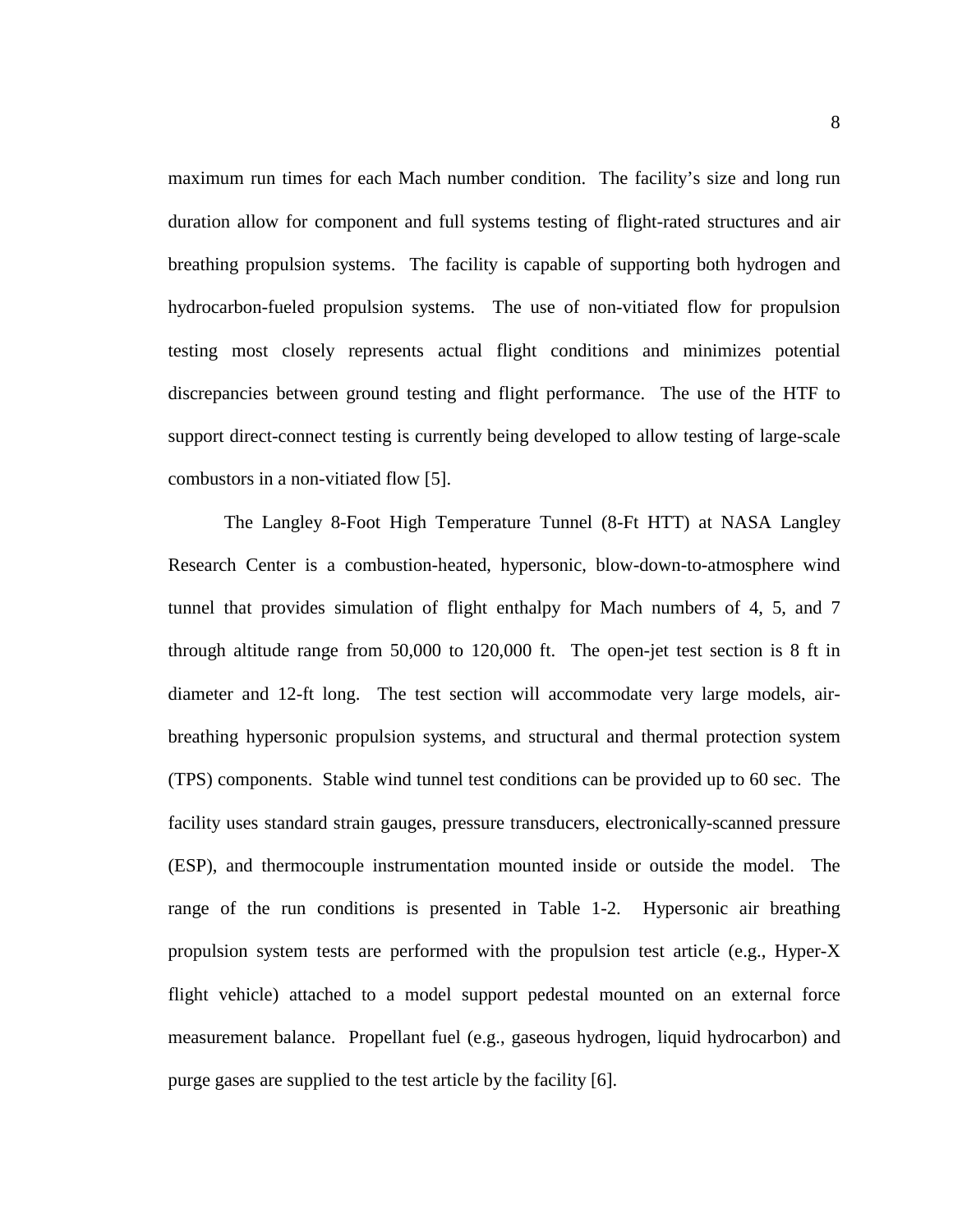| <b>Nozzle</b> |                                         |                                        |                                                          | <b>Test Section</b> |               |                       |                     |              |
|---------------|-----------------------------------------|----------------------------------------|----------------------------------------------------------|---------------------|---------------|-----------------------|---------------------|--------------|
| Mach<br>No.   | Stagnation<br>Pressure,<br>$MPa$ (psia) | Stagnation<br>Temperature,<br>$K(^oR)$ | <b>Mass</b><br>Flow,<br>kg/sec<br>(lb <sub>m</sub> /sec) | $D_t$<br>in         | $D_{e}$<br>1n | Altitude,<br>km (kft) | Run<br>Time,<br>sec |              |
| 5             | 2.83(410)                               | 1222 (2200)                            | 86 (189)                                                 | 7.2                 | 42.0          | 20.7(68)              | 103                 | a            |
|               | 0.48(70)                                | 1344 (2420)                            | 14 (31)                                                  | 7.2                 | 42.0          | 32.9 (108)            | 294                 | $\mathbf b$  |
| 6             | 8.27 (1200)                             | 1647 (2965)                            | 101(222)                                                 | 4.9                 | 42.0          | 21.9(72)              | 42                  | a            |
|               | 1.00(144)                               | 1839 (3310)                            | 12(25)                                                   | 4.9                 | 42.0          | 36.6(120)             | 294                 | $\mathbf b$  |
| 7             | 8.27 (1200)                             | 2128 (3830)                            | 47 (104)                                                 | 3.2                 | 42.0          | 28.3(93)              | 90                  | a            |
|               | 2.96(430)                               | 2167 (3900)                            | 16(36)                                                   | 3.2                 | 42.0          | 36.6(120)             | 180                 | $\mathbf{c}$ |

Table 1-1: Hypersonic Tunnel Facility Upper and Lower Operating Limits

- a Limited by maximum stagnation temperature change of 111  $^{\circ}$ C (200  $^{\circ}$ F)
- b Limited by steam availability
- c Limited by diffuser and mixer temperature limits

| Mach<br>No. | <b>Stagnation Pressure,</b><br>psia | Stagnation<br>Temperature,<br>$^{\rm o}$ <sub>R</sub> | Dynamic<br>Pressure, psf | Altitude<br>Simulation, kft |
|-------------|-------------------------------------|-------------------------------------------------------|--------------------------|-----------------------------|
|             | $50 - 310$                          | 1640                                                  | $525 - 3100$             | $47 - 85$                   |
|             | $90 - 530$                          | 2350                                                  | $350 - 2000$             | $65 - 100$                  |
|             | $600 - 3500$                        | $2500 - 3650$                                         | $320 - 1900$             | $80 - 120$                  |

Table 1-2: Langley 8-Foot High-Temperature Tunnel Run Conditions

The Combustion-Heated Scramjet Test Facility (CHSTF) at NASA Langley Research Center offers the capability to test subscale propulsive flow-paths (inlet, combustor, partial nozzle, etc.) of hypersonic vehicles at conditions simulating Mach numbers from 3.5 to 6.0. The facility normally operates at heater stagnation pressures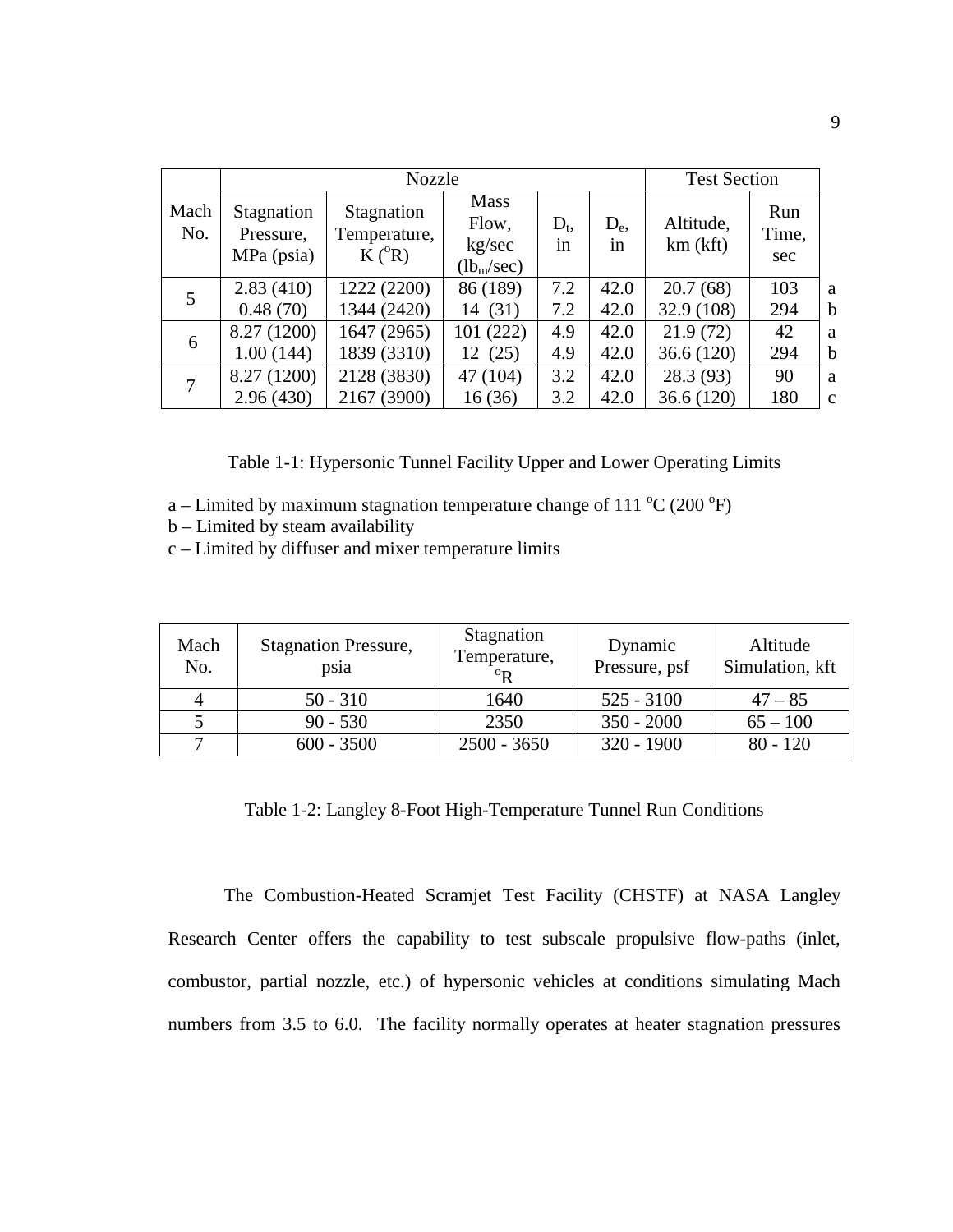between 50 and 500 psia and stagnation temperatures between  $1300 \text{ °R}$  and  $3000 \text{ °R}$ . Test gas mass flow rates range from 15 to 60 lb<sub>m</sub>/sec [7].

Flight-testing is offered at NASA's Dryden Flight Research Center. Full-flight envelope direct-thrust measurements using strain gages on a supersonic aircraft offers advantages over analytical-based thrust calculation methods. The direct thrust measurement method uses a simpler sensor arrangement and minimal data processing compared to analytical techniques, which normally require costly engine modeling and multi-sensor arrangements throughout the engine. However, direct thrust measurement produces less accuracy due to the difficulty in mounting and calibrating the strain gages as well as their ability to account for the secondary forces that influence the thrust reading at the engine mount. Therefore, the strain-gage technique has been used primarily in the subsonic speed range. NASA Dryden Flight Research Center successfully applied the strain gage-based direct thrust-measurement technique on a supersonic aircraft to a maximum speed of Mach 2.0 [8].

Boeing Rocketdyne's Rocket Nozzle Test Facility (RNTF) provides the capability to cold-flow test, reduced-scale propulsion system models to evaluate the relative performance effects of configuration and operating condition changes. The RNTF facility operates in a blow-down mode providing high-pressure nitrogen flow through a model propulsion system while the effects of operation with different model back pressures or configurations are investigated. The third flow stream has been used to simulate inlet flows for air-breathing engines with the capability of 20  $lb<sub>m</sub>/sec$  flow rate at 1015 psia total pressure. Any desired pressure between 1015 to 5015 psia can be set. A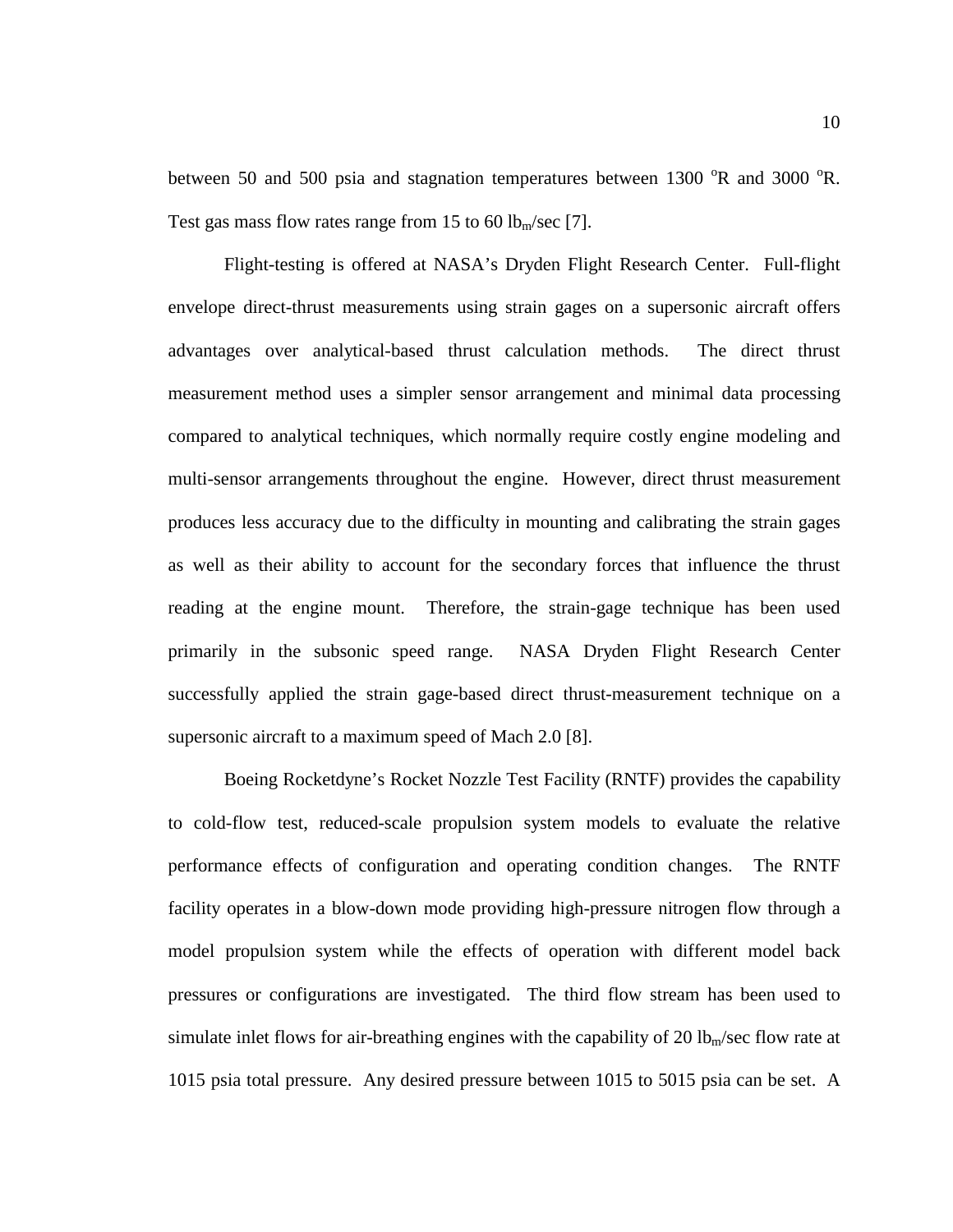single-component balance is available to measure model thrust with a replaceable load cell whose range can be selected for the expected thrust. A six-component balance assembly is also available for tests requiring determination of secondary forces and moments, but requires detailed calibration and has not been used extensively. To simulate air-augmented operation of an RBCC engine, a full-scale engine is tested at lowpressure ratios, average 10. The testing is done with model inlet flow, and another at low-pressure ratios with flow only through the simulated rocket motors. For airaugmented tests, flow temperatures can be obtained up to  $500^{\circ}$ F. Reference [9] provides more details.

GASL's Blow-down Test Complex consists of five active test facilities all capable of accelerating enthalpies to free-stream Mach 8 conditions. A new combustionheated test facility, called Leg VI, has been incorporated into the GASL Aerospace Test Complex. Leg VI resides in a newly constructed wing at GASL's Long Island operation though this facility is an integral part of the Blow-down Laboratory. Facility features include the capability of operating from free-stream Mach 2 to 8. Future plans for the Leg VI facility include upgrades enabling (1) trajectory simulations, (2) runtimes to several minutes, (3) measurement of multi-component forces and moments on the engine models, (4) testing of model sizes to 20 ft in length and inlet capture areas representative of 10,000 pound thrust-class engines. Legs I and II utilize fully-integrated thrust stands and combustion-fired air heaters. The direct-connect facilities are capable of flowing at a maximum 80 lb<sub>m</sub>/sec of test gas with equivalent flight dynamic pressures of 4000 psf. Leg III is a smaller scale facility, similar to the direct-connect legs used to create high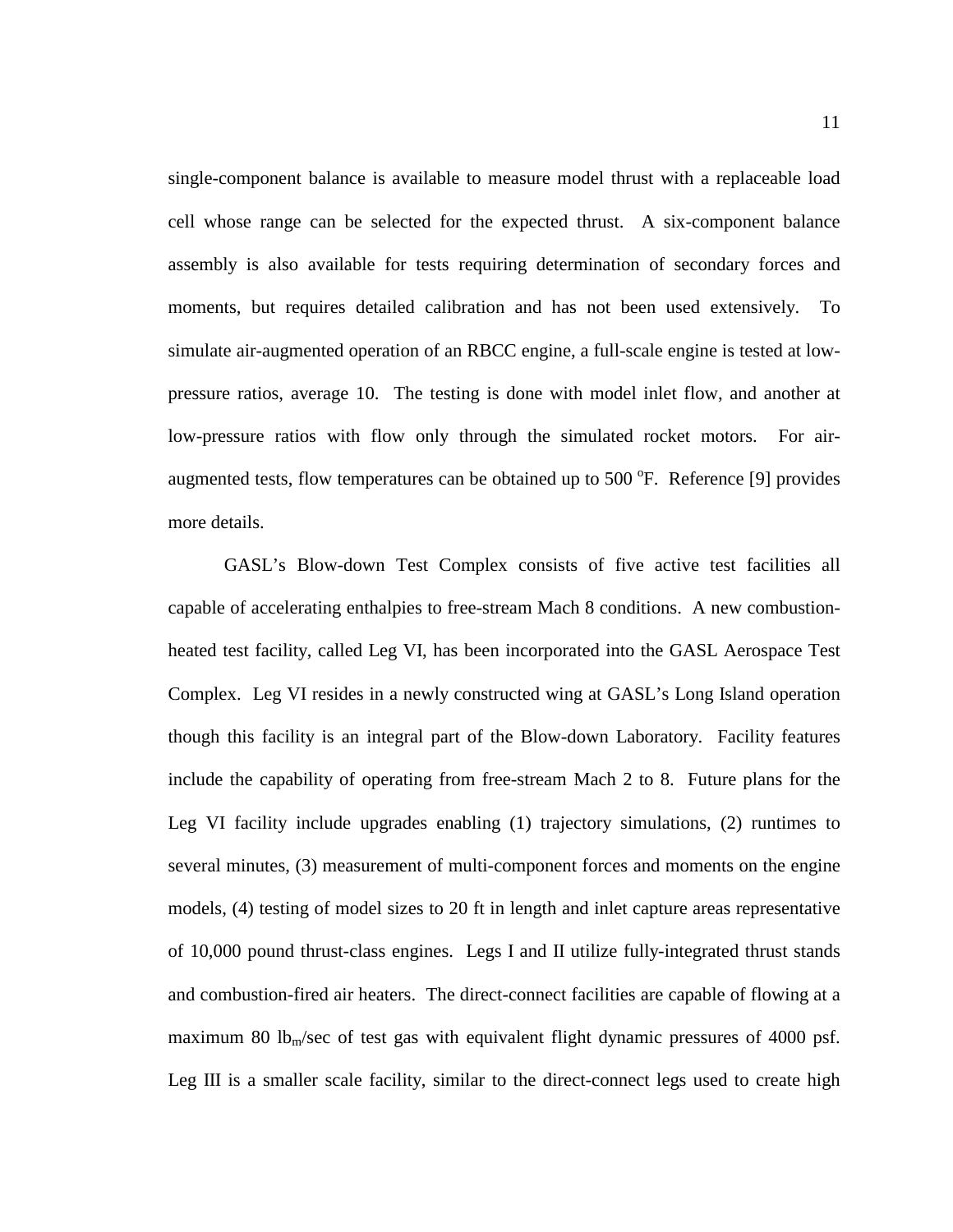heating rates in an environment for the evaluation of high temperature materials and actively-cooled structures. The complex also contains two freejet test facilities, Leg IV and V, capable of generating dynamic pressures to 1000 psf at Mach 8. The Leg V test facility, known as the Flight Acceleration Simulation Test (FAST) facility, has the ability to "fly" a trajectory on the ground with real-time variation of Mach number, enthalpy, and dynamic pressure. Another unique feature of this facility is the ability to rapidly open the test cabin, allowing an engineer to inspect the engine at the completion of each test with little time delay. The current type of testing performed at GASL with its rapid model access is extremely beneficial to the Rocket Based Combined Cycle (RBCC) engines with imbedded rockets, in which routine inspections are required. More details can be found in reference [10].

The Propulsion Systems Laboratory (PSL) at NASA Glenn Research Center is a ground-based test facility that can provide true flight simulation for experimental research on air-breathing propulsion systems. Two engine test cells, PSL-3 and PSL-4, with the Mach number capabilities up to 3 and 6, respectively, can simulate altitude up to 70,000 ft. Engine airflow of 480 lb<sub>m</sub>/sec is available at an inlet pressure of 55 psia or 380  $lb<sub>m</sub>/sec$  at 165 psia. This facility can support mass flow rate up to 750 lb<sub>m</sub>/sec, and can measure horizontal-axis thrust measurement up to  $50,000$  lb<sub>f</sub> and vertical and lateral axes force measurements up to  $15,000$  lb<sub>f</sub> [11].

The 8x6-Foot Supersonic Wind Tunnel at NASA's Glenn Research Center is an atmospheric tunnel with a flexible wall nozzle located upstream of the test section. The facility is constructed entirely of stainless steel used to create an authentic free-stream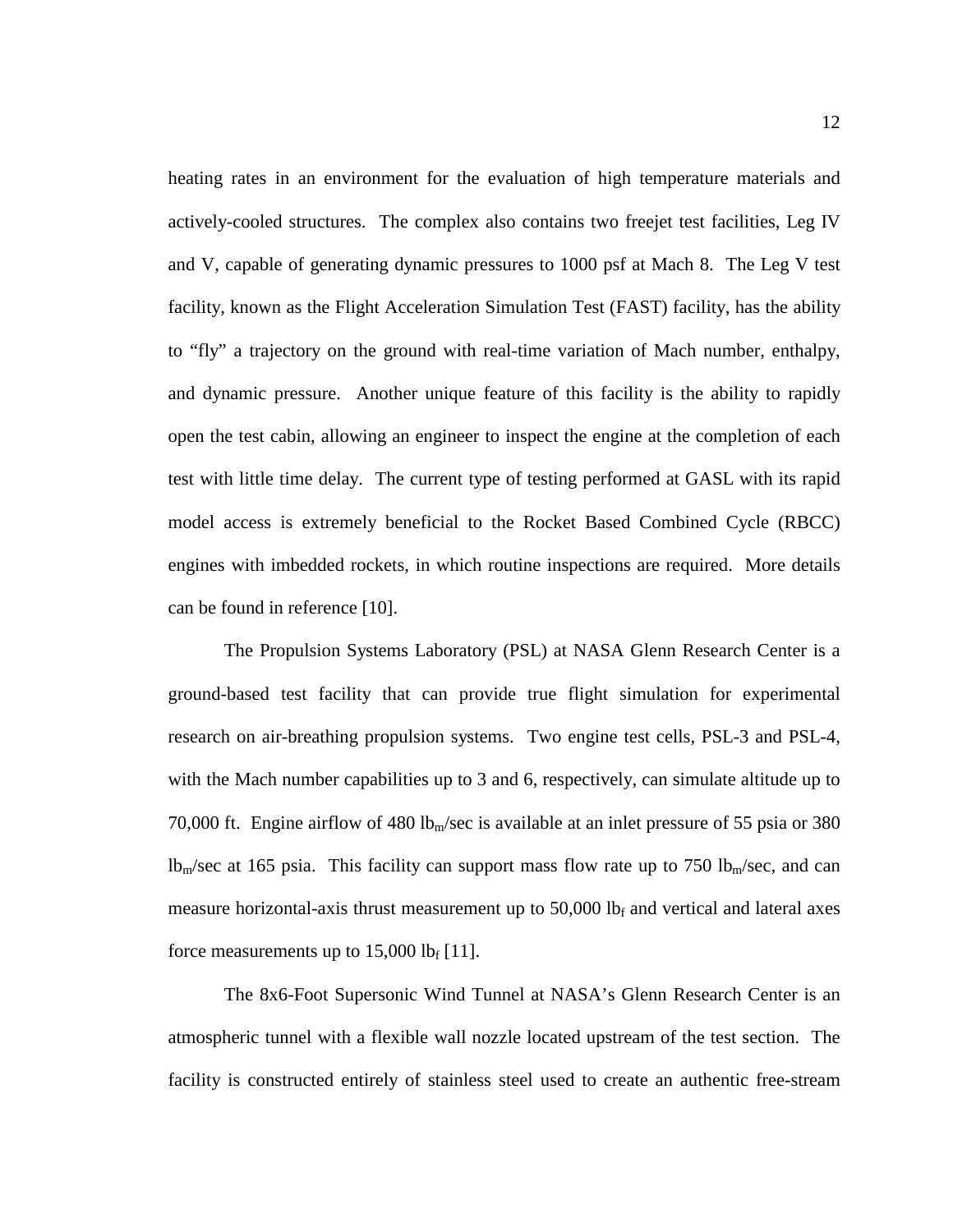airflow when flexed in and out. It is a transonic propulsion wind tunnel able to reach speeds up to Mach 2.0, when a seven-stage motor-driven compressor located inside the tunnel is used. The facility is capable of testing large-scale aero-propulsion hardware in a continuous air stream at Mach numbers from 0 to 0.1 and 0.25 to 2.0 with the relative altitude from 1,000 to 35,000 ft. The stagnation pressure ranges from 15.3 to 25 psia, and the temperature ranges from  $60^\circ$ F to  $250^\circ$ F. The facility operates either in an aerodynamic closed-loop cycle for testing aerodynamic performance or in a propulsion open-loop cycle that tests live-fuel burning engines and models. In the propulsion cycle, the tunnel operates by continuously drawing outside air through an air dryer and exhausting it back into the outside environment [12].

The Abe Silverstein 10x10 Supersonic Wind Tunnel at NASA Glenn was designed to test supersonic propulsion components such as inlets, nozzles, propulsion system integration, and full-scale jet and rocket engines. The facility is also suited for launch vehicle tests. It can operate either in closed-loop system (aerodynamic cycle) or open-loop system (propulsion cycle) and can reach test section speeds ranging from Mach 2.0 to 3.5 and very low speeds from 0 to Mach 0.4. Gust and Mach plates are sometimes installed to expand local Mach number conditions between 1.5 and 4.1. There is also continuous operation across the entire speed and altitude regime. In the propulsive cycle, the tunnel operates by drawing outside air through a very large air dryer and exhausting it back into the outside environment. This mode is used for models that introduce contaminants into the air stream or use potentially explosive gas mixtures or when the tunnel air-heater is used to simulate flight temperatures. During the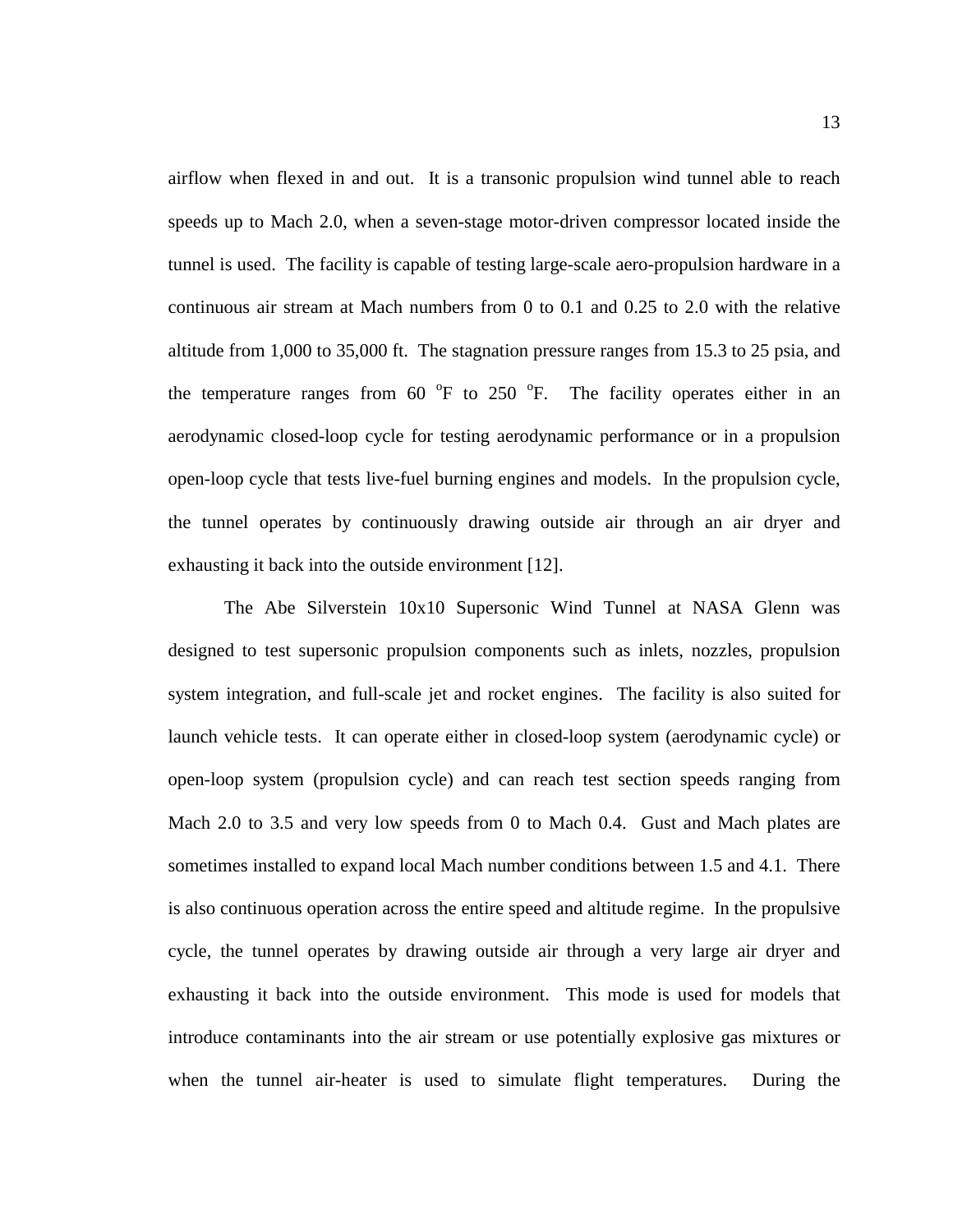aerodynamic cycle, the tunnel runs as a closed-system as a variable-density facility that can simulate pressure altitude conditions ranging from 50,000 to 150,000 ft. Dry air is added to maintain test conditions [13].

### **1.4 Project Overview**

A test facility review was carried out initially to study the different possible test facilities for RBCC engine testing. The purpose of the survey was to obtain background information and example run conditions that might be helpful in the evaluation of the performance parameters using uncertainty analyses. Chapter 2 provides a discussion of the uncertainty analysis methodology that was used to evaluate the uncertainty in the test results. In Chapter 3, the basic measurement uncertainties were evaluated for use in the test results studies. The results of interest presented in Chapter 4 include specific impulse and characteristic velocity. Five data reduction methods for determining specific impulse were studied. Theoretical and actual characteristic velocity were evaluated to obtain  $C^*$ efficiency. The example run conditions with the uncertainty estimates used in the general uncertainty analyses are presented in Chapter 5. This study also provides guidance in estimating the uncertainties of the input variables and in reducing the uncertainties in the test results.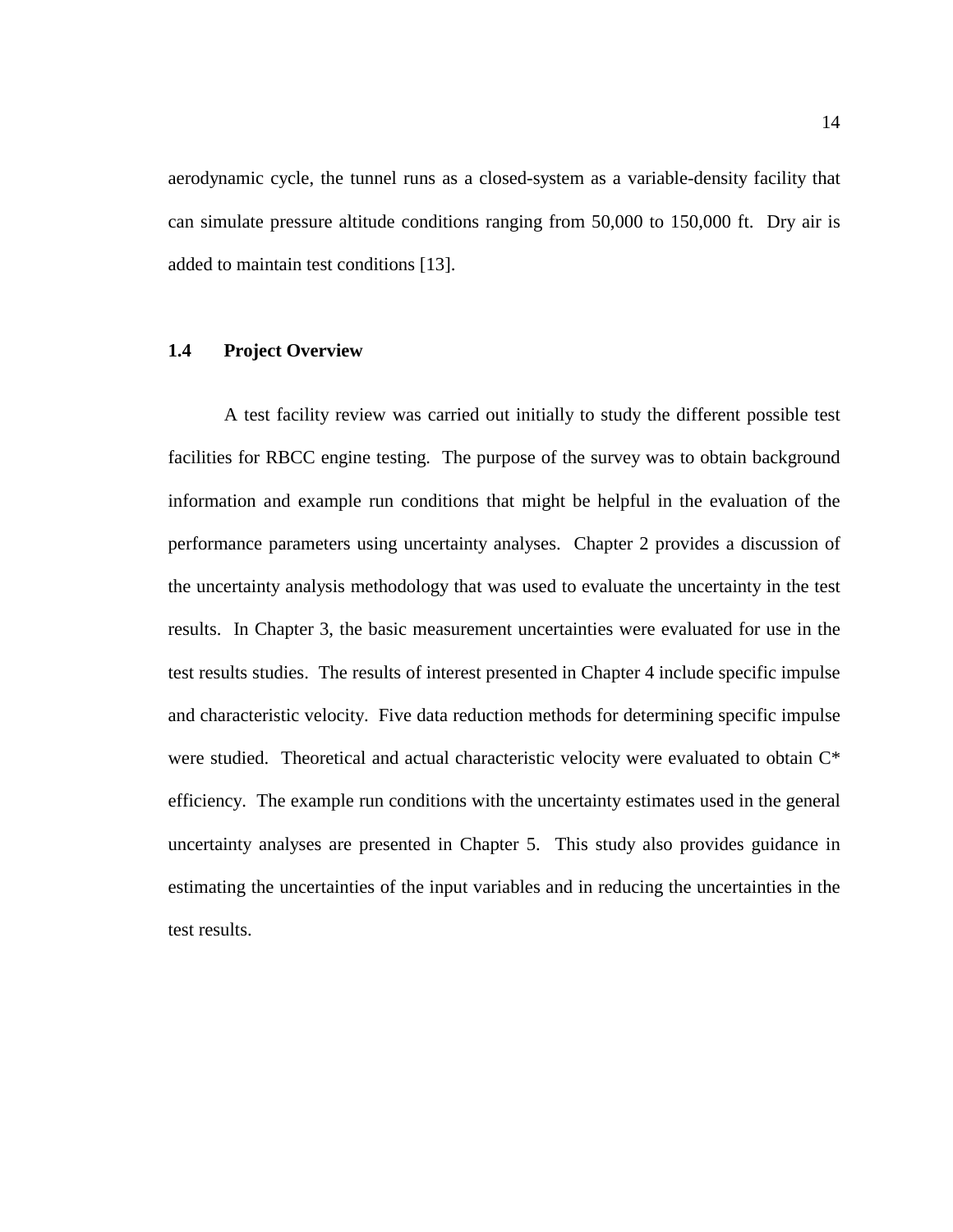### CHAPTER II

### UNCERTAINTY ANALYSIS METHODOLOGY

#### **2.1 Overview**

The basic measurements of the variables such as temperature, pressure, mass flow rate, and thrust have uncertainties associated with them. These basic measurements are often used in a data reduction equation (DRE) to calculate some desired test result. The basic measurement uncertainties will propagate through the data reduction equations into the calculated results. The calculated results presented in this study are specific impulse and characteristic velocity. This propagation process is known as uncertainty analysis. A brief overview of uncertainty analysis techniques and the propagation of uncertainty estimates through the data reduction equations will be discussed in this chapter. However, detailed discussion of the uncertainty analysis techniques can be obtained from reference 14.

"Accuracy" is generally used to indicate the relative closeness of agreement between an experimentally-determined value of a quantity and its true value. Error is the difference between the experimentally-determined value and the truth; therefore, as error decreases, accuracy is said to increase. Only in rare instances is the true value of a quantity known. Thus, it is necessary to estimate error, and that estimate is called an uncertainty, U. Uncertainty estimates are made at some confidence level. A 95%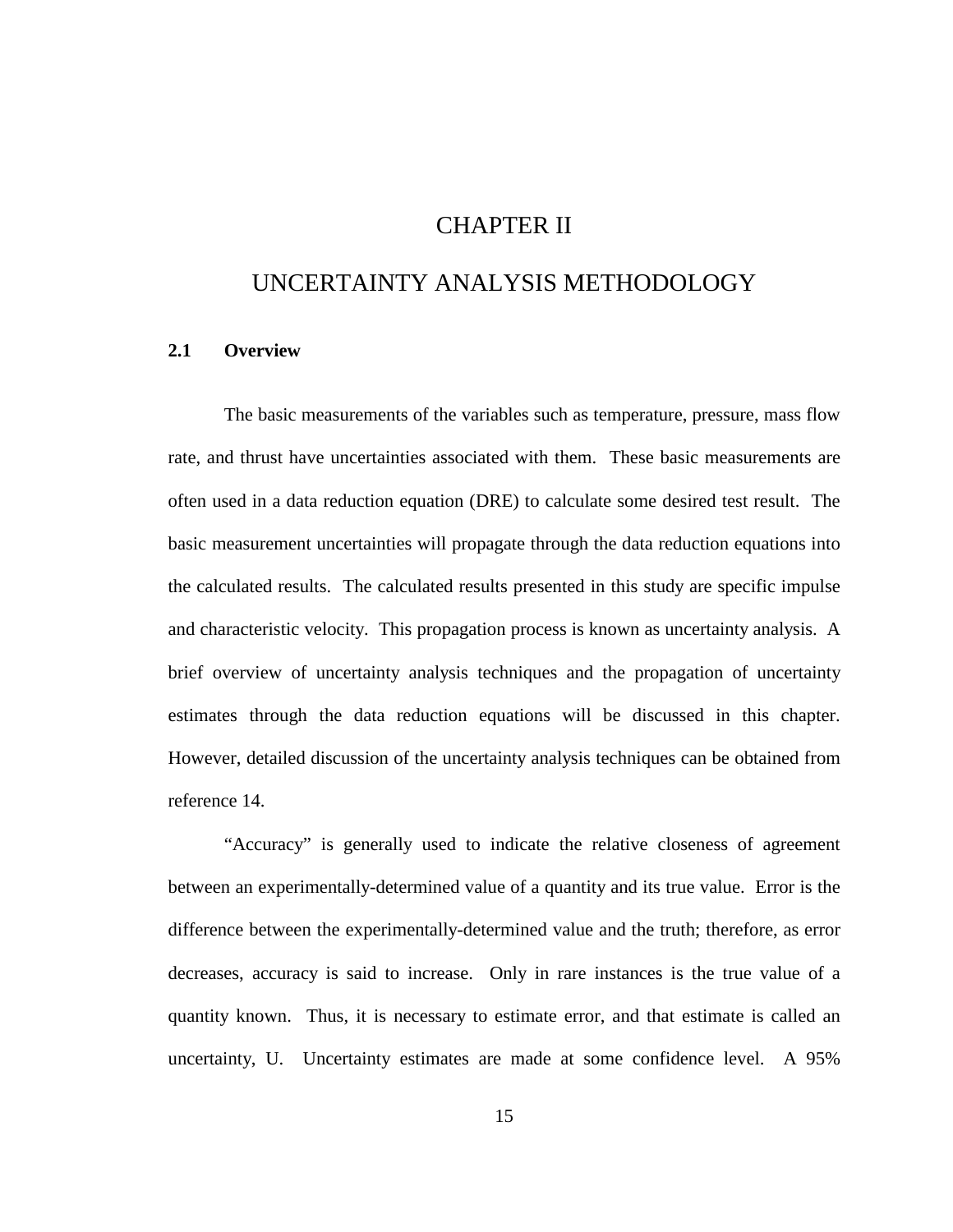confidence estimate, for instance, means that the true value of the quantity is expected to be within the +U interval about the experimentally-determined value 95 times out of 100 [14].

In the planning phase of a program, the approach used considers only the general or overall uncertainties. This approach is called general uncertainty analysis (GUA). A detailed uncertainty analysis (DUA) then considers the systematic (bias) and random (precision) components of uncertainty separately and combines them for the overall uncertainty. Often, more than one measurement method can be used to obtain the values needed in a data reduction equation (DRE) [16]. Also, more than one DRE can be used to calculate the needed result. A general analysis allows one to evaluate different methods available and determine the relative importance of each measured quantity. The analysis results can then be used to choose the best DRE or measurement method and to improve critical measurements, thereby, reducing the uncertainty of the result. This chapter will focus on showing all of the equations necessary to calculate the needed quantities for both general uncertainty analysis and detailed uncertainty analysis so that the process is understood.

#### **2.2 General Uncertainty Analysis**

A general uncertainty analysis performed in the planning phase of an experimental program allows the determination of the best approach for meeting the test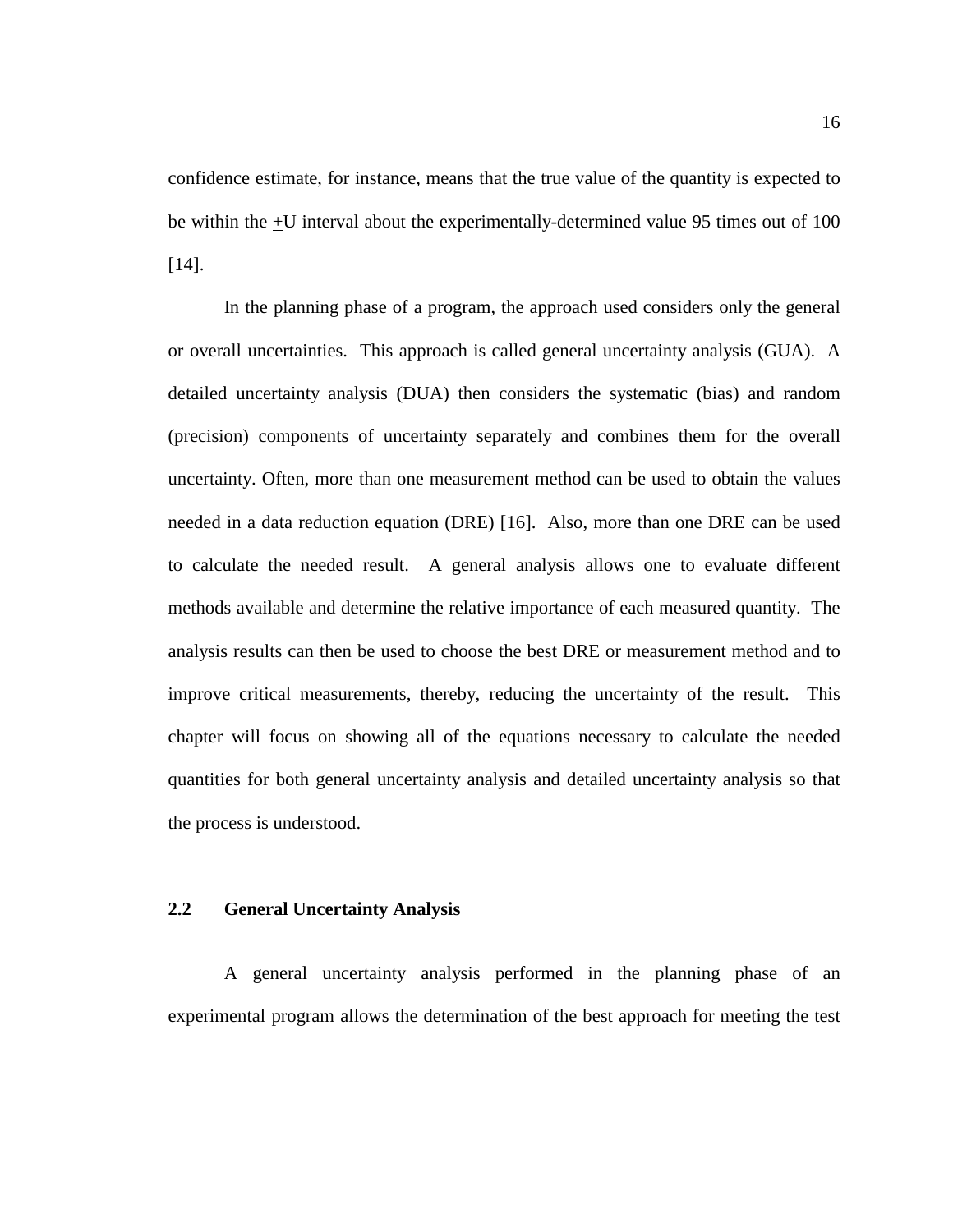objectives. Consider a general case in which an experimental result, *r*, is a function of *J* measured variables *Xi*:

$$
r = r(X_1, X_2, \dots, X_J) \tag{2-1}
$$

Equation (2-1) is the data reduction equation used for determining the result, *r* from *J* measured variables  $X_i$ . Then the uncertainty in the result is given by

$$
U_r^2 = \left(\frac{\partial r}{\partial X_1}\right)^2 U_{X_1}^2 + \left(\frac{\partial r}{\partial X_2}\right)^2 U_{X_2}^2 + \dots + \left(\frac{\partial r}{\partial X_J}\right)^2 U_{X_J}^2 \tag{2-2}
$$

where the  $U_{Xi}$  are the uncertainties in the measured variables  $X_i$ . The test results of interest in this study are the specific impulse and characteristic velocity. Specific impulse, for example, is a function of thrust and mass flow rate measurements. Therefore, to obtain the uncertainty of the specific impulse, the uncertainties of the thrust and mass flow rate measurements are needed. Further discussion of different measured variables such as pressure, temperature, thrust, and mass flow rate are presented in Chapter 3. The uncertainties of the measured variables from Chapter 3 are then used in the specific impulse, Isp, and characteristic velocity, C\* uncertainty analyses.

If the partial derivatives are defined as absolute sensitivity coefficients,

$$
\theta_i = \frac{\partial r}{\partial X_i} \tag{2-3}
$$

equation (2-2) can be written as

$$
U_r^2 = \sum_{i=1}^J \theta_i^2 U_{X_i}^2 \tag{2-4}
$$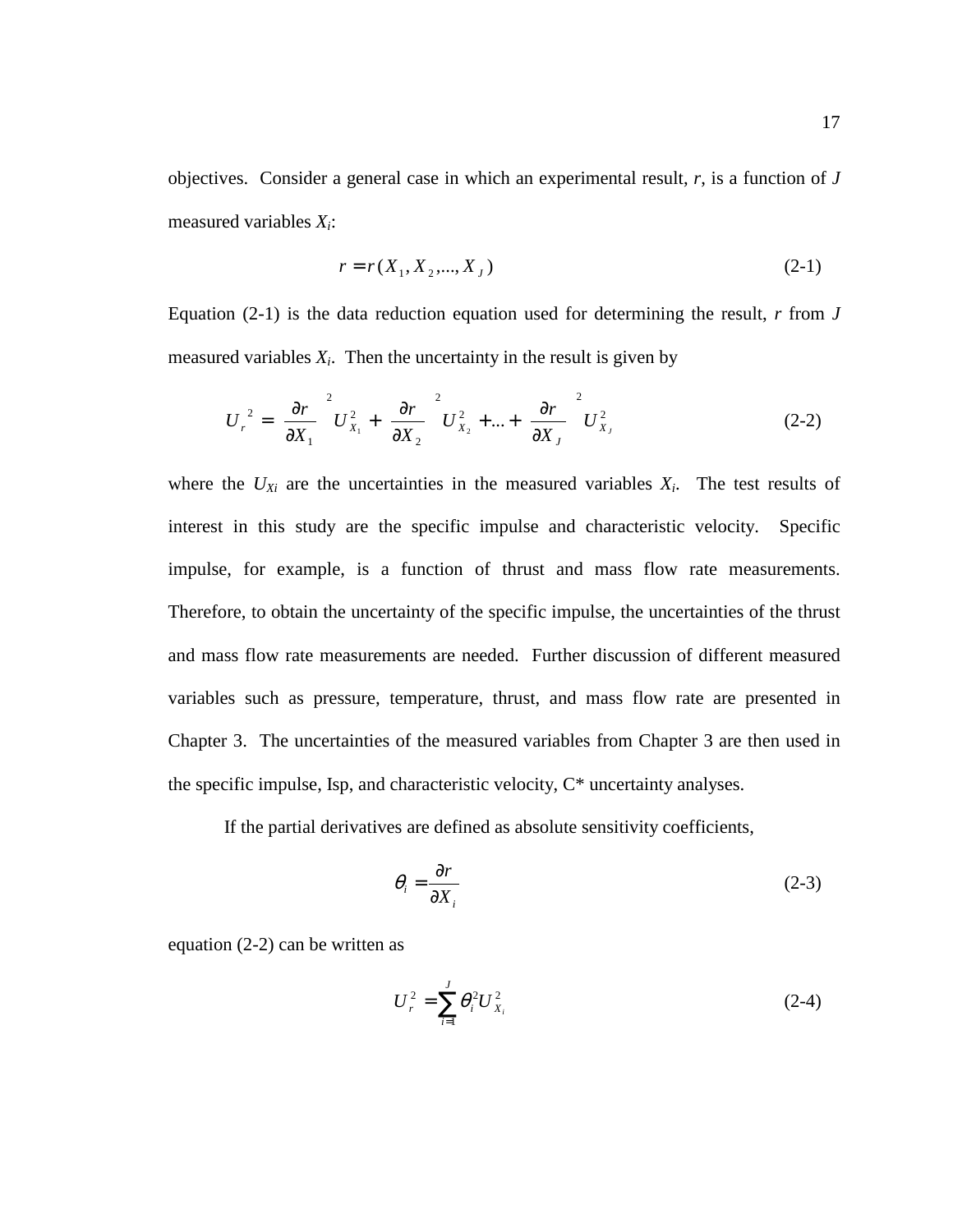In equations (2-2) and (2-4), a 95% confidence level is assumed for the uncertainty estimate for most engineering applications. In this study, the non-dimensionalized form of equation (2-2) is used because it is extremely useful in the planning phase of a program. First, divide each term in the equation (2-2) by  $r^2$ . Then, in each term on the right-hand side, multiply by  $(X_i/X_i)^2$ , which is equal to 1. Equation (2-2) is rewritten as

$$
\frac{U_r^2}{r^2} = \left(\frac{X_1}{r}\frac{\partial r}{\partial X_1}\right)^2 \left(\frac{U_{X_1}}{X_1}\right)^2 + \left(\frac{X_2}{r}\frac{\partial r}{\partial X_2}\right)^2 \left(\frac{U_{X_2}}{X_2}\right)^2 + \dots + \left(\frac{X_J}{r}\frac{\partial r}{\partial X_J}\right)^2 \left(\frac{U_{X_J}}{X_J}\right)^2 \tag{2-5}
$$

where  $U_r/r$  is the relative uncertainty of the result. The factors  $U_{X_i}/X_i$  are the relative uncertainties for each variable and are presented as percentages in this study.

 Two approaches can be used to evaluate the contributions of the various terms to the uncertainty of the result, namely, Uncertainty Magnification Factor (UMF) and Uncertainty Percentage Contribution (UPC).

The UMF values are defined as

$$
UMF_i = \frac{X_i}{r} \frac{\partial r}{\partial X_i}
$$
 (2-6)

The UMF for a given measured variable indicates the influence of the uncertainty in that variable on the uncertainty in the result, and it is purely a function of the DRE without taking into consideration any uncertainty of the measured variable. A UMF greater than one indicates that the uncertainty of the certain variable is magnified as it propagates through the data reduction equation. A UMF less than one indicates that the uncertainty in that variable is diminished as it propagates through the data reduction equation. (Note that UMF is taken as the absolute value since the term is squared in the uncertainty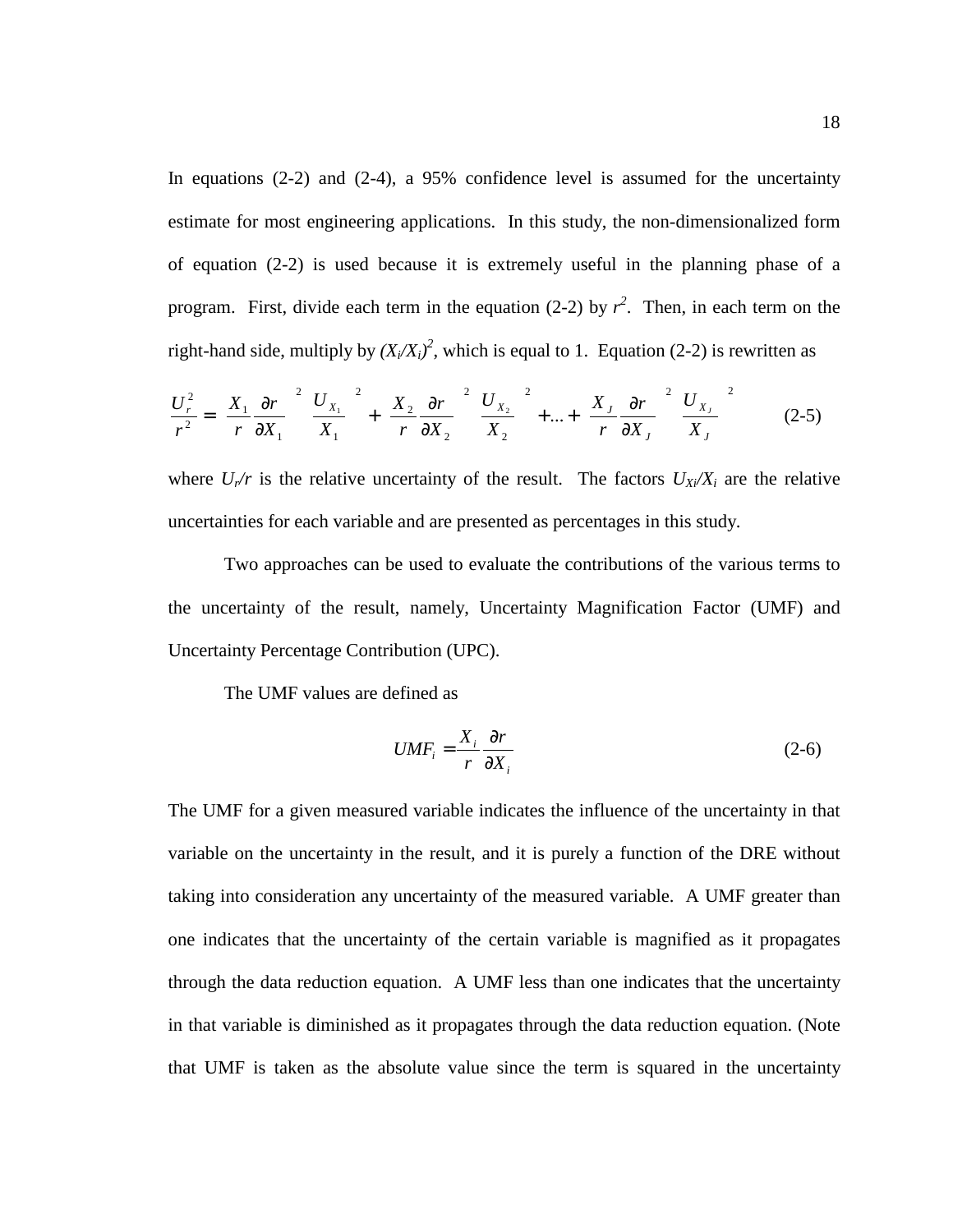equation.) In the design phase, the UMF values help in choosing the appropriate DRE's, measurement methods, etc.

 The second approach takes the analysis a step further to include uncertainty in each variable to calculate the Uncertainty Percentage Contribution (UPC). UPC is defined as

$$
UPC_{i} = \frac{\left(\frac{X_{i}}{r}\frac{\partial r}{\partial X_{i}}\right)^{2}\left(\frac{U_{X_{i}}}{X_{i}}\right)^{2}}{\left(\frac{U_{r}}{r}\right)^{2}}
$$
(2-7)

UPC is a function of UMF and uncertainties of each variable as well as the total uncertainty. The sum of the UPC values total 100% of the uncertainty in the result.

$$
UPC_{X_1} + UPC_{X_2} + ... + UPC_{X_J} = 100\% \tag{2-8}
$$

This approach shows the sensitivity of the squared uncertainty of the result to the squared uncertainty effect of each of the variables for a particular situation where values for the variables are known and the uncertainties for each variable have been estimated [16]. UPC calculations are extremely useful from the later planning phase throughout the execution of the experiment. UPC's are useful as a guide in reducing the total uncertainty of the test result. If a measured variable has a very high UPC, then this implies that a significant reduction in the uncertainty of that particular measurement will significantly reduce the uncertainty in the test result. UPC's can also identify when it is not worth expending resources to improve a particular measurement.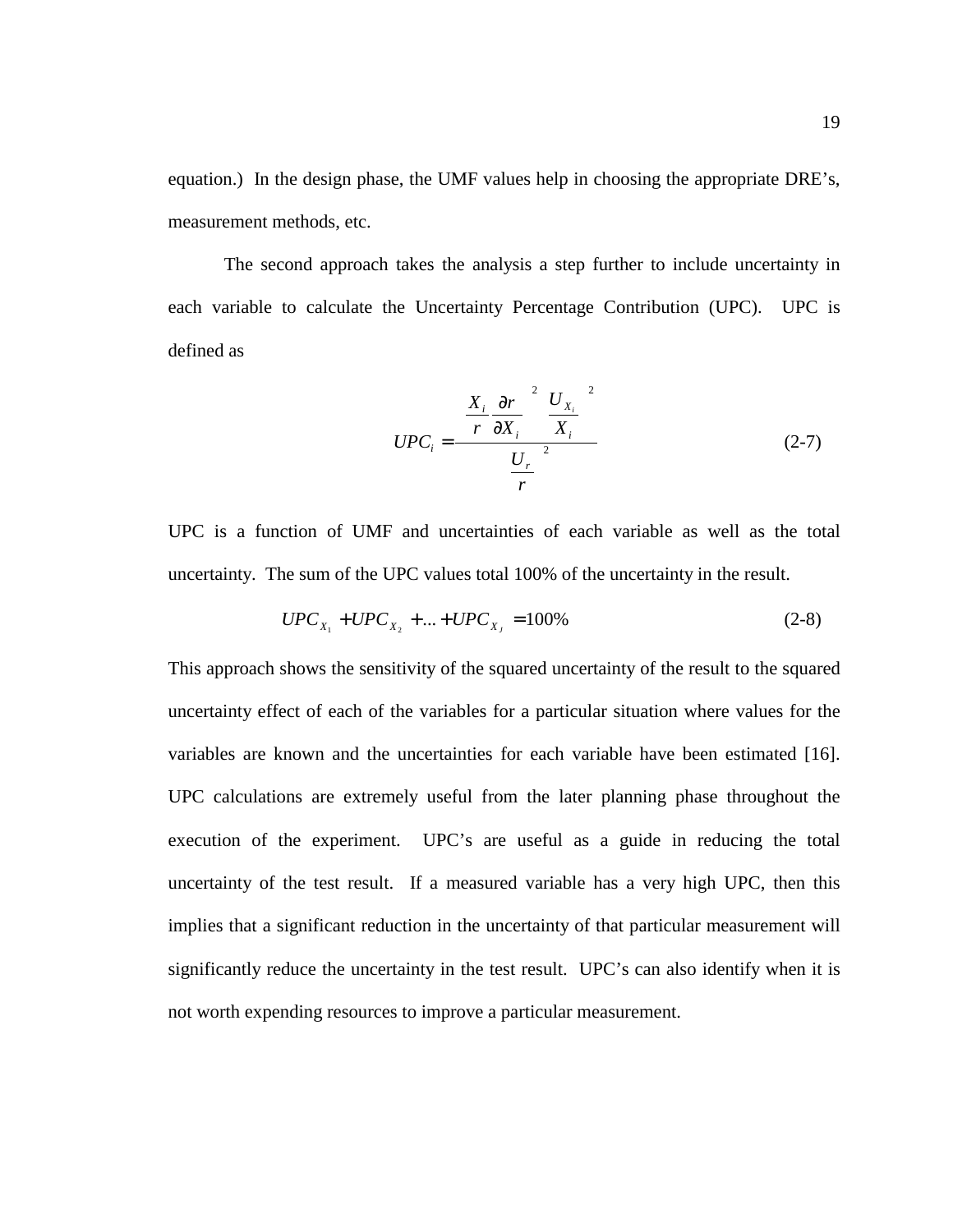#### **2.3 Detailed Uncertainty Analysis**

Total error can be considered to be composed of two components, a precision (random) component, ε, and a bias (systematic) component, β. An error is classified as random if it contributes to the scatter of the data; otherwise, it is a systematic error. A systematic error is a fixed error that can be reduced by calibration; a random error is a variable error that can be reduced by running multiple experiments. As an estimate of β, a systematic uncertainty or bias limit, B, is defined. A 95% confidence estimate for the systematic uncertainty can be interpreted as the range that contains 95% of possible systematic errors. As an estimate of the magnitude of the random errors, a precision uncertainty as precision limit, P, for a single reading is defined. A 95% confidence estimate of P is interpreted to mean that the  $\pm$  P interval about the single reading of  $X_i$ should cover the (biased) parent population mean,  $\mu$ , 95 times out of 100.

As stated in the previous section, in nearly all experiments, the measured values of different variables are combined using a data reduction equation (DRE) to form some desired result. A general representation of a data reduction equation is as presented in equation (2-1).

$$
r = r(X_1, X_2, \dots, X_J) \tag{2-1}
$$

Here *r* is the experimental result determined from *J* measured variables *XJ*. Each of the measured variables contains systematic errors and random errors. These errors in the measured values then propagate through the data reduction equation, thereby, generating the systematic and random errors in the experimental result, *r*. Uncertainty analysis is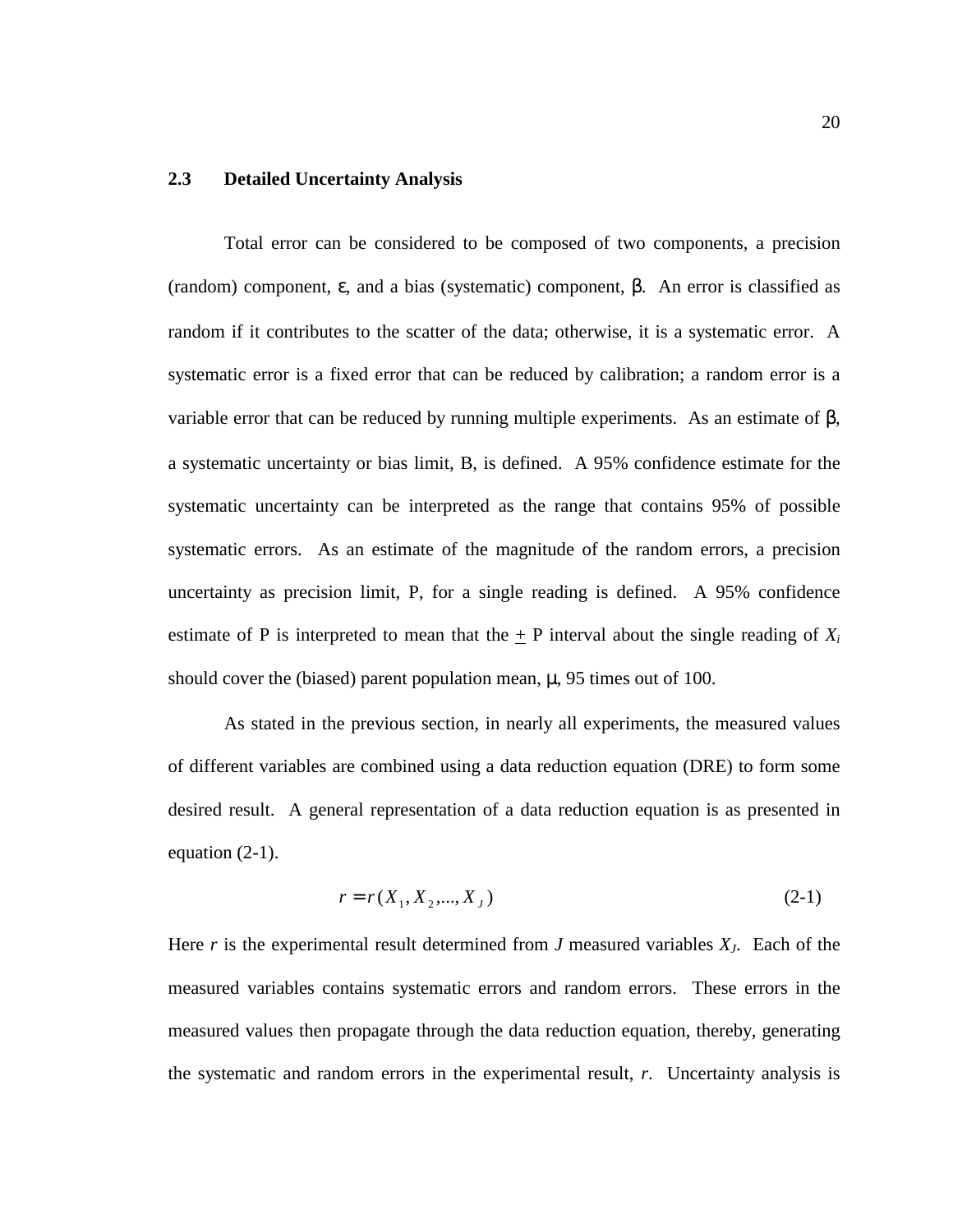used to estimate the random and systematic uncertainties of the result,  $P_r$  and  $B_r$ respectively, and the corresponding total uncertainty of the result, U<sub>r</sub>. The 95% confidence expression for  $U_r$  is

$$
U_r^2 = B_r^2 + P_r^2 \tag{2-9}
$$

where  $B_r$  is the systematic uncertainty of the result and  $P_r$  is the random uncertainty of the result [14].

Detailed uncertainty analysis is used in this study to determine the uncertainty of the pressure measurements, temperature measurements, and the direct thrust measurement. For direct measurements, elemental sources are evaluated to obtain an overall systematic uncertainty estimate for each measurement type. The main difference between GUA and DUA is that systematic uncertainties must be considered separately from random uncertainties. A detailed discussion of determining the uncertainties of the temperature, pressure, and thrust measurements using DUA is presented in Chapter 3.

#### **2.3.1 Systematic Uncertainty**

The first step in estimating systematic uncertainty is to evaluate the elemental error sources that affect each of the measurements. The systematic uncertainty estimates for each  $X_i$  variable are the root sum square combination of the elemental systematic uncertainties.

$$
B_i = \left[ \sum_{j=1}^{M} (B_i)^2_j \right]^{1/2} \tag{2-10}
$$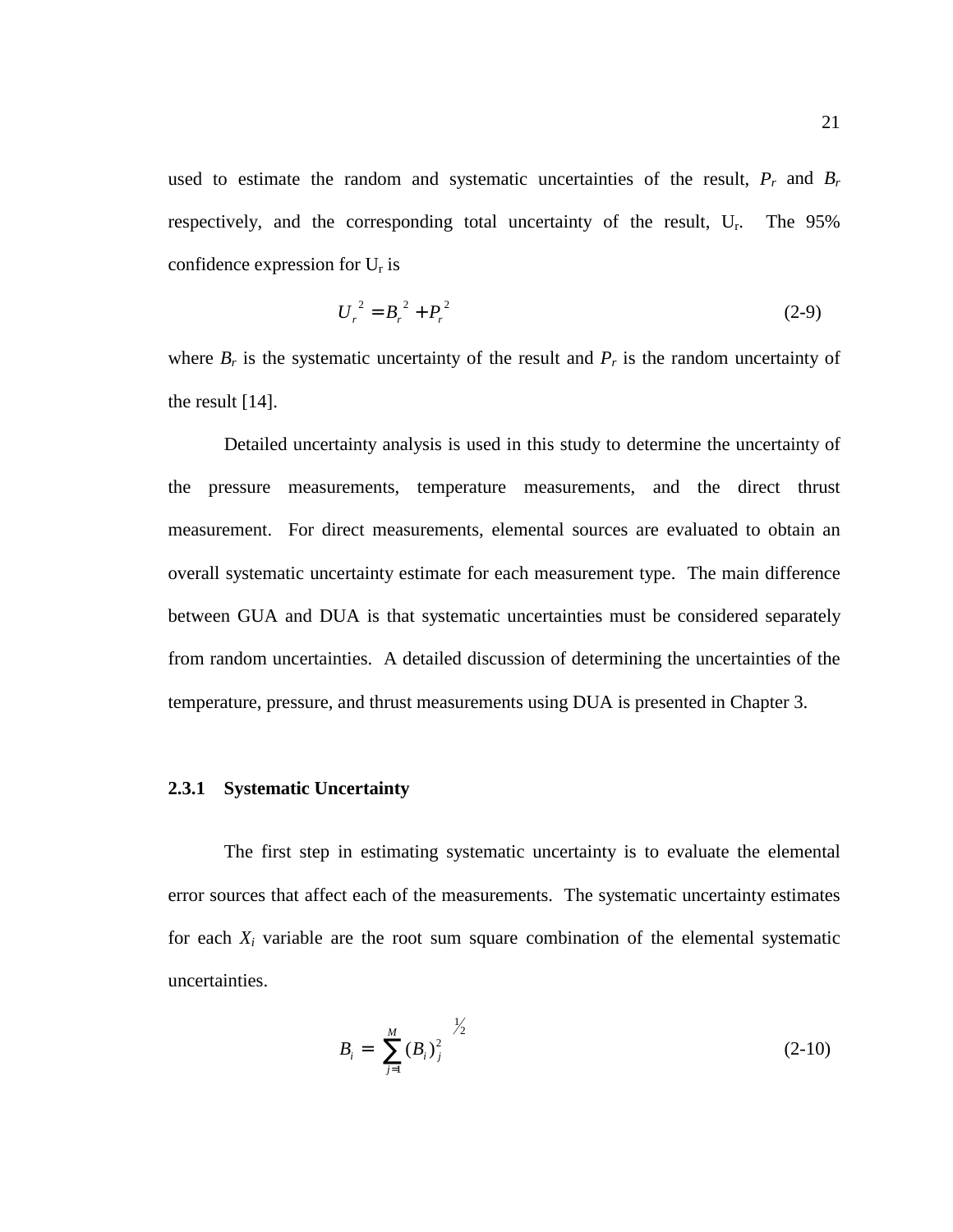The systematic uncertainty of the result is defined as

$$
B_r^2 = \sum_{i=1}^J \theta_i^2 B_i^2 + 2 \sum_{i=1}^{J-1} \sum_{k=i+1}^J \theta_i \theta_k B_{ik}
$$
 (2-11)

The second term of equation (2-11) accounts for systematic errors that are common between variables and are, therefore, correlated. The partial derivatives of each measured variable,  $\theta_i$  are defined as

$$
\theta_i = \frac{\partial r}{\partial X_i} \tag{2-12}
$$

The factor  $B_{ik}$  is the 95% confidence estimates of the covariance appropriate for the systematic errors in  $X_i$  and  $X_k$  that are common and is determined from

$$
B_{ik} = \sum_{\alpha=1}^{L} (B_i)_{\alpha} (B_k)_{\alpha} \tag{2-13}
$$

where variables  $X_i$  and  $X_k$  share  $L$  identical systematic error sources.

#### **2.3.2 Random Uncertainty**

The random uncertainty (precision limit) of the result is defined as

$$
P_r = \sum_{i=1}^{J} \theta_i^2 P_i^2 + 2 \sum_{i=1}^{J-1} \sum_{k=i+1}^{J} \theta_i \theta_k P_{ik}
$$
 (2-14)

where  $P_{ik}$  is the 95% confidence estimate of the covariance appropriate for the precision errors in  $X_i$  and  $X_k$ , and the 95% confidence large sample (N $\geq$ 10) random uncertainty for each variable  $X_i$  is estimated as

$$
P_i = 2S_{X_i} \tag{2-15}
$$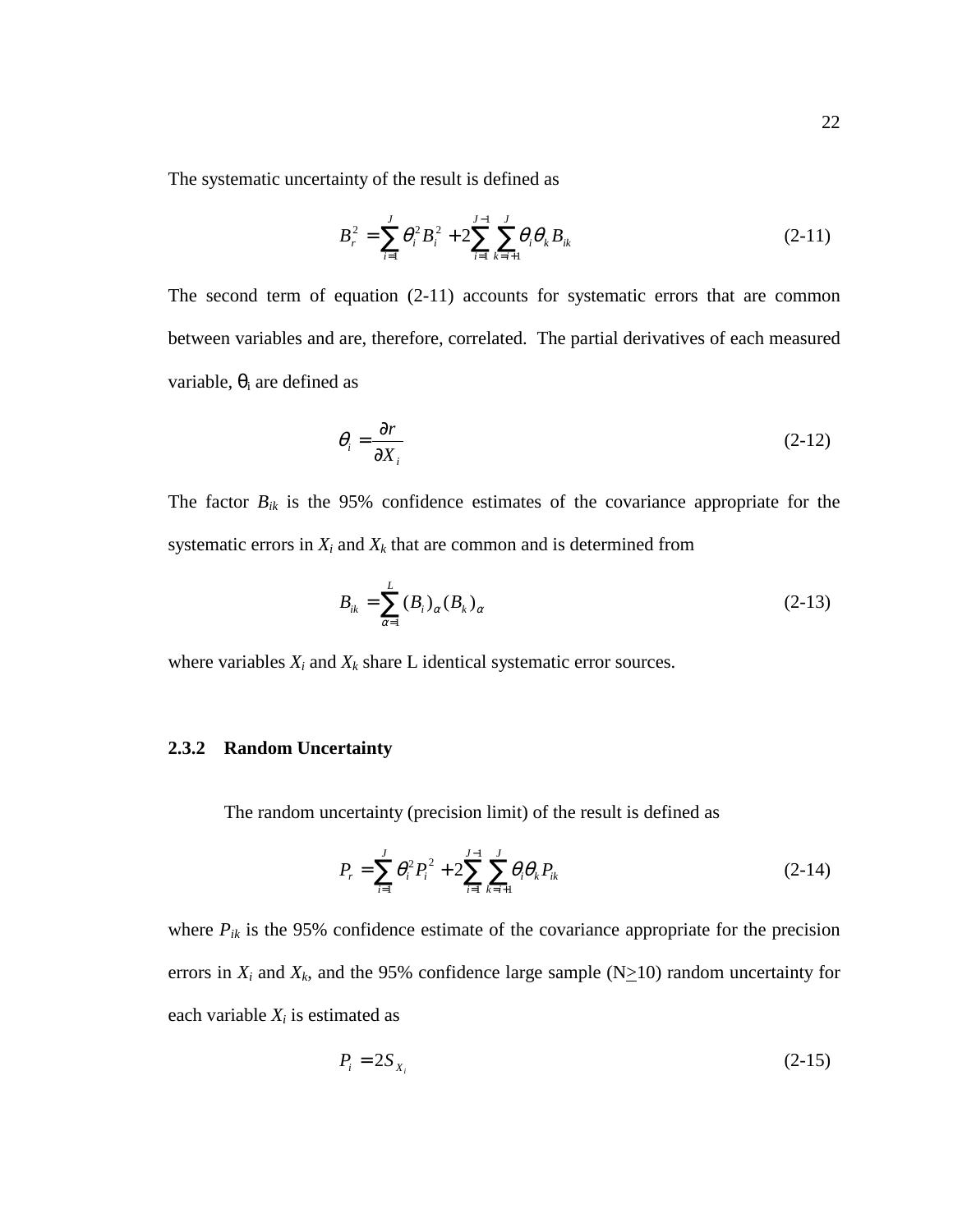Here,  $S_{Xi}$  is the sample standard deviation

$$
S_{X_i} = \left[\frac{1}{N-1} \sum_{k=1}^{N} \left[ (X_i)_k - \overline{X} \right]^2 \right]^{1/2}
$$
 (2-16)

and the mean value for variable  $X_i$  is defined as

$$
\overline{X}_i = \frac{1}{N} \left[ \sum_{k=1}^{N} \left( X_i \right)_k \right] \tag{2-17}
$$

where N is the number of individual readings  $X_i$ . The sample standard deviation for the mean is defined as

$$
S_{\overline{X}_i} = \frac{S_{X_i}}{\sqrt{N}}\tag{2-18}
$$

and the 95% confidence large sample random uncertainty limit for the mean value is approximated as

$$
P_{\overline{X_i}} = 2S_{\overline{X_i}} \tag{2-19}
$$

Typically, correlated precision uncertainties have been neglected so that the  $P_{ik}$ 's in equation (2-14) are taken as zero. These covariance terms account for correlation between errors in different measurements. The precision errors have been considered to be random; therefore, the correlation between them has been taken to be zero. That assumption is generally true; however, in some case, the random (precision) errors are correlated and the covariance terms are important [16].

 The uncertainty analysis techniques discussed above are used to obtain uncertainty estimates for all of the basic measurements such as temperature, pressure, mass flow rate, and thrust. These basic measurements will be discussed in Chapter 3.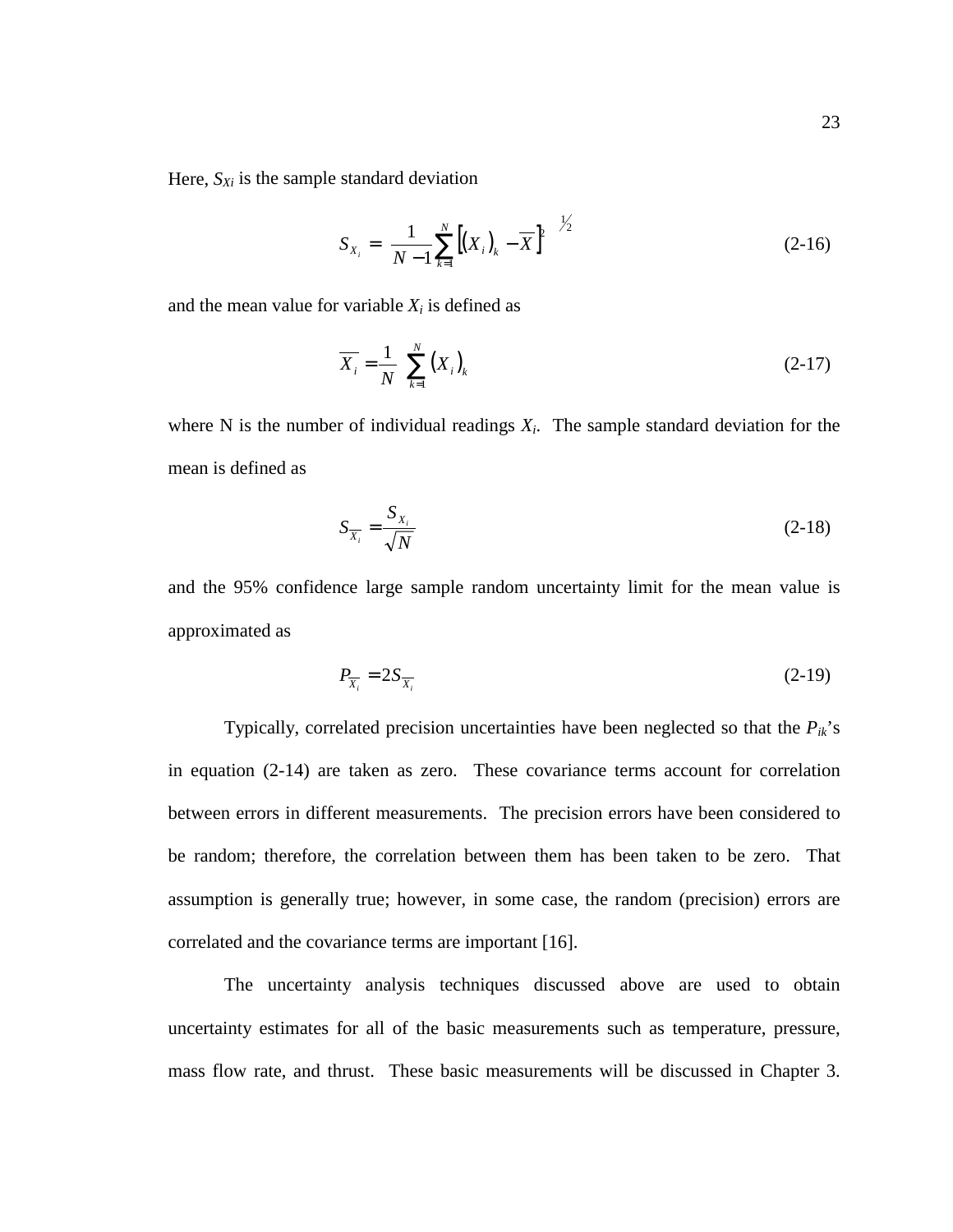Chapter 4 will use the uncertainty estimates from Chapter 3 and determine the uncertainty of the specific impulse and characteristic velocity using uncertainty analysis techniques.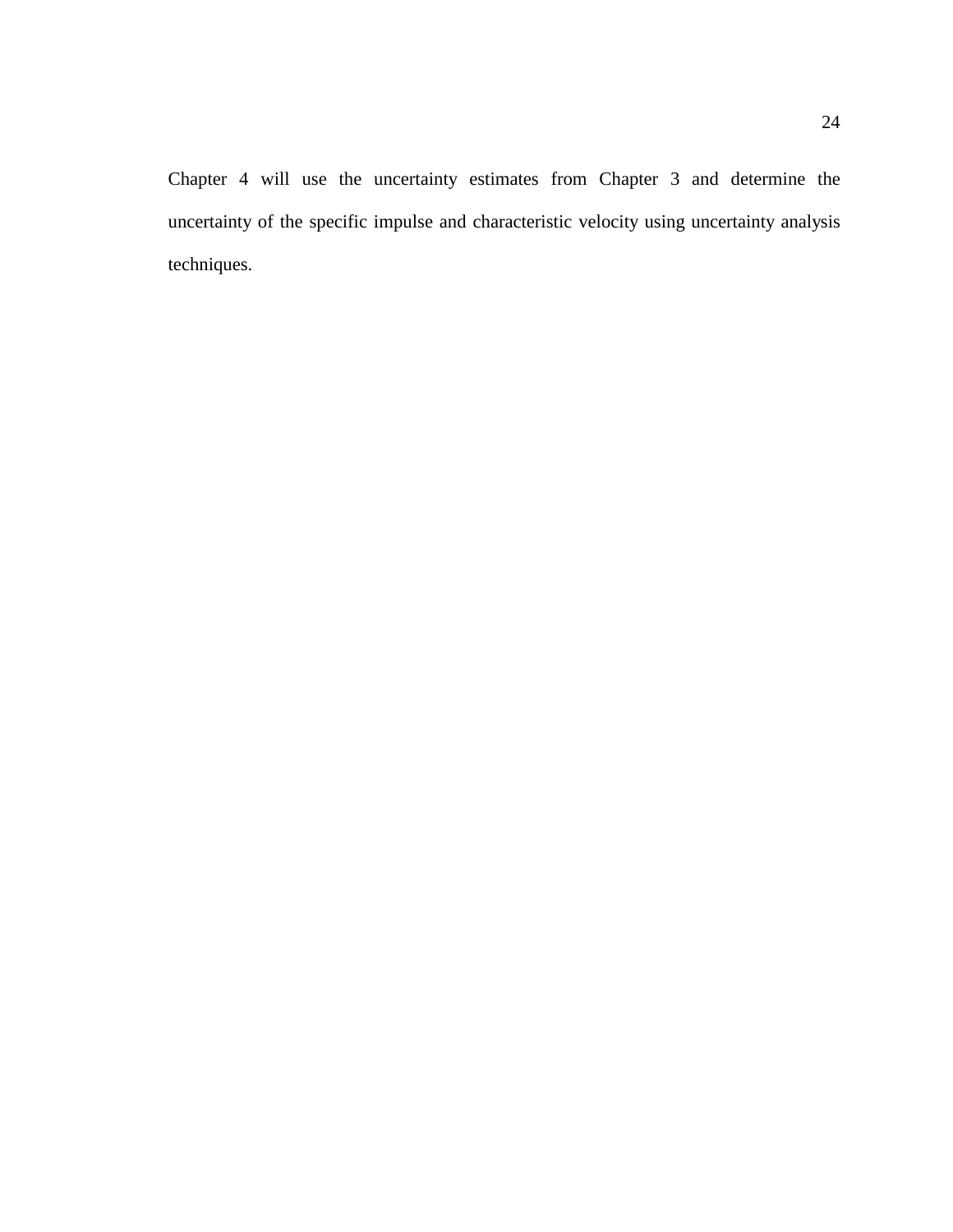# CHAPTER III

# BASIC MEASUREMENTS

#### **3.1 Background**

Often, more than one measurement method can be used to obtain the basic measurements such as temperature, pressure, mass flow rate, and thrust. Since these basic measurements are needed in determining the specific impulse and characteristic velocity, or the test results, the uncertainty associated with these basic measurements will contribute to the uncertainty in the test results.

As will be discussed next, temperature measurements can be done with measurement devices such as type E or K thermocouples, Resistance Temperature Detectors (RTDs), or temperature transmitters. Pressure transducers or pressure transmitters can be used to obtain pressure measurements. Mass flow rate can be measured by a venturi, cavitating venturi, orifice, V-cone, turbine, or coriolis flow meter. Direct thrust measurements can be obtained using load cells in various way. The exact techniques used to make a measurement must be evaluated to estimate the uncertainty of the measurement. The uncertainties associated with the basic measurements will be discussed in the next sections.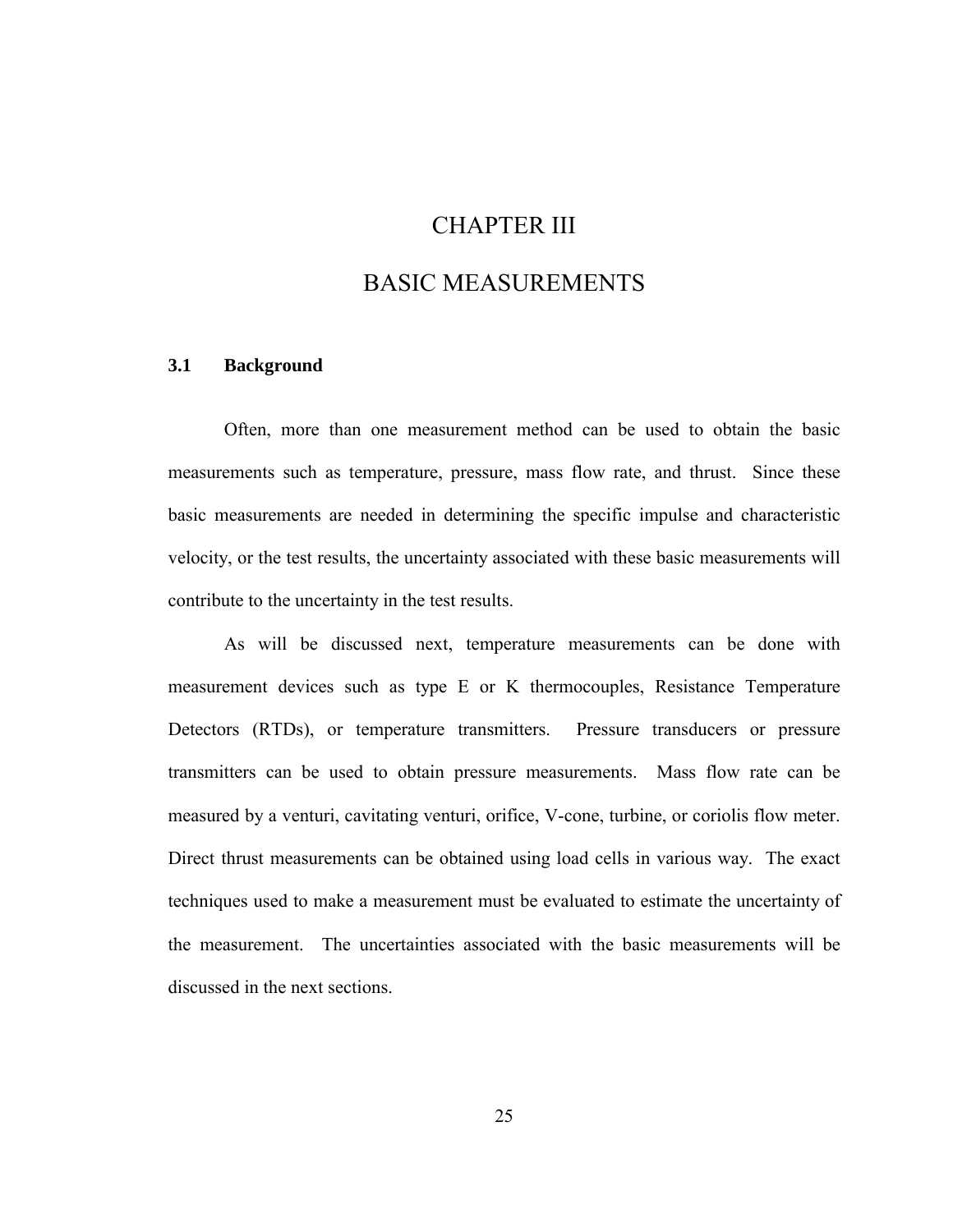## **3.2 Measurement Types**

#### **3.2.1 Temperature**

Temperatures are often measured with thermocouples for rocket engine testing. Thermocouple consists of two dissimilar metals joined together and an emf will exist between the two metals. This emf generated will be dependant on the temperature of the connection [15]. Typically, Type E thermocouples are used for cryogenics, and Type K thermocouples are used for ambient and higher temperatures. Resistance temperature detectors (RTDs) are also occasionally used. They consist of some type of resistive element, which is exposed to the temperature to be measured. The temperature is indicated through a measurement of the change in resistance of the element. Detailed discussion of RTDs can be found in [15]. Thermocouples lack accuracy relative to RTDs although the response is faster than RTDs. For steady-state temperature, RTDs are useful since the thermal time constant can reach 500 milliseconds or greater depending on the manufacturer and model. Additionally, aerospace testing requires temperature instrumentation to be robust to survive the extreme environments of rocket engine testing. In most cases, temperature instrumentation must withstand pressures measured in thousands of PSI and cryogenic flow rates of hundreds of  $lb<sub>m</sub>/sec$  [16].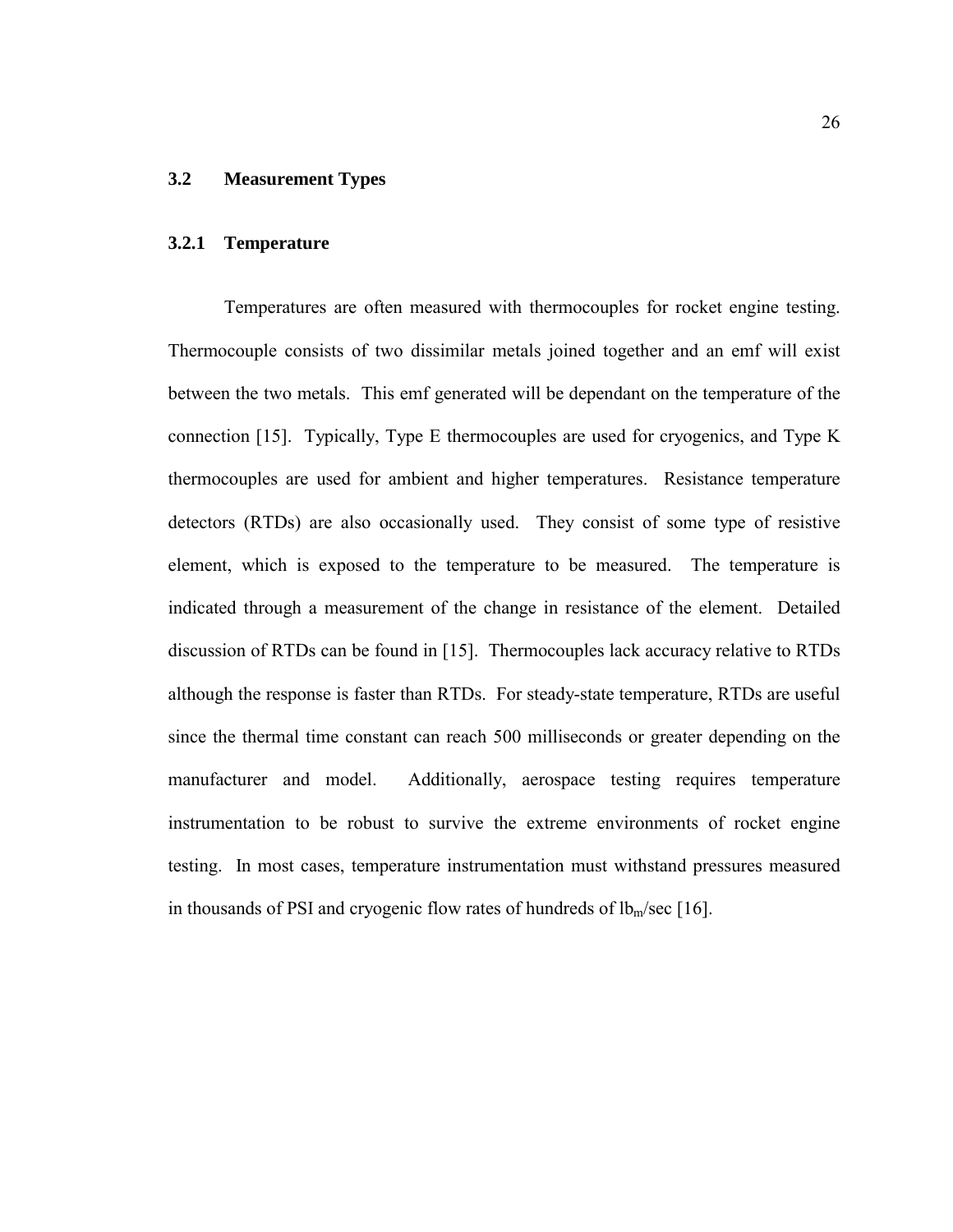#### **3.2.2 Pressure**

Transducers with signal conditioning for bridge excitation, gain, and signal filtering can be used to measure pressure, including differential pressure. These devices have a mV output, for example, 0-30 mV. End-to-end data check capabilities of transducers using resistance calibration  $(R<sub>Cal</sub>)$  are extremely beneficial in guaranteeing data quality and determining the instrument's health prior to test.

Pressure can also be measured by another device called a transmitter. It combines a pressure transducer with a mA output signal, for example 4-20 mA, but does not require the same level of signal conditioning as the transducer. Response time of pressure transducers and transmitters is similar provided that the transmitters are not incorporating an internal processor for linearization and conversion. "Dumb" transmitters have passive electronics that lack the time delay created by the processor thus giving them a much faster time response [16].

#### **3.2.3 Mass Flow rate**

Accurately measuring flow rates has been a challenge, especially in the case of cryogenics. Numerous methods exist to accommodate the diverse flow conditions and medium found in rocket testing. Issues such as materials compatibility, high pressure with high flow rates, two-phase flow, low flow rates, etc., play a major role in how the specific flow parameter is obtained [16]. Venturi, cavitating venturi, orifice, V-cone,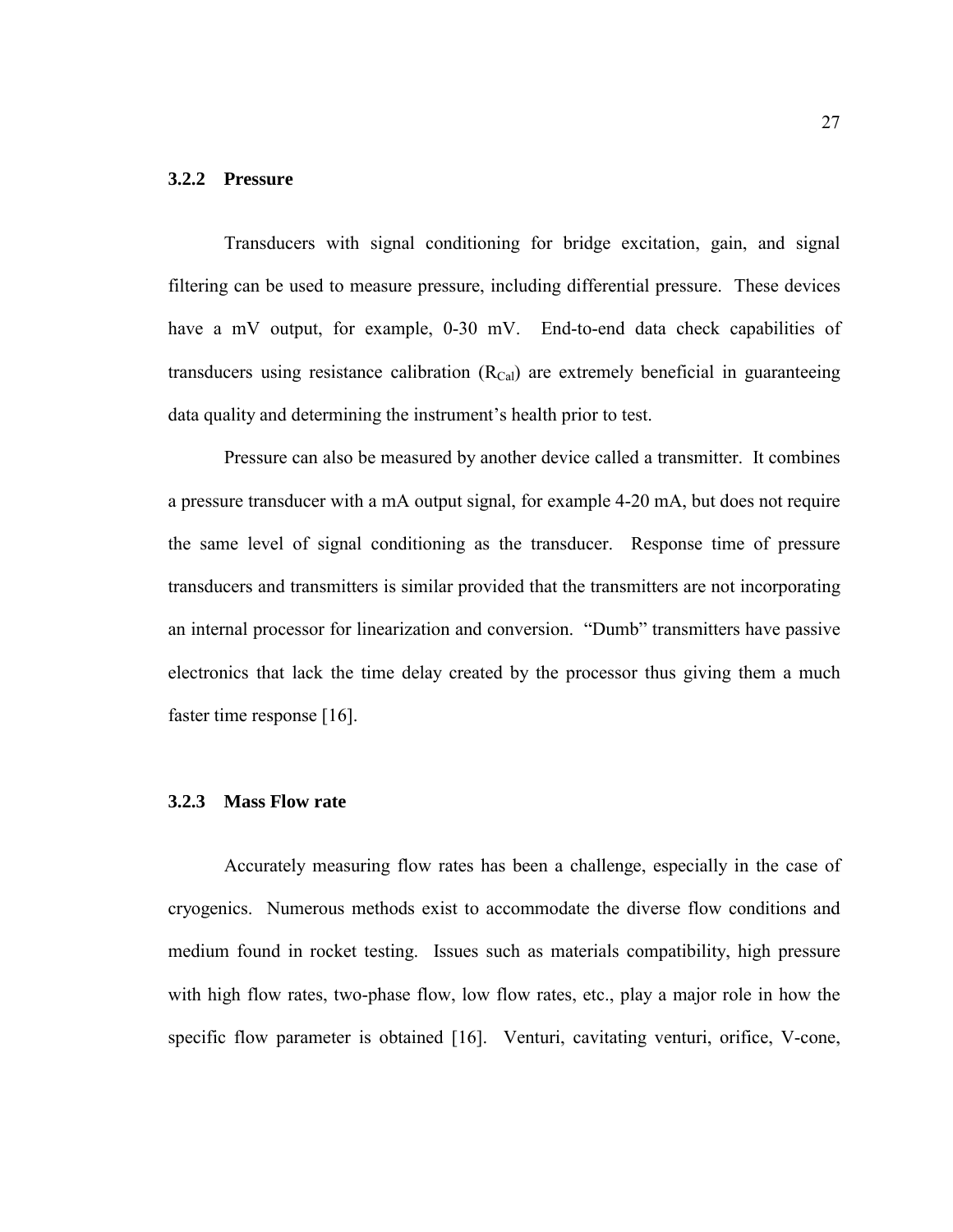turbine, and coriolis flow meters were evaluated in this study to obtain the uncertainty of the mass flow rate.

#### **3.2.3.1 Venturi**

Venturi flow meters are often used to measure fluid flow due to their low permanent pressure loss, durability, and lack of moving parts. A venturi meter is a device to measure flow rate of a fluid in a pipe. As shown in Figure 3-1, they are part of a class of flow meters known as differential pressure measurement device since a pressure drop across a region in the meter is produced, and this pressure differential is used to determine the flow rate through the meter. At the throat, the area is reduced and the velocity is increased. The venturi volumetric flow rate is given by equation (3-1).

$$
Q = C_d A \sqrt{\frac{2gh}{1 - \beta^4}}
$$
 (3-1)

Here  $C_d$  is the dimensionless discharge coefficient, A is the area of the pipe (or inlet), g is the acceleration due to gravity, h is the effective differential head, and  $\beta$  is the ratio of throat diameter,  $d_2$  to pipe diameter,  $d_1$ . Therefore, the actual rate of flow through a venturi, w, is given by equation (3-2).

$$
w = C_d \frac{\pi}{4} d_2^2 \sqrt{\frac{2\rho (P_1 - P_2)}{(1 - \beta^4)}}
$$
(3-2)

where  $\rho$  is the fluid density,  $P_1$  is the pipe or inlet pressure, and  $P_2$  is the throat pressure.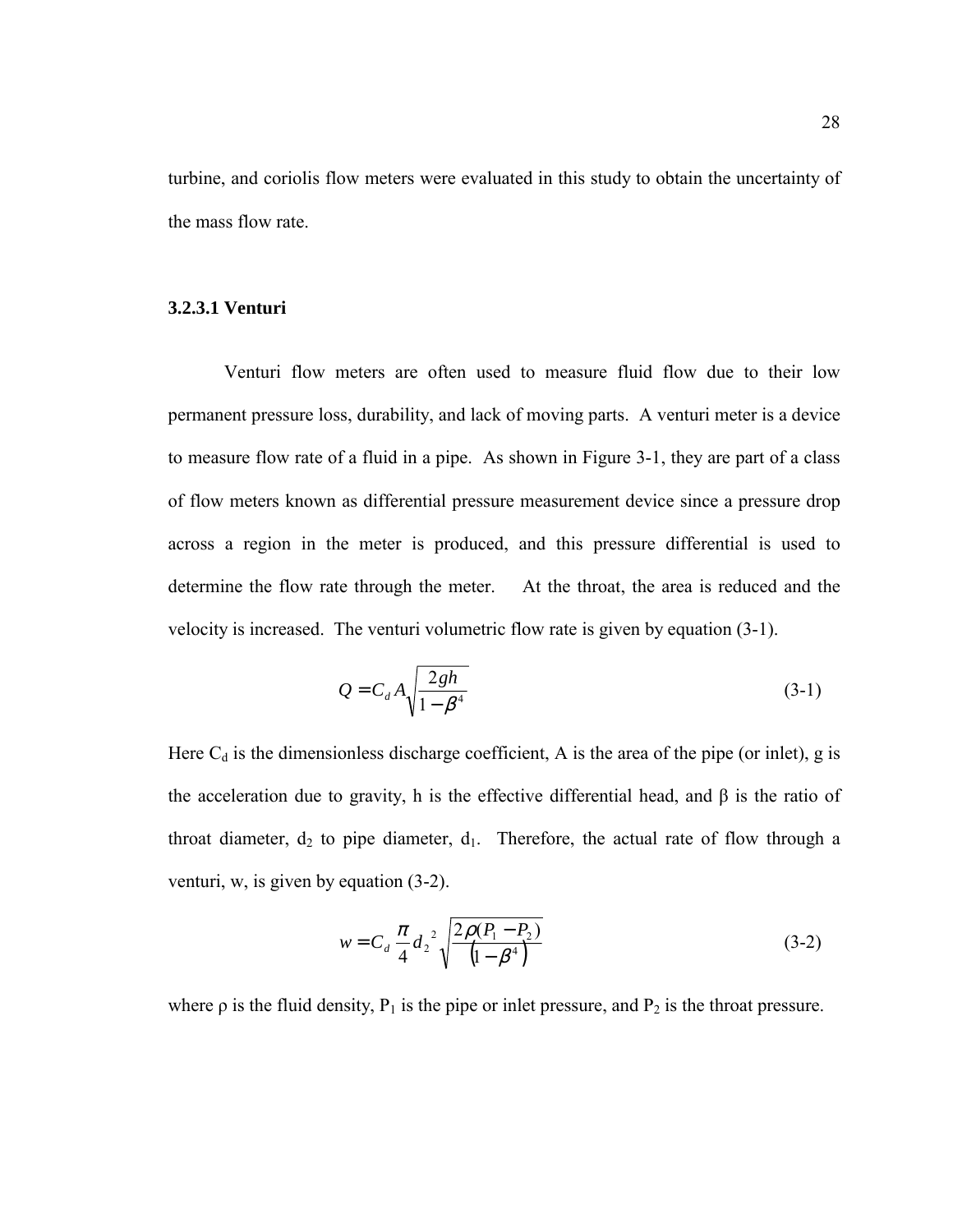A thermal expansion factor,  $F_a$  is needed to account for the expansion and contraction of most materials as their temperature increases or decreases. Equation (3-3) represents incompressible flow with the expansion factor, Y, is unity.

$$
w = 0.52502 C_d d_2^2 F_a \sqrt{\frac{\rho (P_1 - P_2)}{1 - (\frac{d_2}{d_1})^4}}
$$
(3-3)

When measuring a compressible fluid, the expansion factor, Y, is used. For a venturi and cavitating venturi, this factor is given by equation (3-4) as in reference [17].

$$
Y = \left[ \left( \frac{P_2}{P_1} \right)^{2/\gamma} \frac{\gamma}{\gamma - 1} \frac{1 - (P_2/P_1)^{(\gamma - 1)/\gamma}}{1 - (P_2/P_1)} \frac{1 - (A_2/A_1)^2}{1 - (A_2/A_1)^2 (P_2/P_1)^{2/\gamma}} \right]^{1/2}
$$
(3-4)

As derived in reference [17], the data reduction equation for compressible flow is determined with P<sub>1</sub> and P<sub>2</sub> in psia, T in  ${}^{\circ}R$ , d<sub>1</sub> and d<sub>2</sub> in inches, and  $\rho$  in  $lb_m/tt^3$ .

$$
w = 0.52502 C_d d_2^2 F_a \sqrt{\frac{\gamma - 1}{\gamma - 1} P_1 \rho \left(\frac{P_2}{P_1}\right)^{2/\gamma} \left[1 - \left(\frac{P_2}{P_1}\right)^{\gamma - 1/\gamma}\right]}
$$
(3-5)

The data reduction equation used for a cavitating venturi is identical to a venturi flow meter. As shown in Figure 3-1 and 3-2, the difference between these two devices is the shape of the venturi section. A nozzle exists in the cavitating venturi that causes a sudden formation and collapse of low-pressure bubbles or cavitation [17]. For the cavitating venturi,  $d_1 \geq d_2$  making the  $(d_2/d_1)^4$  term in equation (3-3) and (3-5) very small.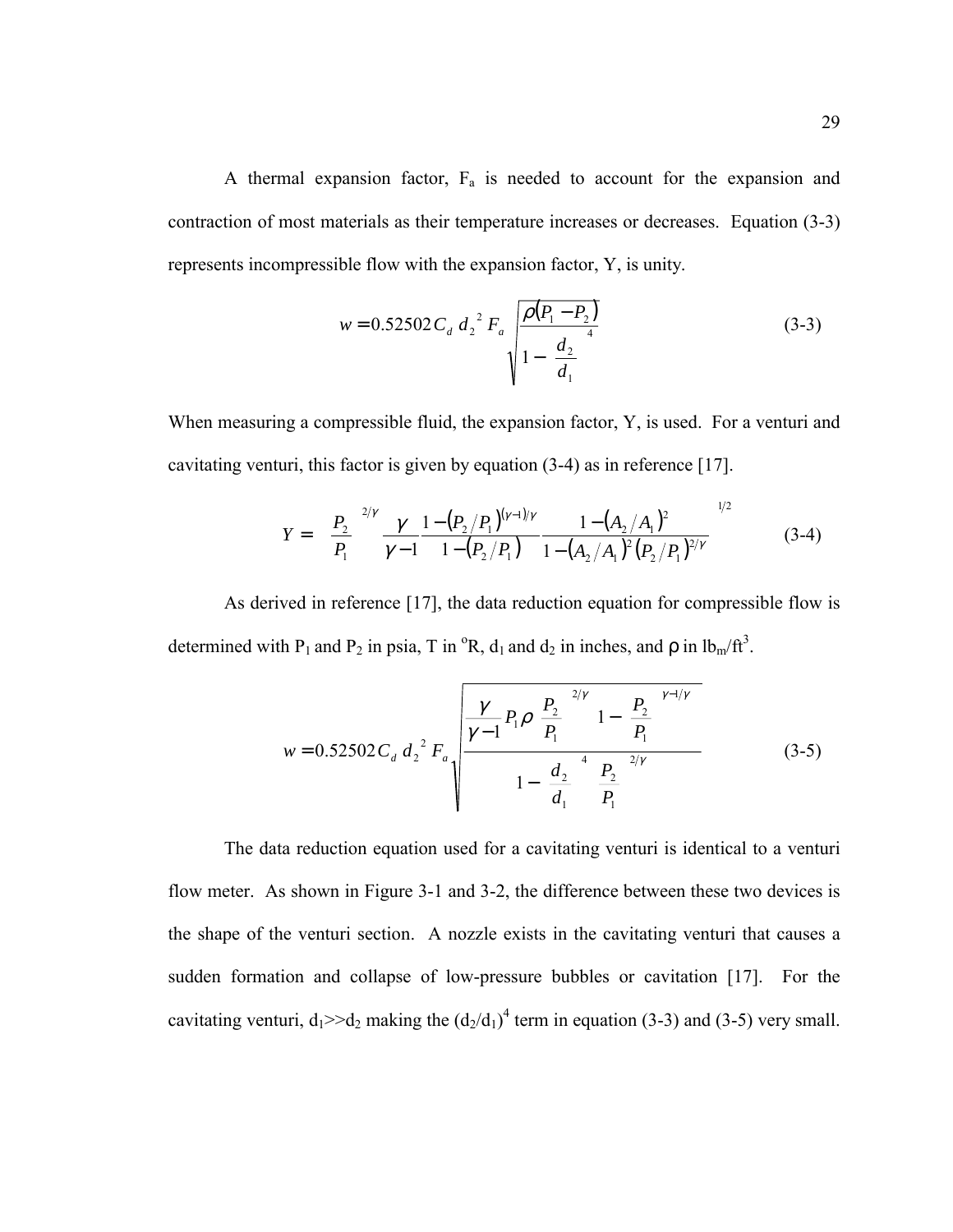This term is often considered negligible and not included in the equation for the cavitating venturi.



Figure 3-1: Schematic of Venturi Flow Meter



Figure 3-2: Schematic of Cavitating Venturi

## **3.2.3.2 Orifice**

 The orifice plate is used to measure fluid flow through the differences in pressure from upstream to the downstream side of a partially obstructed pipe. The plate offers a precisely-measured obstruction that narrows the pipe and forces the flowing substance to constrict. The greater the flow rate, the greater the difference in pressure as the substance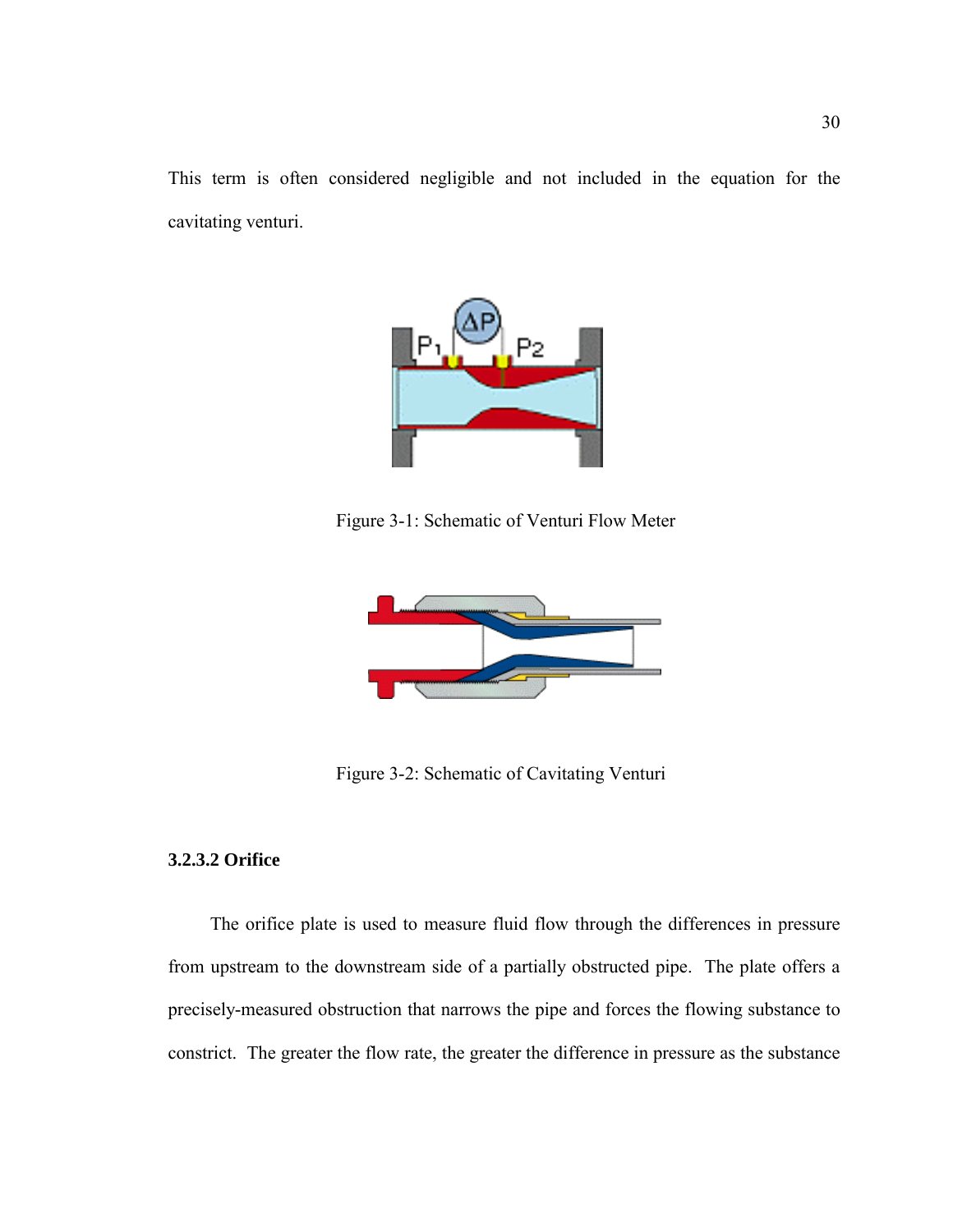maintains its constricted state for a longer distance passing the downstream element. Different kinds of orifice plates include concentric, eccentric, and segmental, each of which has different shapes and placements for measuring different processes [15, 18]. Orifice plates are in common use in many installations due to low installation cost, ease of installation, and the flexibility of adjusting the desired flow rate [17]. However, orifice meters have larger permanent pressure loss due to the presence of eddies downstream of the meter as shown in Figure 3-3.



Figure 3-3: Schematic of Orifice Plate

 The calibration equation for orifice meters in terms of mass flow rate, w, and pressure drop is usually written as

$$
w = KAYF_a \sqrt{\frac{2\rho(\Delta P)}{\left[1 - \beta^4\right]}}\tag{3-6}
$$

Here, K is the flow coefficient, A is the pipe cross-sectional area, Y is the expansion factor as in equation (3-4),  $F_a$  is the thermal expansion factor,  $ρ$  is the fluid density,  $β$  is the ratio of throat diameter,  $d_2$ , to pipe diameter,  $d_1$ , and  $\Delta P$  is the change of pressure between upstream and downstream of the flow meter. This is the same principal as used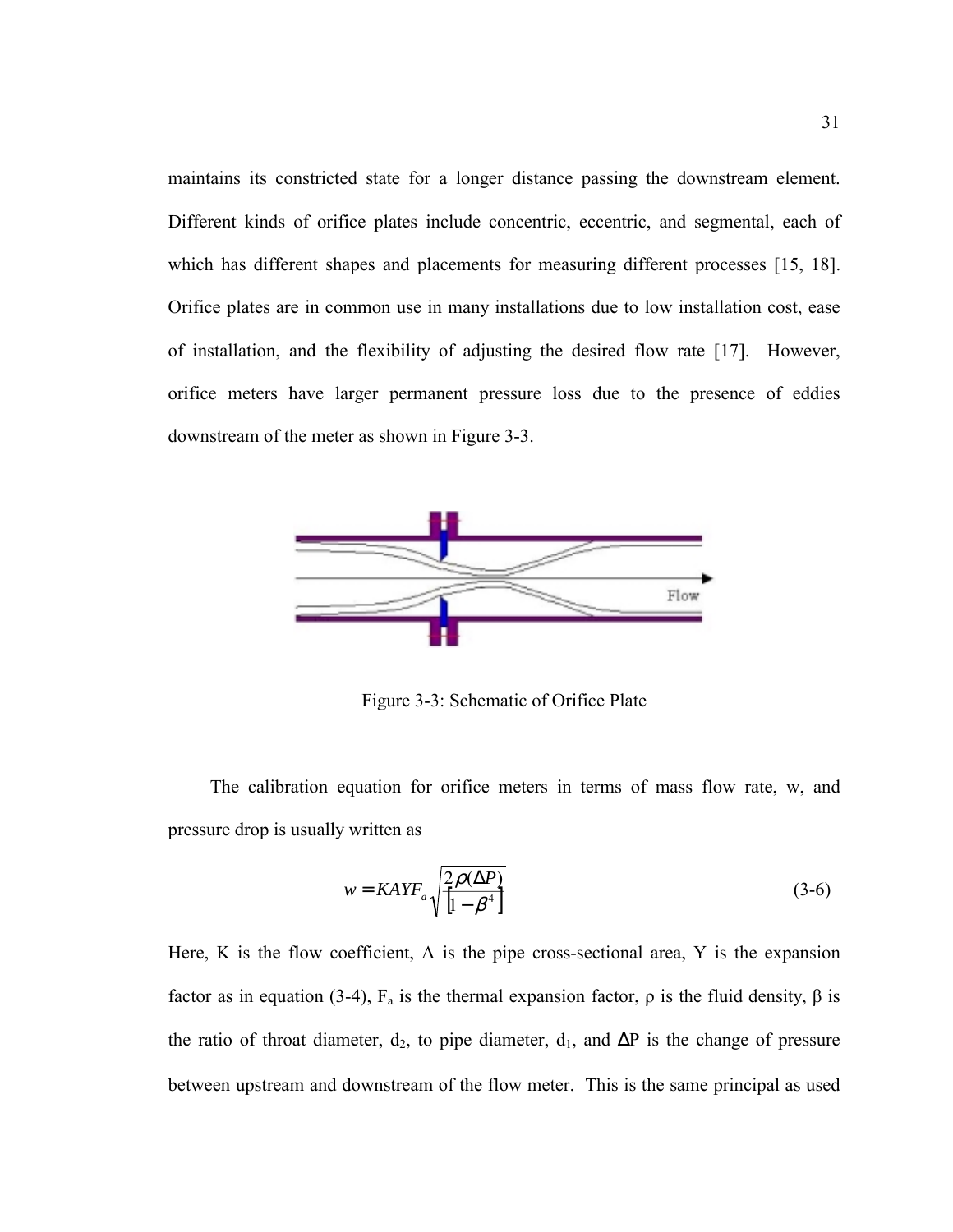for the venturi as in equation (3.2) except the discharge coefficient,  $C_d$ , is replaced by the flow coefficient, K. The resulting data reduction equation used for the orifice flow meter is

$$
w = K \frac{\pi}{4} d_2^2 Y F_a \sqrt{\frac{2\rho(\Delta P)}{\left[1 - \left(\frac{d_2}{d_1}\right)^4\right]}}
$$
(3-7)

Expansion factor, Y, is at unity for incompressible flow; equation (3-4) must be used for compressible flow.  $F_a$  is the thermal expansion factor.  $\Delta P$  is the change in pressure between the inlet and throat  $(P_1 - P_2)$ .  $\beta$  is the ratio of throat diameter to the inlet diameter,  $d_2/d_1$ .

### **3.2.3.3 V-cone**

The venturi-cone (V-cone) element is a proprietary design that promises consistent performance at low Reynolds numbers and is insensitive to velocity profile distortion or swirl effects. However, it is relatively expensive.



Figure 3-4: Schematic of V-cone Flow Meter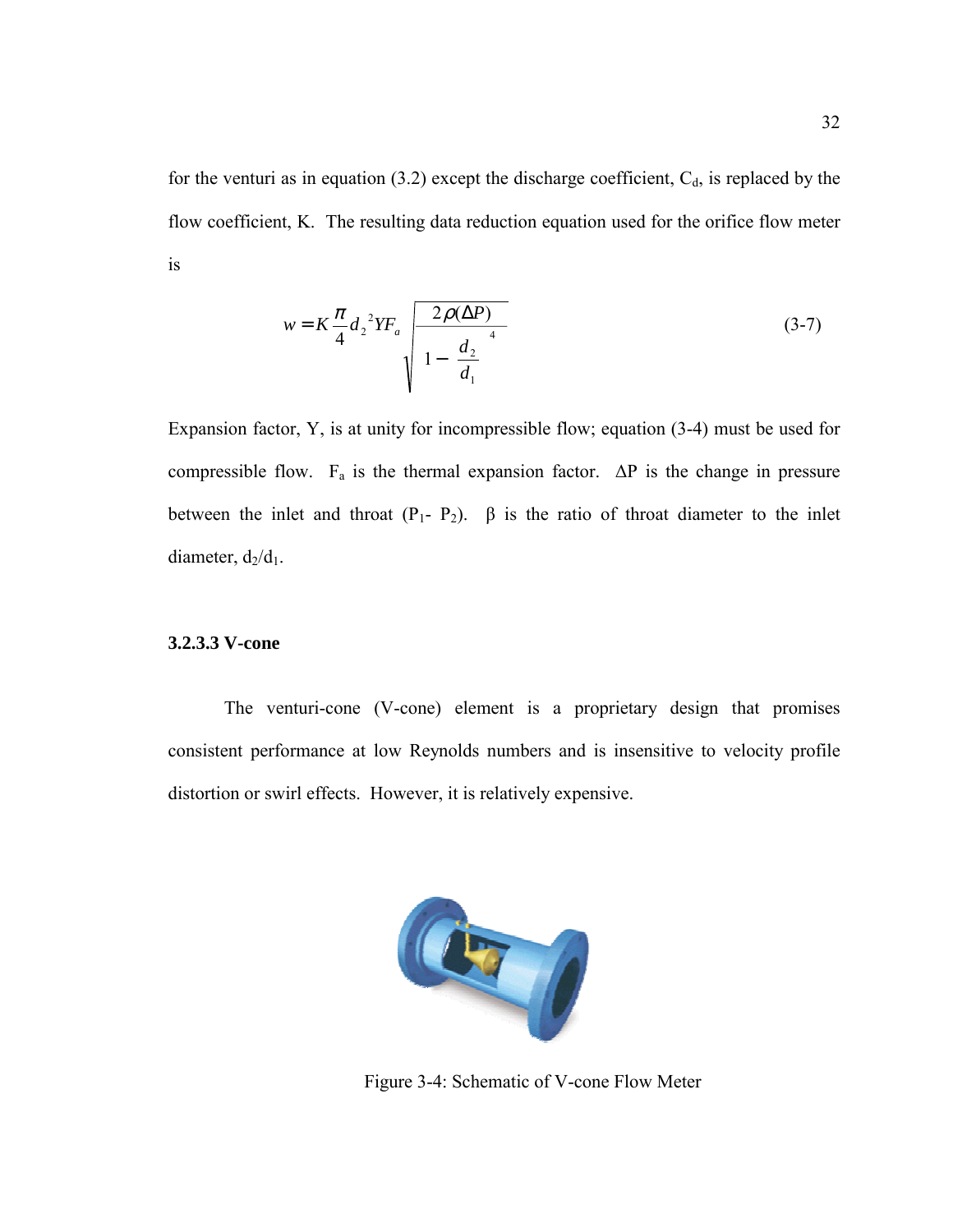The V-cone restriction has a unique geometry that minimizes accuracy degradation due to wear, making it a good choice for high velocity flows and erosive/corrosive applications. The V-cone flow meter is similar to orifice and venturi flow meters. The only difference between them is the beta ratio, β. The beta ratio of a Vcone is given by

$$
\beta = \frac{\sqrt{D^2 - d^2}}{D} \tag{3-8}
$$

Here, D is the inside diameter of the pipe, and d is the cone diameter. The mass flow rate is given by equation (3-9).

$$
w = C_d A \sqrt{\frac{2\rho \Delta P}{(1 - \beta^4)}}
$$
(3-9)

Here  $C_d$  is the discharge coefficient, A is the pipe cross-sectional area,  $\rho$  is the fluid density, and ∆P is the pressure difference. For incompressible flow, the data reduction equation is

$$
w = \frac{\pi}{4} D^2 C_d Y F_a \sqrt{2g_c \rho \Delta P} \frac{\left(\sqrt{1 - \frac{d^2}{D^2}}\right)^2}{\sqrt{1 - \left(\sqrt{1 - \frac{d^2}{D^2}}\right)^4}}
$$
(3-10)

Where Y is the expansion factor and  $F_a$  is thermal expansion factor. The expansion factor, Y, is at unity for the incompressible case. The expansion factor, Y, is not unity for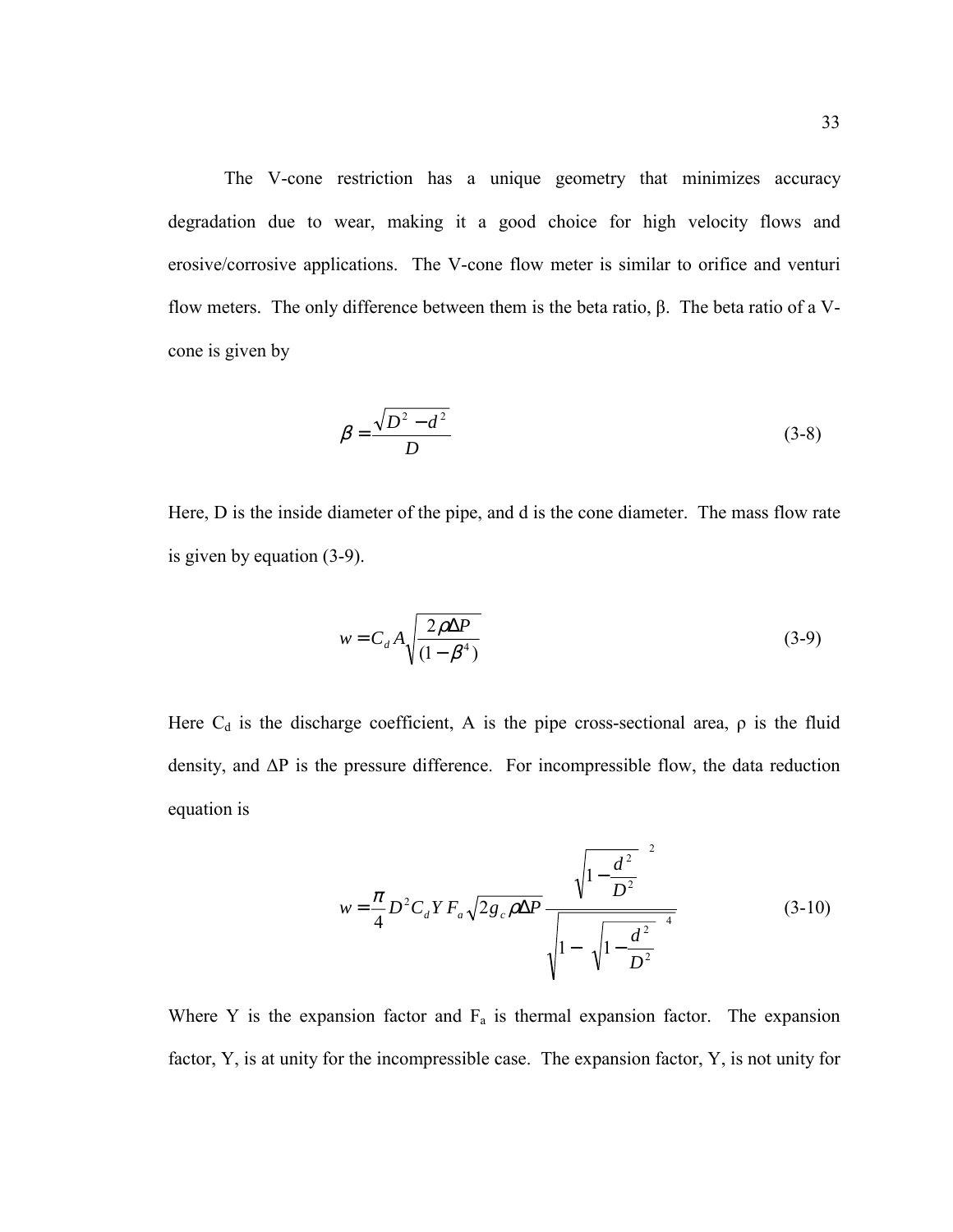the compressible case [17]. It can be obtained using the expression in equation (3-11), which is identical to equation (3-4).

$$
Y = \sqrt{\frac{1 - \beta^4 \frac{\gamma}{\gamma - 1} \left(1 - \frac{\Delta P}{P_1}\right)^{2/\gamma} \left[1 - \left(1 - \frac{\Delta P}{P_1}\right)^{\gamma - 1/\gamma}\right]}{\left\{1 - \left[\beta^4 \left(1 - \frac{\Delta P}{P_1}\right)^{2/\gamma}\right] \left[1 - \left(1 - \frac{\Delta P}{P_1}\right)\right]}\right\}}
$$
(3-11)

Therefore, the data reduction equation for compressible flow can be obtained by substituting the expansion factor, Y, into the data reduction equation for the incompressible case [19, 20].

## **3.2.3.4 Turbine Meter**

The turbine meter is a popular type of flow-measurement device. Figure 3-5 shows that as the fluid moves through the meter, it causes a rotation of the small turbine wheel. A permanent magnet is enclosed in the turbine-wheel body so that it rotates with the wheel. A reluctance pickup attached to the top of the meter detects a pulse for each revolution of the turbine wheel. Since the mass flow is proportional to the number of wheel revolutions, the total pulse output may be taken as an indication of total flow. The pulse rate is proportional to mass flow rate, w, and the transient response of the meter is very good. A flow coefficient, K, for the turbine meter is defined to derive the equation of the mass flow rate.

$$
w = \left(\frac{f}{K}\right) \tag{3-12}
$$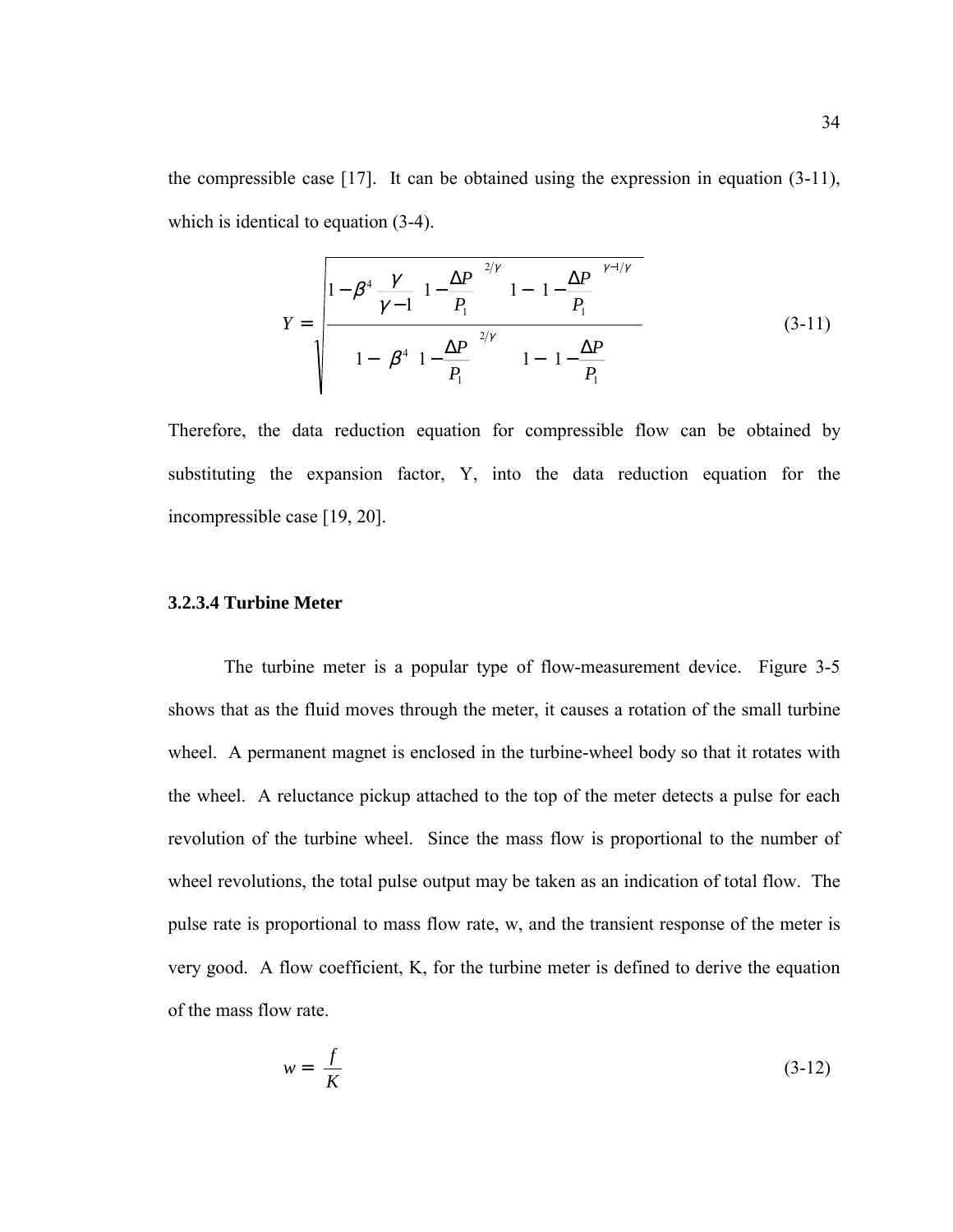Here, f is the pulse frequency (cycles/s). The flow coefficient, K, (cycles/kg) is dependant on flow rate and the kinematic viscosity of the fluid, ν. A calibration curve for a typical meter is needed from the manufacturer. The flow coefficient, K, will be provided by the manufacturer [15].



Figure 3-5: Schematic of turbine meter. (1) Inlet straightening vanes, (2) rotating turbine blades with embedded magnet, (3) smooth after-body to reduce pressure drop, (4) reluctance pickup, (5) meter body for insert in pipe or flow channel

## **3.2.3.5 Coriolis**

The coriolis flow meter is a type of insertion meter that is used to measure the mass flow rate by using the Coriolis acceleration on the flowing fluid and determining the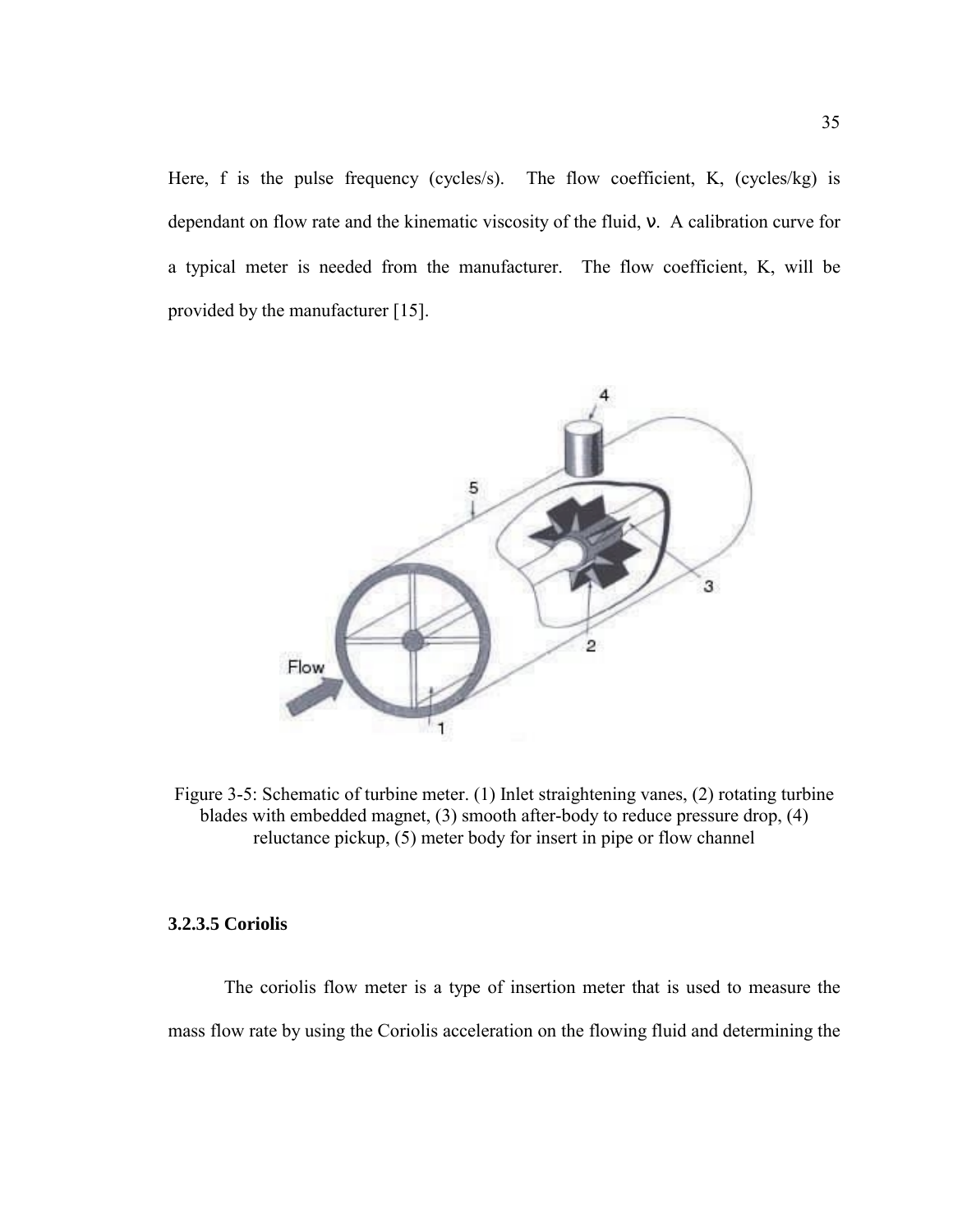resulting developed force. The developed force is directly related to the mass flow rate independent of the fluid properties.

Commercially available units for the metering of liquids are based on a scheme in which the pipe flow is diverted from the main pipe and divided between two bent, parallel, adjacent tubes of equal diameter, as shown in Figure 3-6. In general, a fluid particle passing through the meter tube that is rotating (due to the oscillating tube) relative to the fixed pipe experiences the acceleration. The Coriolis acceleration acts in a plane perpendicular to the tube axes and develops a force gradient that creates a twisting motion or oscillating rotation about the tube plane [21].



Figure 3-6: Example Interior of the Coriolis Meter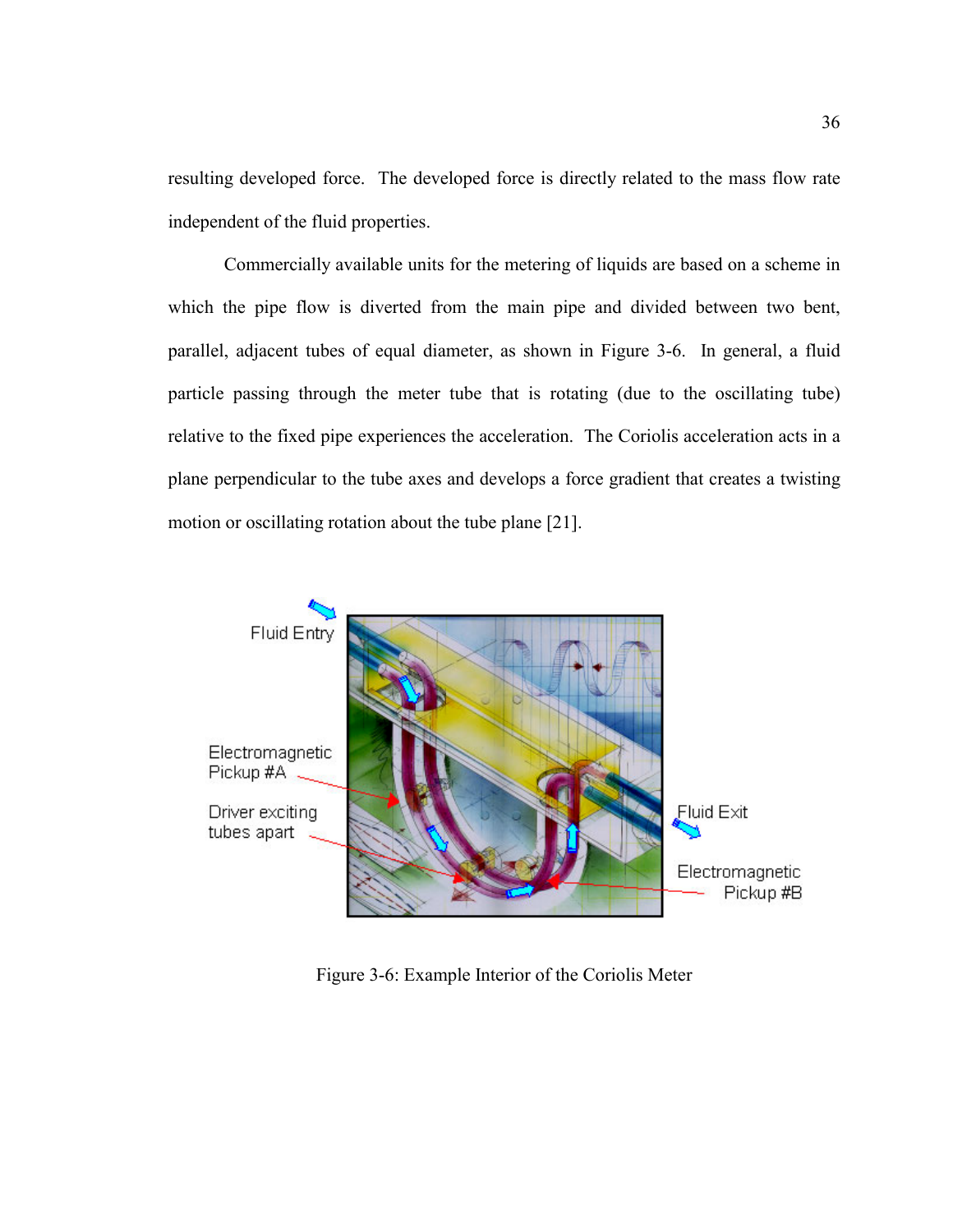The tube walls guide the process fluid as it flows through the U-Tube pathway. With no fluid inside the tubes, the driver excites the tubes apart causing a parallel deflection as shown in Figure 3-7(a). As the fluid flows down the first half of the U-Tubes, it will tend to deflect the tubes in towards each other as shown in Figure 3-7(b). Conversely, when the fluid flows up the second half of the U-Tubes, it will tend to deflect the tubes out away from each other as shown in Figure 3-7(c).



Figure 3-7: Schematic of Tube with and without Flow

Figure 3-8 shows the baseline deflection of the tubes from the driver as shown by sine wave (a) and the Coriolis twist from the pickup coil is designated by sine wave (b) [22].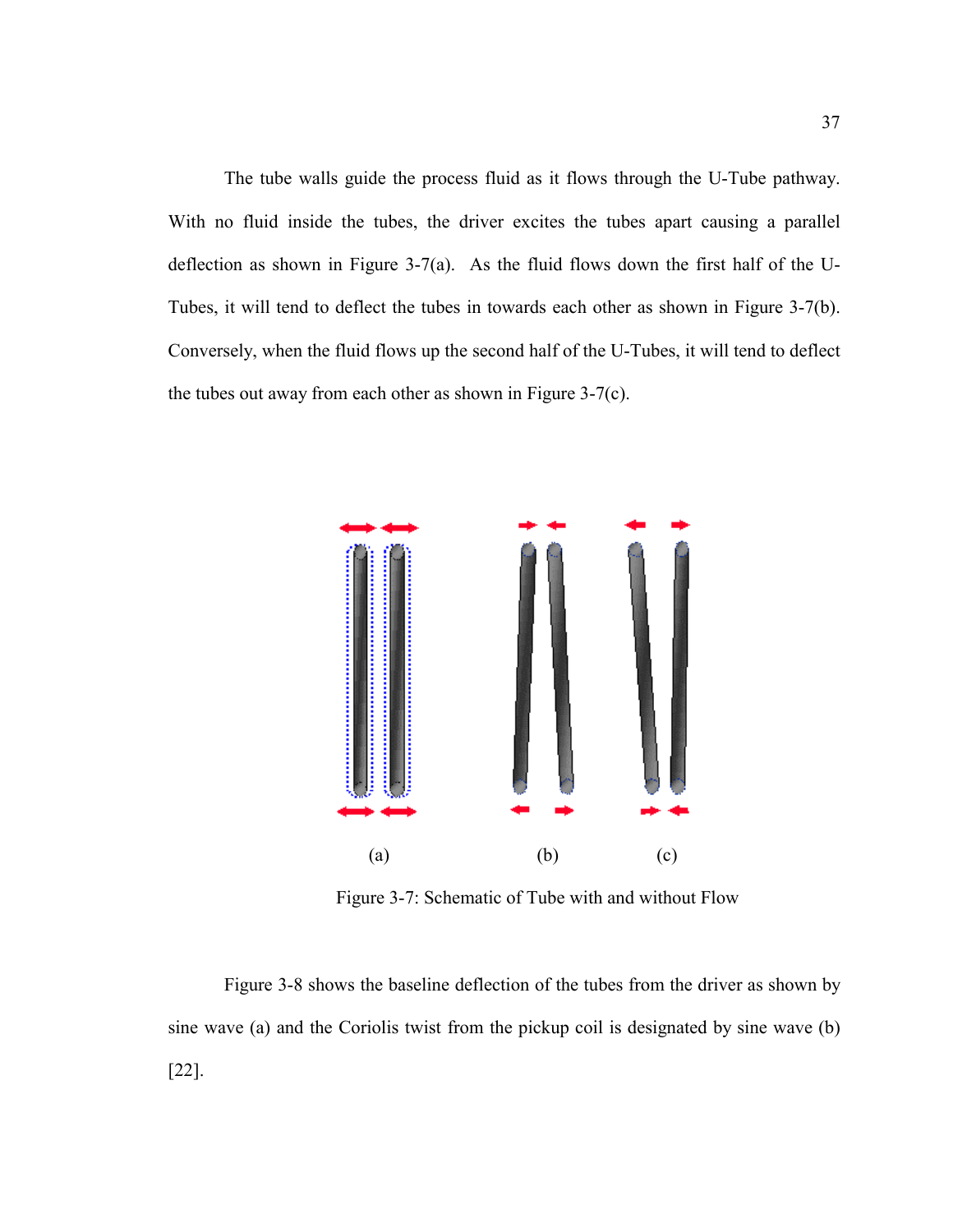

Figure 3-8: Schematic of the Baseline Deflection

The meter principle is unaffected by changing fluid properties, but temperature changes will affect the overall meter stiffness. This effect can be compensated for electronically. A very desirable feature is an apparent insensitivity to installation position [22].

## **3.2.4 Thrust**

Thrust is the force produced by a rocket propulsion system acting upon a vehicle. It is the reaction experienced by its structure due to the ejection of propellant at high velocity. Readers are referred to reference [23] for more details on thrust. The Thrust Measurement System (TMS) consists of two functional systems: a measurement system and a calibration system. For a single- axis measurement system, the system will react to one force and one moment produced by the thrust of the engine under test. A six-axis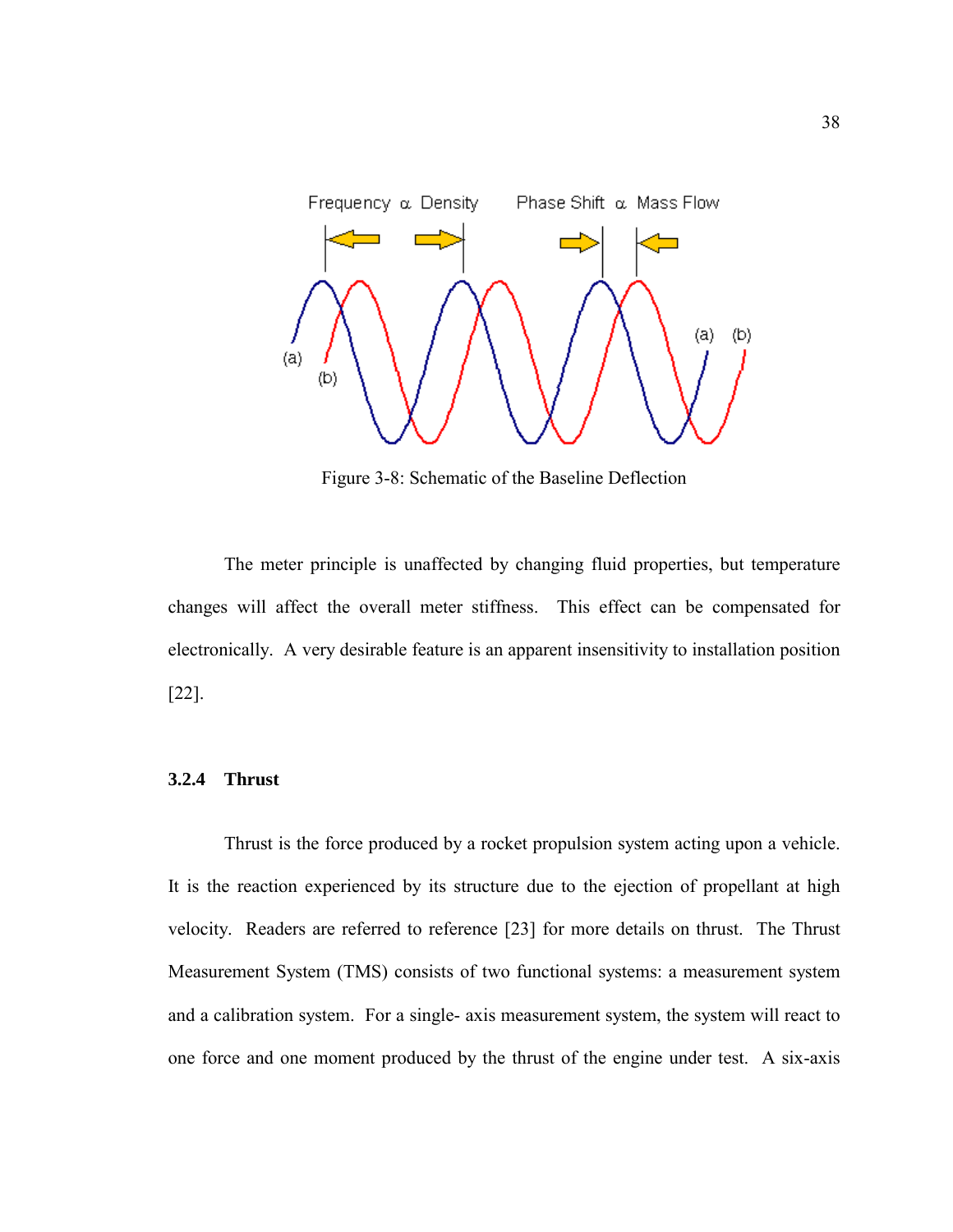measurement system reacts to three forces and three moments produced by the thrust. The calibration system provides the capability of applying accurately known loads or dead weights to the measurement system, which is useful in removing uncertainties from the thrust measurement. During the testing, forces and moments from the Thrust Measurement System (TMS) will be recorded by a data acquisition system (DAS) [24].

A one-axis measurement system only is presented in this research. Load cells are used for direct thrust measurement. Uncertainty of the load cells measurement is presented in this study.

## **3.3 Measurement Uncertainty Examples**

Since various measurement methods are available for evaluation, these will introduce different elemental error sources depending on the calibration and test procedures. Therefore, the uncertainties associated with the different calibration and test procedures will vary. Several example methods will be given in this chapter to demonstrate how the uncertainties are calculated for specific situations. The uncertainties of each measurement method are presented with the detail of how the uncertainty values were determined from the elemental sources. The uncertainties of the measurements discussed include temperature, pressure, mass flow rate, and thrust measurements. These measurement uncertainties were then used to evaluate the uncertainty of the specific impulse and characteristic velocity. Five methods of determining specific impulse are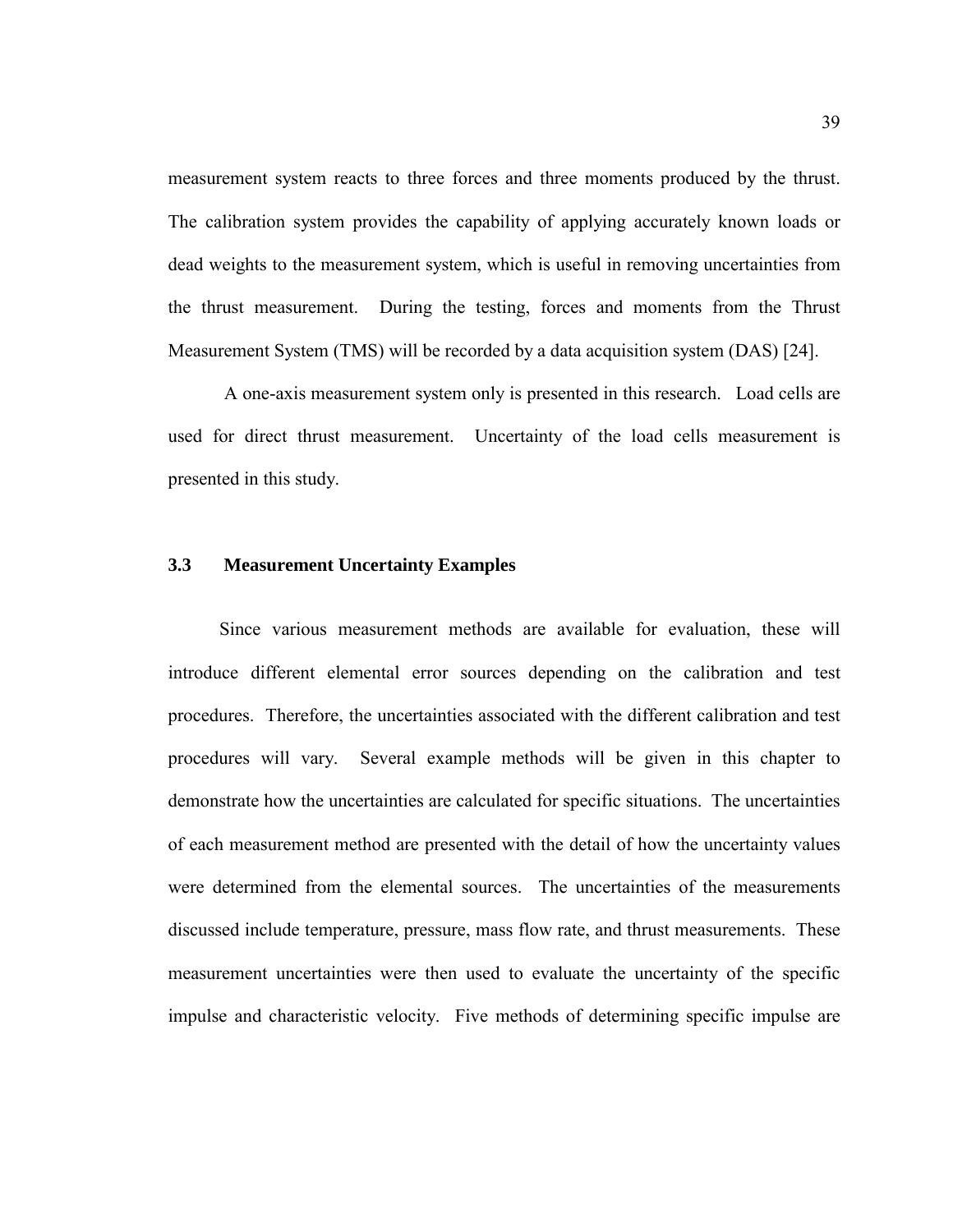presented Chapter 4. Characteristic velocity analyses are also presented in Chapter 4. Detail calculations of the uncertainty analyses are included in this study.

#### **3.3.1. Temperature**

 In this research, temperature measurements were evaluated with type E and type K thermocouples as well as RTD's. The type E thermocouples are typically used for room temperature and below (down to  $36^{\circ}R$ ), whereas the type K thermocouples are used for room temperature and above (up to  $3460 \degree R$ ). The thermocouples can be used with a Uniform Temperature Reference (UTR) or temperature transmitter. RTD's can also be used with the temperature transmitters.

 As an example, consider a thermocouple used along with a UTR in the test facility to obtain a temperature measurement (Figure 3-9). Standard temperature versus milivolt curves are used to obtain temperature based on the facility voltage measurement. (The thermocouple is not calibrated in the calibration laboratory to provide these curves.) The test facility calibration involves a voltage input downstream of the UTR with a voltage tolerance for the data acquisition system  $(V_{cal})$ . An RTD is used to measure the UTR temperature.

 For the sample procedure described above, the uncertainty in the test temperature measurement must consider elemental error sources from the test procedure. Elemental error sources to consider include the manufacturer's specifications on the accuracy of the thermocouple, the UTR, and the facility voltage calibration. Sources related to the UTR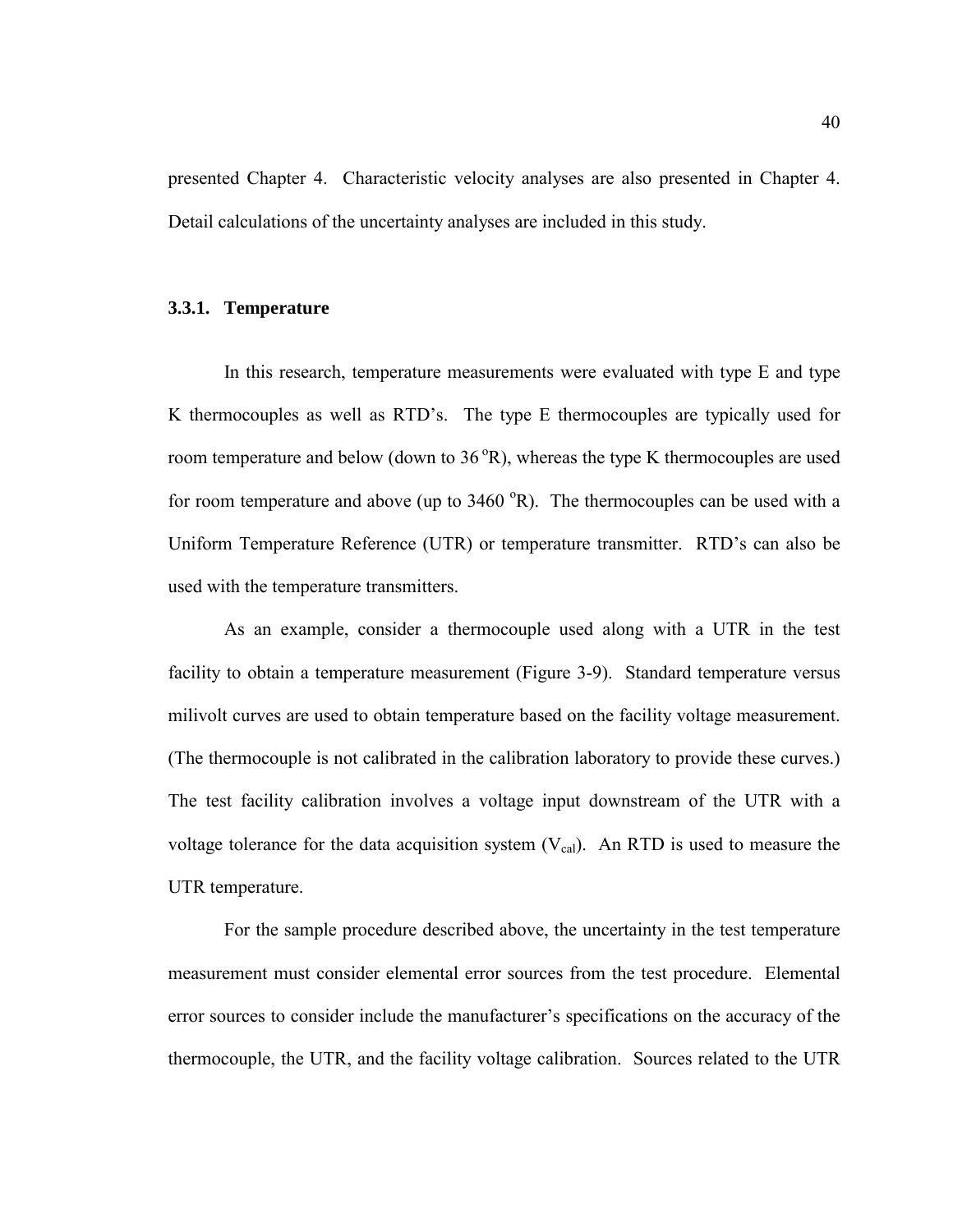include the uniformity of the block temperature and the uncertainty of the RTD used to measure the block temperature. Sources related to the voltage calibration include the voltage input device, the tolerance of the voltage calibration, and the possible system drift. These uncertainty sources are combined using the uncertainty analysis techniques described previously to give the overall uncertainty of the test temperature measurement [16]. The uncertainty analysis to get the overall uncertainty of a test temperature for this sample procedure will be briefly discussed here.

 Consider the example of a Type E thermocouple with UTR as shown in Figure 3- 9 and a temperature reading of -200  $^{\circ}$ C with the input gain of 100 and post-test drift tolerance of 10 mV. According to Omega manufacturer's specification, the uncertainty of the reading is 1.7 °C if  $T > -170$  °C; U = 1% of reading if  $T < -170$  °C.

$$
U_1 = 1\% (-200 °C) = -2 °C
$$

According to Kaye Instruments UTR application notes, the error associated with the UTR and RTD is  $0.15 \degree C$ .

$$
U_2 = 0.15\,{}^oC
$$

The uncertainty of the UTR temperature uniformity is  $0.03 \degree$ C according to Kaye Instruments UTR application notes with the assumption of  $2.5$  <sup>o</sup>F/hr change in temperature.

$$
U_3 = 0.03 \ ^oC
$$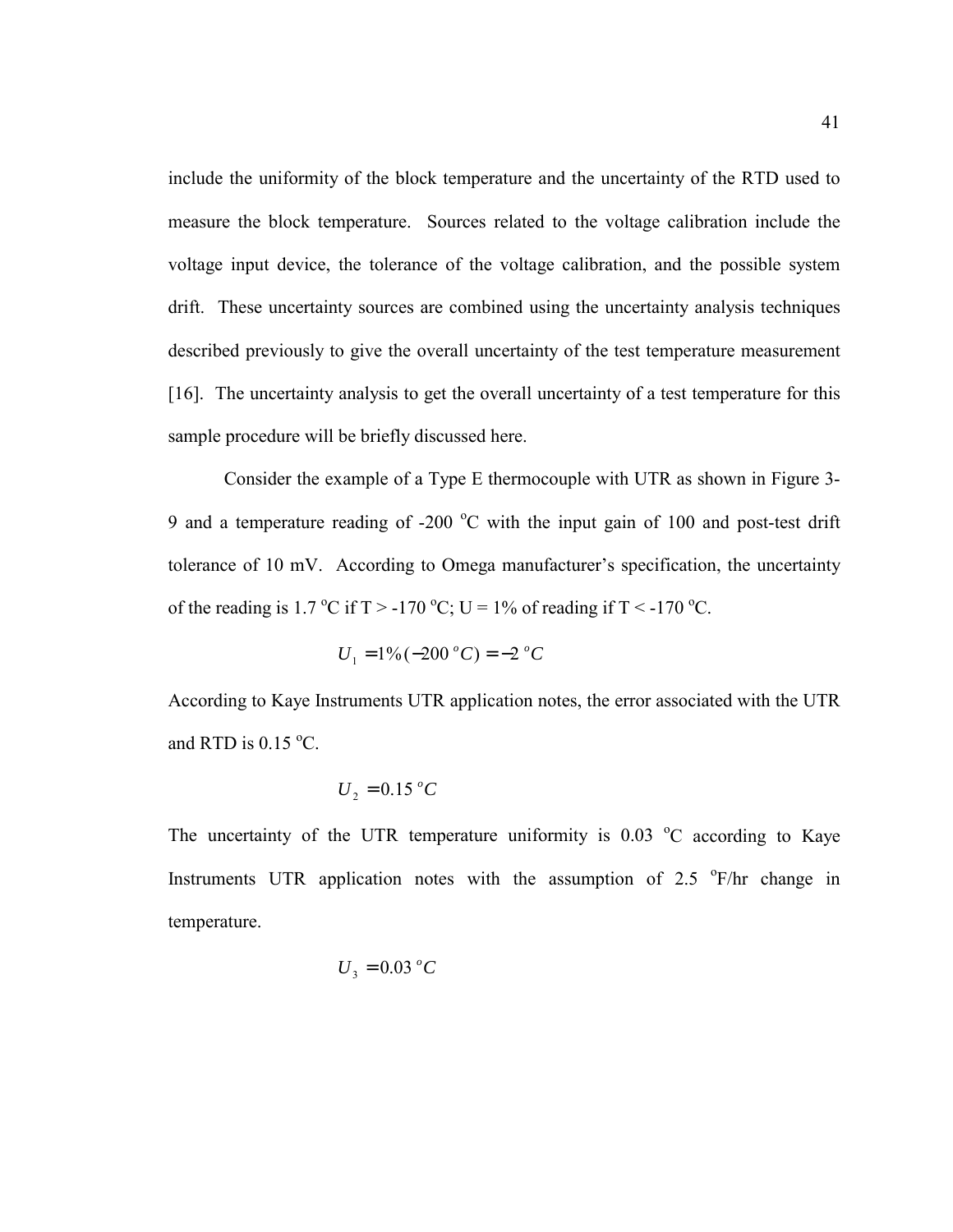The voltage calibration input device uncertainty depends on the temperature due to thermocouple sensitivity. For the error associated with this input device, the uncertainty is 0.2 °C if the temperature reading is greater than –200 °C; U = 0.5 °C if -200 °C > T > -240 °C; U = 0.75 °C if -240 °C > T > -250 °C; U = 2.00 °C if -250 °C> T > -270 °C.

$$
U_4 = 0.5\,^oC
$$

Assume the type E thermocouple has the sensitivity of 30  $\mathrm{C/mV}$ , the input gain of 100, and the post-test drift tolerance of 10 mV. Then the uncertainty associated with the possible system drift after voltage calibration is considered as follow.

$$
U_5 = 30 \frac{{}^{o}C}{mV} \left( \frac{10mV}{100} \right) = 3 {}^{o}C
$$

Since no actual experiment is carried out in this research, additional installation effects and the random uncertainty are neglected. The overall temperature uncertainty is the root-sum square of the elemental error sources.

$$
U_T = \sqrt{(U_1)^2 + (U_2)^2 + (U_3)^2 + (U_4)^2 + (U_5)^2}
$$
  

$$
U_T = 3.64 \,^{\circ}C
$$

The uncertainties of the elemental errors  $U_2$ ,  $U_3$ , and  $U_5$  stays constant when the above process is repeated to take more temperature readings. However,  $U_1$  and  $U_4$ depend on the temperature value. The system drift,  $U_5$ , is the dominant error source in this example. This term can be reduced by changing the tolerance or allowable drift for the posttest check.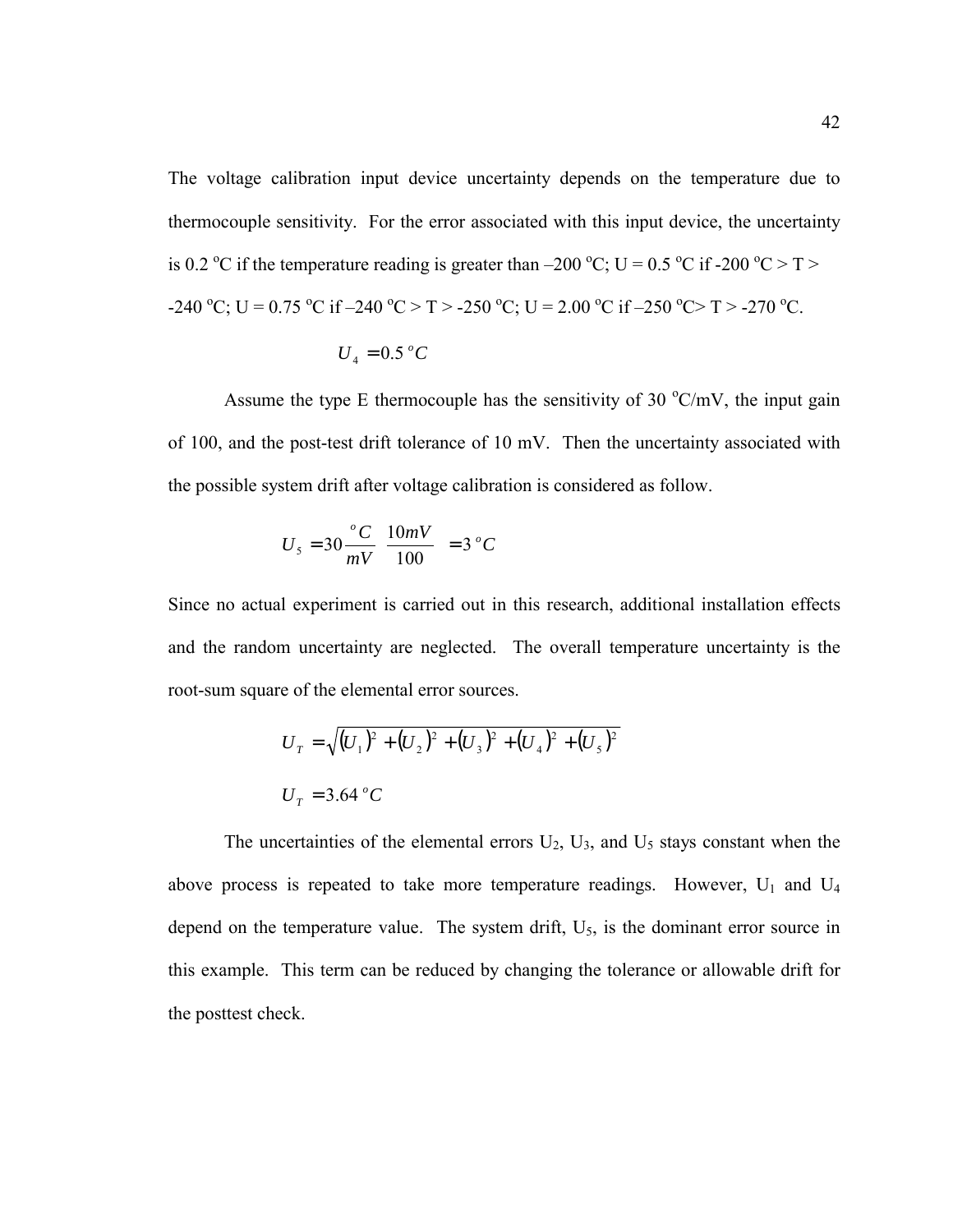This is an example of determining uncertainty in a temperature measurement. Uncertainty of temperature will vary depending on the test facility and procedures. Microsoft Excel worksheets are attached in Appendix A as a reference.

 As another example, now consider the same temperature measurement made with a temperature transmitter rather than a UTR (Figure 3-10). Again, standard temperature versus millivolt curves are used to obtain temperature based on the facility voltage measurement. When used in the test facility, a resistor is placed in the circuit to convert the current output of the transmitter to a voltage for the data acquisition system. The test facility calibration involves a voltage input downstream of the resistor with a voltage tolerance for the data acquisition system  $(V_{cal})$ , as in the previous example.

 For the sample procedure described above, the uncertainty in the test temperature measurement must again consider elemental error sources from the test procedure. Elemental error sources to consider include the manufacturer's specifications on the accuracy of the thermocouple, sources related to the transmitter, the circuit resistor, and sources related to the facility voltage calibration. Sources for the manufacturer's specifications on the thermocouple and the  $V_{cal}$  are the same as in the previous example. Sources related to the transmitter can be obtained from the manufacturer's specifications. Sources related to the circuit resistor must be determined from the resistor specification. These uncertainty sources are combined using the uncertainty analysis techniques described previously to give the overall uncertainty of the test temperature measurement [16]. Complete calculation of the overall temperature uncertainty can be obtained from the Excel worksheets provided in Appendix A.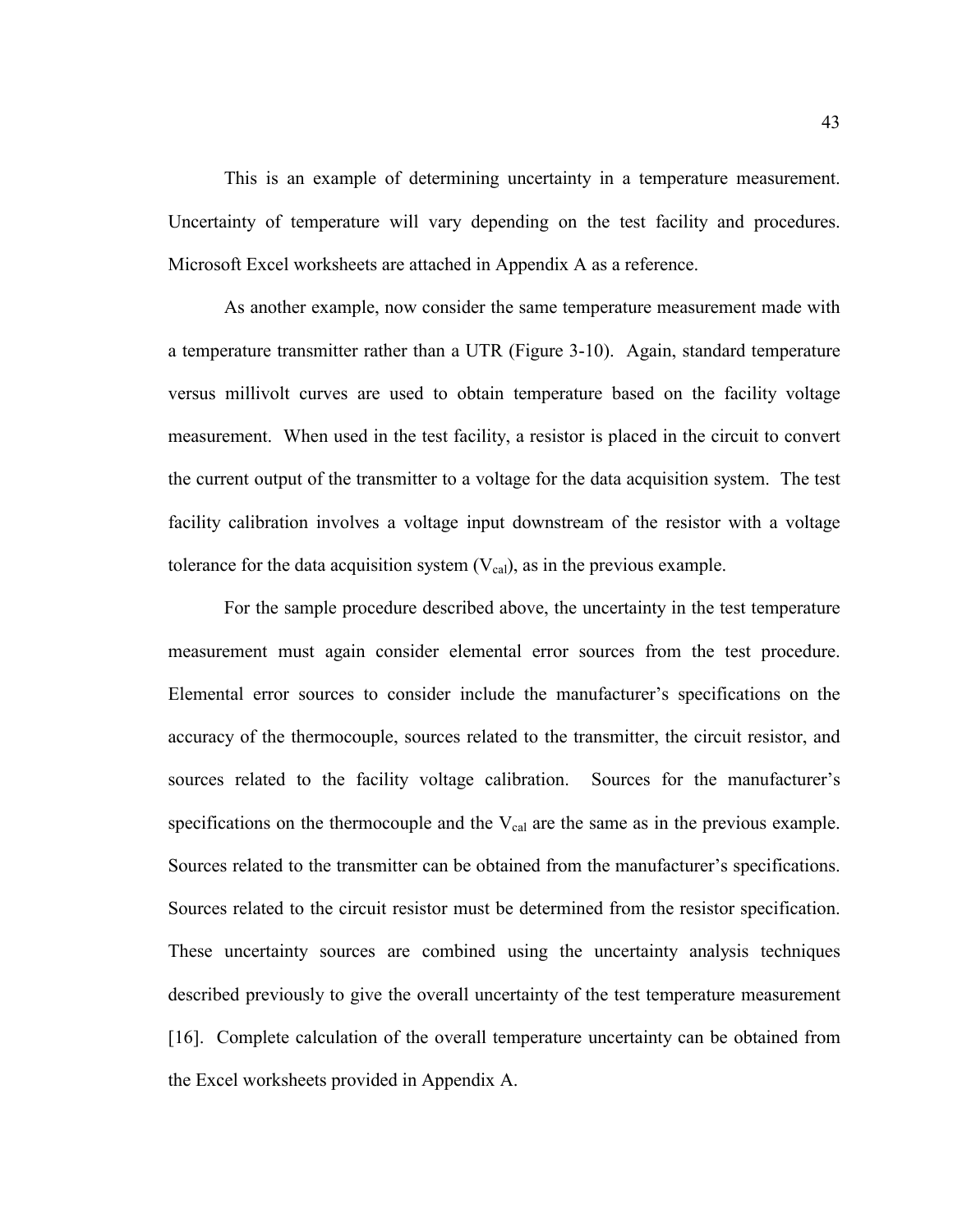

Figure 3-9: Thermocouple Measurement with UTR



Figure 3-10: Thermocouple Measurement with Transmitter

## **3.3.2 Pressure**

 Pressure measurements can be made with a broad range of pressure transducers and pressure transmitters. Again, examples will be given to show how uncertainties are estimated for particular situations.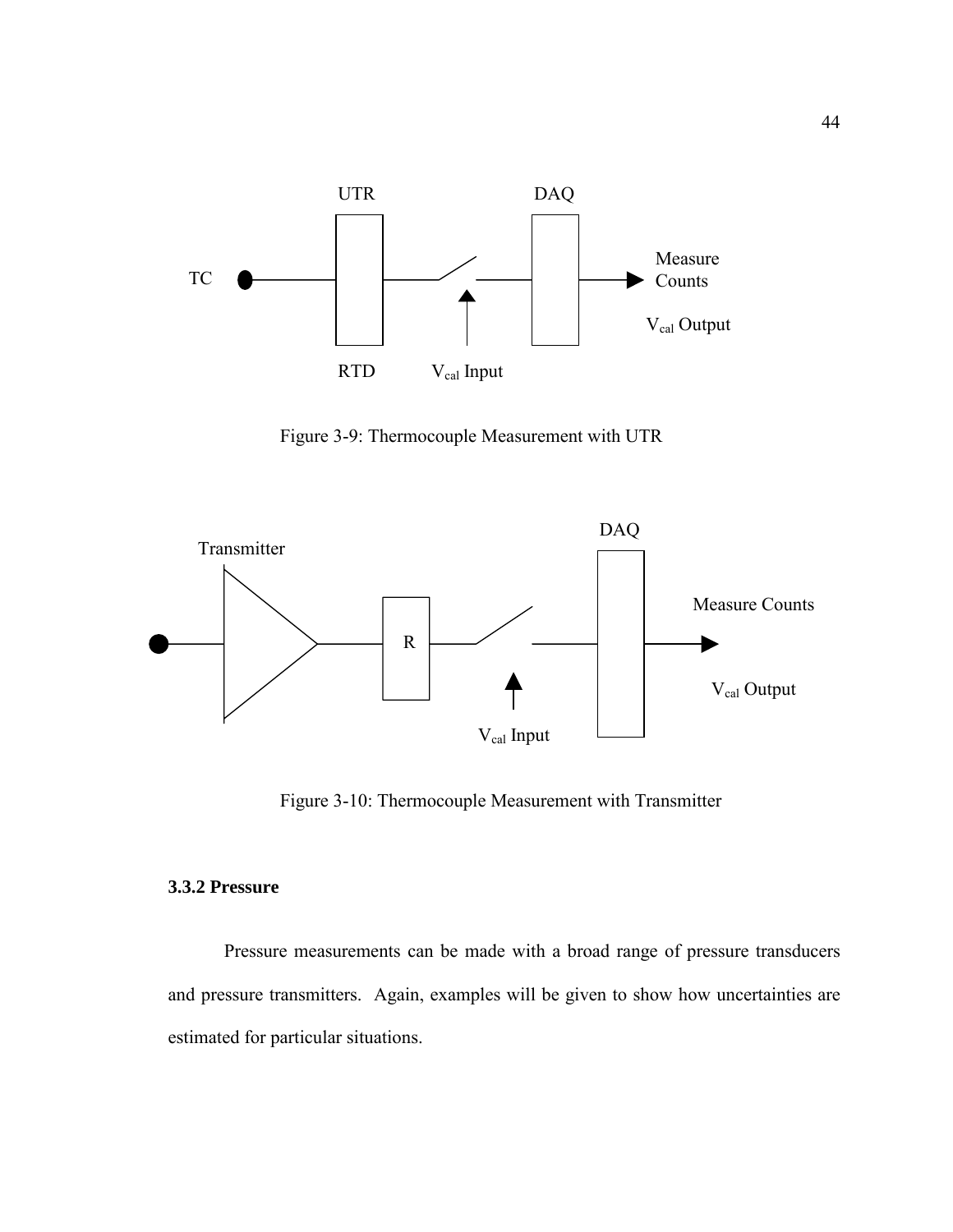As an example, consider a 2000-psi pressure transducer. The transducer has an internal shunt resistor. The transducer is calibrated at the calibration laboratory over the 2000-psi range. A pressure standard is used to set and measure equal increments of pressure between 0 and 2000-psi. The mV output of the pressure transducer is recorded. A curve-fit of the pressure versus mV data is then produced. The calibration also provides the output resistance for 0% and 80% for the internal shunt resistor. The transducer is then used in the test stand for engine testing. An end-to-end calibration of the transducer is done prior to testing using the internal shunt resistor  $(R_{cal})$ . This end-toend calibration is used to match the output of the test data acquisition system to the data from the calibration laboratory (Figure 3-11).

 For the sample procedure described above, the uncertainty in the test pressure measurement must consider elemental error sources from the calibration laboratory procedure and the test facility procedures. Sources of error for the calibration include the pressure standard, the voltage measurement, the resistance measurement, and the curvefit of the data. These sources must be combined using the uncertainty analysis technique described in Chapter 2 to give the overall uncertainty of the calibration. For the test facility calibration procedure, the uncertainties associated with the shunt resistance, the tolerances allowed in matching the calibration laboratory data, and the possible system drift with time must be considered. These uncertainty estimates are combined with the calibration laboratory uncertainty using the uncertainty analysis techniques described previously to give the overall uncertainty of the test pressure measurement [16].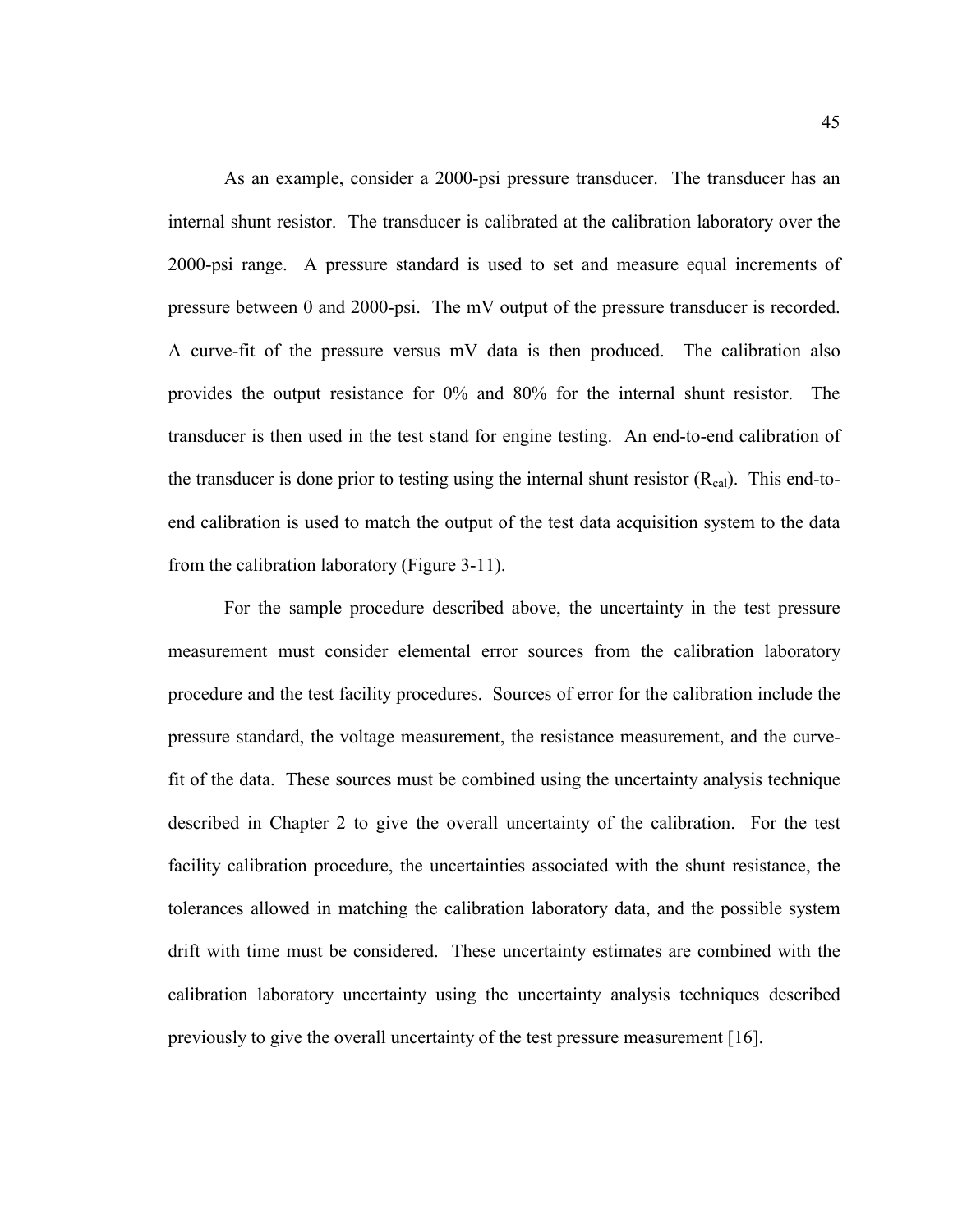

Figure 3-11: Pressure Measurement with Transducer

For this example, consider that the 2000-psi pressure transducer was used to make a differential pressure measurement. The transducer was calibrated in the calibration lab with a systematic uncertainty of 0.25% full-scale or 5 psi. The shunt resistor accounts for an uncertainty of 2 psi. Uncertainty due to system drift after calibration is about 6.94 psi.

$$
U_{cal\_lab} = 5 \text{ psi}
$$

$$
U_{shunt} = 2 \text{ psi}
$$

$$
U_{drift} = 6.94 \text{ psi}
$$

Uncertainty of the pressure measurement,  $U_p$ , is the root-sum-square of all elemental sources.

$$
U_{p} = \sqrt{\left(U_{cal\_lab}\right)^{2} + \left(U_{shunt}\right)^{2} + \left(U_{drift}\right)^{2} + \left(U_{atm}\right)^{2}}.
$$
  

$$
U_{p} = 9.01 \, psi
$$

 In contrast, now consider the same 2000-psi pressure measurement made with a pressure transmitter. For example, the transmitter is calibrated in the calibration laboratory over the 2000-psi range. A pressure standard is used to set and measure equal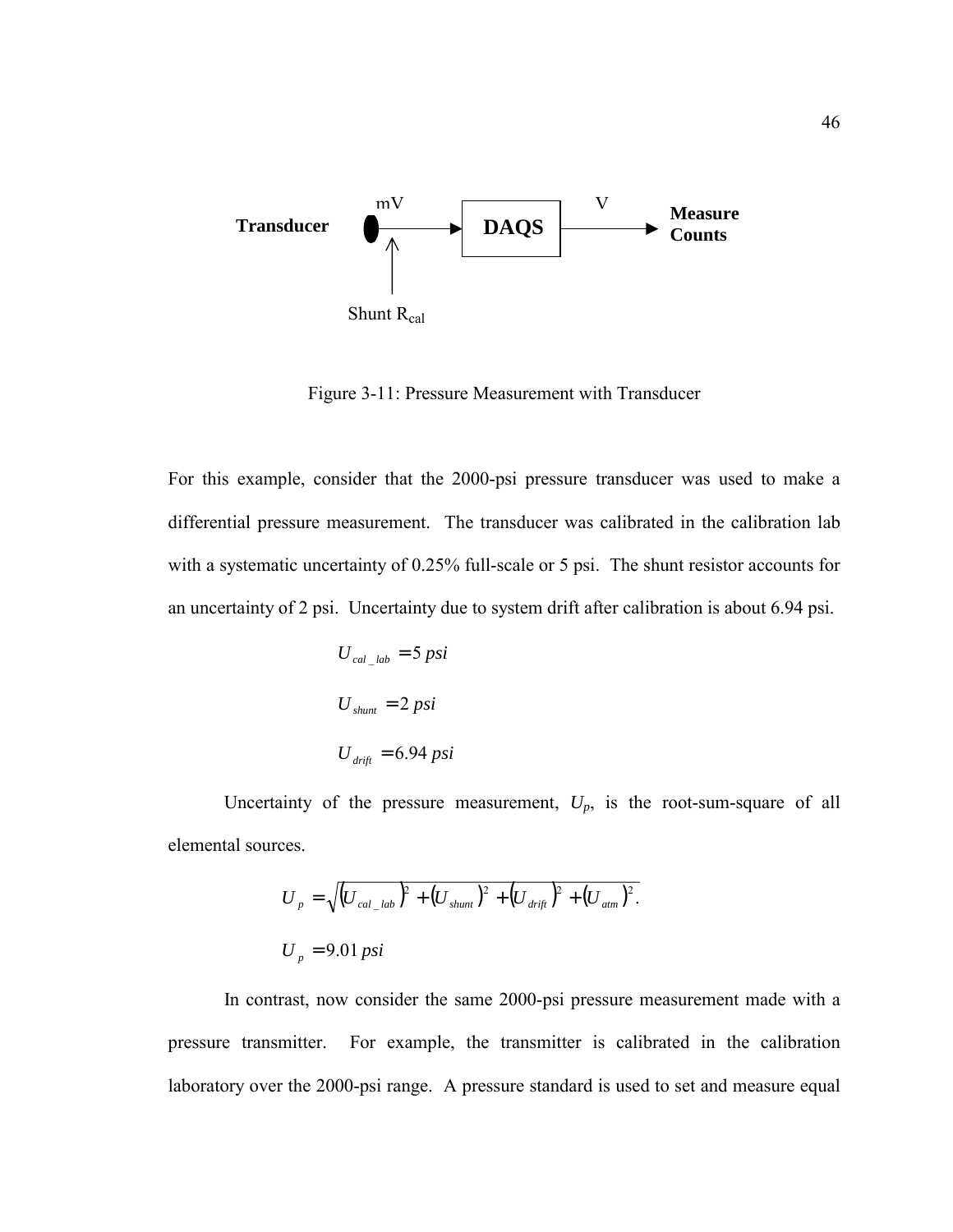increments of pressure between 0 and 2000-psi. The mA output of the pressure transmitter is recorded. A curve-fit of the pressure versus mA data is then produced. When the transmitter is used in the test stand, a resistor is used to convert the mA output signal to voltage. The data acquisition system is then calibrated to a certain voltage tolerance to match the calibration laboratory data.

 For the sample procedure described above, the uncertainty in the test pressure measurement must again consider elemental error sources from the calibration laboratory procedure and the test facility procedures. Sources of error for the calibration include the pressure standard, the current measurement and tolerance, and the curve-fit of the data. These sources must be combined using the uncertainty analysis techniques described previously to give the overall uncertainty of the calibration. For the test facility calibration procedure, the uncertainty associated with the input resistance, the tolerance allowed in matching the calibration laboratory data voltage, and the possible system drift with time must be considered. These uncertainty estimates are combined with the calibration laboratory uncertainty using the uncertainty analysis techniques described previously to give the overall uncertainty of the test pressure measurement.

 Any changes in the procedures described above for the pressure measurements will change the elemental error sources that need to be considered. This, in turn, will change the uncertainty estimate for the measurement. Therefore, it is vital that the correct procedure be evaluated to determine the uncertainty value [16]. Detailed calculations are presented in the attached Excel worksheets in Appendix A.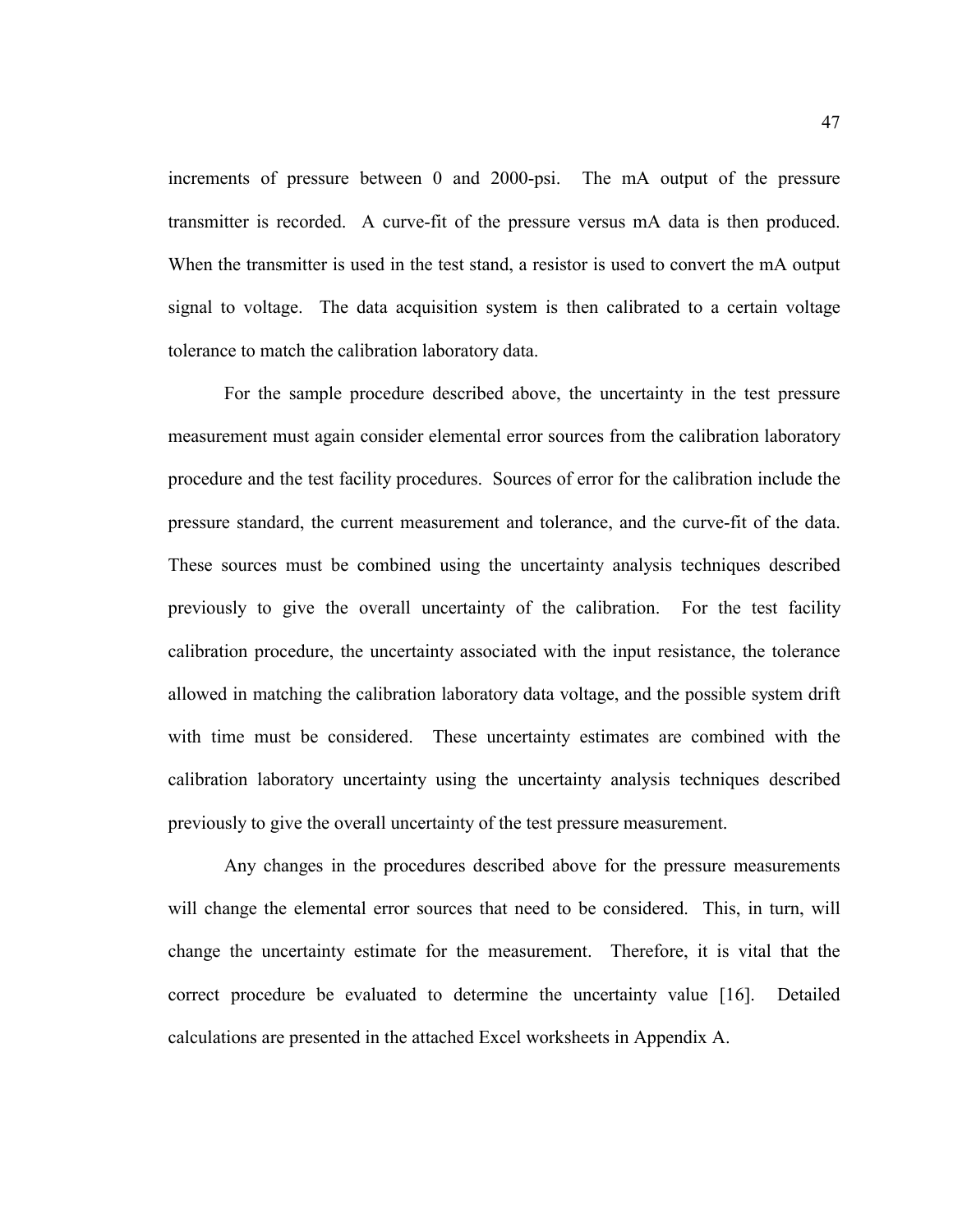## **3.3.3 Mass Flow Rate**

As discussed previously, mass flow rate can be measured with a variety of devices. These devices include a venturi, cavitating venturi, orifice, v-cone, turbine meter, or coriolis meter. Since mass flow rate is not a direct measurement like temperature and pressure, the correct data reduction equation must be used to evaluate the uncertainty of the mass flow rate depending on the device, measurement procedures, and calculation procedure. As presented previously, the data reduction equation for each device is written in terms of the measured variables. Changes in the measured variables, calculation method, etc., will change the DRE and thus affect the uncertainty calculation for the mass flow rate measurement.

With the DREs presented in section 3.2.3 for various flow measurement devices, uncertainty analyses were performed based on the uncertainty techniques discussed in Chapter 2. A brief discussion on the uncertainty analysis techniques carried out to determine the uncertainty of the mass flow rate will be presented next. The detailed procedures for calculating the uncertainty of the mass flow rate can be found in the attached MathCAD calculation worksheets in Appendix B. These uncertainties of the mass flow rate will then be used to evaluate the uncertainty of the specific impulse and characteristic velocity as presented in Chapter 4.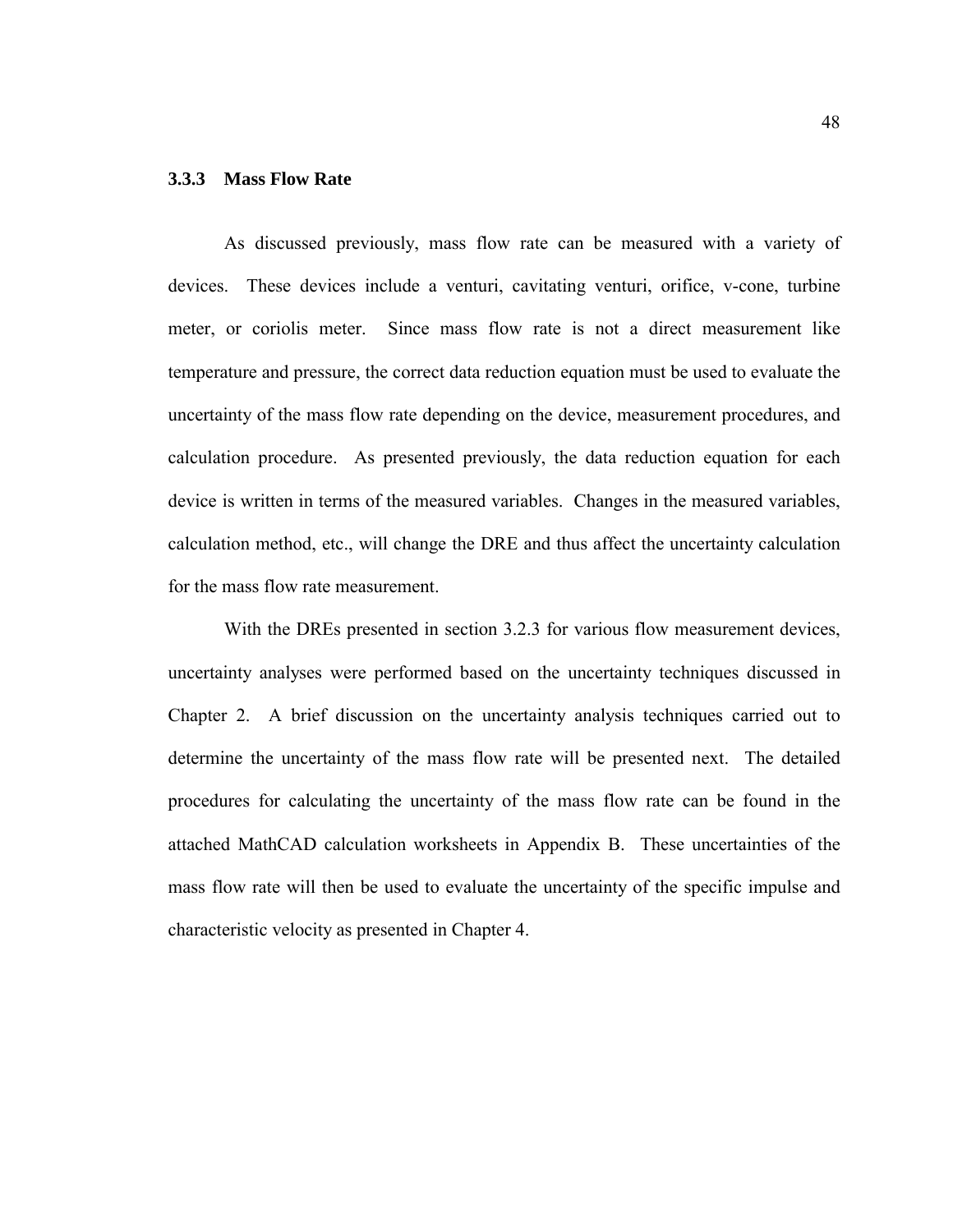#### **3.3.3.1 Venturi**

The DRE used to perform the uncertainty analysis for incompressible flow of a venturi meter and a cavitating venturi is obtained from equation (3-3). An example of the general uncertainty analysis based on Equation (3-3) will be evaluated.

$$
w = 0.52502 C_d d_2^2 F_a \sqrt{\frac{\rho(\Delta P)}{1 - \left(\frac{d_2}{d_1}\right)^4}}
$$
(3-3)

Based on the DRE above, GUA from Chapter 2 was applied to determine the UMF and UPC values for each measured variable. The uncertainty of the mass flow rate and its UMF and UPC values, based on 1% uncertainty estimates for each variable, are presented in Table 3-1. The venturi mass flow rate uncertainty is about 2.56%. (Note that this analysis is strictly an example. Actual test conditions will vary.) Based on the UPC values in Table 3-1, throat diameter contributes the most uncertainty to the test result. (The uncertainty of the test result is magnified when the UMF is greater than one.) Therefore, a more precise measurement device or multiple measurements can be used to reduce the test uncertainty. On the contrary, it is not worth expanding resources to improve the density and inlet diameter measurements due to their low UPC values. Refer to Appendix B for more details.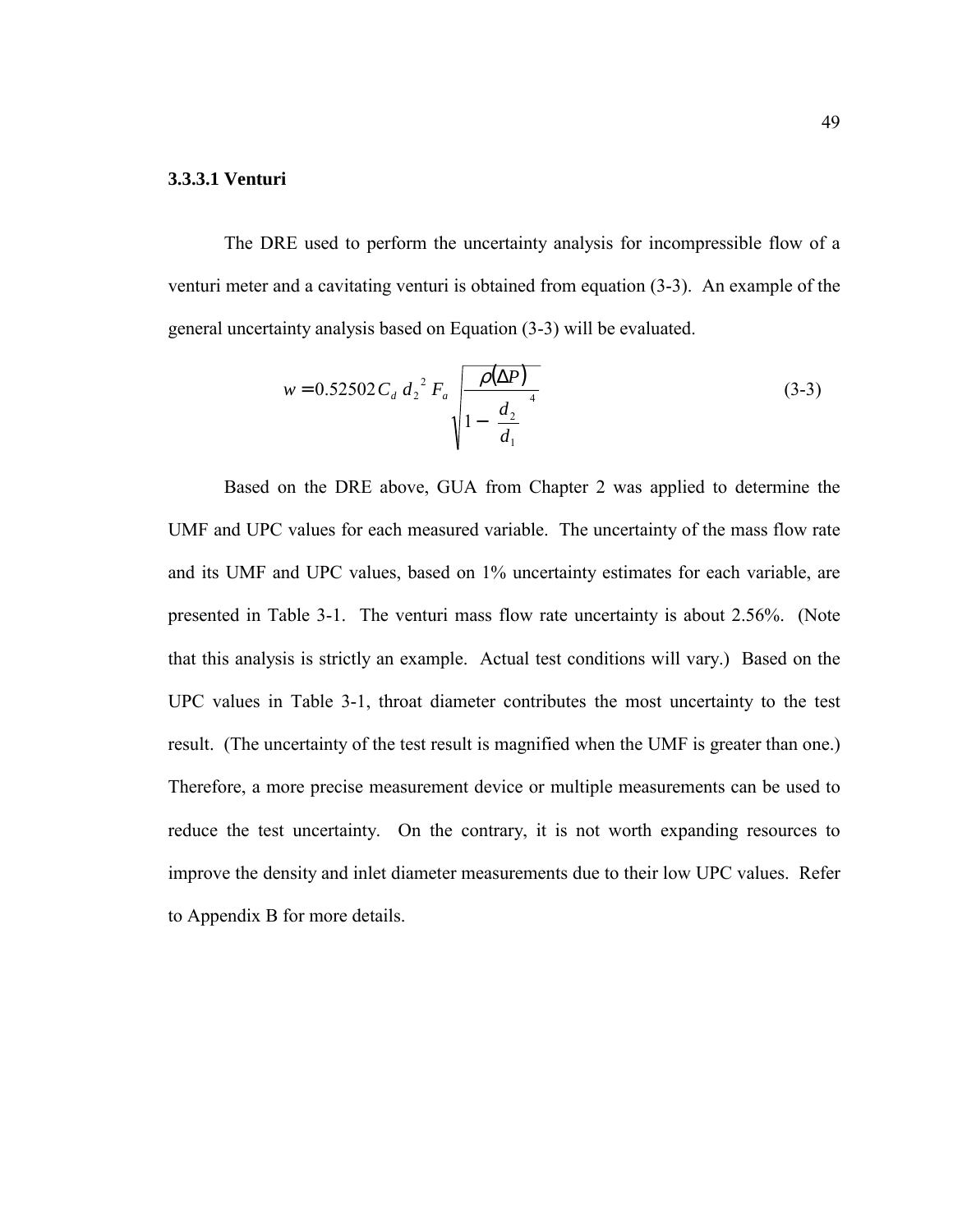| <b>Measured Variables</b>       | <b>Nominal Values</b> | <b>UMF</b> | UPC $(\% )$ |
|---------------------------------|-----------------------|------------|-------------|
|                                 |                       |            |             |
| $C_d$                           | 0.98                  | 1.0        | 15.29       |
| $d_2(in)$                       | 0.25                  | 2.0        | 61.78       |
| $F_a$                           | 0.99                  | 1.0        | 15.29       |
| $\rho_1$ (lbm/ft <sup>3</sup> ) | 41.33                 | 0.5        | 3.82        |
| $\Delta P(psia)$                | 700                   | 1.1        | 3.82        |
| $d_1(in)$                       | 0.95                  | 0.0        | 0.00        |
|                                 |                       |            |             |
| $w$ (lbm/sec)                   | 5.43                  |            |             |
| $U_w$ (lbm/sec)                 | 0.139                 |            |             |
| $U_{w}(\%)$                     | 2.56                  |            |             |

Table 3-1: Example GUA for Venturi Flow Meter

## **3.3.3.2 Orifice**

The data reduction equation used to calculate the uncertainty of the mass flow rate associated with the orifice meter is derived from equation (3-7).

$$
w = K \frac{\pi}{4} d_2^2 Y F_a \sqrt{\frac{2\rho(\Delta P)}{1 - \left(\frac{d_2}{d_1}\right)^4}}
$$
(3-7)

Based on the uncertainty analysis techniques presented in Chapter 2 and the example given in section 3.3.3.1, uncertainty of the orifice mass flow rate and its UMF and UPC values can be obtained.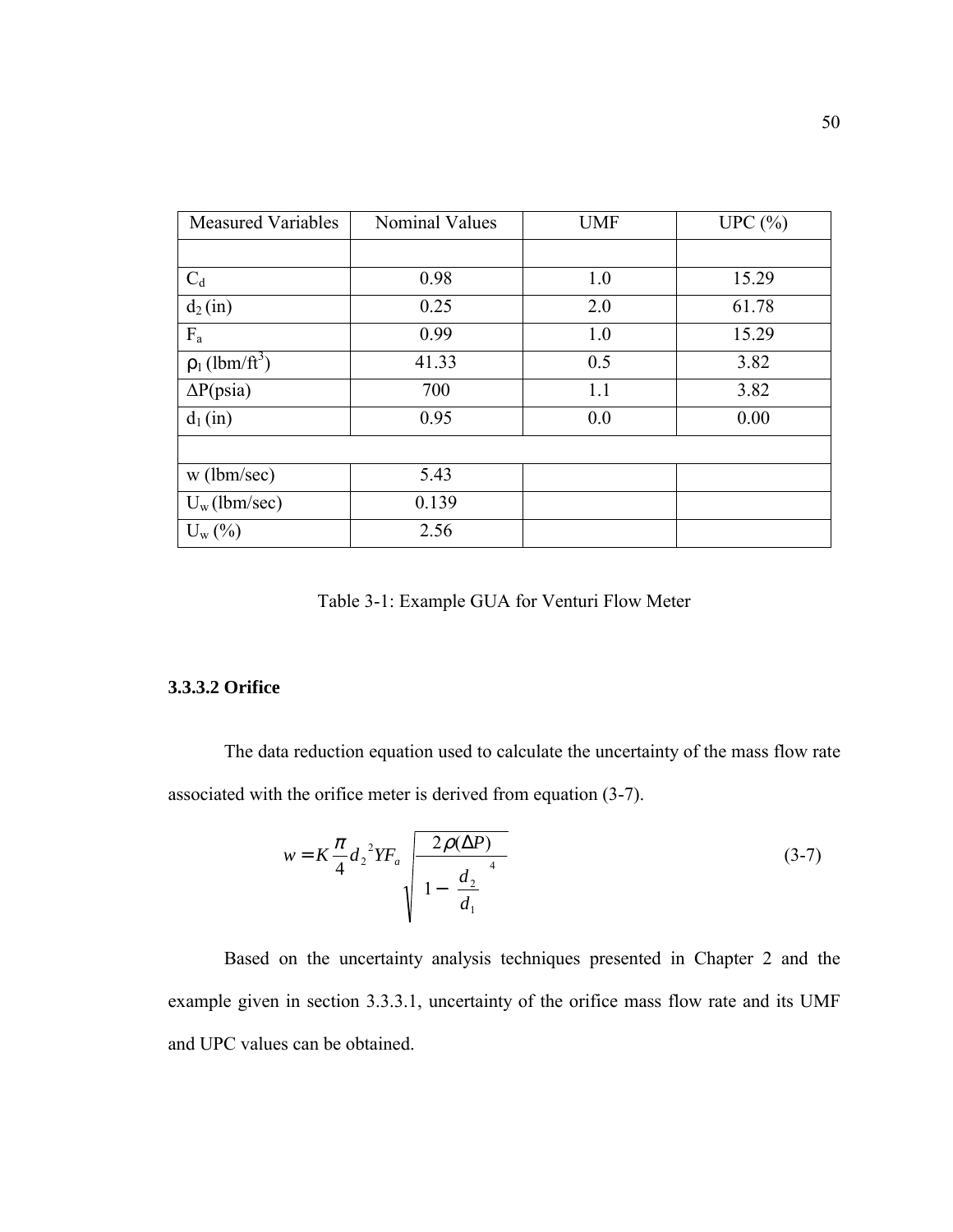#### **3.3.3.3 V-cone**

The data reduction equation of a V-cone for incompressible flow is derived from equation (3-10).

$$
w = \frac{\pi}{4} D^2 C_d Y F_a \sqrt{2g_c \rho \Delta P} \frac{\left(\sqrt{1 - \frac{d^2}{D^2}}\right)^2}{\sqrt{1 - \left(\sqrt{1 - \frac{d^2}{D^2}}\right)^4}}
$$
(3-10)

As an example, the above DRE was analyzed based on 1% uncertainty estimates for each variable by using the GUA in Chapter 2. The results of the uncertainty analysis are presented in Table 3-2. The V-cone mass flow rate uncertainty is found to be approximately 3.94%. (Note that this analysis is strictly an example to illustrate the GUA used in this study. Actual test conditions may vary.) Based on the UPC values in Table 3-2, pipe inside diameter contributes the most uncertainty to the test result. (The uncertainty of the test result is magnified when UMF is greater than one.) Therefore, a more precise measurement device or multiple measurements can be used to reduce the test uncertainty. On the contrary, it is not worth expanding resources to improve the density measurement due to its low UPC value. Refer to Appendix B for more details.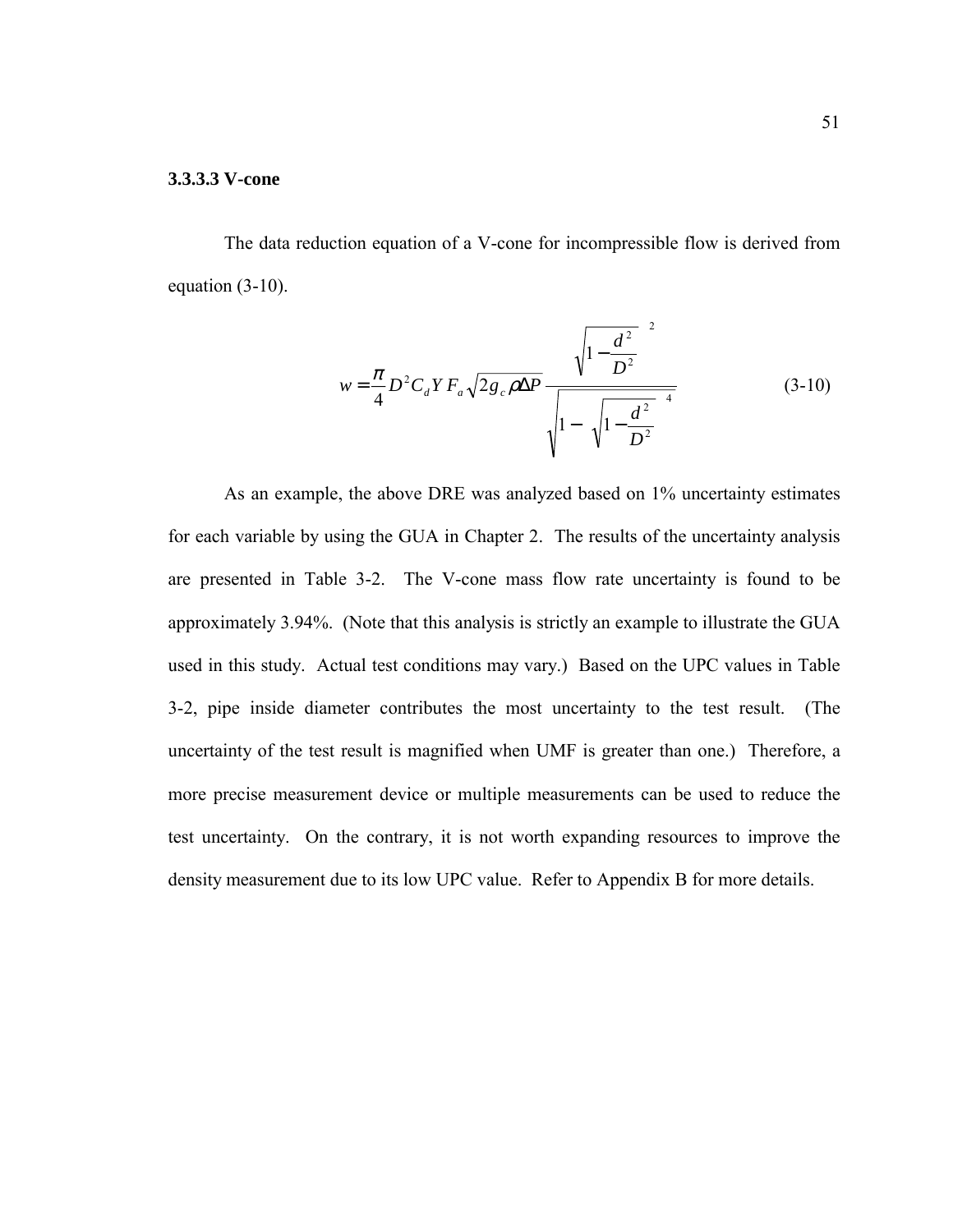| <b>Measured Variables</b>     | <b>Nominal Values</b> | <b>UMF</b> | <b>UPC</b> |
|-------------------------------|-----------------------|------------|------------|
|                               |                       |            |            |
| D(in)                         | 0.90                  | 3.2        | 67.57      |
| d(in)                         | 0.33                  | 1.2        | 9.88       |
| $C_d$                         | 0.82                  | 1.0        | 6.44       |
| Y                             | 1.00                  | 1.0        | 6.44       |
| $F_a$                         | 1.00                  | 1.0        | 6.44       |
| $\rho$ (lbm/ft <sup>3</sup> ) | 41.33                 | 0.5        | 1.611      |
| $\Delta P$ (psia)             | 2.15                  | 1.1        | 14.79      |
|                               |                       |            |            |
| w (lbm/sec)                   | 5.68                  |            |            |
| $U_w$ (lbm/sec)               | 0.22                  |            |            |
| $U_{w}(\%)$                   | 3.94                  |            |            |

Table 3-2: Example GUA for V-cone Flow Meter

## **3.3.3.4 Turbine Meter**

The data reduction equation used to calculate the uncertainty of the mass flow rate associated with a turbine meter is derived as

$$
w = \left(\frac{f}{K}\right) \tag{3-12}
$$

where  $f$  is the pulse frequency, (*cycles/sec*). The flow coefficient,  $K$ , (*cycles/kg*) is dependant on flow rate and the kinematic viscosity of the fluid, ν. The pulse frequency can be measured with approximately 0.5% uncertainty. For example, the flow coefficient is provided by the manufacturer with the uncertainty of about 0.5% [15].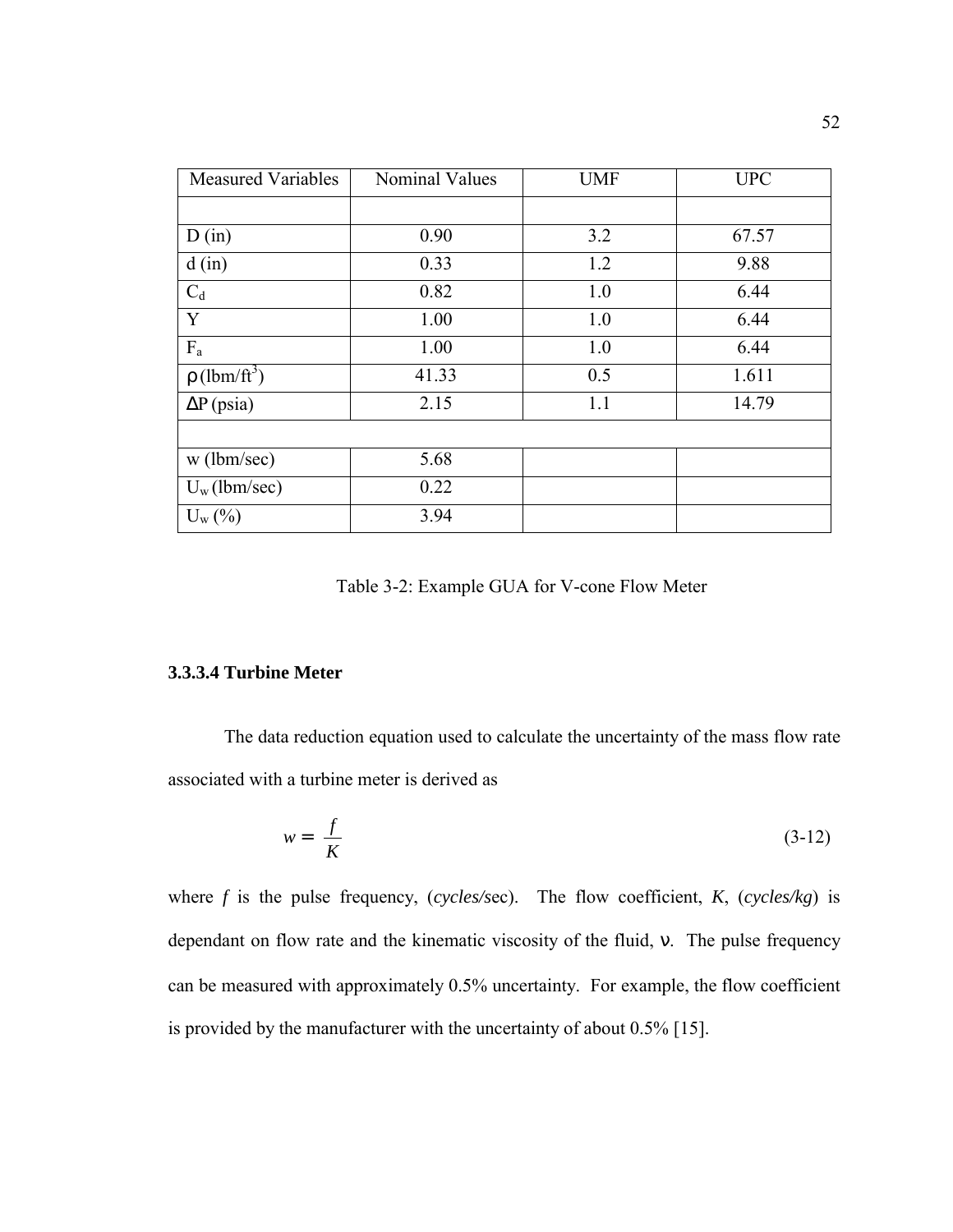In order to perform an uncertainty analysis, the derivatives of the mass flow rate with respect to pulse frequency and flow coefficient must be obtained. With the nominal values of the measured variables and their realistic uncertainty estimates, the mass flow rate uncertainty, the uncertainty magnification factors (UMF), and uncertainty percentage contributions (UPC) can be obtained using the methodology presented in Chapter 2.

#### **3.3.3.5 Coriolis**

Uncertainties of commercially available Coriolis flow meters depend on the manufacturer and turndown ratio of the meter. For example, a systematic uncertainty as low as  $\pm$  0.25% of mass flow rate, with turndown of about 20 to 1 can be achieved. Also, uncertainties as low as  $\pm$  0.10% with 100 to 1 turndown ratio can be obtained. Since the uncertainty estimate must be obtained from the manufacturer and combined with specific test procedures, no DRE will be provided to perform the uncertainty analysis for a Coriolis meter.

#### **3.3.4 Thrust**

Load cells can be used to measure thrust. Manufacturer's specifications were used to estimate the uncertainty of a thrust measurement as an example. Elemental sources such as non-linearity, hysteresis, zero balance, thermal zero coefficient, and thermal sensitivity coefficient must be considered in order to evaluate the uncertainty of the thrust. For example, Ormond load cells have non-linearity of  $+0.07\%$  FS, hysteresis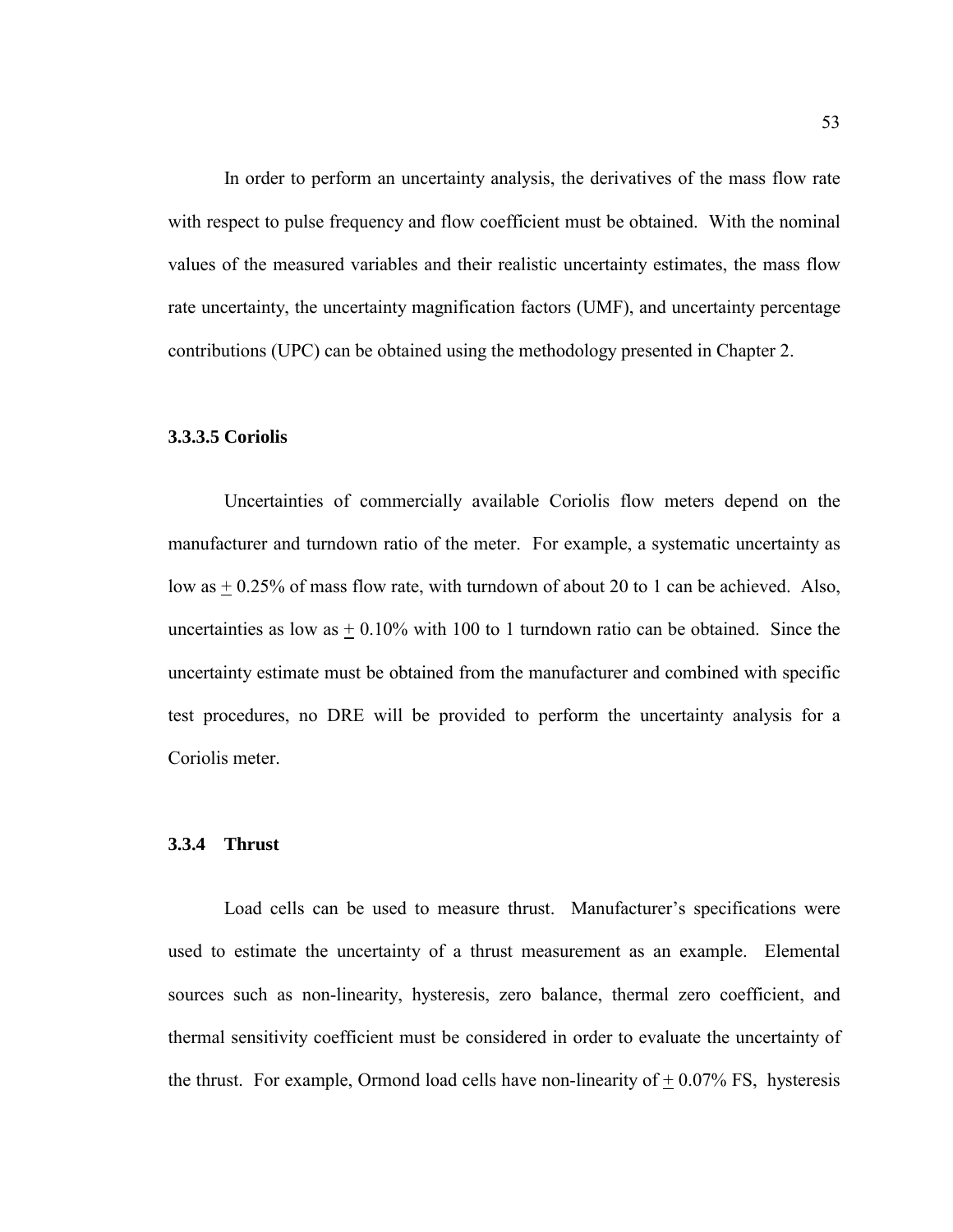of  $\pm$  0.02% FS, zero balance of  $\pm$  1% FS, thermal zero coefficient of  $\pm$  0.0014% FS/°F, thermal sensitivity coefficient of  $\pm$  0.0007% load/°F. The measurement uncertainty associated with the load cells is the root-sum-square of all elemental sources as presented in Chapter 2. According to the manufacturer, a reasonable uncertainty due to calibration for a single component thrust measurement system should be taken as 1.027% [24]. Detailed calculations can be found in Appendix C. Therefore, the uncertainty of the thrust is the root-sum-square of the uncertainty due to the calibration process and the measurement system.

$$
U_{\scriptscriptstyle Thrust} = \sqrt{(B_{\scriptscriptstyle cal})^2 + (B_{\scriptscriptstyle mea})^2}
$$

where  $B_{cal}$  is the systematic uncertainty due to calibration, and  $B_{mea}$  is the systematic uncertainty due to measurement system.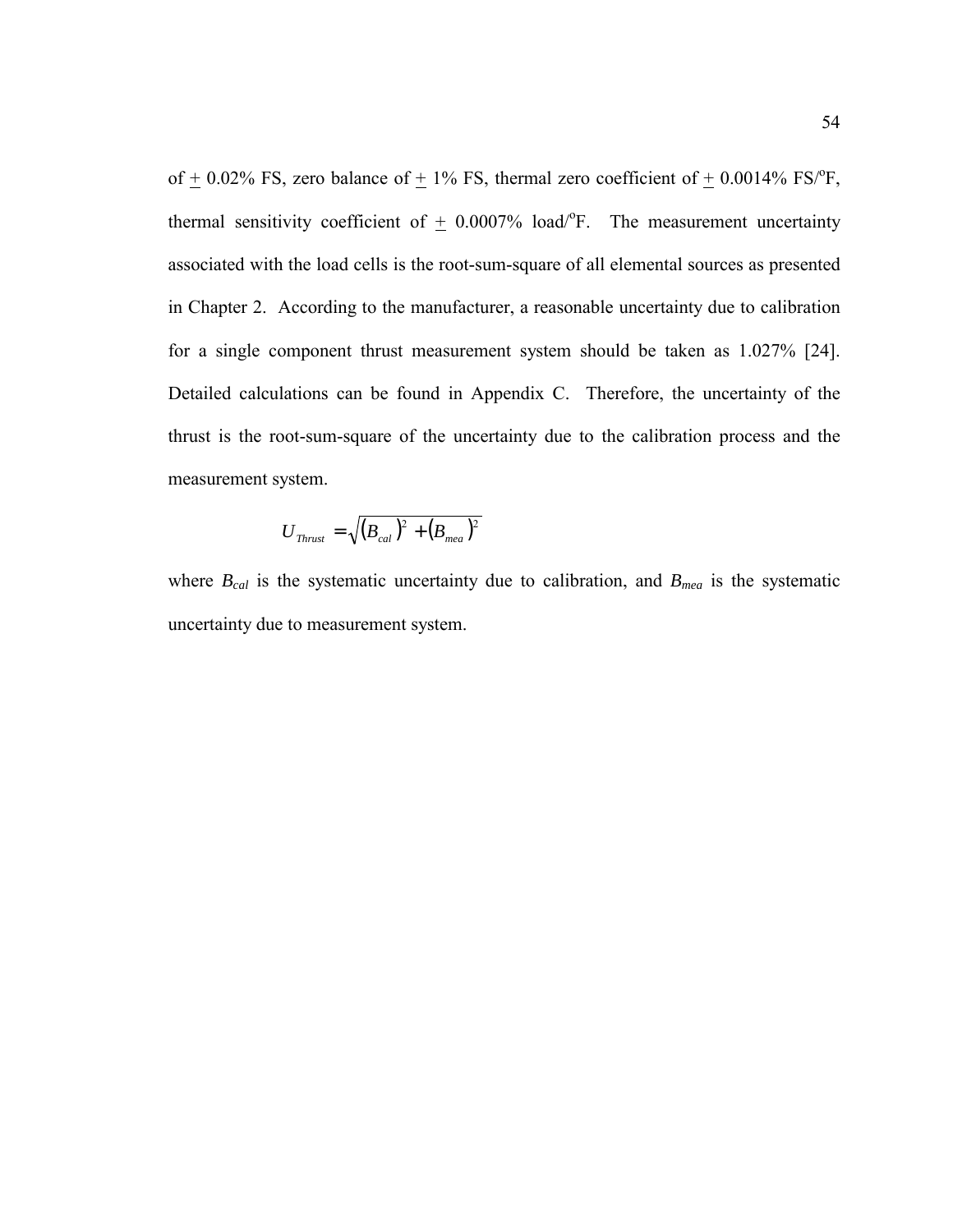# CHAPTER IV

## PERFORMANCE PARAMETERS

## **4.1 Background**

Specific impulse and characteristic velocity (C\*actual, C\*theoretical, C\* efficiency) will be discussed in this chapter. These parameters help to determine the performance of the RBCC engine system. Specific impulse, Isp, is the thrust force per unit weight of propellant. Specific impulse is an important figure of merit of the performance of a rocket propulsion system, which is similar to the concept of miles per gallon parameter used with automobiles [23]. A higher specific impulse means better performance. Five methods to obtain specific impulse will be evaluated in this study to determine the uncertainty associated with each method.

Characteristic velocity, C\* (ft/sec), is independent of nozzle characteristics and can be determined by experimental data of chamber pressure, throat diameter, and propellant mass flow rate. C\* efficiency is also an important performance parameter as it is used to express the degree of completion of the energy release and the creation of high temperature and pressure gas in the chamber [23]. In this study, characteristic velocity will be evaluated for a single thruster, not the full engine system.

Basic measurement uncertainty estimates obtained from Chapter 3 will be used to evaluate the overall uncertainty for specific impulse and characteristic velocity. The five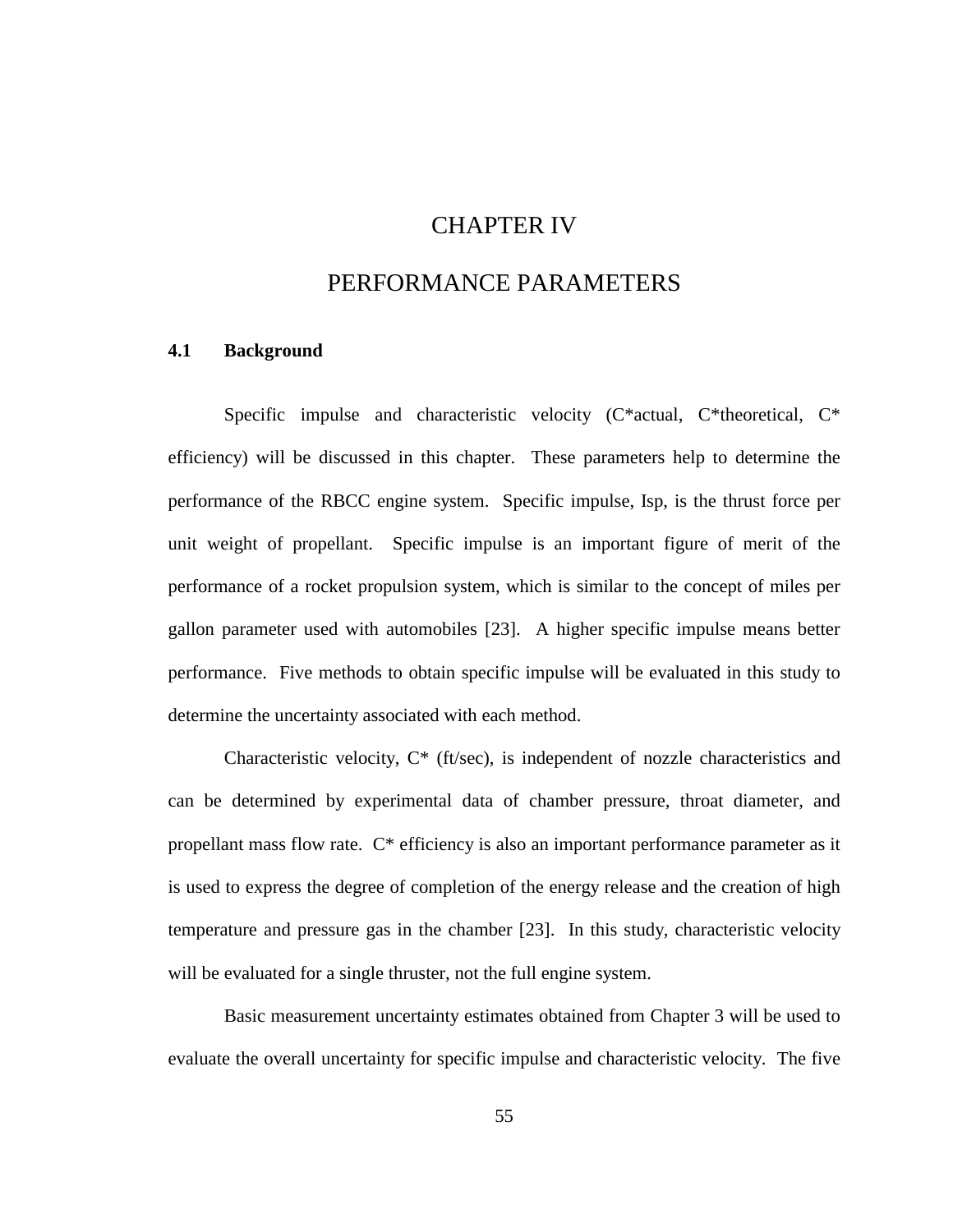methods of determining specific impulse will be presented first, followed by the expressions for characteristic velocity, which includes C\* theoretical, C\* actual, and C\* efficiency. Uncertainty analysis methodology from Chapter 2 will be used to perform general uncertainty analyses of the performance parameters. The results will be presented in Chapter 5.

## **4.2 Calculated Performance Parameters**

#### **4.2.1 Specific Impulse**

### **4.2.1.1 Method 1**

Method 1 is the direct measurement of engine thrust and propellant mass flow rate. The specific impulse (sec) is defined as thrust force, F, divided by the sum of oxidizer mass flow rate,  $w_0$ , and fuel mass flow rate,  $w_f$ .

$$
Isp_1 = \frac{F}{(w_o + w_f)} \frac{g_c}{g_o} \tag{4-1}
$$

Here  $g_0$  is the gravitational acceleration at sea level, and  $g_c$  is the dimensional conversion constant 32.174 (lb<sub>m</sub>-ft)/(lb<sub>f</sub>-sec<sup>2</sup>) in the English system and 1.0 (dimensionless) in the SI system [23, 25].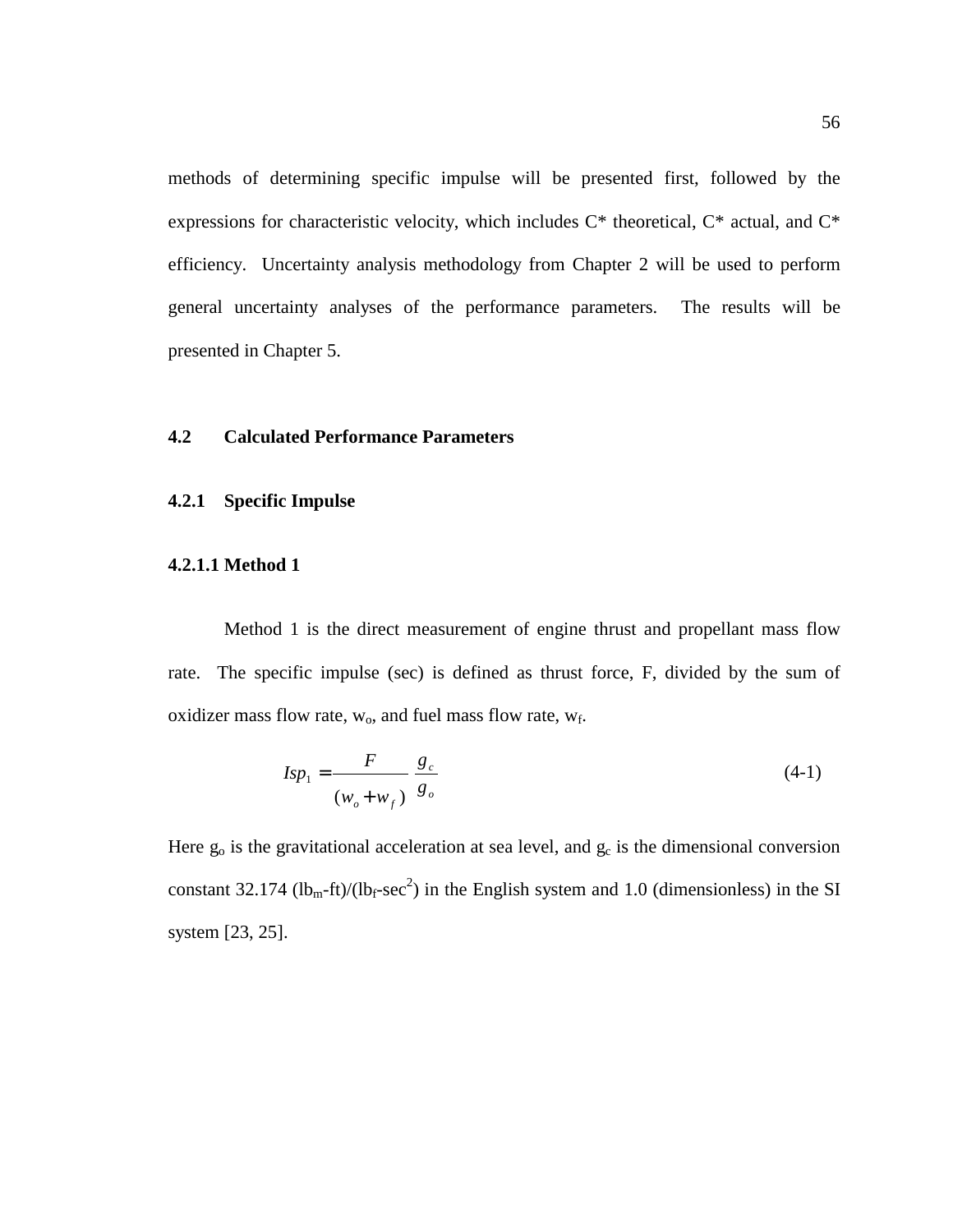#### **4.2.1.2 Method 2**

Method 2 involves the chamber pressure and area to determine thrust along with propellant mass flow rate. The specific impulse (sec) is a function of thrust coefficient,  $C_F$ , stagnation chamber pressure,  $P_c$ , throat diameter,  $D_t$ , oxidizer mass flow rate,  $w_o$ , and fuel mass flow rate,  $w_f$ . The constants,  $g_o$  and  $g_c$ , are the same for method 1.

$$
Isp_2 = \frac{C_F P_c \pi D_t^2}{4 (w_o + w_f)} \frac{g_c}{g_o}
$$
 (4-2)

The thrust coefficient can be thought of as representing the amplification of thrust due to the gas expanding in the supersonic nozzle as compared to the thrust that would be exerted if the chamber pressure acted over the throat diameter only. It is a convenient parameter for seeing the effects of chamber pressure or altitude variations in a given nozzle configuration, or to correct sea-level results for flight altitude conditions. Thrust coefficient is a function of pressure ratio,  $P_c/P_e$ , nozzle area ratio,  $A_e/A_t$ , and specific heat ratio [23, 25].

#### **4.2.1.3 Method 3**

Method 3 involves the use of ideal rocket relationships. The method evaluates specific impulse (sec) of an engine in terms of a chamber temperature,  $T_c$ , chamber pressure,  $P_c$ , exit pressure,  $P_e$ , ambient pressure,  $P_3$ , oxidizer mass flow rate,  $w_0$ , fuel mass flow rate,  $w_f$ , and throat diameter,  $D_t$ . The relation is based on the assumption that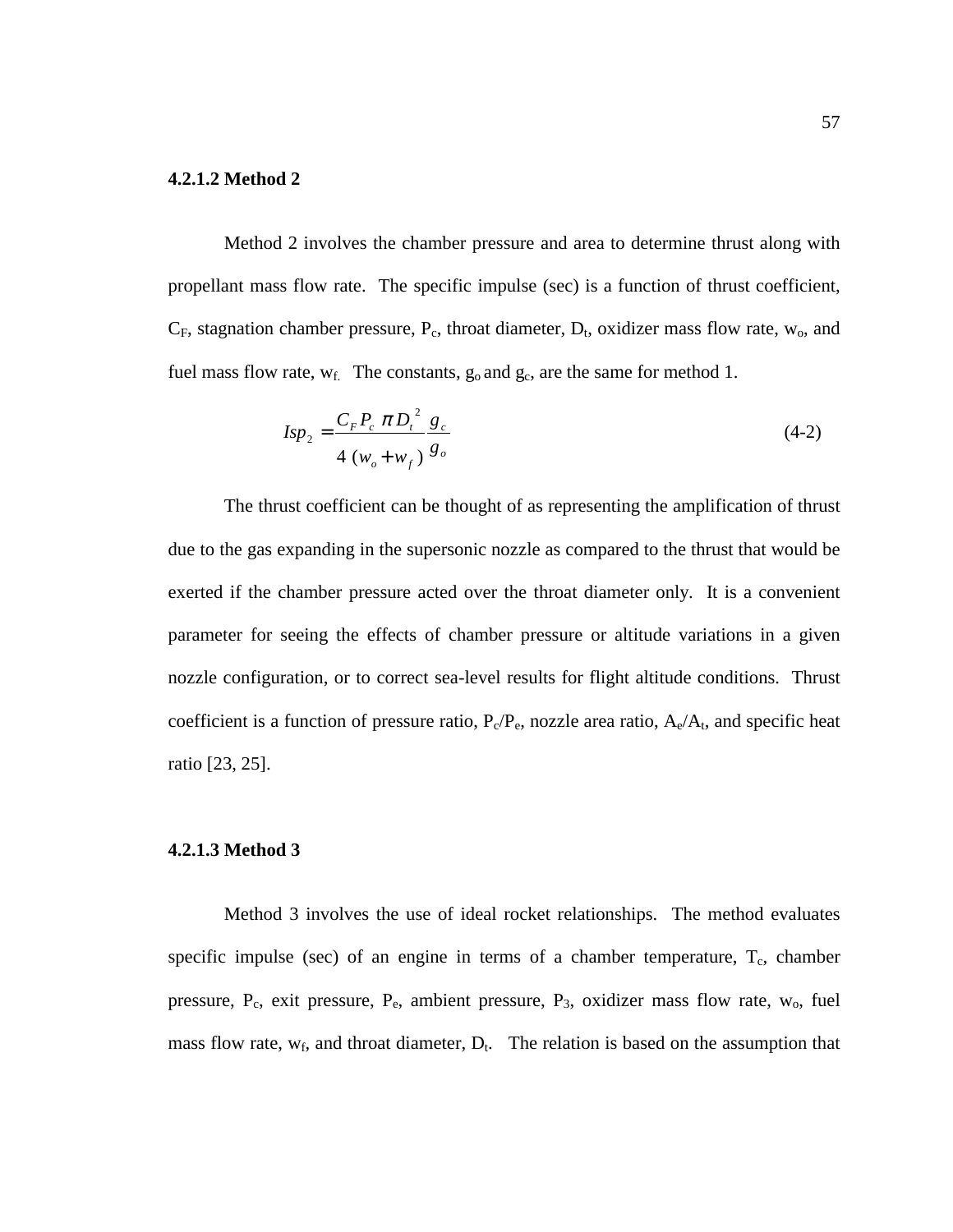there is no change in the composition of the exhaust gas as it progresses through the nozzle. Again, the constants,  $g_0$  and  $g_c$ , are the same as previous methods.

$$
I_{\rm SP_3} = \sqrt{\frac{2R_c g_c}{g_o^2} \left(\frac{\gamma}{\gamma - 1}\right) \left(\frac{T_c}{M}\right)} \left(1 - \left(\frac{P_e}{P_c}\right)^{\frac{\gamma - 1}{\gamma}}\right) + \frac{\left(P_e - P_3\right) \pi D_e^2 g_c}{4(w_o + w_f) g_o} \tag{4-3}
$$

For a liquid propellant rocket, the idealized theory postulates an injection system in which the fuel and oxidizer are mixed perfectly resulting in a homogeneous working substance. A good rocket injector can approach this condition closely. Isentropic expansion relations in the rocket nozzle are assumed, where the maximum heat is converted to kinetic energy of the jet. The energy lost to the wall is also neglected because the losses are difficult to measure and usually very small in nozzles. The ideal rocket relationships assume well-designed supersonic nozzles where the conversion of thermal energy into directed kinetic energy of the exhausted gases proceeds smoothly without normal shocks or discontinuities [23]. Any increase in the chamber temperature (usually caused by increase in energy release) or any decrease of molecular mass of the propellant (usually achieved by using light molecular mass gases rich in hydrogen content) will help improve the performance of the rocket; thus, increase the engine specific impulse [23, 25].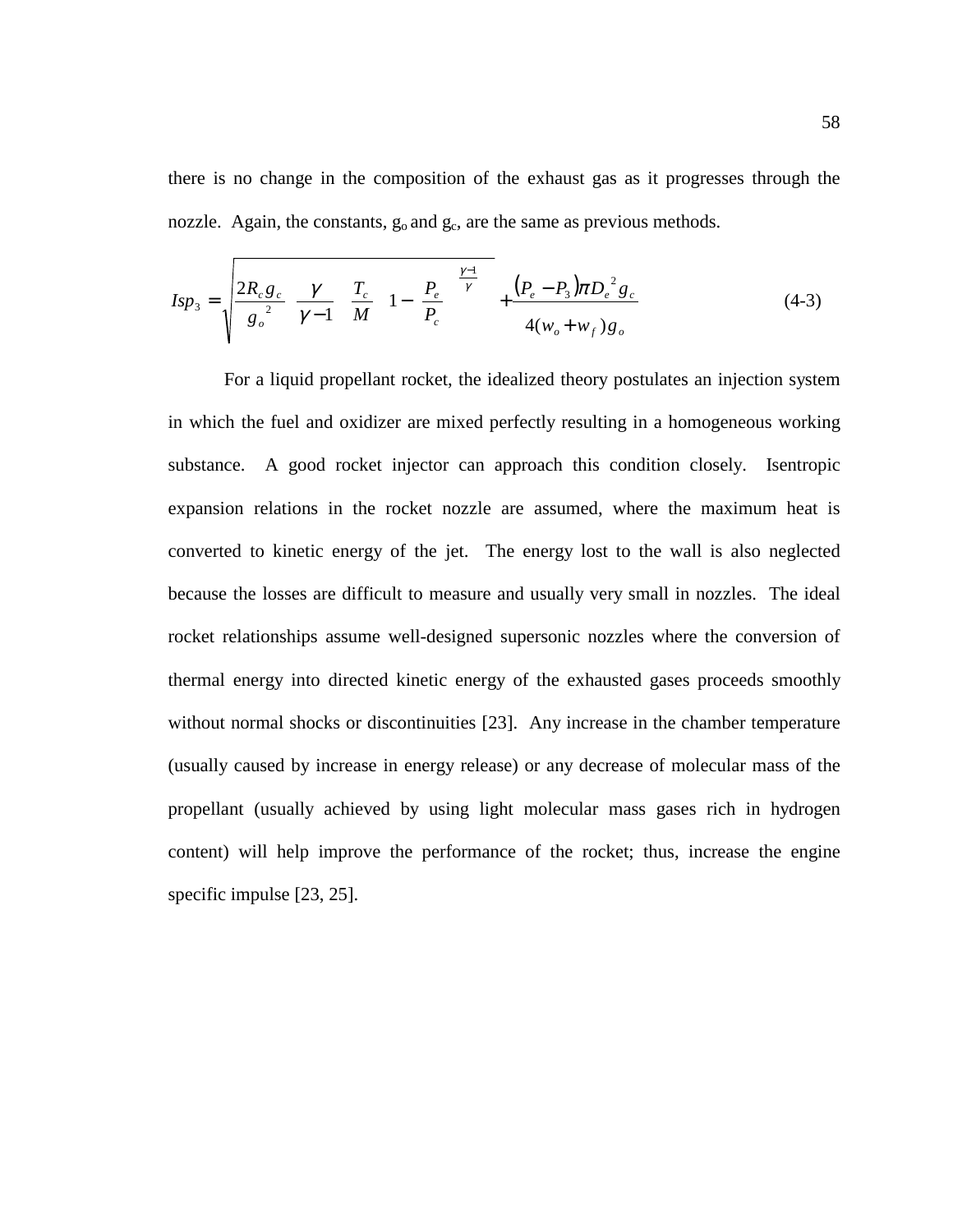## **4.2.1.4 Method 4**

Method 3 uses one-dimensional model equations with the assumption that the exhaust gases exiting the nozzle are axially directed. In reality, the gases exiting are directed at an angle to the motor centerline depending upon the nozzle geometry curvature. This results in a loss of propulsive efficiency due to nozzle divergence effects. In order to compensate for the non-axial behavior of the exhaust gas velocity profile, a theoretical correction factor can be applied to the momentum term of the thrust equation. Method 4 considers nozzle divergence angle effects on performance [23, 25]. The nozzle divergence factor,  $\lambda_N$ , is defined as

$$
\lambda_N = \frac{1}{2} (1 + \cos(\theta))
$$
\n(4-4)

where  $\theta$  represents the nozzle divergence half angle. Small nozzle divergence half angles cause most of the momentum to be axial, and thus give a high specific impulse. However, the long nozzle has a penalty in rocket propulsion system mass, vehicle mass, and also design complexity, and vice versa. Modifying the method 3 specific impulse expression to account for the nozzle divergence effect yields

$$
Isp_4 = \left[\frac{1}{2}(1+\cos(\theta))\right] \sqrt{\frac{2R_c g_c}{g_o^2} \left(\frac{\gamma}{\gamma-1}\right) \left(\frac{T_c}{M}\right)} \left[1 - \left(\frac{P_e}{P_c}\right)^{\frac{\gamma-1}{\gamma}}\right] + \frac{(P_e - P_3)\pi D_e^2 g_c}{4(w_o + w_f)g_o} \tag{4-5}
$$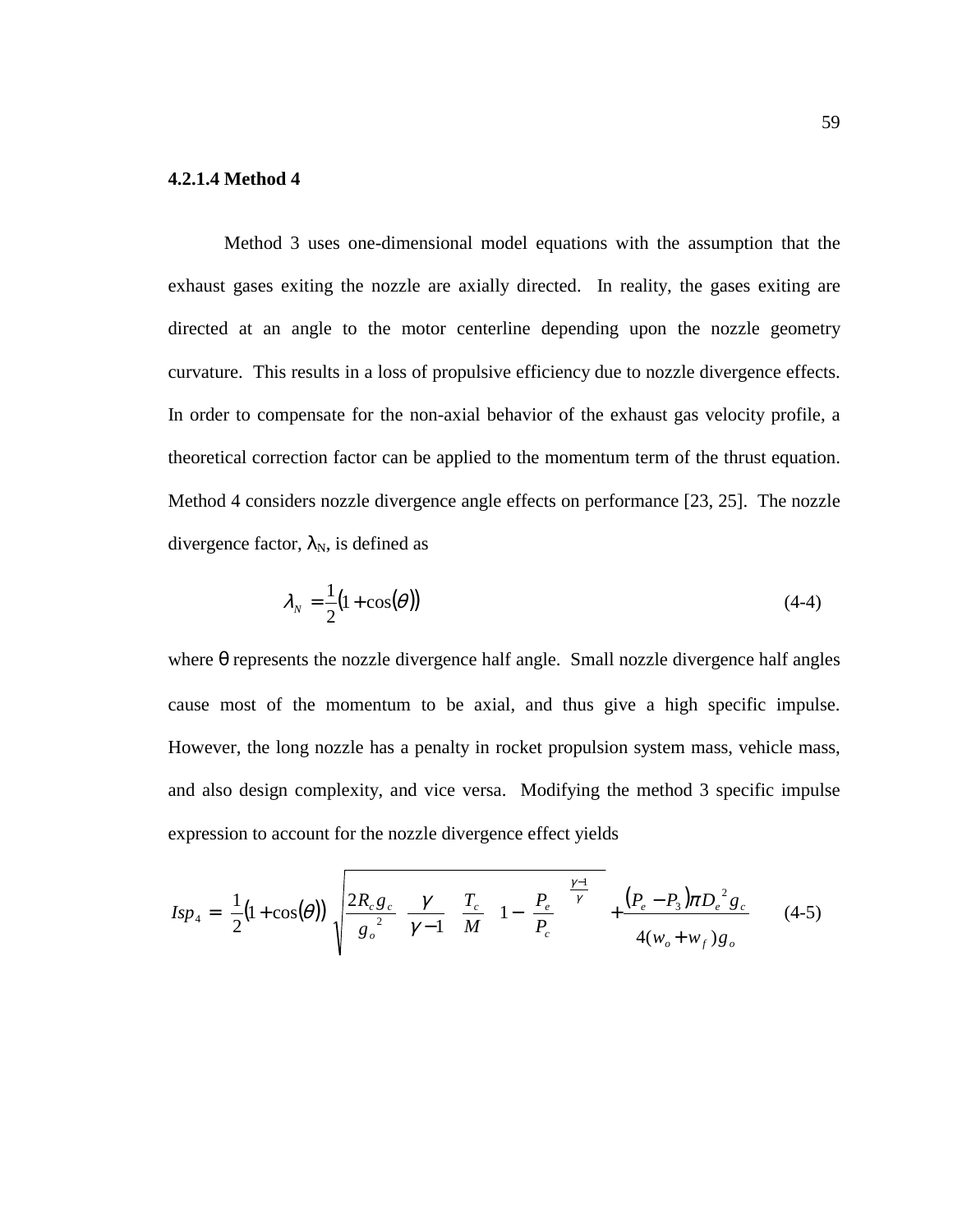## **4.2.1.5 Method 5**

Method 5 evaluates specific impulse assuming chemical equilibrium is maintained during the nozzle expansion process. In this case, reactions due to high temperature dissociation and recombination of the single fluid are considered. The specific impulse is based on the exit velocity assuming a negligible nozzle gas flow inlet velocity [25].

 The specific impulse can be related in terms of chamber temperature, nozzle exit temperature and pressure, and ambient conditions:

$$
Isp_5 = \sqrt{\frac{2C_{p,eff}g_c}{g_o^2} \left(\frac{T_c - T_e}{M}\right)} + \frac{(P_e - P_3)\pi D_e^2 g_c}{4(w_o + w_f)g_o}
$$
(4-6)

Typically, iterative calculations are performed in determining the level of dissociation at several points in the nozzle to obtain the temperature of the exhaust gas. The method used assumes both a chamber and exit temperature can be measured in order to assess the performance [25].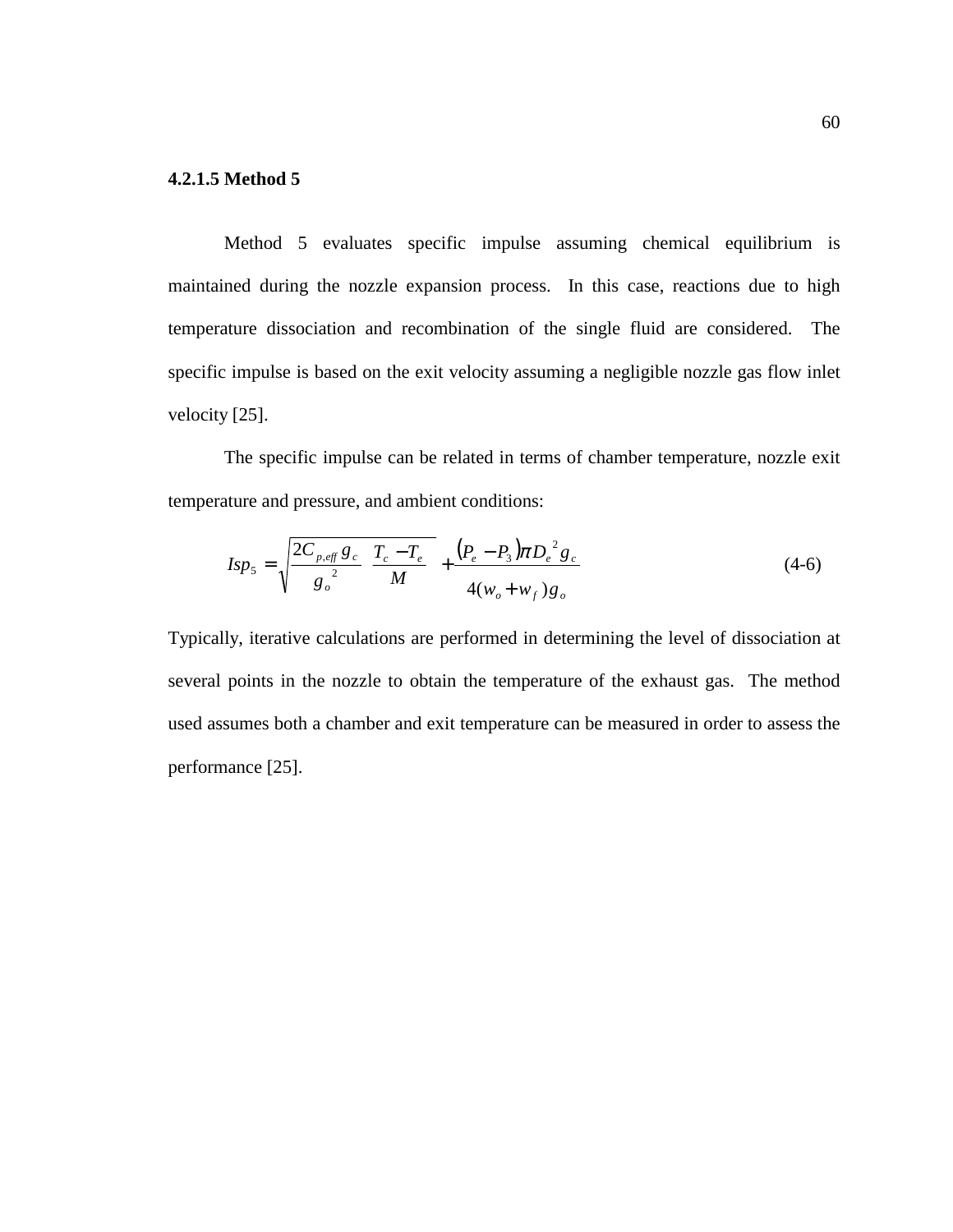## **4.2.2 Characteristic Velocity**

## **4.2.2.1 C\* Theoretical**

For the ideal case, the maximum value of  $C^*$  is a function of gas properties such as specific heat ratio, γ, chamber temperature,  $T_1$ , universal gas constant, Rc, and molecular mass, Μ.

$$
C^*_{\stackrel{\text{theo}}{}} = \frac{\sqrt{\gamma \frac{Rc}{M} T_1 g_c}}{\gamma \sqrt{[2/(\gamma + 1)]^{(\gamma + 1)/(\gamma - 1)}}}
$$
(4-7)

## **4.2.2.2 C\* Actual**

Characteristic velocity, C\* actual (ft/sec), is independent of nozzle characteristic and can be determined by chamber pressure,  $P_c$ , throat area,  $A_t$ , throat diameter,  $D_t$ , and total propellant flow rate, m. The variables at the right in equation (4-8) are the same as defined previously.

$$
C^*_{act} = \frac{P_c A_t g_c}{m} = \frac{P_c \pi D_t^2 g_c}{4(w_f + w_o)}
$$
(4-8)

## **4.2.2.3 C\* Efficiency**

*C\** efficiency can be determined by the ratio of the actual value, as determined from equation (4-8), and the theoretical value, as obtained from equation (4-7).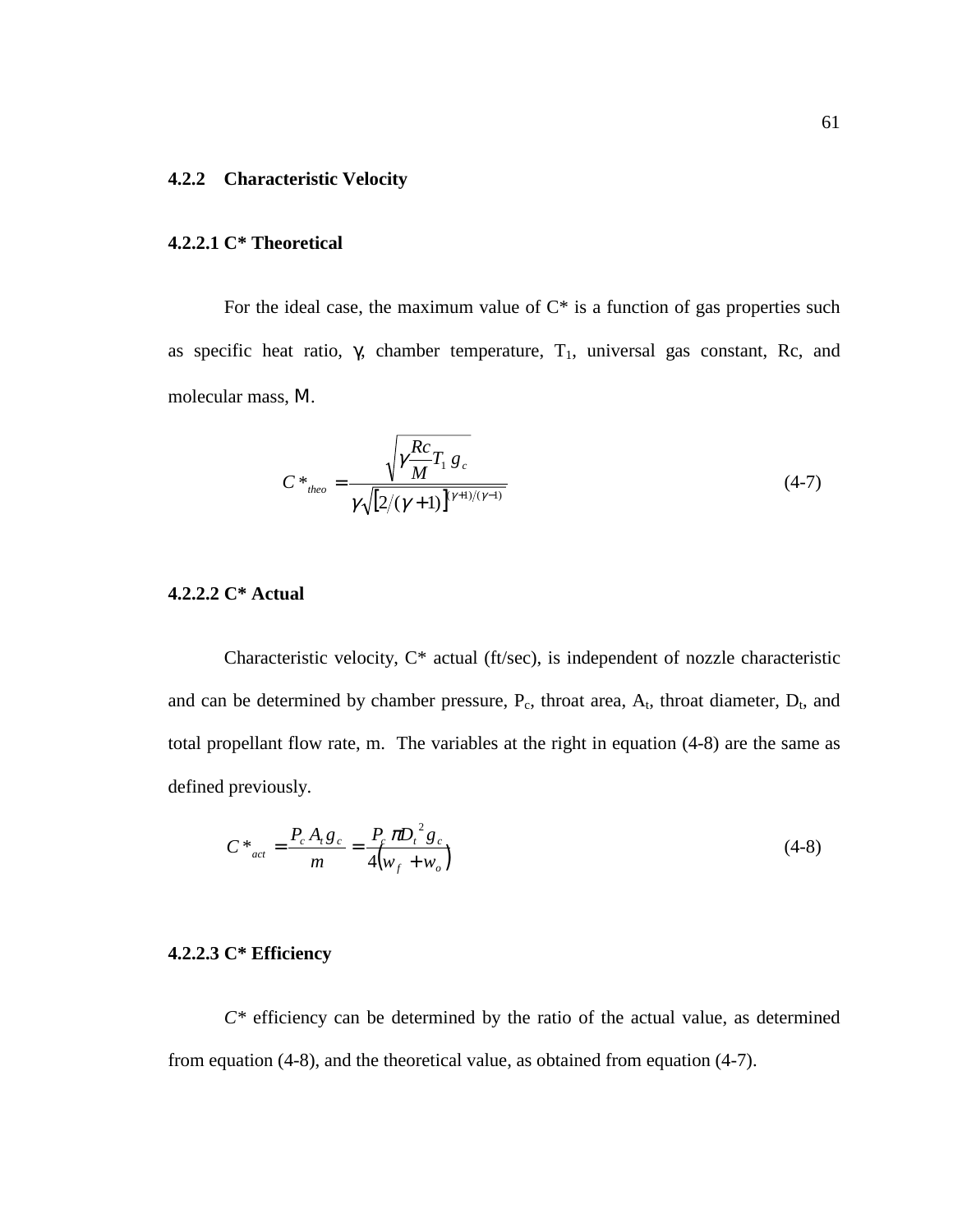$$
\eta_{C^*} = \frac{C^*_{act}}{C^*_{theo}}\tag{4-9}
$$

C\* efficiency is an important performance parameter that is used to express the degree of completion of the energy release and the creation of high temperature and pressure gas in the chamber.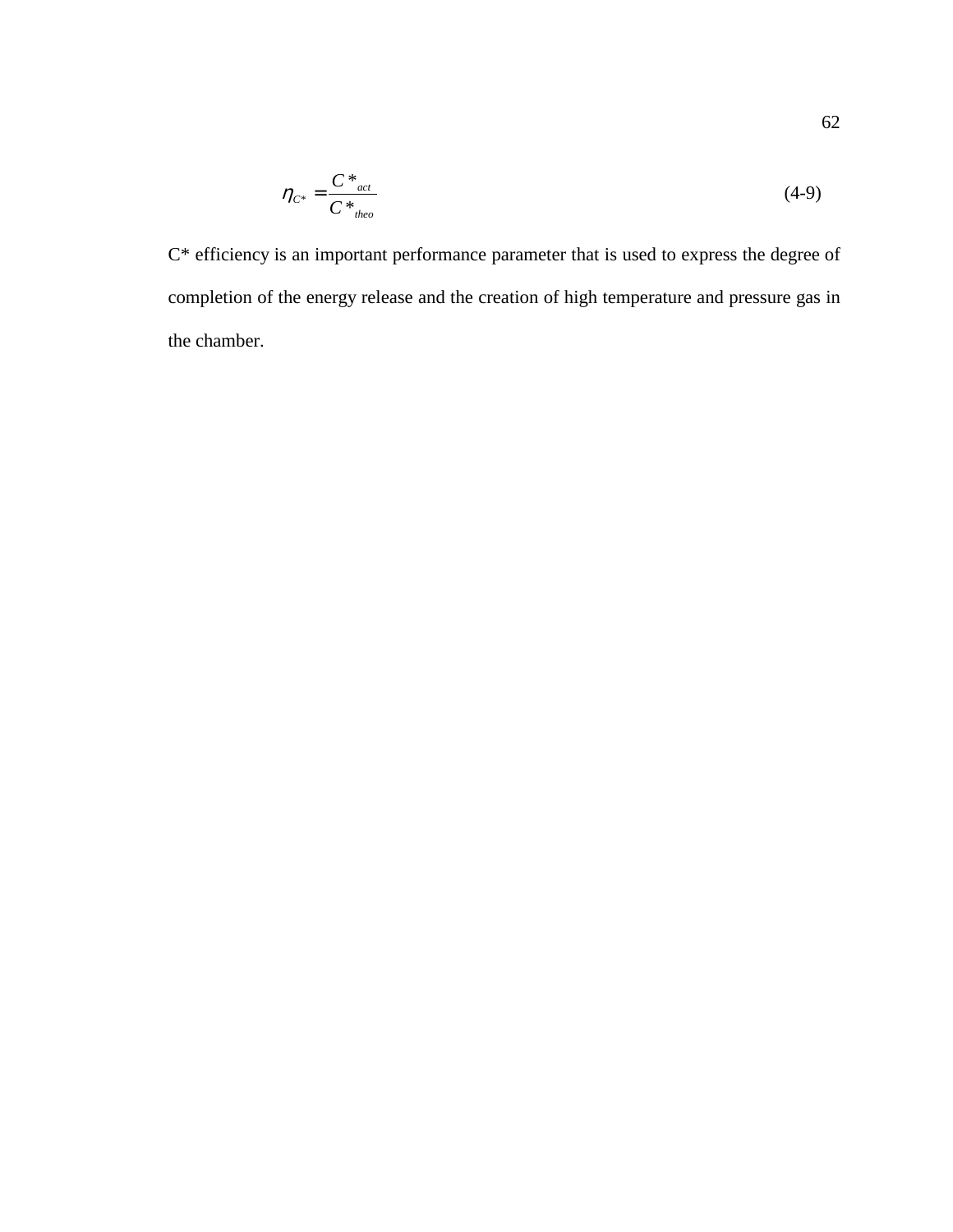# CHAPTER V

# PERFORMANCE PARAMETER UNCERTAINTY ANALYSES

## **5.1 Background**

Figure 5-1 shows an example of the RBCC vehicle with the full system design as well as the single thruster design. For instance, the flow path of an RBCC vehicle may have several identical sections. Each section may consist of multiple struts with multiple imbedded rockets or thrusters. The entire system (cowl to tail) may be evaluated for performance or a single thruster may be evaluated. Representative values for a conceptual RBCC engine were used in this study. The values were derived considering values that would be needed for a scaled version of one flow path, which could be a typical test scenario.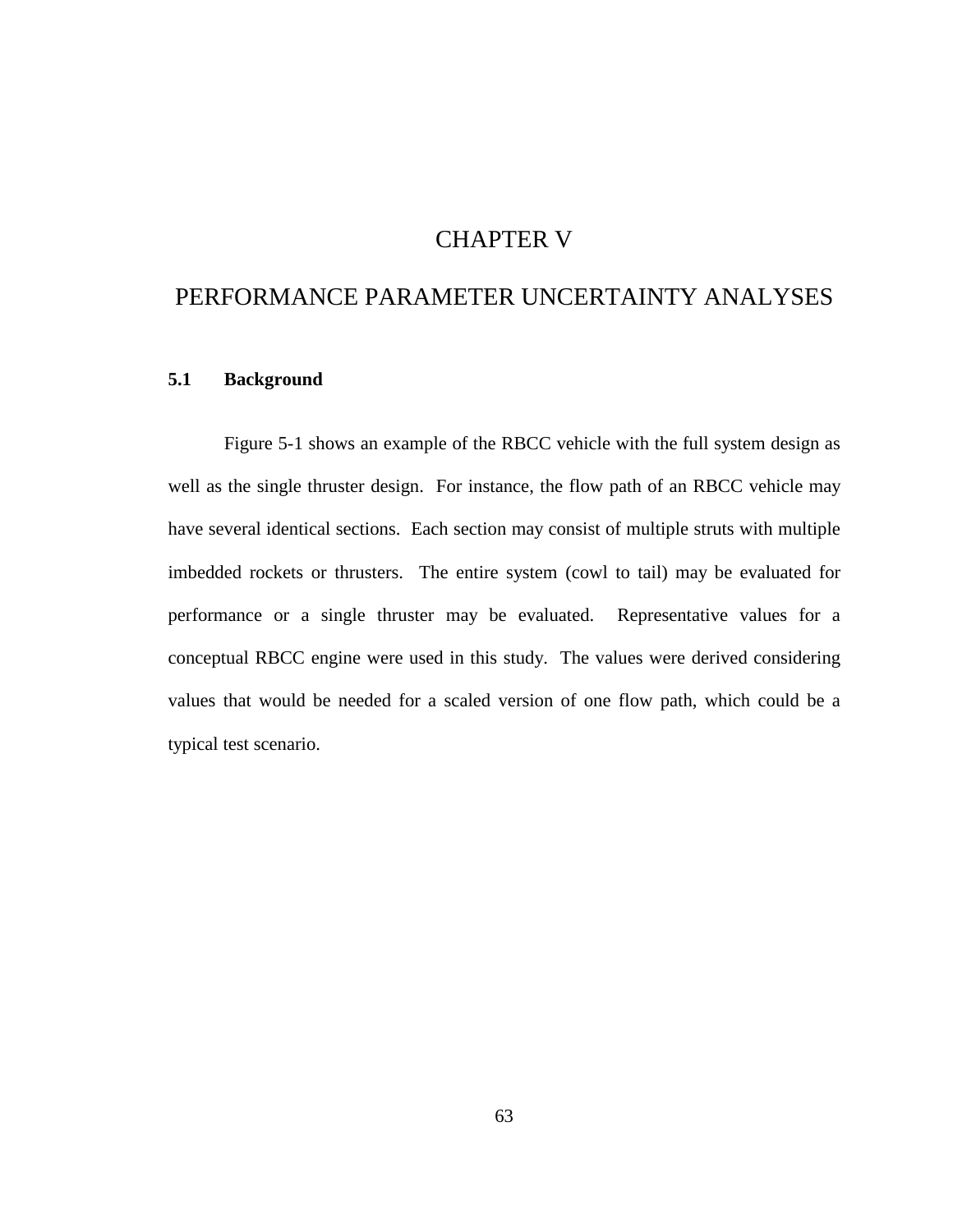

Figure 5-1: (a) Full Engine System from Cowl to Tail, (b) Single Thruster/Rocket

 Uncertainty analyses for specific impulse focused on both the full engine system from cowl to tail, as well as a single thruster. Uncertainty analyses of characteristic velocity were based on the single thruster only.

## **5.2 Specific Impulse**

As discussed in Chapter 4, five methods of determining specific impulse were evaluated in this study. Method 1 involved direct thrust and mass flow rate measurements. A total of five cases were run for method 1. Cases 1 through 4 were run for the full engine system from cowl to tail for one out of four flow-paths at 50% scale. Case 1 was run to simulate the air augmented rocket mode where the fuel and oxidizer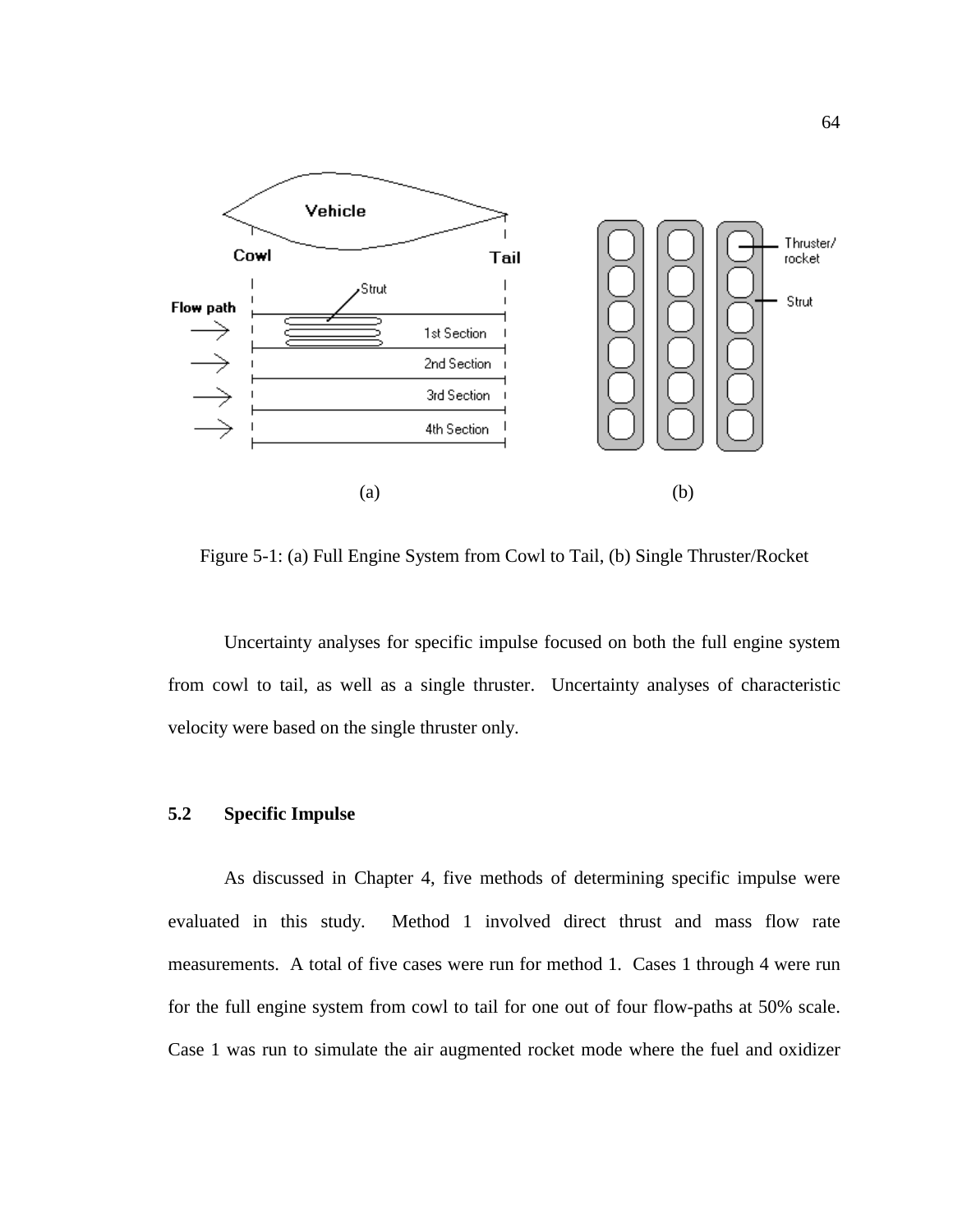are supplied by the system; therefore, higher thrust is generated in this mode compared to the ramjet and scramjet modes. Case 2 was the ramjet mode, operated at about Mach 3.5, where the rocket mode is switched off. A decrease in oxidizer and fuel flow rate can be observed from case 1 to case 2. Case 3 simulated the ramjet mode at Mach 5.0 without rocket propulsion. Since the Mach number was increased from Mach 3.5 to 5.0, the thrust and flow rates generated also increased. While the rockets were still switched off, scramjet mode was activated at about Mach 7 (case 4). Case 5 used the thrust value obtained from method 2 for a single thruster. The run conditions for method 1 are shown in Table 5-1.

Method 2 involved the determination of thrust coefficient, throat diameter, chamber pressure, oxidizer flow rate, and fuel flow rate for a single thruster to achieve specific impulse. Thrust coefficient is a function of specific heat ratio, nozzle expansion ratio, and the pressure ratio across the nozzle, but it is independent of the chamber temperature [23]. Example run conditions for method 2 are presented in Table 5-1.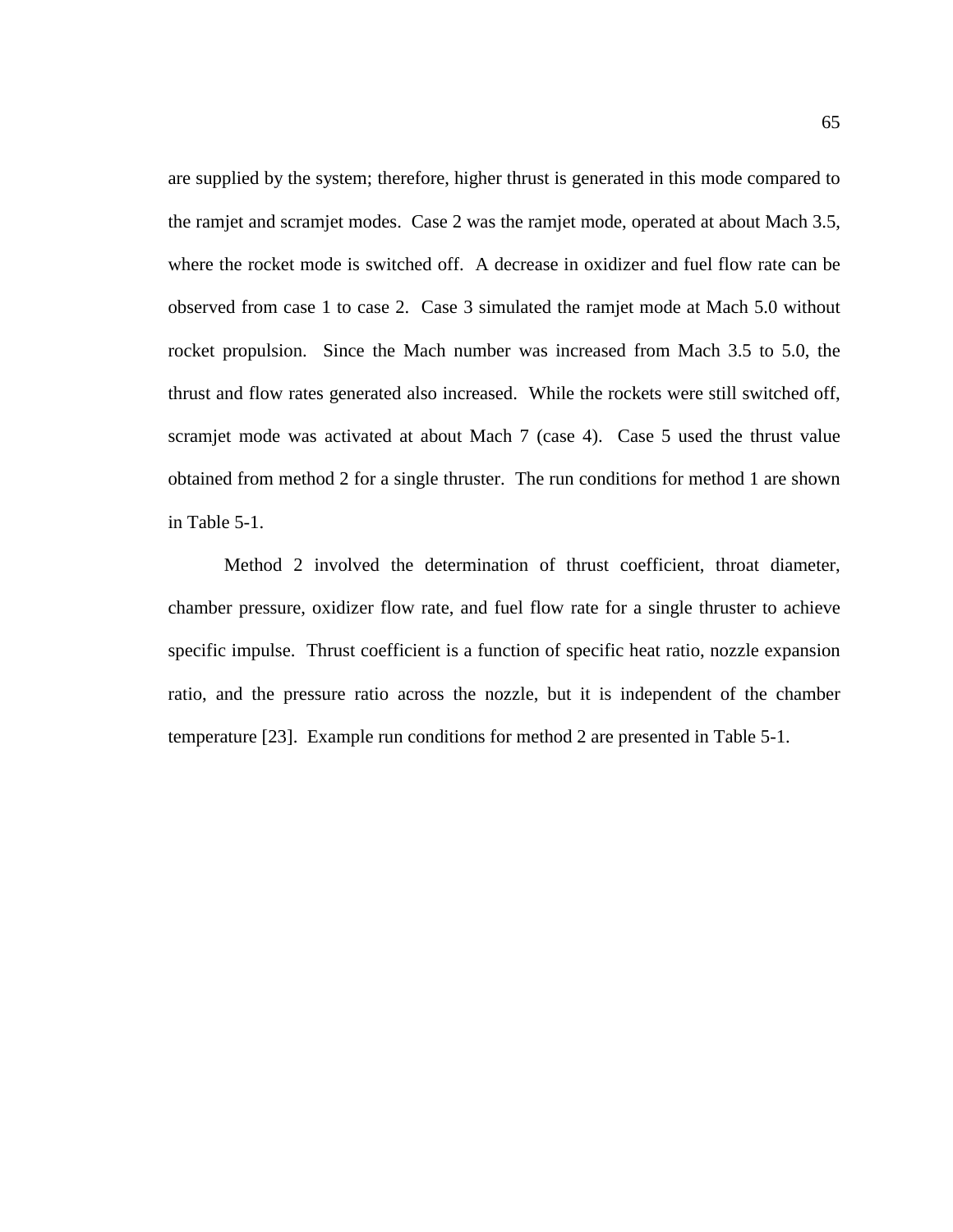|                          |                              | Method 1                 |        |        |        |        |  |  |  |
|--------------------------|------------------------------|--------------------------|--------|--------|--------|--------|--|--|--|
| Variables                | Case 1                       | Case 2                   | Case 3 | Case 4 | Case 5 | Case 1 |  |  |  |
|                          |                              |                          |        |        |        |        |  |  |  |
| $F$ (lbf)                | 4500                         | 2200                     | 2400   | 1600   | 125    |        |  |  |  |
| $C_F$                    | $\qquad \qquad \blacksquare$ | $\overline{\phantom{a}}$ |        |        |        | 1.7    |  |  |  |
| $P_c$ (psia)             | $\overline{\phantom{a}}$     |                          |        |        |        | 1500   |  |  |  |
| $D_t(in)$                |                              |                          |        |        |        | 0.250  |  |  |  |
| $w_0$ (lbm/sec)          | 8.000                        | 0.120                    | 0.140  | 0.110  | 0.464  | 0.464  |  |  |  |
| $w_f$ (lbm/sec)          | 2.500                        | 1.500                    | 1.800  | 1.500  | 0.066  | 0.066  |  |  |  |
|                          |                              |                          |        |        |        |        |  |  |  |
| $\text{Isp}(\text{sec})$ | 428.6                        | 1358.0                   | 1237.0 | 993.8  | 235.9  | 236.2  |  |  |  |

Table 5-1: Example Run Conditions of Specific Impulse for Methods 1 and 2

Methods 3, 4, and 5 also account for a single thruster. Direct comparisons cannot be made between the full system and single thruster evaluations. Both ground testing and altitude testing at 55,000 ft (Mach 3.5) were evaluated using Methods 3, 4, and 5. Method 3 assumes isentropic expansion relations in the rocket nozzle where the maximum heat is converted to kinetic energy of the vehicle. Method 3, case 1 was run at optimum condition where the nozzle exit pressure equaled the atmospheric pressure. Method 3, case 2 was carried out at the altitude of 55,000 ft. This creates a lower atmospheric pressure, thus increasing the specific impulse of the rocket. Method 4 is identical to method 3 except method 4 considers the effects of nozzle divergence angle on the performance of the rocket. The same cases were run for method 4 as for method 3. A decrease in specific impulse can be observed in method 4 compared to method 3.

Method 5 assumes chemical equilibrium is maintained during the nozzle expansion process. Case 1 was based on ground testing at the optimum condition. Case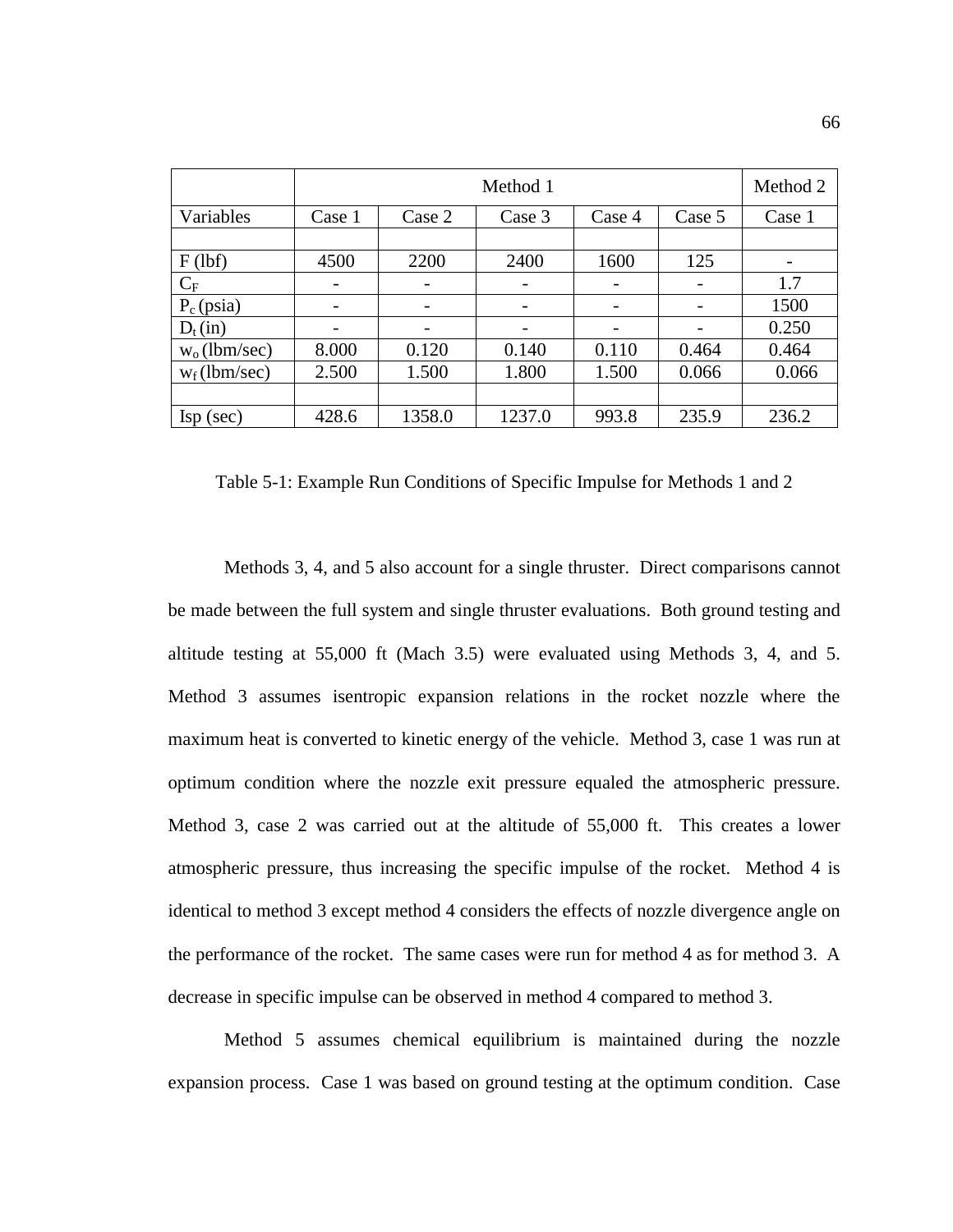2 was run at the altitude of 55,000 ft. Case 3 was identical to case 1 except the nozzle exit temperature was increased. Case 4 was identical to case 2 except the nozzle exit pressure was decreased. Example run conditions for all the cases for methods 3, 4, and 5 are summarized in Table 5-2.

|                                          |                          | Method 3 | Method 4<br>Method 5 |        |                          |                          |                          |                          |
|------------------------------------------|--------------------------|----------|----------------------|--------|--------------------------|--------------------------|--------------------------|--------------------------|
| Variables                                | Case 1                   | Case 2   | Case 1               | Case 2 | Case 1                   | Case 2                   | Case 3                   | Case 4                   |
|                                          |                          |          |                      |        |                          |                          |                          |                          |
| $R_c$ (BTU/<br>$lbmol-R)$                | 1.986                    | 1.986    | 1.986                | 1.986  |                          |                          |                          |                          |
| $Cp_{\text{eff}}$<br>(BTU/<br>$lbmol-R)$ | $\overline{\phantom{a}}$ |          |                      |        | 11.916                   | 11.916                   | 11.916                   | 11.916                   |
| $\gamma$                                 | 1.2                      | 1.2      | 1.2                  | 1.2    | $\overline{\phantom{a}}$ | $\overline{\phantom{a}}$ | $\blacksquare$           | $\overline{\phantom{a}}$ |
| $\theta$ (deg)                           |                          |          | 23.5                 | 23.5   | $\qquad \qquad -$        | $\overline{\phantom{a}}$ | $\overline{\phantom{a}}$ | $\overline{\phantom{a}}$ |
| $T_c(^oR)$                               | 5450                     | 5450     | 5450                 | 5450   | 5450                     | 5450                     | 5450                     | 5450                     |
| $T_e(^oR)$                               | $\overline{\phantom{a}}$ |          |                      |        | 2500                     | 2500                     | 2800                     | 2500                     |
| M<br>(lb/lbmol)                          | 21.5                     | 21.5     | 21.5                 | 21.5   | 21.5                     | 21.5                     | 21.5                     | 21.5                     |
| $P_e$ (psia)                             | 14.0                     | 14.0     | 14.0                 | 14.0   | 14.0                     | 14.0                     | 14.0                     | 12.5                     |
| $P_c$ (psia)                             | 1500                     | 1500     | 1500                 | 1500   | $\overline{a}$           |                          |                          | $\overline{\phantom{a}}$ |
| $P_3$ (psia)                             | 14.0                     | 2.277    | 14.0                 | 2.277  | 14.0                     | 2.277                    | 14.0                     | 2.277                    |
| $D_e(in)$                                | 0.87                     | 0.87     | 0.87                 | 0.87   | 0.87                     | 0.87                     | 0.87                     | 0.87                     |
| $W_0$<br>(lbm/sec)                       | 0.464                    | 0.464    | 0.464                | 0.464  | 0.464                    | 0.464                    | 0.464                    | 0.464                    |
| $W_f$<br>(lbm/sec)                       | 0.066                    | 0.066    | 0.066                | 0.066  | 0.066                    | 0.066                    | 0.066                    | 0.066                    |
|                                          |                          |          |                      |        |                          |                          |                          |                          |
| $\text{Isp}(\text{sec})$                 | 281.1                    | 294.2    | 269.4                | 282.6  | 281.1                    | 294.3                    | 266.4                    | 282.8                    |

Table 5-2: Example Run Conditions of Specific Impulse for Methods 3, 4 and 5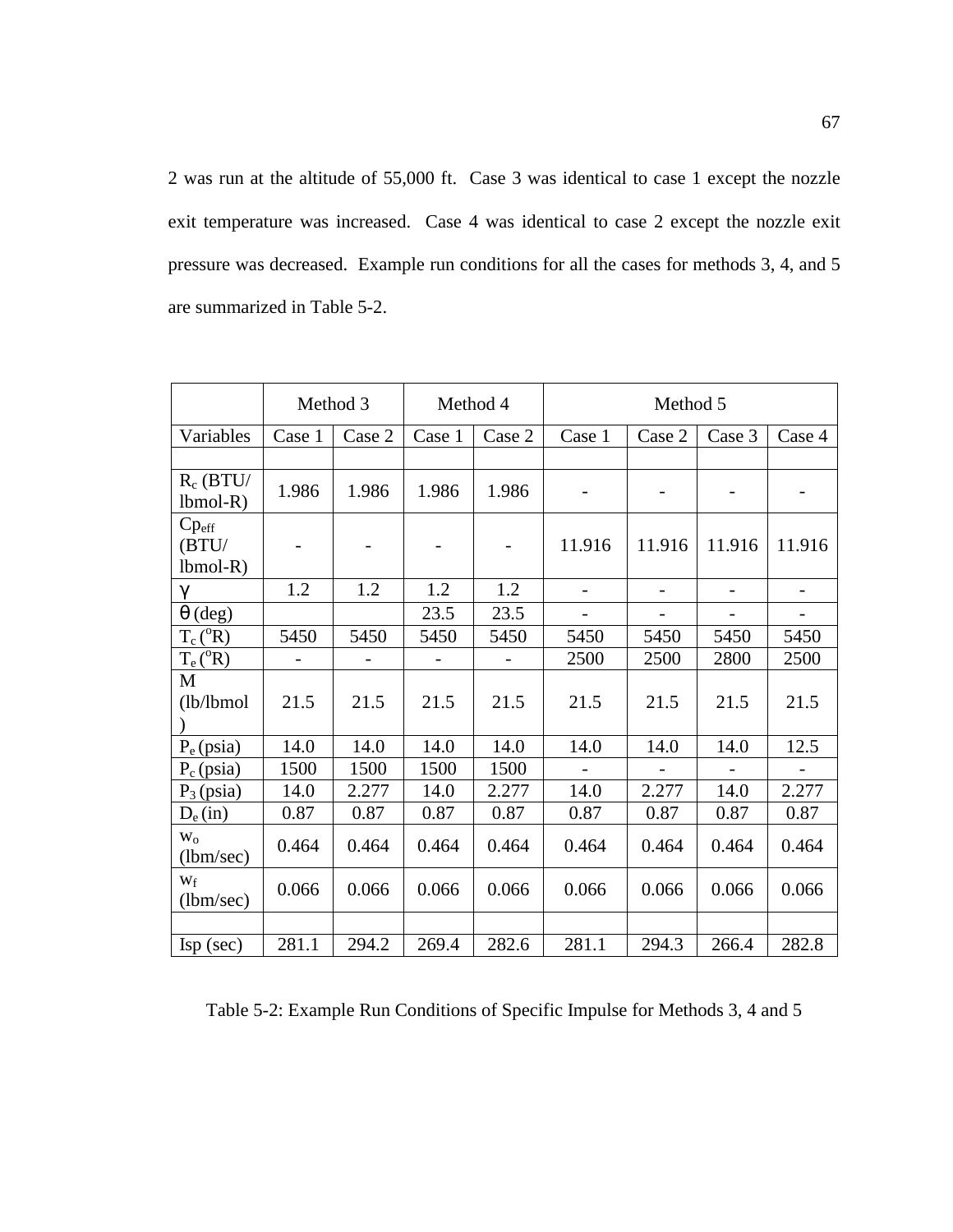#### **5.2.1 1% Uncertainty Estimates**

For the initial uncertainty analyses of the specific impulse, a 1% uncertainty was assumed for each variable. The results will be given and discussed in Section 5.4.

#### **5.2.2 Uncertainty Estimate Variation Cases**

After the initial 1% uncertainty cases, more realistic uncertainty estimates were run for the various methods. A discussion of possible uncertainty sources for the various measurements and how the more realistic uncertainty estimates were obtained follows. This discussion provides guidance of uncertainty estimates for future evaluations.

The uncertainty of the temperature measurement can reach as high as 10% [25]. This uncertainty estimate sounds large, but several factors that come into play when measuring the temperature must be considered Firstly, in most cases, the temperature distribution is not constant over the chamber and nozzle exit. Conceptual bias is the bias that arises when a cross-sectional average value required in the data reduction equation is replaced by an average of multiple point measurements. The cross-sectional average is the integral; therefore, a summation of the values must be made to estimate the integral. If enough measurements are made, then the summation is approximately equal to the integral, and conceptual bias can be neglected. Otherwise, conceptual bias needs to be considered for temperature measurement [26]. Temperature at the chamber and nozzle exit represents the average temperature. Assuming only one point measurement is made at each of these locations, the temperature measurement represents the condition at one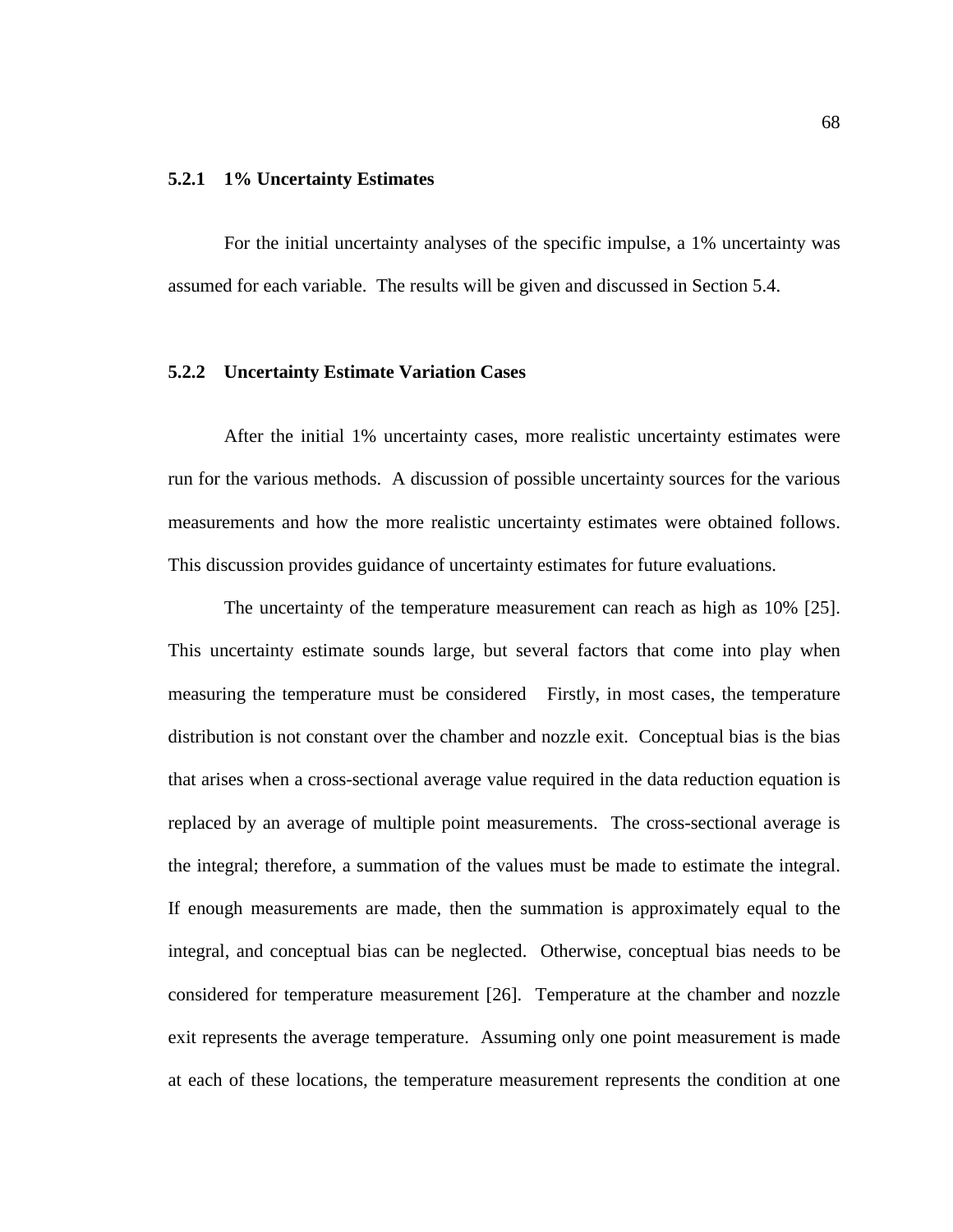spatial point, thus creating a conceptual bias uncertainty associated with the temperature measurement. The type of measurement devices used can also affect the uncertainty of the temperature measurement as discussed in Chapter 3. Finally, measuring the extremely high temperatures for RBCC engine testing is a difficult task and will cause the uncertainty of the temperature measurements to be higher. All these error sources may contribute to the uncertainty of the temperature measurement.

For the RBCC full system design, which is simulated by specific impulse GUA method 1 (cases 1 through 4), a pressure variation of 10% is used as a check on combustion stability. If the uncertainty of the pressure stays within 10%, the RBCC full engine system is considered stable. However, less pressure variation is expected for a single thruster analysis. A 10% uncertainty estimate for pressure measurement at the nozzle exit, chamber pressure, and ambient air, is possible if several factors are taken into consideration when measuring the pressure during the test. As with temperature, the conceptual bias must be considered [26]. The steadiness of the test facility can also be one of the uncertainty sources. Engine vibration during the testing may cause variation of the pressure measurement over time. The type of measurement device, measurement methods, etc., will affect the uncertainty of the pressure measurement as discussed in Chapter 3. Therefore, the uncertainties of the pressure measurements must consider all possible error sources.

The diameter measurement can be off by as much as 0.015 inches full-scale. Again, several factors must be considered when evaluating the diameter uncertainty. If the throat is not measured after manufacture, the uncertainty estimate should be based on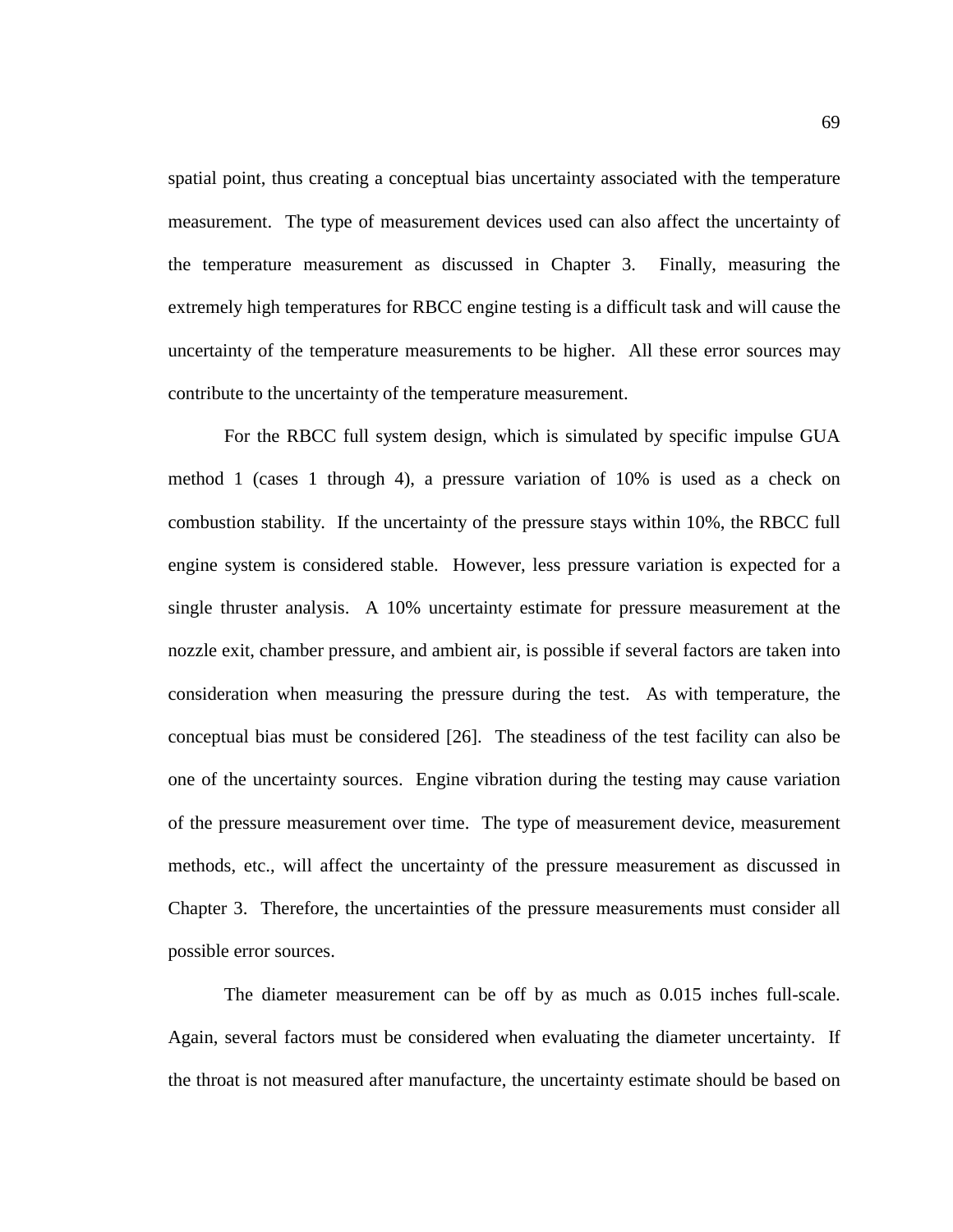manufacturing tolerances. If the throat is measured after manufacture, the uncertainty should be less, but this is not guaranteed. The uncertainty of the diameter measurement depends on the accuracy of the measurement device as well as the ease of access to a small throat diameter. Also, the diameter measurement occurs in an ambient environment, whereas the throat diameter will go through expansion and contraction due to high temperature and pressure during the actual engine testing. This depends on the thermal conductivity of the material used. These possible error sources should be considered when evaluating the uncertainty of the diameter.

The uncertainty of the density may vary from 1% to 10% depending on the type of propellant used. To properly estimate the uncertainty in this property value, the data scatter associated with the original property data should be analyzed [25]. Since density is a function of temperature and pressure, the initial density data points can be obtained with various conditions of temperature and pressure. To obtain the density percentage error, pressure input should be kept constant while varying the temperature and vice versa. This will help in determining more accurate density uncertainty at certain temperature and pressure conditions.

A 1% uncertainty of the thrust measurement may be achieved if extreme care is taken with the calibration and test procedures. Load cells specification can be obtained from the manufacturer with its calibration data curve for different types of load cells desired. For example, Ormond 69 series load cells can be calibrated within + 1.027%. Load cells specification such as non-linearity, hysteresis, zero balance, and thermal coefficient need to be considered in thrust measurement analysis. The uncertainty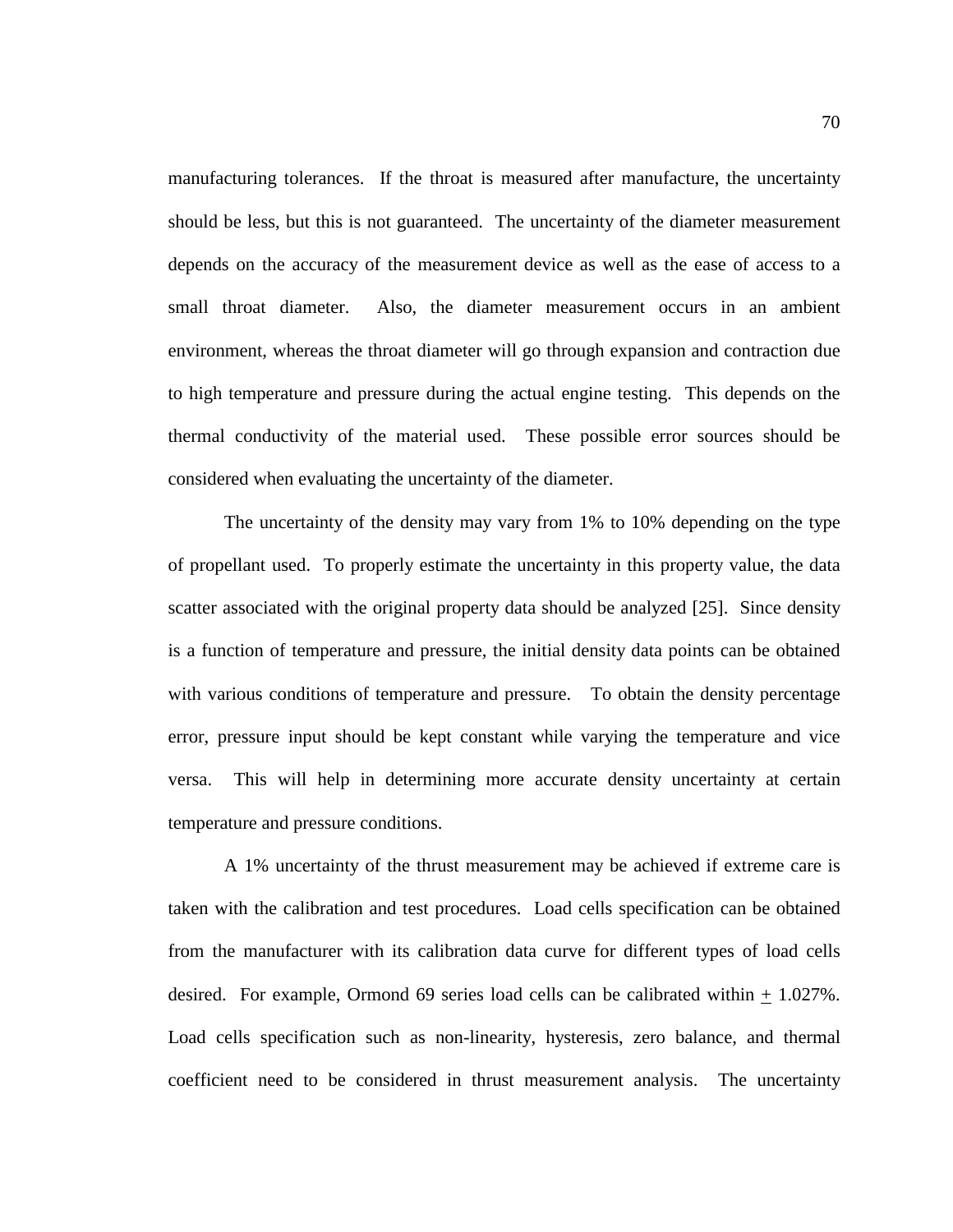associated with thrust measurement will also vary depending on the test set-up and procedures at different test facilities.

Thrust coefficient changes with the change of altitude, and it is a function of specific heat ratio, chamber pressure, ambient pressure, and nozzle expansion ratio. The uncertainty of the thrust coefficient can be as high as 5% for the full system and 3% for a single thruster. The actual or more logical value of thrust coefficient can only be achieved by actual test results because the gas properties and specific heat ratio, which change along the chamber axis, will affect the true value of thrust coefficient [27].

Mass flow rate uncertainty can be estimated at 2% or less depending on the type of flow meter used. As discussed in Chapter 3, mass flow rate data reduction equations are functions of discharge coefficient, thermal expansion factor, inlet and throat diameters, and the inlet density in many cases (except for turbine meters and coriolis flow meters). MathCAD worksheets are attached in Appendix B for the detailed calculation of determining the uncertainty of the mass flow rate with data reduction equations.

The universal gas constant,  $R_c$ , and molecular mass, M, were estimated as  $+0.5\%$ as they are not measured variables and have no significant effect on the uncertainty of the results. Uncertainty of the specific heat ratio, γ, and effective specific heat at constant pressure, Cp<sub>eff</sub>, were set to  $\pm$  1% in this study. These properties change along the chamber axis during the actual testing. To properly estimate the uncertainties in these property values, the data scatter associated with the original property data should be analyzed. Nozzle divergence half angle,  $\theta$ , was estimated as  $\pm$  1% in this study.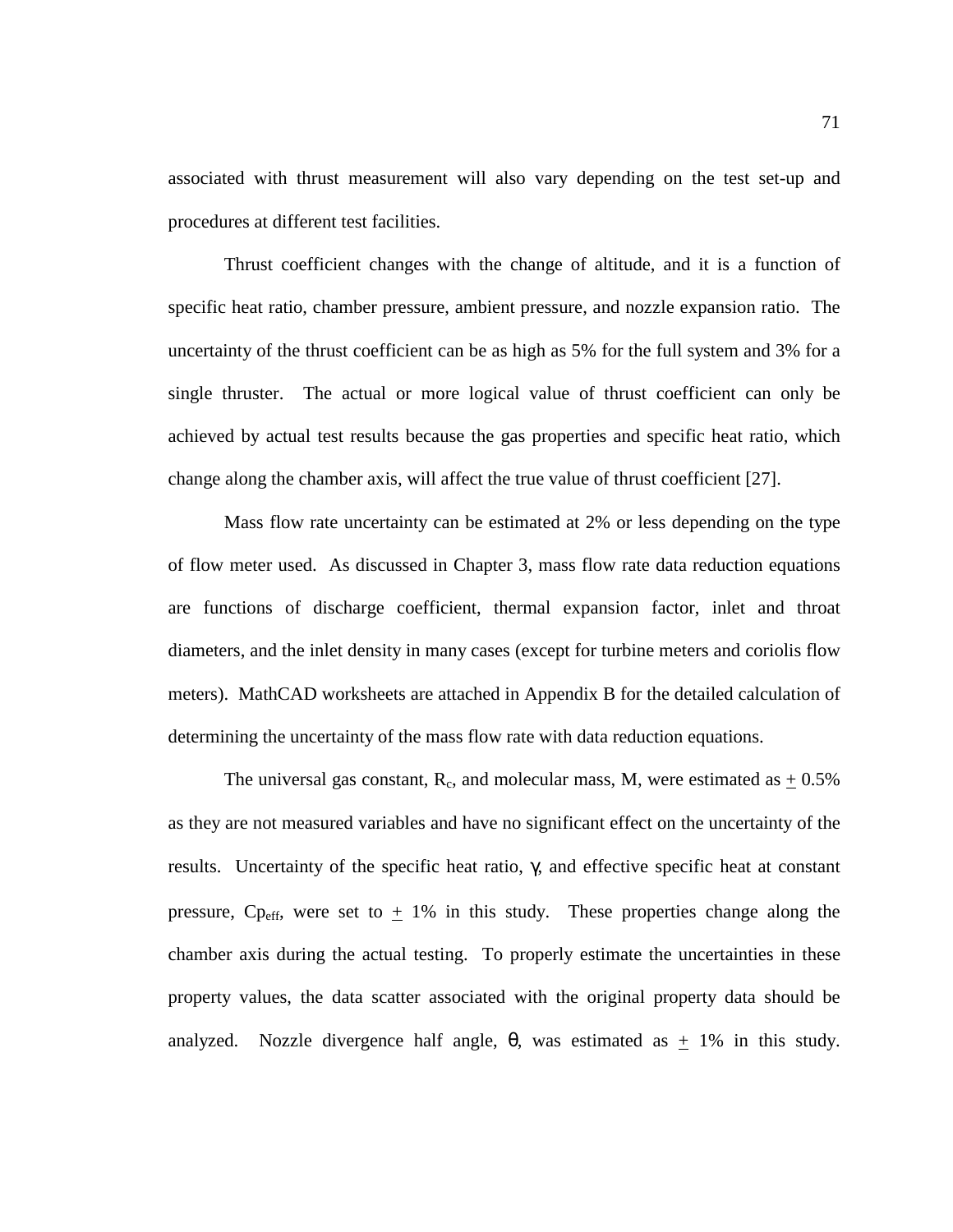However, it depends on the manufacturer specifications, and the uncertainty may vary during the actual system testing.

Estimates of the variable measurement uncertainties used for full system testing and single thruster testing are summarized in Table 5-3. These estimates were made based on knowledge of instrumentation measurement limits and uncertainty factors discussed above. The results using these uncertainty estimates will be given and discussed in Section 5.4.

|                                                     |                    | Uncertainty Estimate Variations (%) |
|-----------------------------------------------------|--------------------|-------------------------------------|
| <b>Measured Variables</b>                           | <b>Full System</b> | Single Thruster                     |
|                                                     |                    |                                     |
| Temperature (chamber, nozzle exit)                  | $+8.0%$            | $+3.0%$                             |
| Pressure (chamber, nozzle exit, ambient)            | $+8.0%$            | $+3.0%$                             |
| Diameter (throat)                                   | $+3.0%$            | $+3.0%$                             |
| Diameter (nozzle exit)                              | $+1.0%$            | $+1.0%$                             |
| <b>Fluid Density</b>                                | $+5.0%$            | $+5.0%$                             |
| <b>Universal Gas Constant</b>                       | $+0.5%$            | $+0.5%$                             |
| <b>Molecular Mass</b>                               | $+0.5%$            | $+0.5%$                             |
| Specific Heat Ratio                                 | $+1.0%$            | $+1.0%$                             |
| <b>Effective Specific Heat at Constant Pressure</b> | $+1.0%$            | $+1.0%$                             |
| Nozzle Divergence Half Angle                        | $+$ 1.0 $\%$       | $+1.0%$                             |
| Thrust                                              | $+1.0%$            | $+1.0%$                             |
| <b>Thrust Coefficient</b>                           | $+5.0%$            | $+3.0%$                             |
| <b>Mass Flow Rate</b>                               | $+2.0%$            | $+1.0%$                             |

|  | Table 5-3: Uncertainty Estimate Variation Cases |  |  |  |
|--|-------------------------------------------------|--|--|--|
|--|-------------------------------------------------|--|--|--|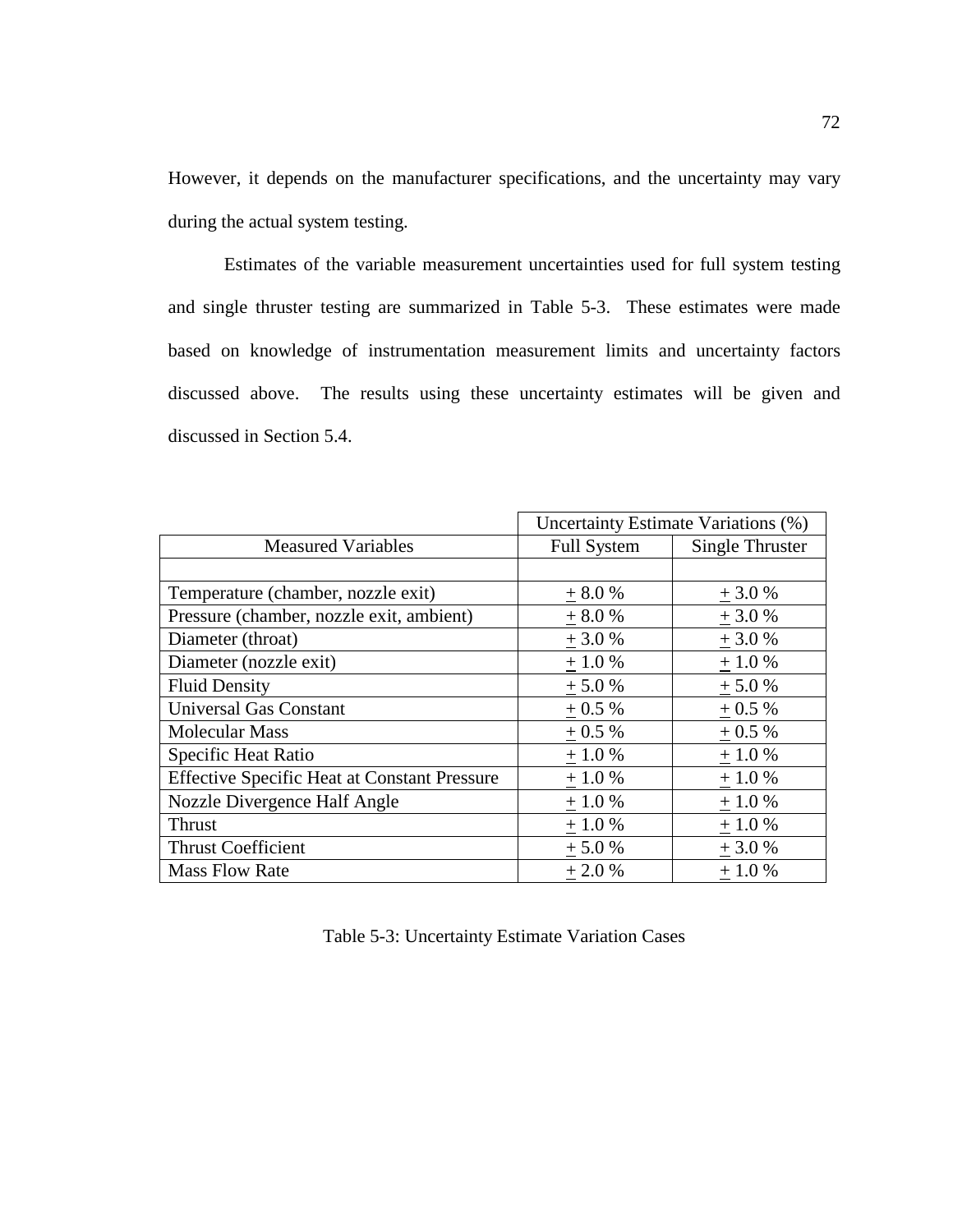## **5.3 Characteristic Velocity**

The uncertainty analyses for characteristic velocity focused on the single thruster only, not the full engine system from cowl to tail. The example nominal values to determine characteristic velocity are shown in Table 5-4.

|                           |        | $C^*$ Theoretical        |          | $C^*$ Actual |        |        | $C^*$ Efficiency |        |
|---------------------------|--------|--------------------------|----------|--------------|--------|--------|------------------|--------|
|                           |        | $({\rm ft/sec})$         | (ft/sec) |              |        | $(\%)$ |                  |        |
| Variables                 | Case 1 | Case 2                   | Case 1   | Case 2       | Case 3 | Case 1 | Case 2           | Case 3 |
|                           |        |                          |          |              |        |        |                  |        |
| $\gamma$                  | 1.2    | 1.2                      |          |              |        | 1.2    | 1.2              | 1.2    |
| $R_c(BTU/$<br>$lbmol-R$ ) | 1.986  | 1.986                    |          |              |        | 1.986  | 1.986            | 1.986  |
| M<br>(lb/lbmol)           | 21.5   | 21.5                     |          |              |        | 21.5   | 21.5             | 21.5   |
| $T_c(^oR)$                | 5300   | 5600                     |          |              |        | 5600   | 5600             | 5600   |
| $P_c$ (psia)              |        |                          | 1400     | 1500         | 1600   | 1400   | 1500             | 1600   |
| $D_t(in)$                 |        | $\overline{\phantom{a}}$ | 0.25     | 0.25         | 0.25   | 0.25   | 0.25             | 0.25   |
| $W_0$<br>(lbm/sec)        |        | $\overline{\phantom{0}}$ | 0.464    | 0.464        | 0.464  | 0.464  | 0.464            | 0.464  |
| Wf<br>(lbm/sec)           |        | -                        | 0.066    | 0.066        | 0.066  | 0.066  | 0.066            | 0.066  |
|                           |        |                          |          |              |        |        |                  |        |
| $C^*$                     | 5398   | 5549                     | 4172     | 4470         | 4768   | 0.752  | 0.806            | 0.859  |

Table 5-4: Example Run Conditions for Characteristic Velocity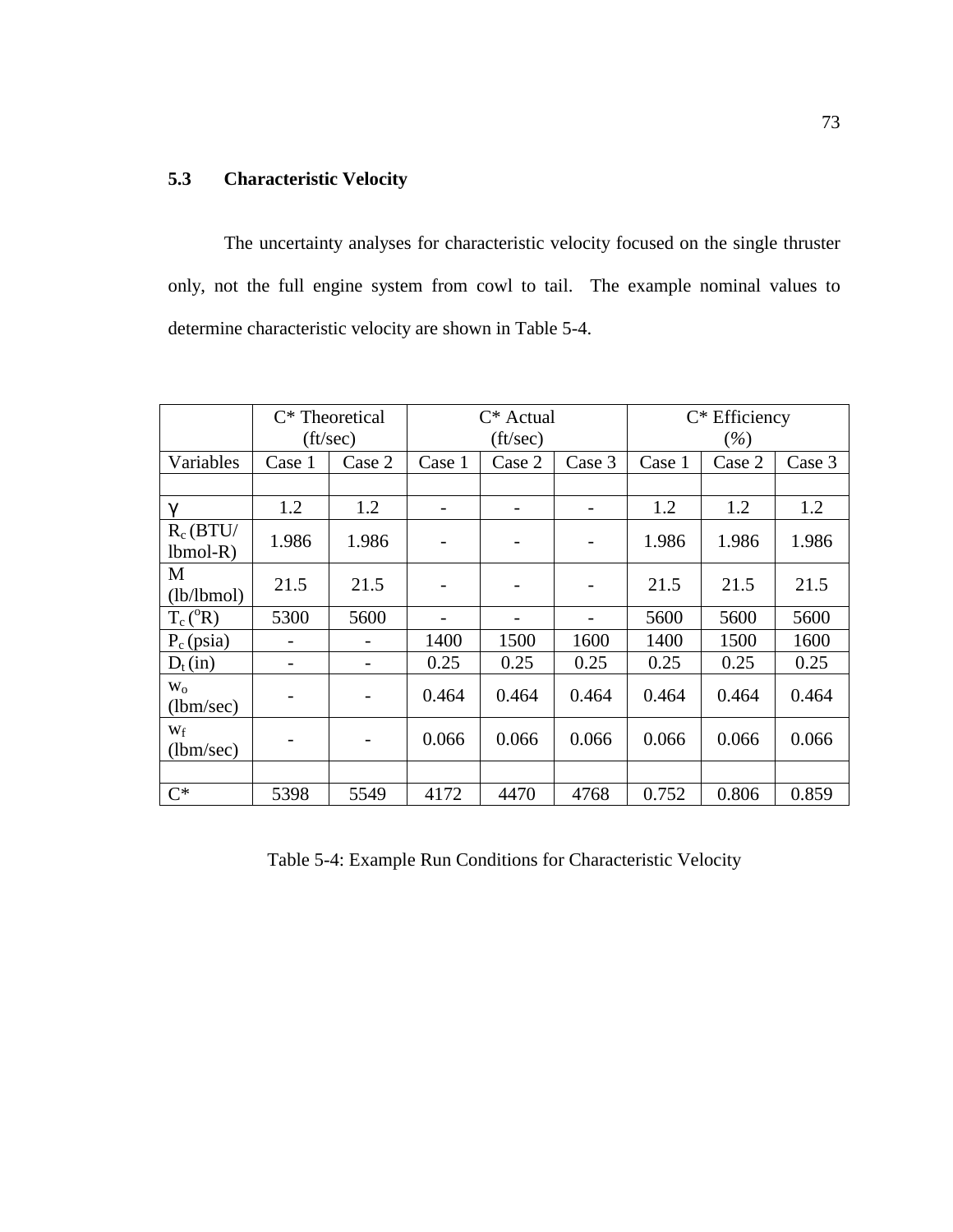#### **5.3.1 1% Uncertainty Estimates**

For the initial uncertainty analyses of the characteristic velocity, a 1% uncertainty was assumed for each variable, as with the specific impulse analyses. The results will be given and presented in Section 5.4.

## **5.3.2 Uncertainty Estimate Variation Cases**

The more realistic uncertainty estimates required for the characteristic velocity analyses can be obtained from Table 5-3, where only the uncertainty estimates for the single thruster will be used. The results using these uncertainty estimates will be given and discussed in the next section.

## **5.4 Discussion of Results**

Tables 5-5, 5-6, 5-8, and 5-9 show the result uncertainties and UPC values for the specific impulse analyses. The result uncertainties and the UPC values presented in Tables 5-5 and 5-6 are based on 1% uncertainties for the input variables. The analyses based on 1% uncertainty for each input variable shows the possible influence of the variables similar to a UMF analysis. Since all of the uncertainties are equal, the results are analogous to UMF results. Direct thrust measurement contributes the most uncertainty to the test result in method 1. Oxidizer flow rate and fuel flow rate also contribute significant uncertainty to the test result depending on the RBCC mode of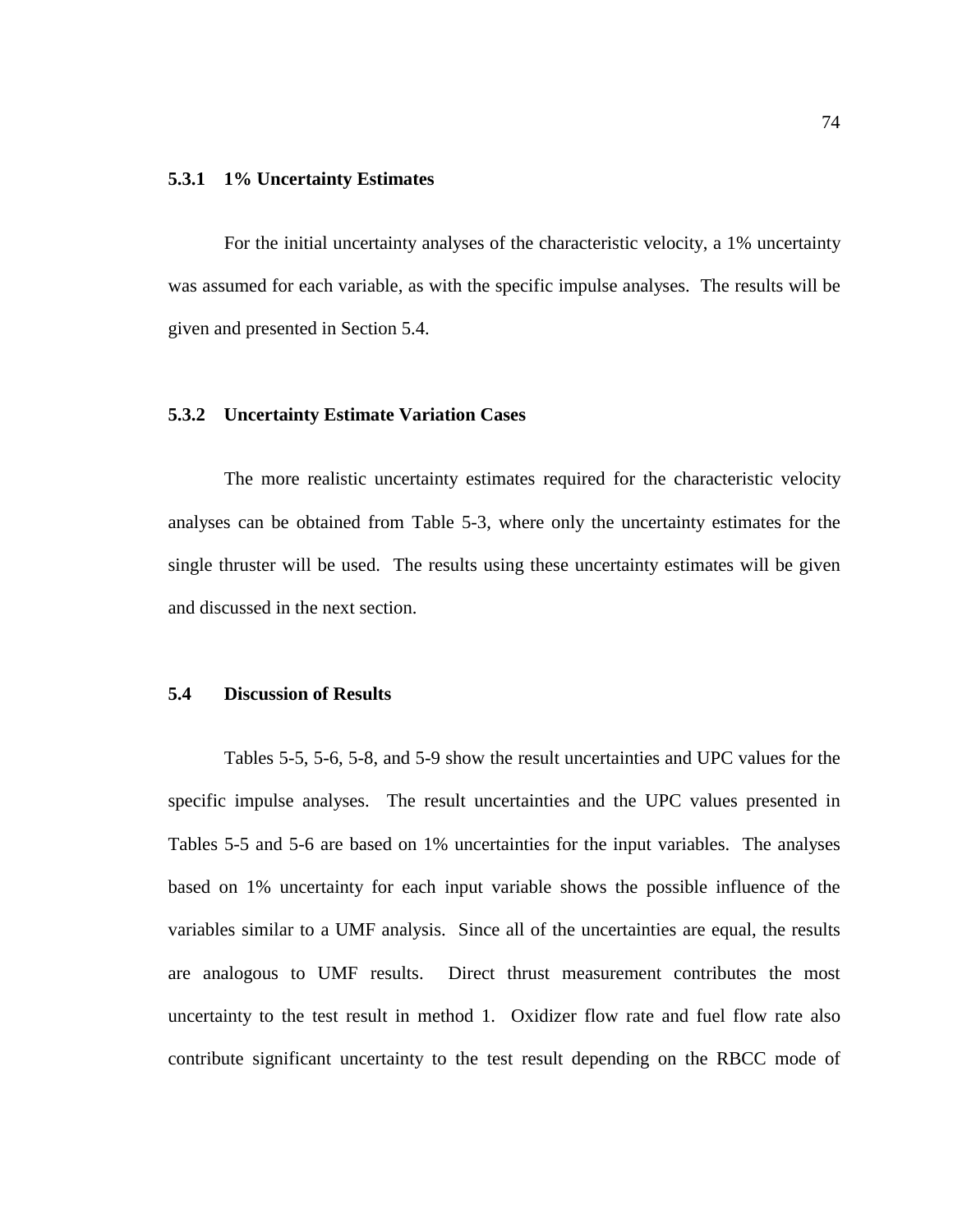operation. Fuel flow rate tends to dominate the test uncertainty during ramjet and scramjet mode. The oxidizer flow rate is very small since these are air-breathing modes. The thrust contributes significantly to the test uncertainty in air- augmented rocket mode (method 1, case 1). Single thruster analysis using method 2 shows a large uncertainty contribution from the throat diameter measurement. Specific heat ratio tends to dominate the test uncertainty in methods 3 and 4 for the single thruster analyses. Moreover, the chamber temperature measurement drives the test uncertainty of method 5.

Tables 5-8 and 5-9 show the UPC values of specific impulse based on the uncertainty estimate variation cases provided in Table 5-3. With reference to these uncertainty estimates, oxidizer flow rate and fuel flow rate in the full engine system contribute the most to the uncertainty of the test result. The single thruster design in method 1, case 5, and method 2 tends to be affected mostly by the thrust measurement and nozzle throat diameter measurement uncertainties, respectively. The 1% uncertainty estimate for thrust is reasonable but difficult to obtain. Any effort to lower the thrust uncertainty would not likely be worthwhile. The throat diameter was shown to be a variable to watch from the 1% uncertainty cases, and it had high uncertainty for the single thruster here. Method 2 single thruster design evaluation is not recommended because it contributes more uncertainty to the test result than the thrust performance determination method (method 1, case 5). However, method 1 cannot be used for the single thruster unless the testing is done individually. Single thruster system testing must use another method instead of using method 1. Direct comparisons cannot be made between the full engine system and the single thruster design.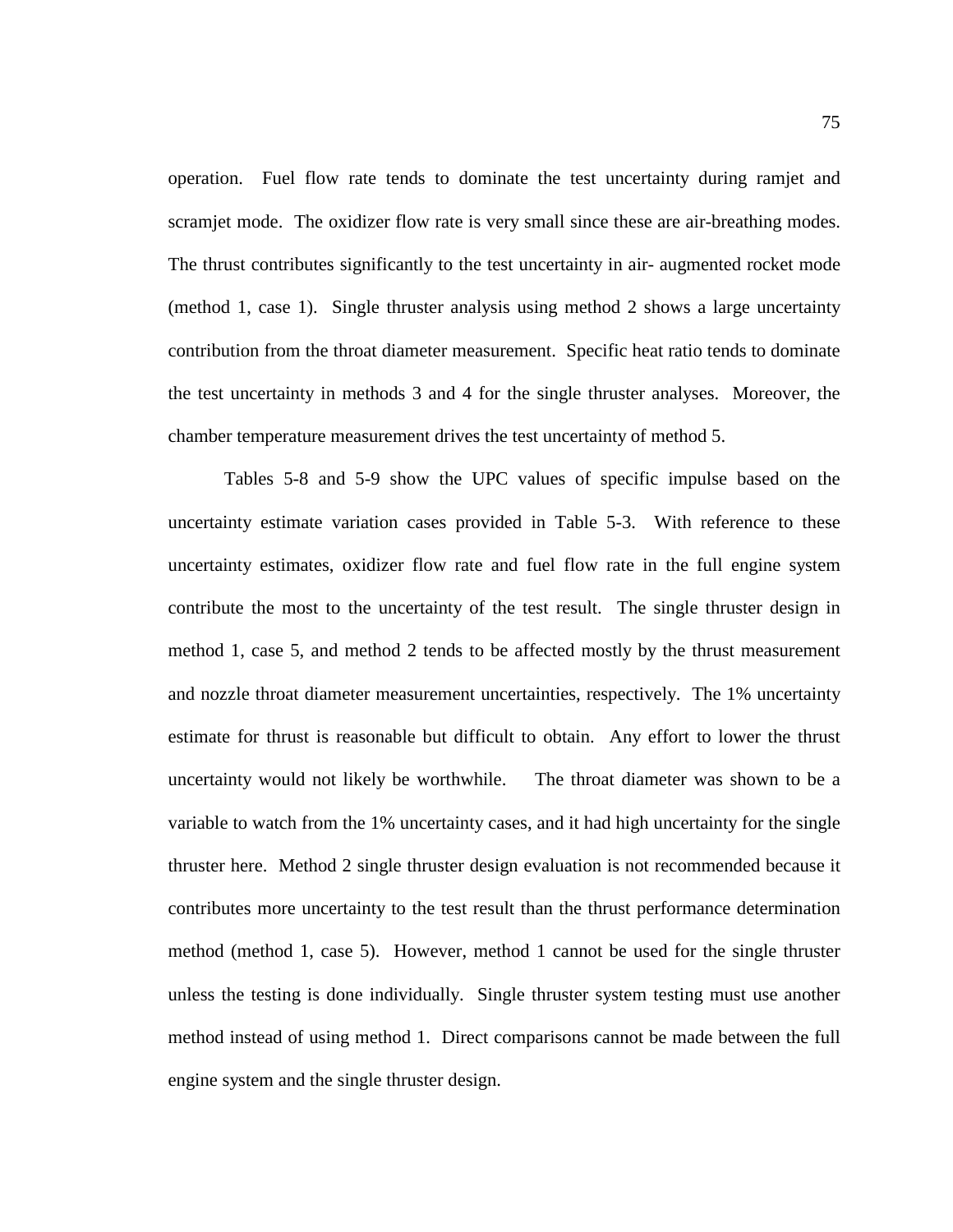Specific impulse single thruster evaluation methods provided in Table 5-9 show that the chamber temperature uncertainty dominates the uncertainty in the test result. A more accurate temperature value is needed. More data points should be taken to reduce the uncertainty due to the conceptual bias. Methods 3 and 4 show a low uncertainty in the test results, but remember that isentropic relationships and pure axial thrust were assumed. If these assumptions are not valid, the uncertainty due to the assumptions has not been accounted for. Remember that this work was limited to the uncertainties of the measured variables in the data reduction equations only. The effect of the assumptions used to derive the data reduction equations on the uncertainty is the subject of the future work. In this study, the uncertainty in the test result was lower when the analyses were run above sea level at the altitude of 55,000 ft. Refer to Appendix D for more details.

 The UPC values for the characteristic velocity uncertainty analyses are presented in Tables 5-7 and 5-10. The uncertainty contributions of each measured variable based on 1% uncertainty presented in Table 5-7 shows the possible influence of the variables similar to a UMF analysis. Table 5-7 predicts major uncertainty contributions from chamber temperature and throat diameter. Uncertainty estimate variation cases provided in Tables 5-10 show more realistic uncertainty contributions of each input variable in the test result. The chamber temperature and throat diameter were shown to be the variables to watch from the 1% uncertainty cases (Table 5-7), and they had high uncertainties in the uncertainty estimate variation cases. Uncertainty of the chamber pressure measurement does contribute to the uncertainty in the test result, but not as great as the chamber temperature.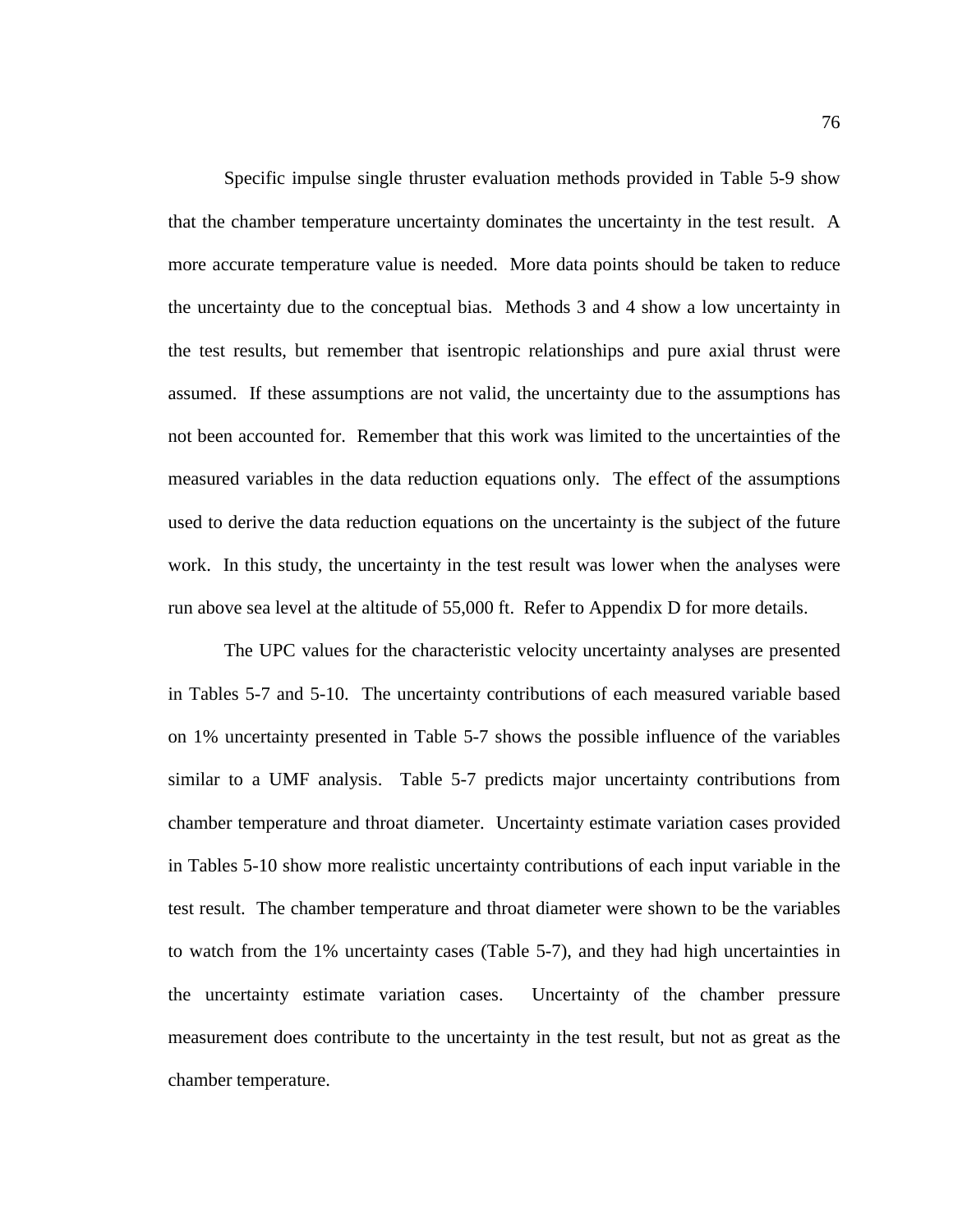In general, oxidizer flow rate and fuel flow rate in the specific impulse analyses contribute the most uncertainty in the test result for the full system design, whereas, thrust and throat diameter measurement uncertainties are critical in the single thruster evaluation of method 1, case 5, and method 2. Furthermore, chamber temperature measurement uncertainty is critical for methods 3, 4, and 5. Based on the characteristic velocity uncertainty analyses, the chamber temperature and throat diameter measurement uncertainties dominate the uncertainty in the final result.

 When one measurement uncertainty is found to affect the uncertainty in the test result, improvements should be made to lower the uncertainty of the particular measurement. However, when this is done, the percentage contribution to the total uncertainty of the other variables will increase. For example, consider the specific impulse evaluation in method 2. When the uncertainty of the throat diameter is reduced from 3% to 1%, the percentage contribution to the uncertainties of the thrust coefficient and chamber pressure will increase. However, the overall uncertainty is lower; therefore, the percentage value is a percentage of a lower number. This idea should be kept in mind when interpreting UPC results.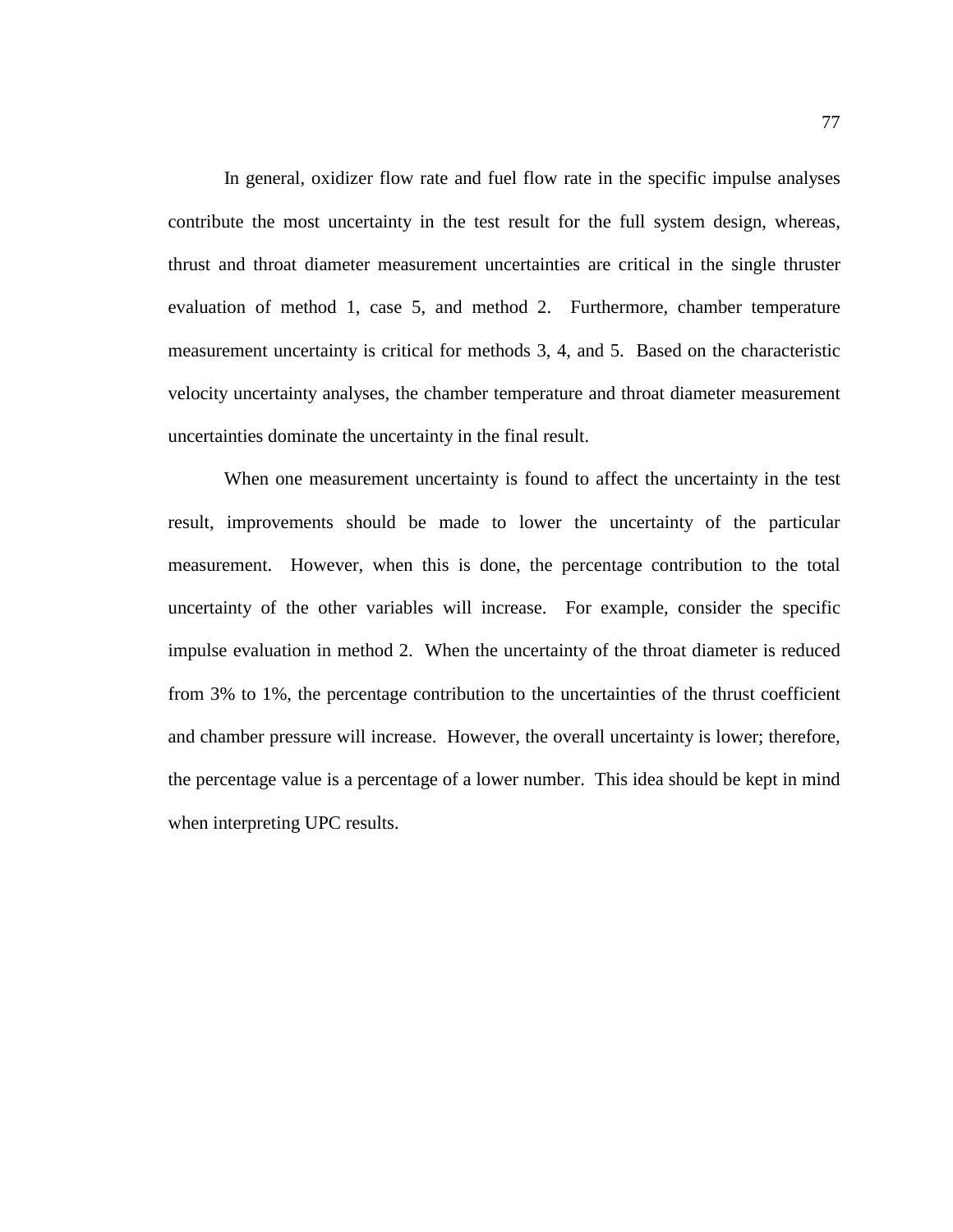|                          |        | UPC(%) |          |        |        |          |  |  |  |
|--------------------------|--------|--------|----------|--------|--------|----------|--|--|--|
|                          |        |        | Method 1 |        |        | Method 2 |  |  |  |
| Variables                | Case 1 | Case 2 | Case 3   | Case 4 | Case 5 | Case 1   |  |  |  |
|                          |        |        |          |        |        |          |  |  |  |
| F                        | 61.08  | 53.68  | 53.59    | 53.40  | 56.12  |          |  |  |  |
| $C_F$                    |        |        |          |        |        | 14.75    |  |  |  |
| $P_c$                    |        |        |          |        |        | 14.75    |  |  |  |
| $D_t$                    |        |        |          |        |        | 58.98    |  |  |  |
| $W_0$                    | 35.46  | 0.30   | 0.28     | 0.25   | 43.01  | 11.30    |  |  |  |
| Wf                       | 3.46   | 46.02  | 46.13    | 46.35  | 0.87   | 0.23     |  |  |  |
|                          |        |        |          |        |        |          |  |  |  |
| $\text{Isp}(\text{sec})$ | 428.6  | 1358.0 | 1237.0   | 993.8  | 235.9  | 236.2    |  |  |  |
| $U_{\text{Isp}}$ (sec)   | 5.48   | 18.54  | 16.90    | 13.60  | 3.15   | 6.15     |  |  |  |
| $U_{\text{Isp}}(\%)$     | 1.28   | 1.37   | 1.37     | 1.37   | 1.34   | 2.60     |  |  |  |
| Total<br>UPC(%)          | 100    | 100    | 100      | 100    | 100    | 100      |  |  |  |

Table 5-5: Specific Impulse Analyses of Methods 1 and 2 based on 1% Uncertainty Estimates for all Variables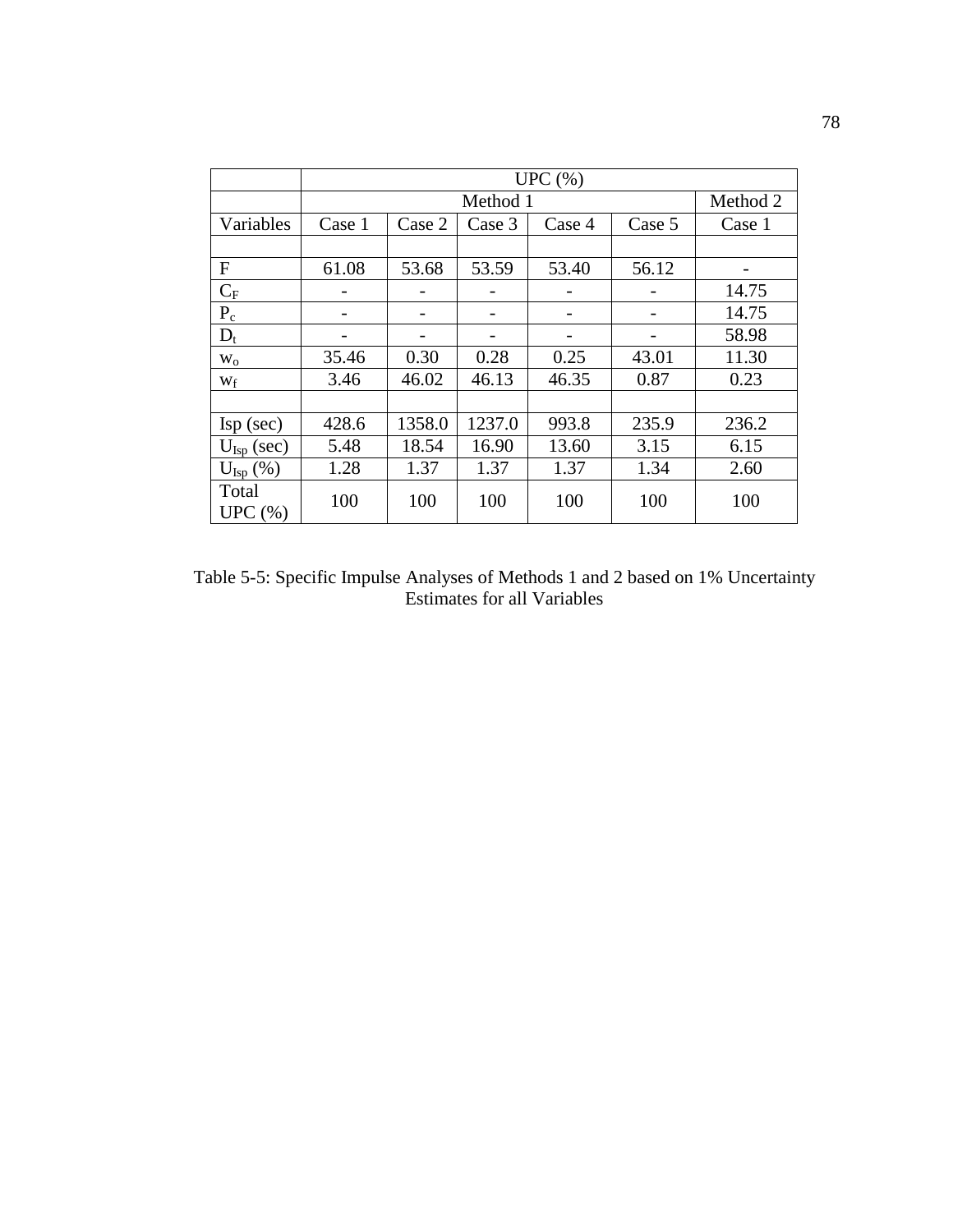|                        |                | UPC(%)                    |                          |                |                          |                |                          |                |  |
|------------------------|----------------|---------------------------|--------------------------|----------------|--------------------------|----------------|--------------------------|----------------|--|
|                        | Method 3       |                           |                          | Method 4       |                          | Method 5       |                          |                |  |
| Variables              | Case 1         | Case 2                    | Case 1                   | Case 2         | Case 1                   | Case 2         | Case 3                   | Case 4         |  |
|                        |                |                           |                          |                |                          |                |                          |                |  |
| $R_c$                  | 16.91          | 16.83                     | 16.82                    | 16.73          | $\overline{\phantom{a}}$ |                |                          |                |  |
| $Cp_{\underline{eff}}$ |                |                           | $\overline{\phantom{a}}$ |                | 16.24                    | 16.17          | 13.56                    | 16.25          |  |
| $\gamma$               | 48.71          | 48.47                     | 48.46                    | 48.20          |                          |                |                          |                |  |
| $\theta$               |                | $\mathbb{Z}^{\mathbb{Z}}$ | 0.49                     | 0.49           | $\blacksquare$           | $\overline{a}$ | $\frac{1}{2}$            | $\blacksquare$ |  |
| $T_c$                  | 16.91          | 16.83                     | 16.82                    | 16.73          | 55.44                    | 55.18          | 57.36                    | 55.46          |  |
| $T_e$                  | $\overline{a}$ | $\sim$                    | $\equiv$                 | $\mathbb{L}^2$ | 11.67                    | 11.61          | 15.14                    | 11.67          |  |
| M                      | 16.91          | 16.83                     | 16.82                    | 16.73          | 16.24                    | 16.17          | 13.56                    | 16.25          |  |
| $P_e$                  | 0.02           | 0.02                      | 0.01                     | 0.01           | 0.20                     | 0.20           | 0.19                     | 0.20           |  |
| $P_c$                  | 0.34           | 0.34                      | 0.34                     | 0.33           |                          |                | $\overline{\phantom{a}}$ |                |  |
| $P_3$                  | 0.21           | 0.01                      | 0.23                     | 0.01           | 0.20                     | 0.01           | 0.19                     | 0.16           |  |
| $D_e$                  | 0.00           | 0.59                      | 0.00                     | 0.64           | 0.00                     | 0.57           | 0.00                     | 0.01           |  |
| $W_0$                  | 0.00           | 0.11                      | 0.00                     | 0.12           | 0.00                     | 0.11           | 0.00                     | 0.00           |  |
| Wf                     | 0.00           | 0.00                      | 0.00                     | 0.00           | 0.00                     | 0.00           | 0.00                     | 0.00           |  |
|                        |                |                           |                          |                |                          |                |                          |                |  |
| Isp                    | 281.1          | 294.2                     | 269.4                    | 282.6          | 281.1                    | 294.3          | 266.4                    | 282.8          |  |
| $U_{\text{Isp}}$ (sec) | 3.42           | 3.43                      | 3.28                     | 3.29           | 3.49                     | 3.50           | 3.62                     | 3.49           |  |
| $U_{\text{Isp}}(\%)$   | 1.22           | 1.17                      | 1.22                     | 1.17           | 1.24                     | 1.36           | 1.36                     | 1.23           |  |
| Total<br>UPC(%)        | 100            | 100                       | 100                      | 100            | 100                      | 100            | 100                      | 100            |  |

Table 5-6: Specific Impulse Analyses of Methods 3, 4 and 5 based on 1% Uncertainty Estimates for all Variables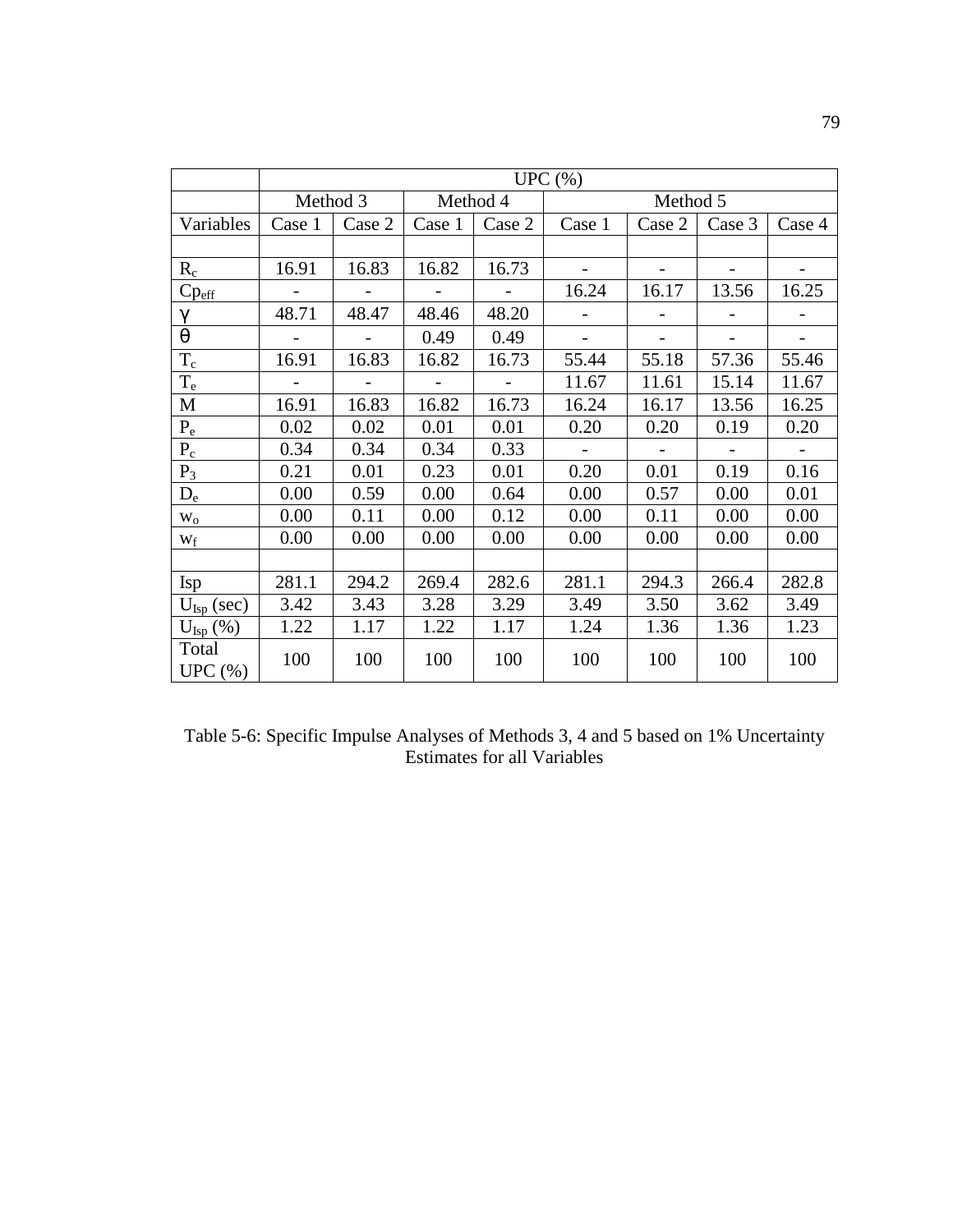|                 |                   | UPC $(\% )$ |                          |                          |        |        |                  |        |  |
|-----------------|-------------------|-------------|--------------------------|--------------------------|--------|--------|------------------|--------|--|
|                 | $C^*$ Theoretical |             |                          | $C^*$ Actual             |        |        | $C^*$ Efficiency |        |  |
|                 | $({\rm ft/sec})$  |             |                          | $({\rm ft/sec})$         |        |        | $(\%)$           |        |  |
| Variables       | Case 1            | Case 2      | Case 1                   | Case 2                   | Case 3 | Case 1 | Case 2           | Case 3 |  |
|                 |                   |             |                          |                          |        |        |                  |        |  |
| $\gamma$        | 14.69             | 14.69       | $\qquad \qquad -$        | $\overline{\phantom{a}}$ |        | 1.94   | 1.94             | 1.94   |  |
| $R_c$           | 28.44             | 28.44       |                          |                          |        | 3.75   | 3.75             | 3.75   |  |
| M               | 28.44             | 28.44       | $\overline{\phantom{0}}$ | $\qquad \qquad$          | -      | 3.75   | 3.75             | 3.75   |  |
| $T_c$           | 28.44             | 28.44       |                          | $\overline{\phantom{0}}$ |        | 3.75   | 3.75             | 3.75   |  |
| $P_c$           |                   |             | 17.30                    | 17.30                    | 17.30  | 15.01  | 15.01            | 15.01  |  |
| $D_t$           |                   |             | 69.18                    | 69.18                    | 69.18  | 60.05  | 60.05            | 60.05  |  |
| $W_0$           |                   |             | 13.26                    | 13.26                    | 13.26  | 11.51  | 11.51            | 11.51  |  |
| $W_f$           |                   |             | 0.27                     | 0.27                     | 0.27   | 0.23   | 0.23             | 0.23   |  |
|                 |                   |             |                          |                          |        |        |                  |        |  |
| $C^*$           | 5398              | 5549        | 4172                     | 4470                     | 4768   | 0.752  | 0.806            | 0.859  |  |
| $U_{C^*}$       | 50.62             | 52.03       | 100.32                   | 107.48                   | 114.65 | 0.02   | 0.02             | 0.02   |  |
| $U_{C^*}(% )$   | 0.94              | 0.94        | 2.41                     | 2.41                     | 2.41   | 2.58   | 2.58             | 2.58   |  |
| Total<br>UPC(%) | 100               | 100         | 100                      | 100                      | 100    | 100    | 100              | 100    |  |

Table 5-7: Characteristic Velocity Analyses based on 1% Uncertainty Estimates for all Variables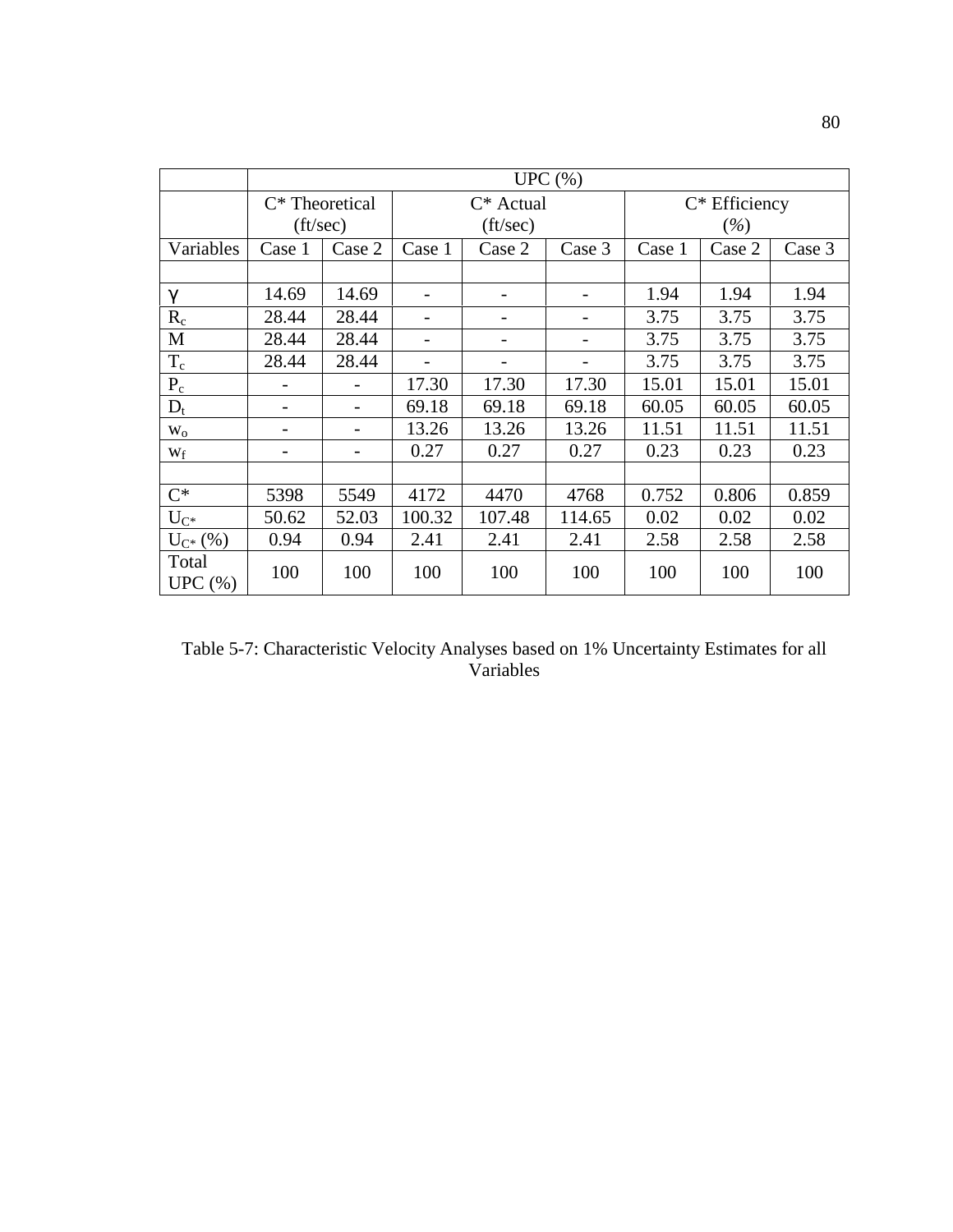|                          |        | UPC $(\% )$ |          |        |        |          |  |  |  |
|--------------------------|--------|-------------|----------|--------|--------|----------|--|--|--|
|                          |        |             | Method 1 |        |        | Method 2 |  |  |  |
| Variables                | Case 1 | Case 2      | Case 3   | Case 4 | Case 5 | Case 1   |  |  |  |
|                          |        |             |          |        |        |          |  |  |  |
| F                        | 28.18  | 22.47       | 22.40    | 22.27  | 56.12  |          |  |  |  |
| $C_F$                    |        |             |          |        |        | 16.43    |  |  |  |
| $P_c$                    |        |             |          |        |        | 16.43    |  |  |  |
| $D_t$                    |        |             |          |        |        | 65.72    |  |  |  |
| $W_0$                    | 65.43  | 0.49        | 0.47     | 0.42   | 43.01  | 1.40     |  |  |  |
| Wf                       | 6.39   | 77.04       | 77.13    | 77.32  | 0.87   | 0.03     |  |  |  |
|                          |        |             |          |        |        |          |  |  |  |
| $\text{Isp}(\text{sec})$ | 428.6  | 1358.0      | 1237.0   | 993.8  | 235.9  | 236.2    |  |  |  |
| $U_{\text{Isp}}$ (sec)   | 8.07   | 28.65       | 26.14    | 21.06  | 3.15   | 17.48    |  |  |  |
| $U_{\text{Isp}}(\%)$     | 1.88   | 2.11        | 2.11     | 2.12   | 1.34   | 7.40     |  |  |  |
| Total<br>UPC $(\% )$     | 100    | 100         | 100      | 100    | 100    | 100      |  |  |  |

Table 5-8: Uncertainty Estimate Variation Cases for Specific Impulse Analyses of Methods 1 and 2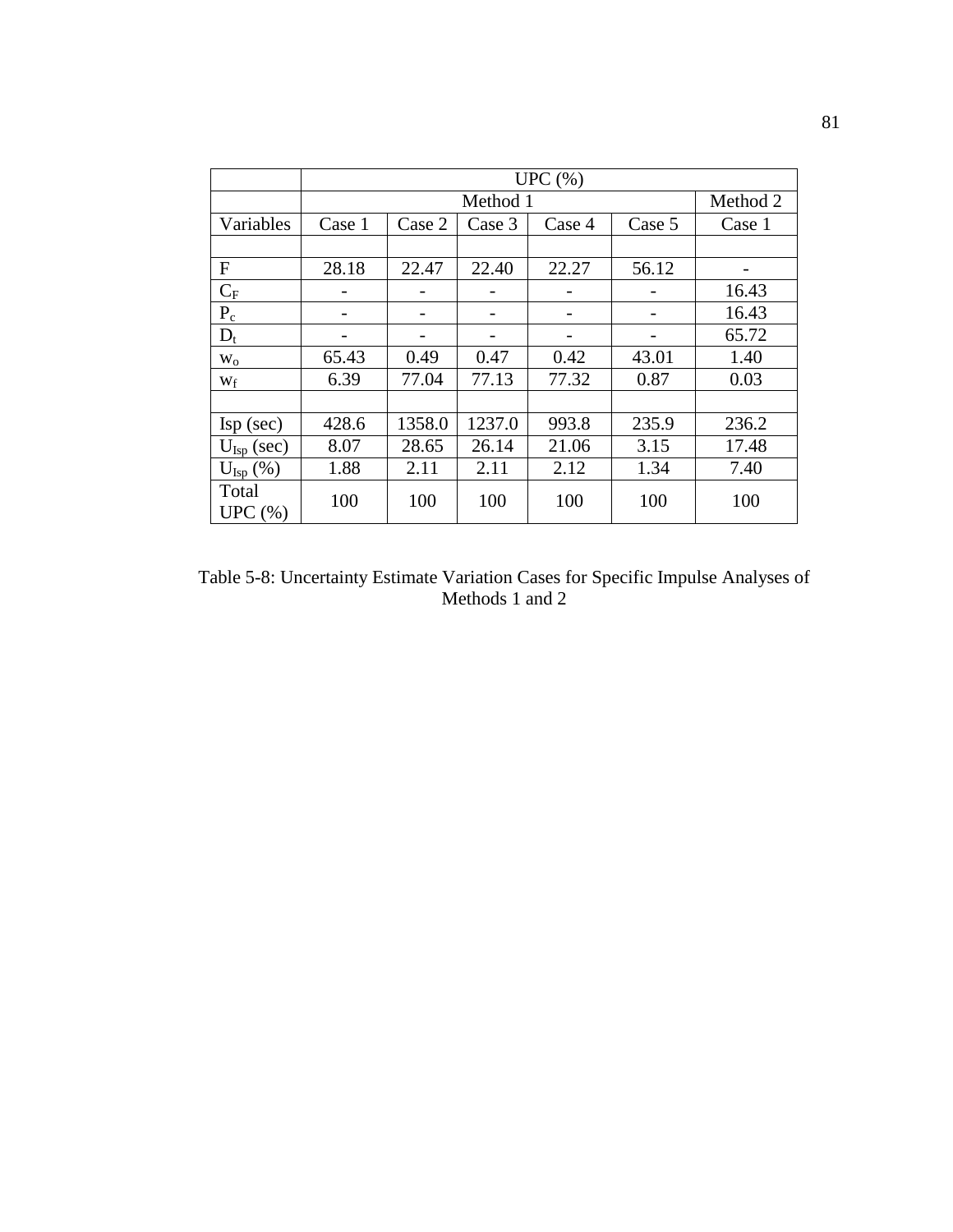|                        |          | UPC(%)       |                          |          |                          |                |                |                |  |
|------------------------|----------|--------------|--------------------------|----------|--------------------------|----------------|----------------|----------------|--|
|                        | Method 3 |              |                          | Method 4 |                          | Method 5       |                |                |  |
| Variables              | Case 1   | Case 2       | Case 1                   | Case 2   | Case 1                   | Case 2         | Case 3         | Case 4         |  |
|                        |          |              |                          |          |                          |                |                |                |  |
| $R_c$                  | 1.97     | 1.98         | 1.97                     | 1.98     |                          |                |                |                |  |
| $Cp_{\underline{eff}}$ |          |              | $\overline{\phantom{a}}$ |          | 2.59                     | 2.59           | 2.02           | 2.59           |  |
| $\gamma$               | 22.72    | 22.84        | 22.65                    | 22.78    |                          |                |                |                |  |
| $\theta$               |          |              | 0.23                     | 0.23     | $\overline{\phantom{a}}$ | $\overline{a}$ | $\overline{a}$ | $\blacksquare$ |  |
| $T_c$                  | 70.98    | 71.36        | 70.77                    | 71.18    | 79.47                    | 79.60          | 76.73          | 79.51          |  |
| $T_e$                  |          | $\mathbf{r}$ | $\overline{a}$           |          | 16.72                    | 16.75          | 20.25          | 16.73          |  |
| M                      | 1.97     | 1.98         | 1.97                     | 1.98     | 0.65                     | 0.65           | 0.50           | 0.65           |  |
| $P_e$                  | 0.06     | 0.06         | 0.04                     | 0.04     | 0.29                     | 0.29           | 0.25           | 0.29           |  |
| $P_c$                  | 1.42     | 1.43         | 1.41                     | 1.42     | $\sim$                   |                |                |                |  |
| $P_3$                  | 0.89     | 0.02         | 0.96                     | 0.03     | 0.29                     | 0.01           | 0.25           | 0.23           |  |
| $D_e$                  | 0.00     | 0.28         | 0.00                     | 0.30     | 0.00                     | 0.09           | 0.00           | 0.00           |  |
| $W_0$                  | 0.00     | 0.05         | 0.00                     | 0.06     | 0.00                     | 0.02           | 0.00           | 0.00           |  |
| Wf                     | 0.00     | 0.00         | 0.00                     | 0.00     | 0.00                     | 0.00           | 0.00           | 0.00           |  |
|                        |          |              |                          |          |                          |                |                |                |  |
| Isp                    | 281.1    | 294.2        | 269.4                    | 282.6    | 281.1                    | 294.3          | 266.4          | 282.8          |  |
| $U_{\text{Isp}}$ (sec) | 5.01     | 5.00         | 4.80                     | 4.79     | 8.74                     | 8.73           | 9.38           | 8.74           |  |
| $U_{\text{Isp}}(\%)$   | 1.78     | 1.70         | 1.78                     | 1.70     | 3.11                     | 2.97           | 3.52           | 3.09           |  |
| Total<br>UPC(%)        | 100      | 100          | 100                      | 100      | 100                      | 100            | 100            | 100            |  |

Table 5-9: Uncertainty Estimate Variation Cases for Specific Impulse Analyses of Methods 3, 4, and 5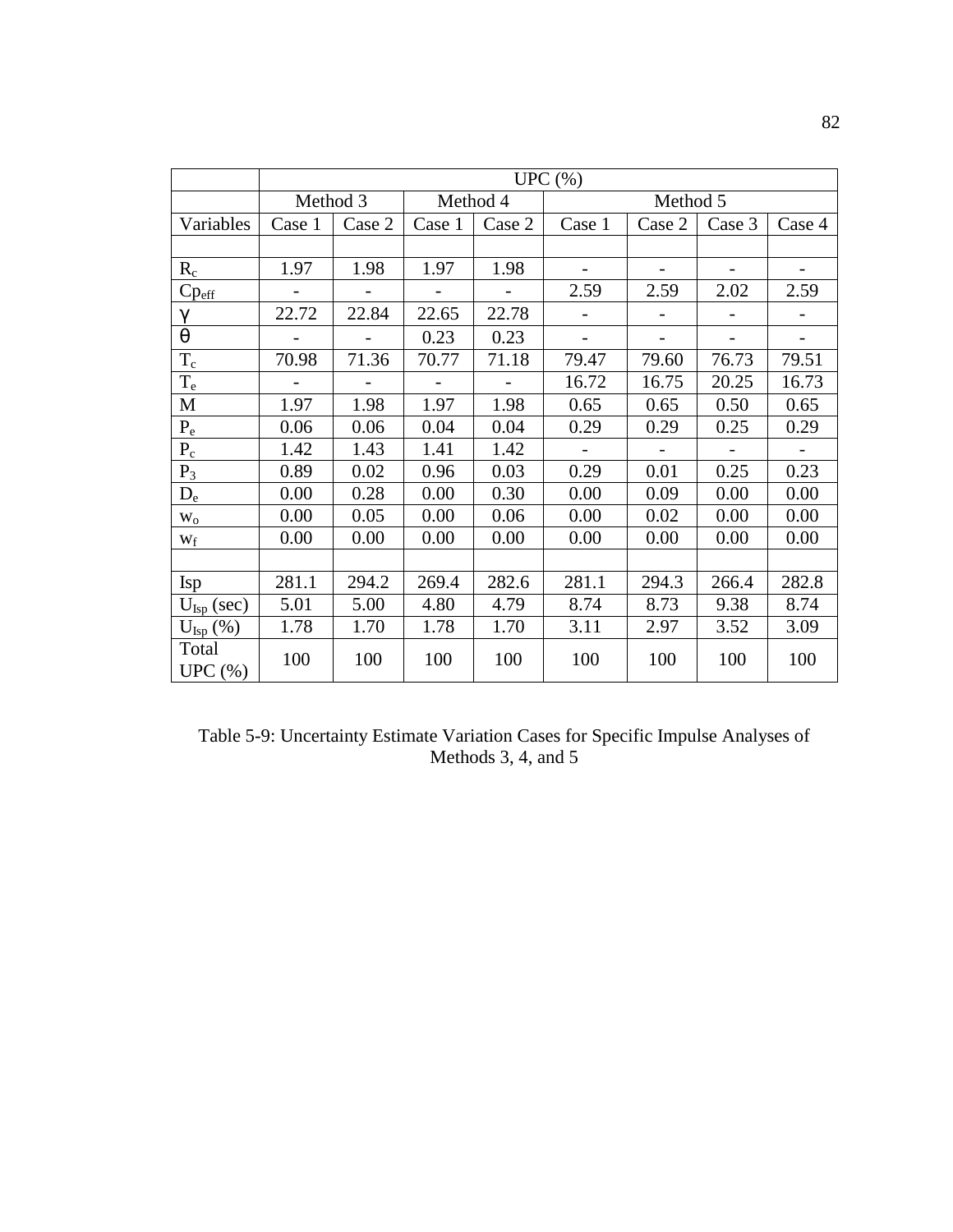|                      |                   | UPC $(\% )$ |                          |                          |                |        |                  |        |  |
|----------------------|-------------------|-------------|--------------------------|--------------------------|----------------|--------|------------------|--------|--|
|                      | $C^*$ Theoretical |             |                          | $C^*$ Actual             |                |        | $C^*$ Efficiency |        |  |
|                      | $({\rm ft/sec})$  |             |                          | $({\rm ft/sec})$         |                |        | $(\%)$           |        |  |
| Variables            | Case 1            | Case 2      | Case 1                   | Case 2                   | Case 3         | Case 1 | Case 2           | Case 3 |  |
|                      |                   |             |                          |                          |                |        |                  |        |  |
| $\gamma$             | 5.16              | 5.16        | $\overline{\phantom{0}}$ | $\overline{\phantom{a}}$ |                | 0.27   | 0.27             | 0.27   |  |
| $R_c$                | 2.50              | 2.50        |                          |                          |                | 0.13   | 0.13             | 0.13   |  |
| M                    | 2.50              | 2.50        | $\qquad \qquad$          | $\qquad \qquad$          | $\overline{a}$ | 0.13   | 0.13             | 0.13   |  |
| $T_c$                | 89.85             | 89.85       |                          | $\overline{\phantom{a}}$ |                | 4.66   | 4.66             | 4.66   |  |
| $P_c$                |                   |             | 19.66                    | 19.66                    | 19.66          | 18.64  | 18.64            | 18.64  |  |
| $D_t$                |                   |             | 78.63                    | 78.63                    | 78.63          | 74.56  | 74.56            | 74.56  |  |
| $W_0$                |                   |             | 1.67                     | 1.67                     | 1.67           | 1.59   | 1.59             | 1.59   |  |
| $W_f$                |                   |             | 0.03                     | 0.03                     | 0.03           | 0.03   | 0.03             | 0.03   |  |
|                      |                   |             |                          |                          |                |        |                  |        |  |
| $C^*$                | 5398              | 5549        | 4172                     | 4470                     | 4768           | 0.752  | 0.806            | 0.859  |  |
| $U_{C^*}$            | 85.25             | 87.81       | 282.28                   | 302.44                   | 322.60         | 0.052  | 0.056            | 0.06   |  |
| $U_{C^*}(% )$        | 1.58              | 1.58        | 6.77                     | 6.77                     | 6.77           | 6.95   | 6.95             | 6.95   |  |
| Total<br>UPC $(\% )$ | 100               | 100         | 100                      | 100                      | 100            | 100    | 100              | 100    |  |

Table 5-10: Uncertainty Estimate Variation Cases for Characteristic Velocity Analyses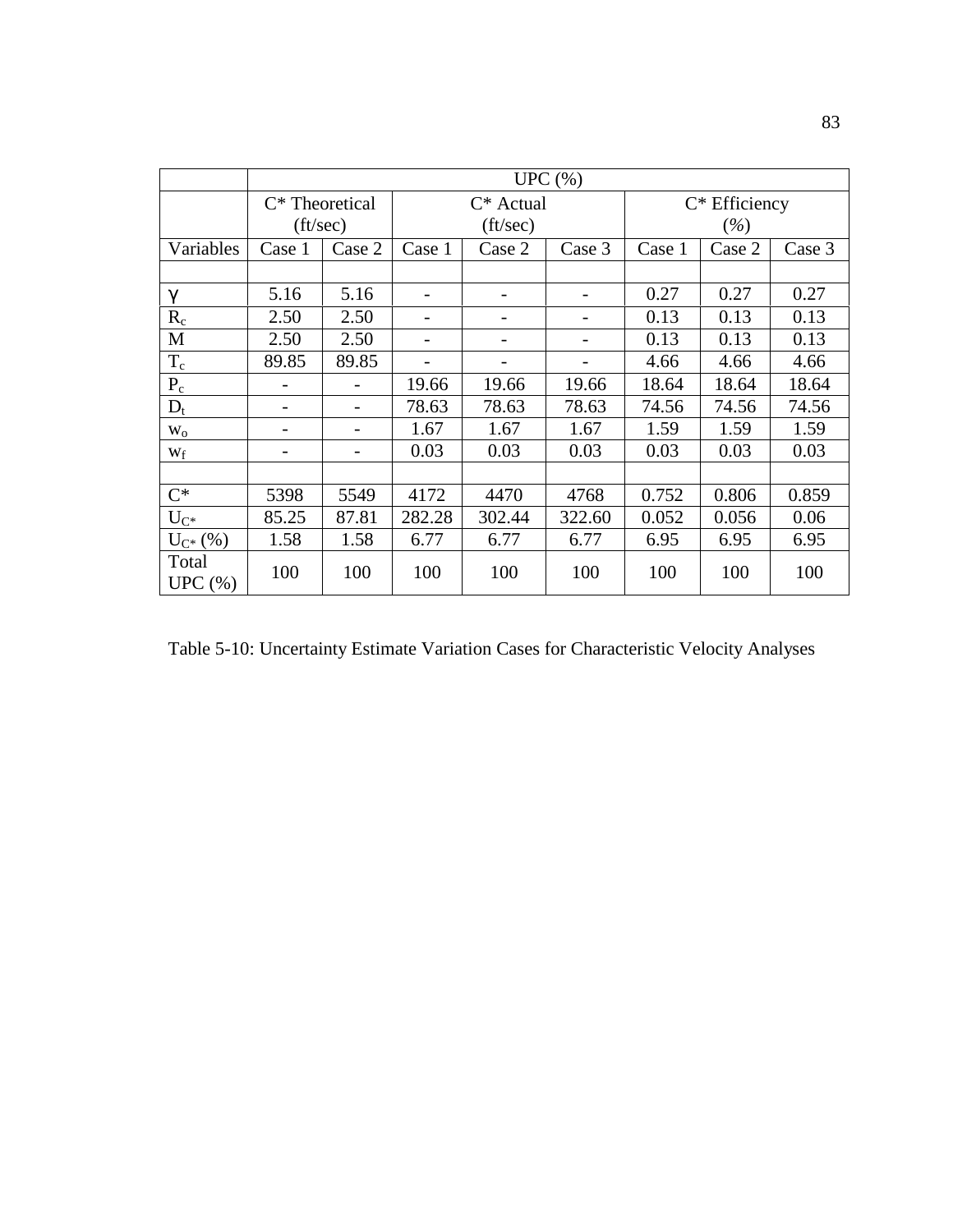## CHAPTER VI

## SUMMARY AND CONCLUSIONS

Many data reduction methods are available to evaluate the performance parameters from an RBCC engine system. This study included the performance parameter evaluations based on five methods of determining specific impulse. Theoretical and actual characteristic velocities were also analyzed to determine the C\* efficiency. Additionally, the study included the basic measurement uncertainties, such as temperatures, pressures, mass flow rates, and thrust, which contribute to the uncertainties in the performance parameter results.

General uncertainty analyses were completed for all of the parameter results of interest. Cases for the full system and single thruster design were run. The initial uncertainty analyses were based on 1% uncertainty contribution in each variable. Then, uncertainty estimate variation cases were simulated to study the more realistic examples. The result uncertainties and uncertainty percentage contribution (UPC) values were calculated for all cases. The UPC values showed the influence of each measured variable on the uncertainty of the test result of interest. Through the UPC analyses, the uncertainties of particular measurements that contributed significantly to the uncertainty in the test result could be identified. Therefore, this can be a significant guide in the cost effective use of resources to reduce the test uncertainty.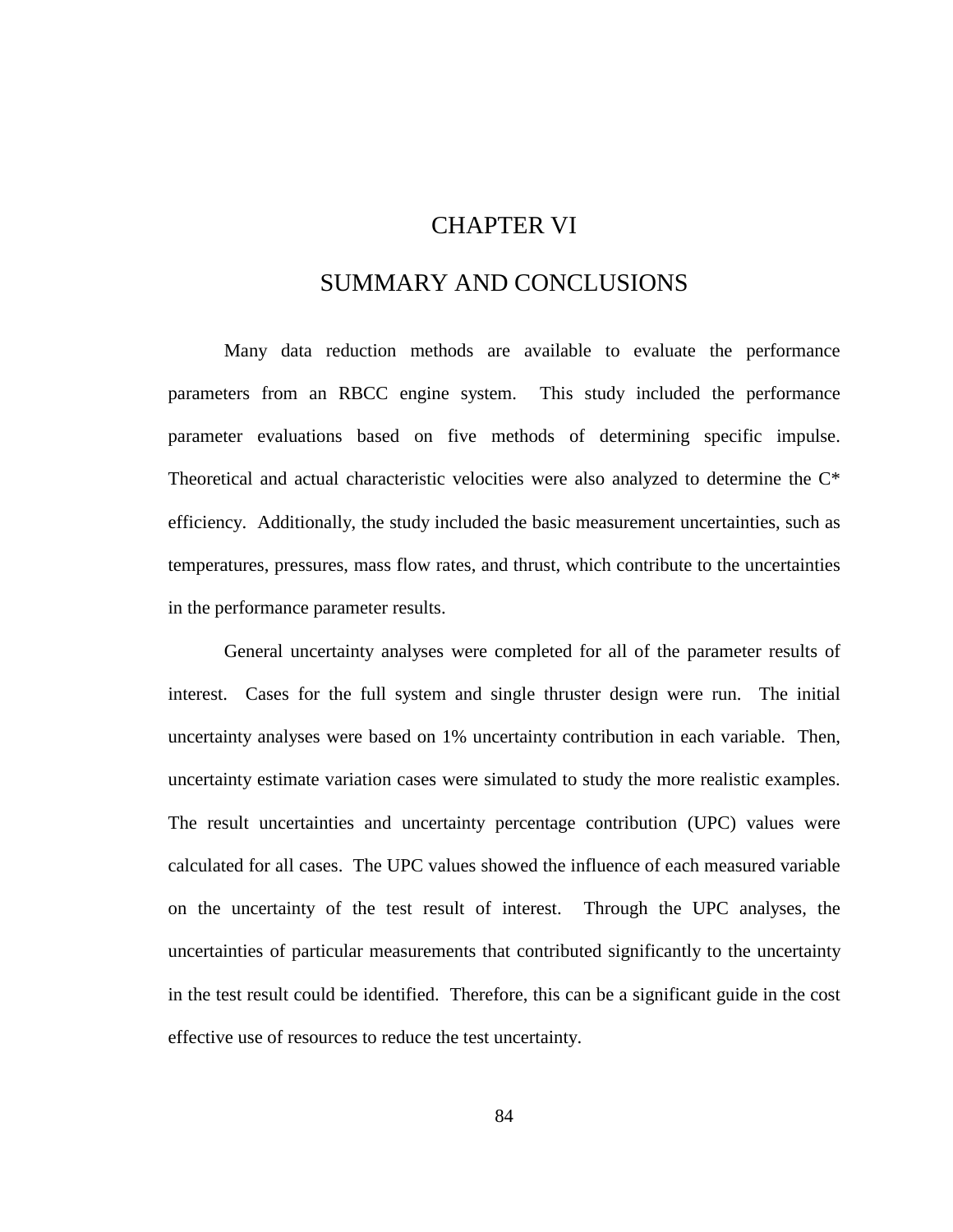Based on UPC values, oxidizer flow rate and fuel flow rate in the specific impulse analyses contributed the most uncertainty in the test result for the full system design, whereas, thrust and throat diameter measurement uncertainties were critical in the single thruster evaluation of method 1, case 5, and method 2, respectively. Single thruster design evaluation using method 2 is not recommended because it contributes more uncertainty in the test result than the thrust performance determination method (method 1, case 5). However, method 1 cannot be used for the single thruster unless the testing is done individually rather than integrated with the full system.

Furthermore, chamber temperature was critical in methods 3, 4, and 5. A more accurate temperature measurement is needed. More data points should be taken to reduce the uncertainty due to the conceptual bias. Methods 3 and 4 for specific impulse analyses hold only if the axial thrust and isentropic relationships are valid. Otherwise, the uncertainty that might be present is not accounted for in this analysis. Therefore, one must remember the limitations of the current work in comparing the different methods. Also, no direct comparison of data reduction methods should be attempted between the RBCC full system design and single thruster design.

Based on the characteristic velocity uncertainty analyses, the chamber temperature and throat diameter measurement uncertainties dominated the uncertainty in the final result. Uncertainty of the chamber pressure measurement did contribute to the uncertainty in the test result, but not as great as the chamber temperature.

In conclusion, this study has well predicted the possible uncertainty contributions of the basic measurements, such as temperature, pressure, mass flow rate, and thrust that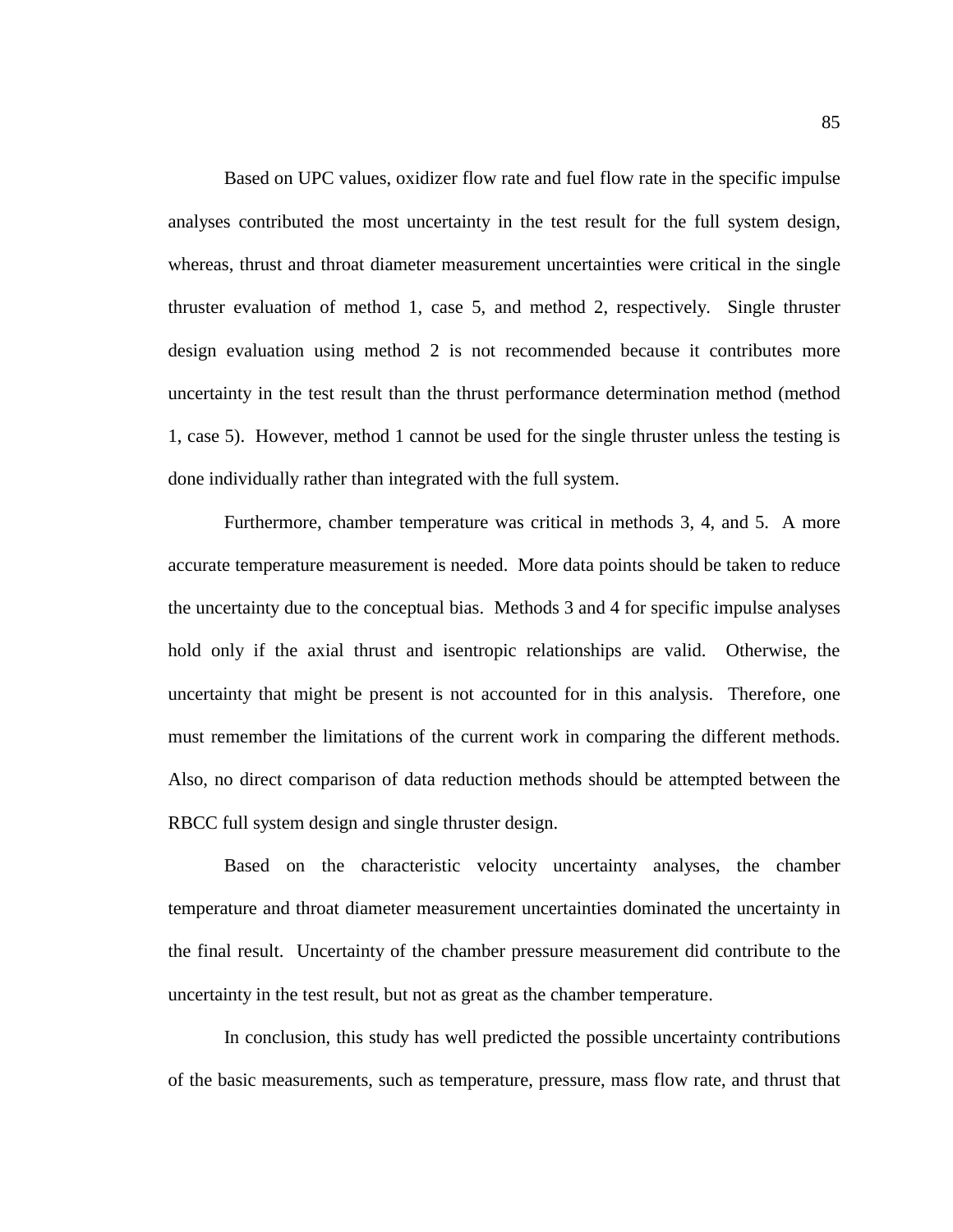propagate through the data reduction equations into the uncertainty of the test results of interest. Uncertainty analysis procedures were developed to aid in evaluating the best data reduction equations to use based on the expected uncertainties of the measured variables. Applying the procedures developed in this work can improve test results obtained during RBCC systems testing.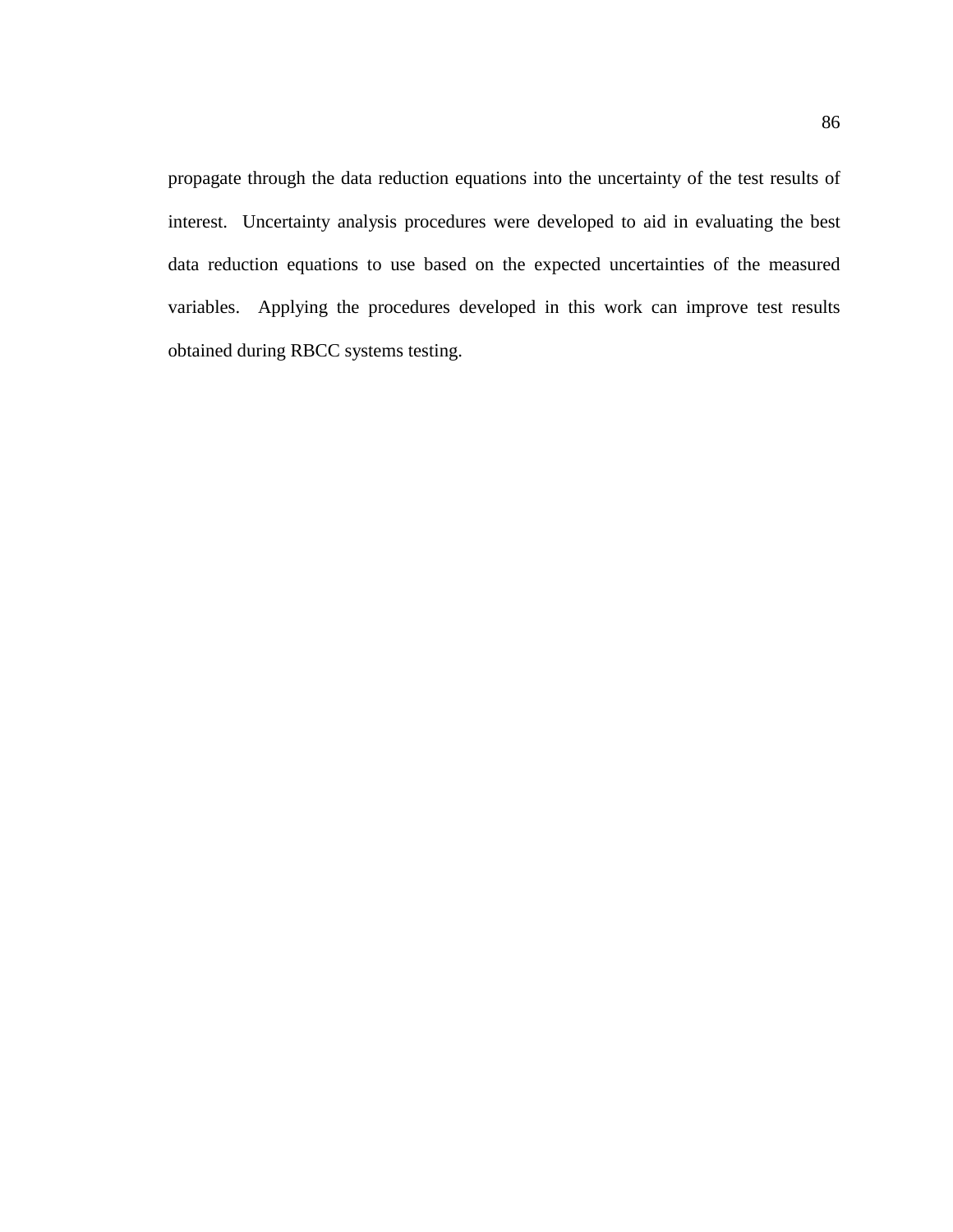# REFERENCES CITED

- [1] NASA Facts, "Hypersonics Research and Development," Marshall Space Flight Center, FS-2003-01-01-MSFC, 2003.
- [2] NASA Facts, "Integrated System Test of an Air-breathing Rocket (ISTAR)," Marshall Space Flight Center, FS-2003-01-02-MSFC, 2003.
- [3] Neill, T. M., and Gladstone, J. D., "Durability Demonstration of Small High Performance Rocket Thrusters for RLV Applications," AIAA 99-2357.
- [4] Garrard, D., and Rigney, S., "New Test Capability at AEDC's Aerodynamic and Propulsion Test Unit (APTU)," Jacob Sverdrup AEDC Group, TN 2002.
- [5] NASA Glenn Research Center Plum Brook Station, "Hypersonic Tunnel Facility," <http://facilities.grc.nasa.gov/htf/index.html>, February 2003.
- [6] NASA Langley Research Center, "8-Foot High Temperature Tunnel," <http://wte.larc.nasa.gov/facilities/hypersonic/8ft.cfm?field=10&id=2&fac=1>, February 2003.
- [7] NASA Langley Research Center, "Combustion-Heated Scramjet Test Facility (CHSTF)," <http://wte.larc.nasa.gov/facilities/hypersonic/combustion.cfm?field=12&id=2&f ac=1>, February 2003.
- [8] Cornners, Timothy R., Sims, Robert L., "Full Flight Envelope Direct Thrust Measurement on a Supersonic Aircraft," Dryden Flight Research Center, NASA/TM-1998-206650, 1998.
- [9] McCullough, G., H., and Ostermier, B. J., "The Rocket Nozzle Test Facility Its Capabilities and Role in Developing Propulsion Systems," Rocketdyne Propulsion and Power.
- [10] Modroukas, D., Rubin, D., Engers, R., and Swartwout, W., "Design and Construction of a New Aeropropulsion Test Leg at GASL," AIAA-2000-2689, 2000.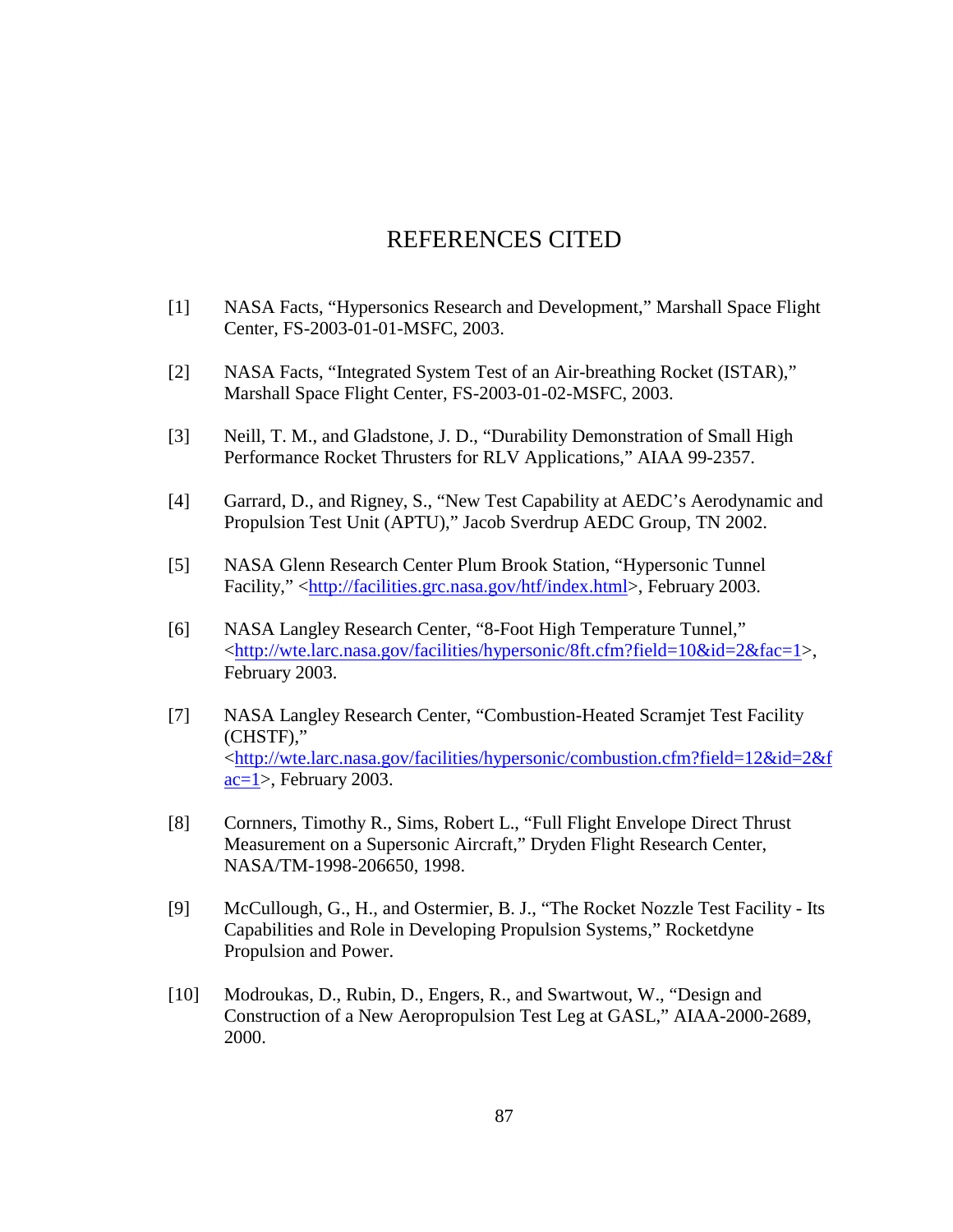- [11] NASA Glenn Research Center, "Propulsion Systems Laboratory," <http://facilities.grc.nasa.gov/psl/psl\_desc.html>, February 2003.
- [12] NASA Glenn Research Center, "Aerospace Facilities: 8x6 Supersonic Wind Tunnel," <http://facilities.grc.nasa.gov/8x6/8x6\_quick.html>, February 2003.
- [13] NASA Glenn Research Center, "Aerospace Facilities: Abe Silverstein Supersonic Wind Tunnel," <http://facilities.grc.nasa.gov/10x10/10x10\_quick.html>, February 2003.
- [14] Coleman, H. W., and Steele, W. G., *Experimentation and Uncertainty Analysis*  For *Engineers*,  $2<sup>nd</sup>$  Edition, Wiley, New York 1999.
- [15] Holman, J. P., *Experimental Methods for Engineers*, 7<sup>th</sup> Edition, McGraw Hill, New York, 2001.
- [16] Hudson, S. T., Ryan, H. M, Hughes, M. S., and Hammond, J. M., "Test Facility Uncertainty Analyses for RBCC Systems Testing," AIAA 2002-3607, 2002.
- [17] *Fluid Meters, Their Theory and Application*, 6<sup>th</sup> Edition, ASME, New York, 1971.
- [18] Flow Meter Directory: "Orifice Plate Flow Meter", <http://www.flowmeterdirectory.com/flowmeter\_orifice\_plate.html>, MAY 15, 2003.
- [19] Advanced Differential Pressure Flow Meter Technology, "V-cone Installation Operation & Maintenance Manual," McCrometer Inc., California, 1992.
- [20] Flow Calculation for the V-cone Flow Meter, McCrometer Inc., California, 1992. Literature Part # 24509-54.
- [21] Figliola, R. S., Beasley, D. E., Theory and Design for Mechanical Measurements,  $2<sup>nd</sup>$  Edition, Wiley, New York, 1995.
- [22] Flow Meter Directory: "Coriolis Mass Flow Meter" <http://www.flowmeterdirectory.com/flowmeter\_coriolis.html>, MAY 15, 2003.
- [23] Sutton, G. P., Biblarz, Oscar, *Rocket Propulsion Elements*, 7<sup>th</sup> Edition, Wiley, New York, 2001.
- [24] Single Component Thrust Measuring System, Statement of Work, SCT-98-036- 200K-C, Ormond Inc., 1998.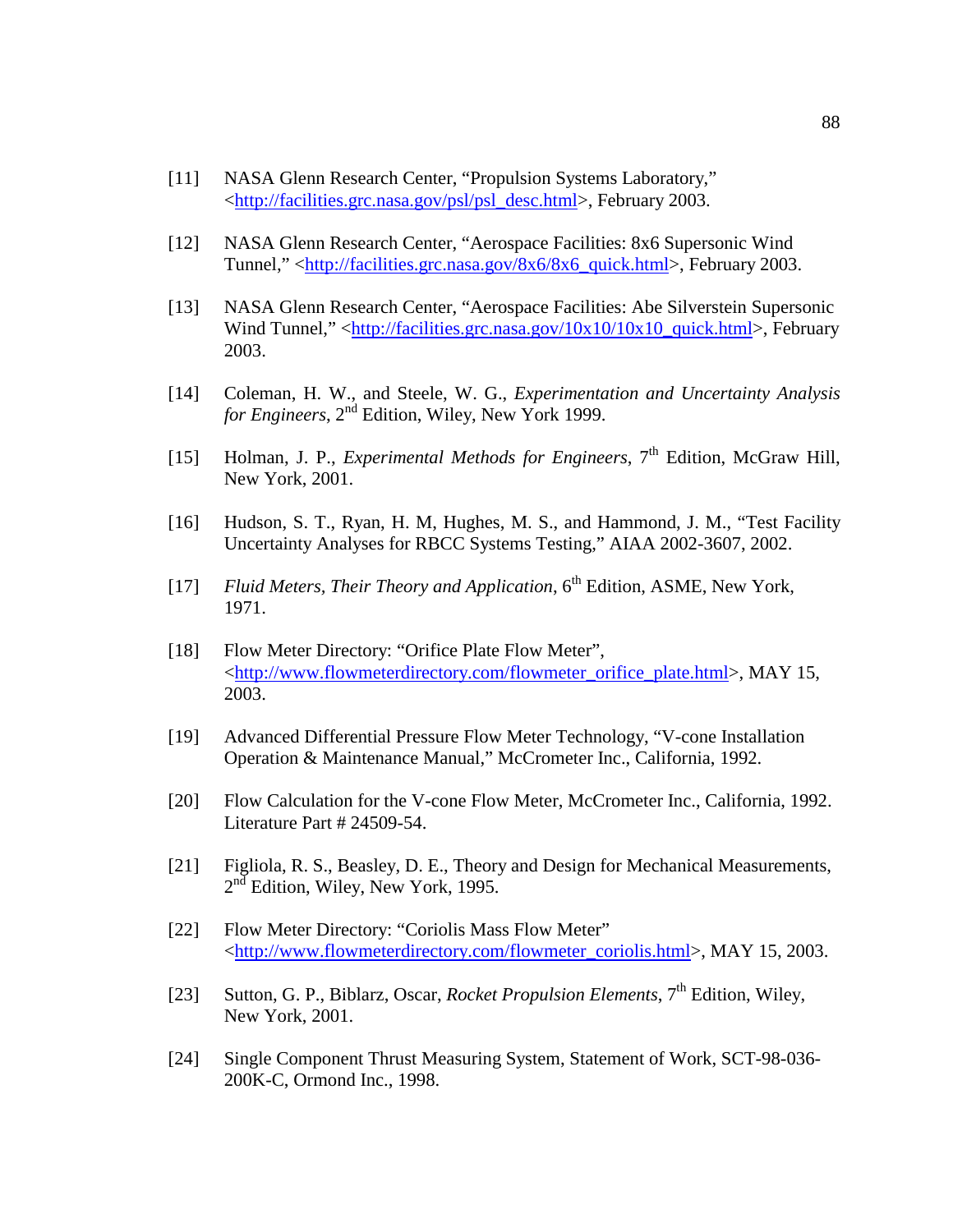- [25] P.Markopoulos and Hugh W. Coleman and Clark W. Hawk, "An Uncertainty" Assessment of Performance Evaluation Methods for Solar Thermal Absorber/Thruster Testing," AIAA 96-3012, 1996.
- [26] Heng, Boon Liang, "Evaluating Data Averaging Techniques for High Gradient Flow Fields through Uncertainty Analysis," Master Thesis, Dept. of Mechanical Engineering, Mississippi State University, Starkville, MS, August, 2001.
- [27] Huzel, Dieter K., Huang, David H., *Modern Engineering for Design of Liquid-Propellant Rocket Engines*, Volume 147, Progress in Astronautics and Aeronautics, Washington, DC, 1992.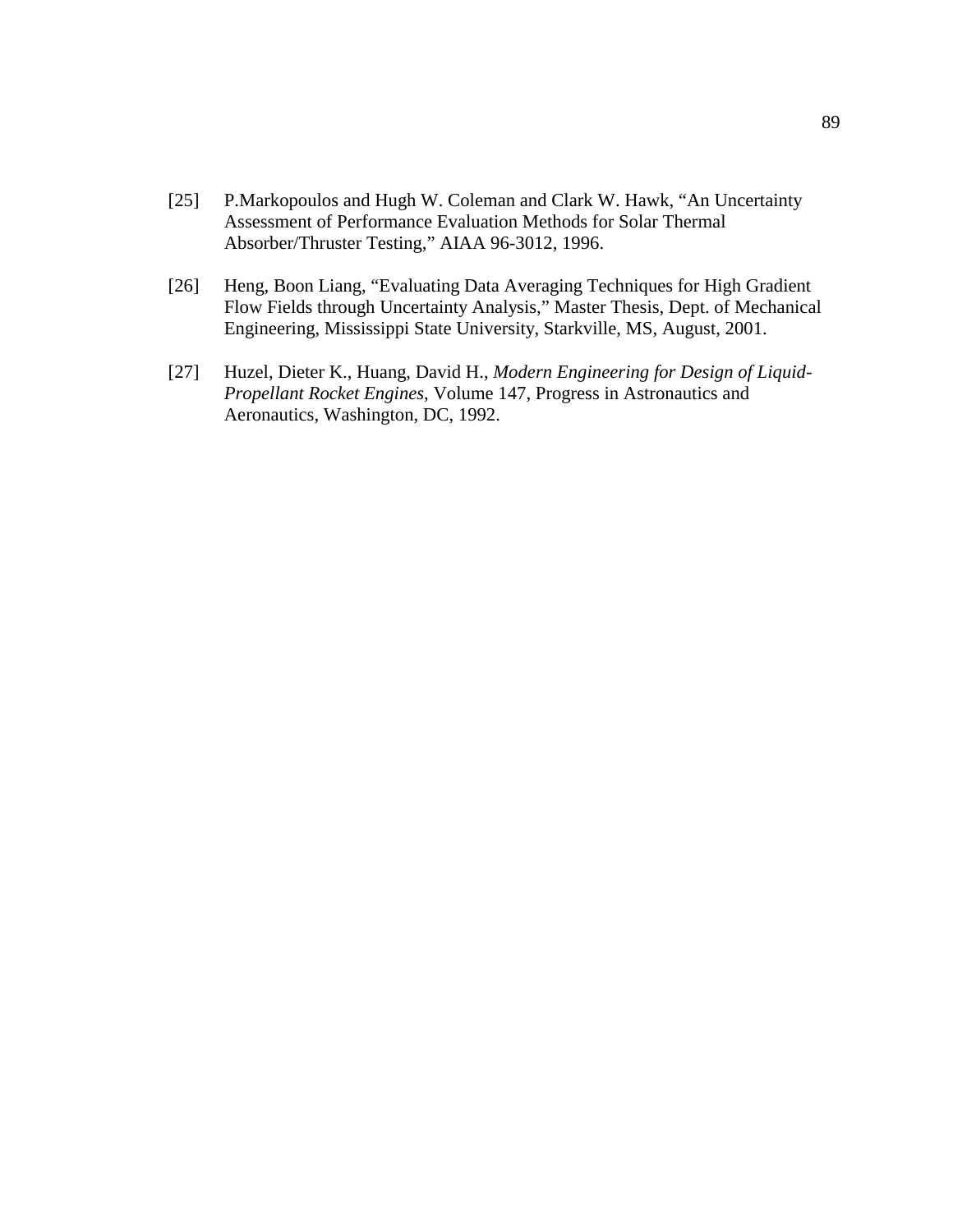APPENDIX A

EXCEL WORKSHEETS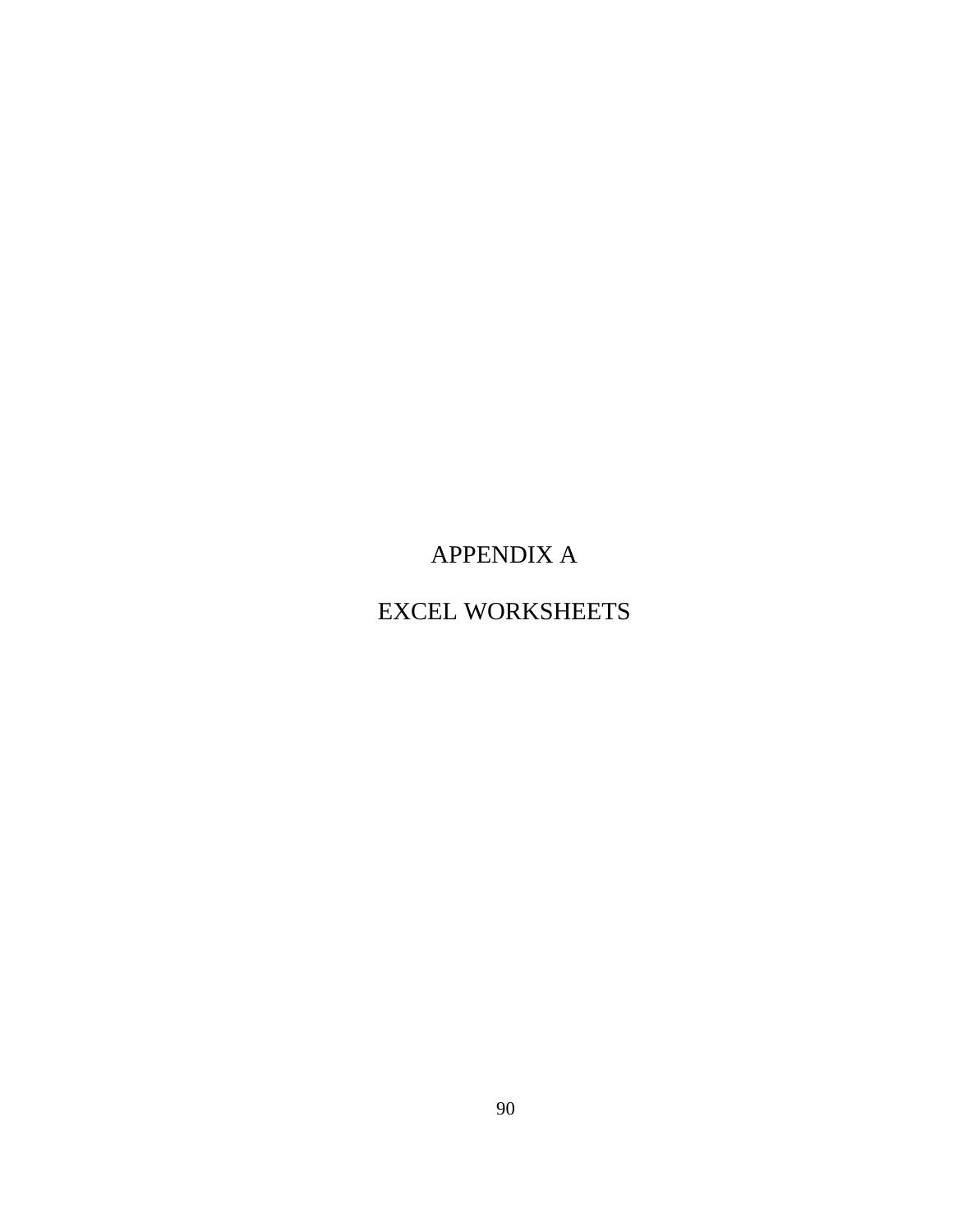# Table A-1: Type E Thermocouple with UTR

## **Type E Thermocouple with UTR**

SSC  $\;$  :Temperature range 36  $\rm{^o}R$  to 660  $\rm{^o}R$  (-424  $\rm{^o}F$  to 200  $\rm{^o}F$ ) (-253  $\rm{^o}C$  to 93  $\rm{^o}C)$ NIST  $\cdot$ :Temperature range 6  $\mathrm{^o}$ R to 2292  $\mathrm{^o}$ R (-454  $\mathrm{^o}$ F to 1832  $\mathrm{^o}$ F) (-270  $\mathrm{^o}$ C to 1000  $\mathrm{^o}$ C) Omega :Temperature range  $\,$  132  $\,^{\circ}$ R to 2112  $^{\circ}$ R (-328  $^{\circ}$ F to 1652  $^{\circ}$ F) (-200  $^{\circ}$ C to 900  $^{\circ}$ C)  $\,$ 

| <b>Indicator</b>             | Color               |
|------------------------------|---------------------|
| Input required from user     | Yellow              |
| MSU uncertainty input values | <b>Bright Green</b> |
| Results                      | <b>Red Bold</b>     |

Input Gain (100,200,300, 500 or 1000) 100 10

Post-test Drift Tolerance (mV)

| <b>Temperature Readings</b> | °R      | °F        | $^{\circ}$ C |
|-----------------------------|---------|-----------|--------------|
|                             | 132.00  | $-328.00$ | $-200.00$    |
| 2                           | 2112.00 | 1652.00   | 900.00       |
| 3                           | 60.00   | $-400.00$ | $-240.00$    |
| 4                           | 100.00  | $-360.00$ | $-217.78$    |
| 5                           | 200,00  | $-260.00$ | $-162.22$    |
| 6                           | 300.00  | $-160.00$ | -106.67      |
|                             | 350.00  | $-110.00$ | $-78.89$     |
| 8                           | 400.00  | $-60.00$  | $-51.11$     |
| 9                           | 660.00  | 200.00    | 93.33        |
| 10                          | 640.00  | 180.00    | 82.22        |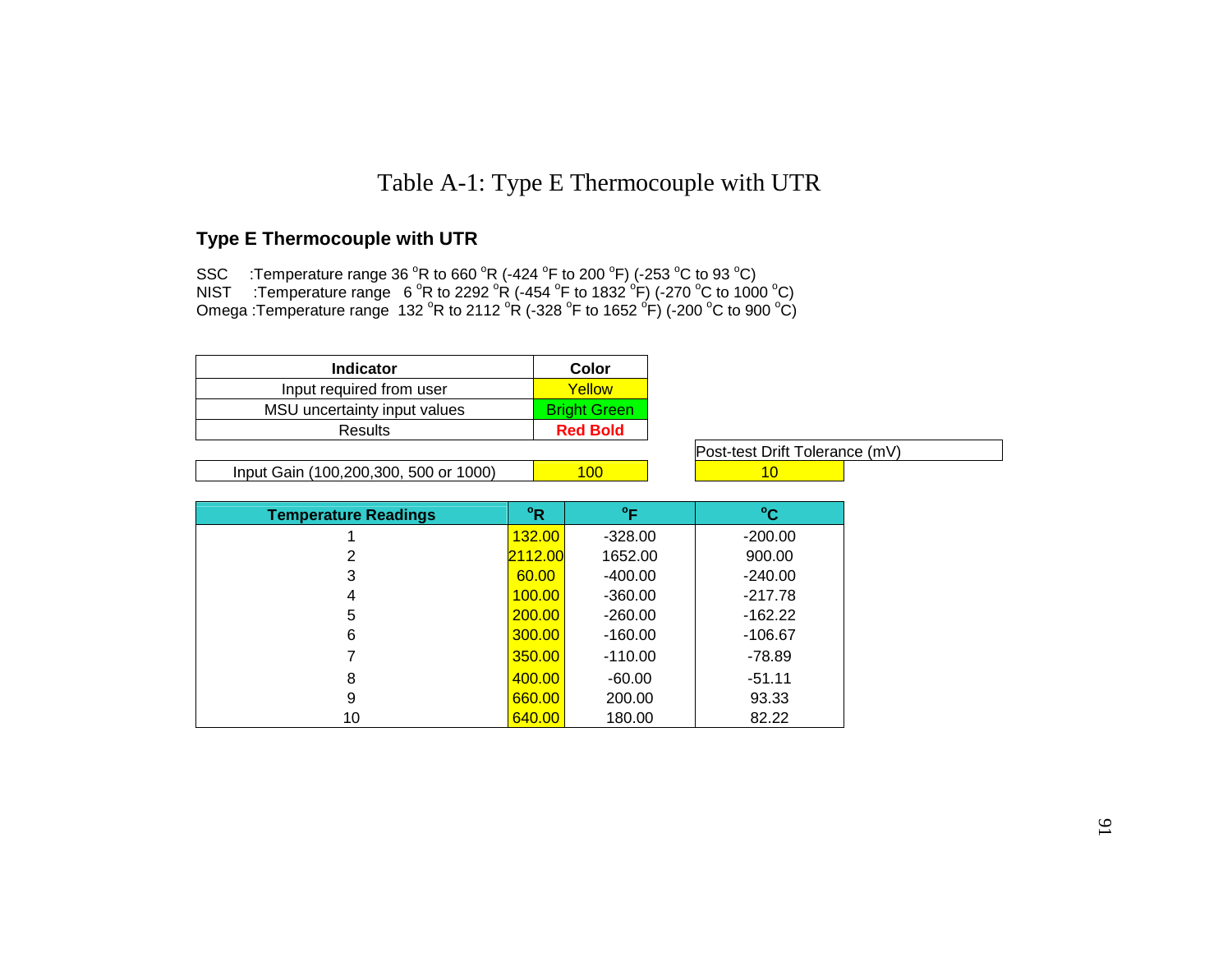## **Uncertainty Calculations**

## **Systematic**

| <b>Elemental Source</b> | $B(^{\circ}C)$ | $B(^{\circ}F)$ | $B(^oR)$ | <b>Comments</b>                                                                |
|-------------------------|----------------|----------------|----------|--------------------------------------------------------------------------------|
| Thermocouple Readings   |                |                |          |                                                                                |
|                         | 2.00           | 3.60           | 3.60     | Omega manufacturer's spec.<br>(Valid down to -200 $\mathrm{^{\circ}C}$ .)      |
| 2                       | 1.70           | 3.06           | 3.06     |                                                                                |
| 3                       | 2.40           | 4.32           | 4.32     |                                                                                |
| 4                       | 2.18           | 3.92           | 3.92     |                                                                                |
| 5                       | 1.70           | 3.06           | 3.06     |                                                                                |
| 6                       | 1.70           | 3.06           | 3.06     |                                                                                |
|                         | 1.70           | 3.06           | 3.06     |                                                                                |
| 8                       | 1.70           | 3.06           | 3.06     |                                                                                |
| 9                       | 1.70           | 3.06           | 3.06     |                                                                                |
| 10                      | 1.70           | 3.06           | 3.06     |                                                                                |
| UTR RTD                 | 0.15           | 0.27           | 0.27     | Kaye Instruments UTR application notes.                                        |
| <b>UTR Uniformity</b>   | 0.03           | 0.05           | 0.05     | Kaye Instruments UTR application notes-<br>Fig.3. Assume 2.5°F/hr change in T. |
| Vcal Input Device       |                |                |          |                                                                                |
|                         | 0.50           | 0.90           | 0.90     | Depends on temperature due to TC sensitivity<br>$(^{\circ}C/mV)$ .             |
| $\overline{2}$          | 0.20           | 0.36           | 0.36     | Model 501J specs.                                                              |
| 3                       | 0.75           | 1.35           | 1.35     |                                                                                |
| 4                       | 0.50           | 0.90           | 0.90     |                                                                                |
| 5                       | 0.20           | 0.36           | 0.36     |                                                                                |
| 6                       | 0.20           | 0.36           | 0.36     |                                                                                |
| 7                       | 0.20           | 0.36           | 0.36     |                                                                                |
| 8                       | 0.20           | 0.36           | 0.36     |                                                                                |
| 9                       | 0.20           | 0.36           | 0.36     |                                                                                |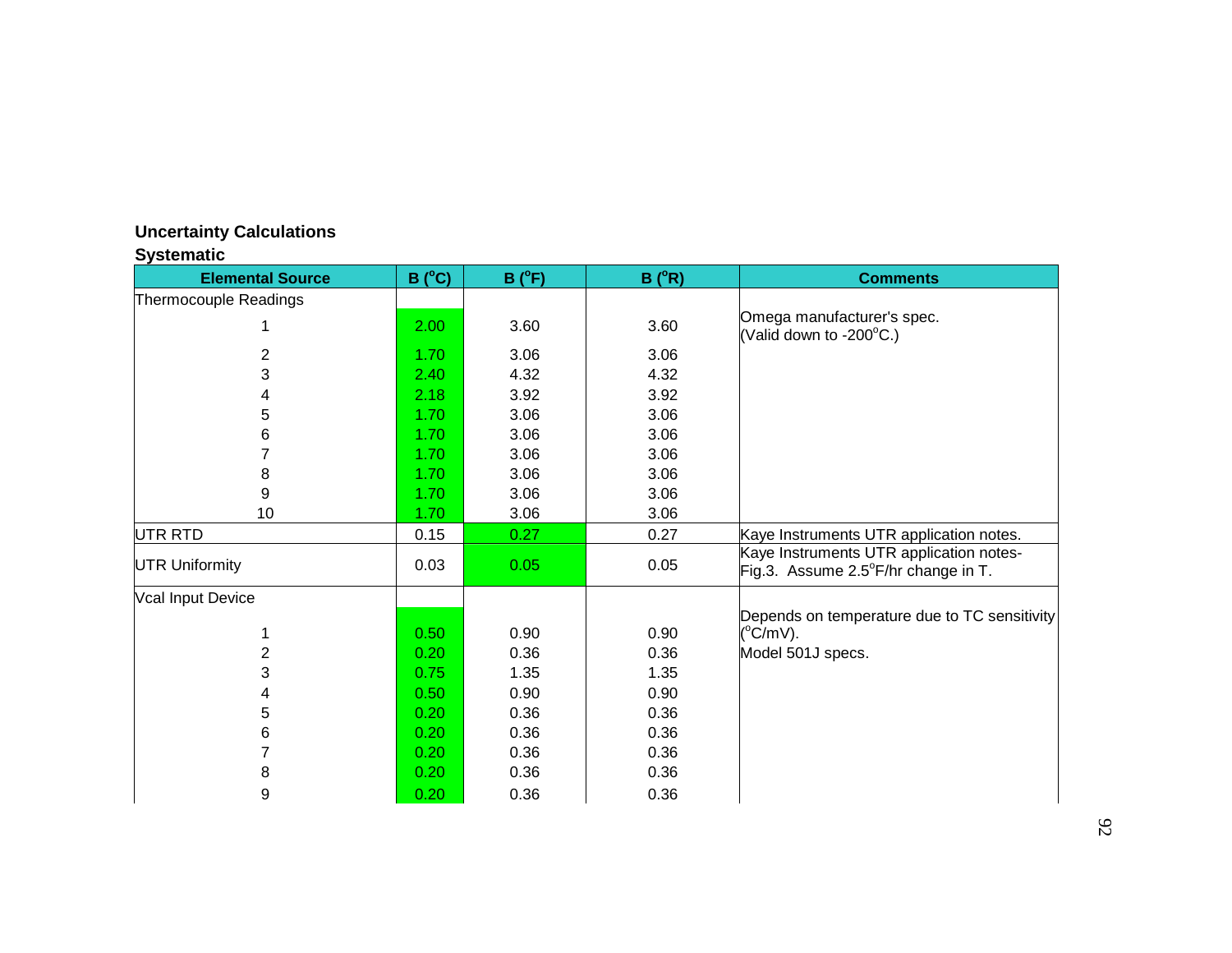| 10                          | 0.20 | 0.36 | 0.36 |                                                           |
|-----------------------------|------|------|------|-----------------------------------------------------------|
| System Drift after Vcal     | 3.00 | 5.40 | 5.40 | Assume a sensitivity of 30°C/mV (only valid<br>T>-170°C). |
| <b>DAQS Linearity</b>       | 0.00 | 0.00 | 0.00 | Assume negligible.                                        |
| Additional Source?          | 0.00 | 0.00 | 0.00 | Add as needed.                                            |
| <b>Additional Source?</b>   | 0.00 | 0.00 | 0.00 | Add as needed.                                            |
| <b>Installation Effects</b> |      |      |      | Must be evaluated for each test.                          |
|                             | 0.00 | 0.00 | 0.00 | Examples:<br>1. Interactions of the transducer with the   |
| 2                           | 0.00 | 0.00 | 0.00 | system.<br>2. System disturbances due to the              |
| 3                           | 0.00 | 0.00 | 0.00 | transducer.                                               |
| 4                           | 0.00 | 0.00 | 0.00 |                                                           |
| 5                           | 0.00 | 0.00 | 0.00 |                                                           |
| 6                           | 0.00 | 0.00 | 0.00 |                                                           |
|                             | 0.00 | 0.00 | 0.00 |                                                           |
| 8                           | 0.00 | 0.00 | 0.00 |                                                           |
| 9                           | 0.00 | 0.00 | 0.00 |                                                           |
| 10                          | 0.00 | 0.00 | 0.00 |                                                           |

| <b>Total Systematic</b> | T (°C)    | $(^{\circ}C)$<br>B | T (°F)    | $(^{\circ}F)$<br>в | T (°R)  | $(^{\circ}R)$<br>в |
|-------------------------|-----------|--------------------|-----------|--------------------|---------|--------------------|
|                         | $-200.00$ | 3.64               | $-328.00$ | 6.56               | 132.00  | 6.56               |
| 2                       | 900.00    | 3.46               | 1652.00   | 6.22               | 2112.00 | 6.22               |
| 3                       | $-240.00$ | 3.92               | $-400.00$ | 7.05               | 60.00   | 7.05               |
| 4                       | $-217.78$ | 3.74               | $-360.00$ | 6.74               | 100.00  | 6.74               |
| 5                       | $-162.22$ | 3.46               | $-260.00$ | 6.22               | 200.00  | 6.22               |
| 6                       | $-106.67$ | 3.46               | $-160.00$ | 6.22               | 300.00  | 6.22               |
|                         | $-78.89$  | 3.46               | $-110.00$ | 6.22               | 350.00  | 6.22               |
| 8                       | $-51.11$  | 3.46               | $-60.00$  | 6.22               | 400.00  | 6.22               |
| 9                       | 93.33     | 3.46               | 200.00    | 6.22               | 660.00  | 6.22               |
| 10                      | 82.22     | 3.46               | 180.00    | 6.22               | 640.00  | 6.22               |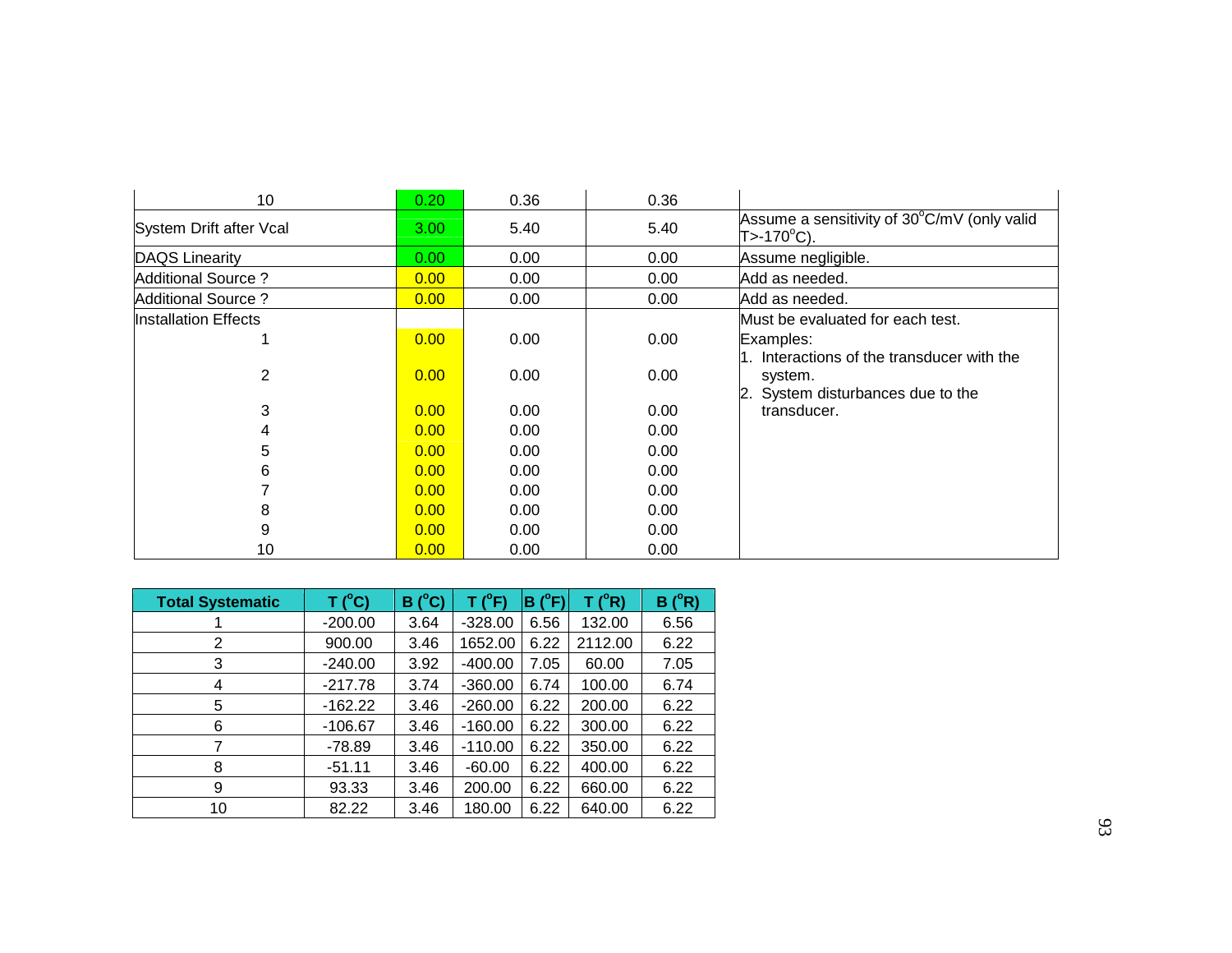| Random | <b>Comments</b>                  |
|--------|----------------------------------|
|        | Must be evaluated for each test. |
| -      |                                  |
|        |                                  |

| <b>Summary</b>           |           | $^{\circ}$ C |            | $^{\circ}$ F |         | <sup>o</sup> R |  |
|--------------------------|-----------|--------------|------------|--------------|---------|----------------|--|
|                          | Temp.     | Unc.         | Temp. Unc. |              | Temp.   | Unc.           |  |
| <b>Systematic</b>        | $-200.00$ | 3.64         | $-328.00$  | 6.56         | 132.00  | 6.56           |  |
| <b>Random</b>            |           | 0.00         |            | 0.00         |         | 0.00           |  |
| <b>Total Uncertainty</b> |           | 3.64         |            | 6.56         |         | 6.56           |  |
| <b>Systematic</b>        | 900.00    | 3.46         | 1652.00    | 6.22         | 2112.00 | 6.22           |  |
| <b>Random</b>            |           | 0.00         |            | 0.00         |         | 0.00           |  |
| <b>Total Uncertainty</b> |           | 3.46         |            | 6.22         |         | 6.22           |  |
| <b>Systematic</b>        | $-240.00$ | 3.92         | $-400.00$  | 7.05         | 60.00   | 7.05           |  |
| <b>Random</b>            |           | 0.00         |            | 0.00         |         | 0.00           |  |
| <b>Total Uncertainty</b> |           | 3.92         |            | 7.05         |         | 7.05           |  |
| <b>Systematic</b>        | $-217.78$ | 3.74         | $-360.00$  | 6.74         | 100.00  | 6.74           |  |
| <b>Random</b>            |           | 0.00         |            | 0.00         |         | 0.00           |  |
| <b>Total Uncertainty</b> |           | 3.74         |            | 6.74         |         | 6.74           |  |
| <b>Systematic</b>        | $-162.22$ | 3.46         | $-260.00$  | 6.22         | 200.00  | 6.22           |  |
| <b>Random</b>            |           | 0.00         |            | 0.00         |         | 0.00           |  |
| <b>Total Uncertainty</b> |           | 3.46         |            | 6.22         |         | 6.22           |  |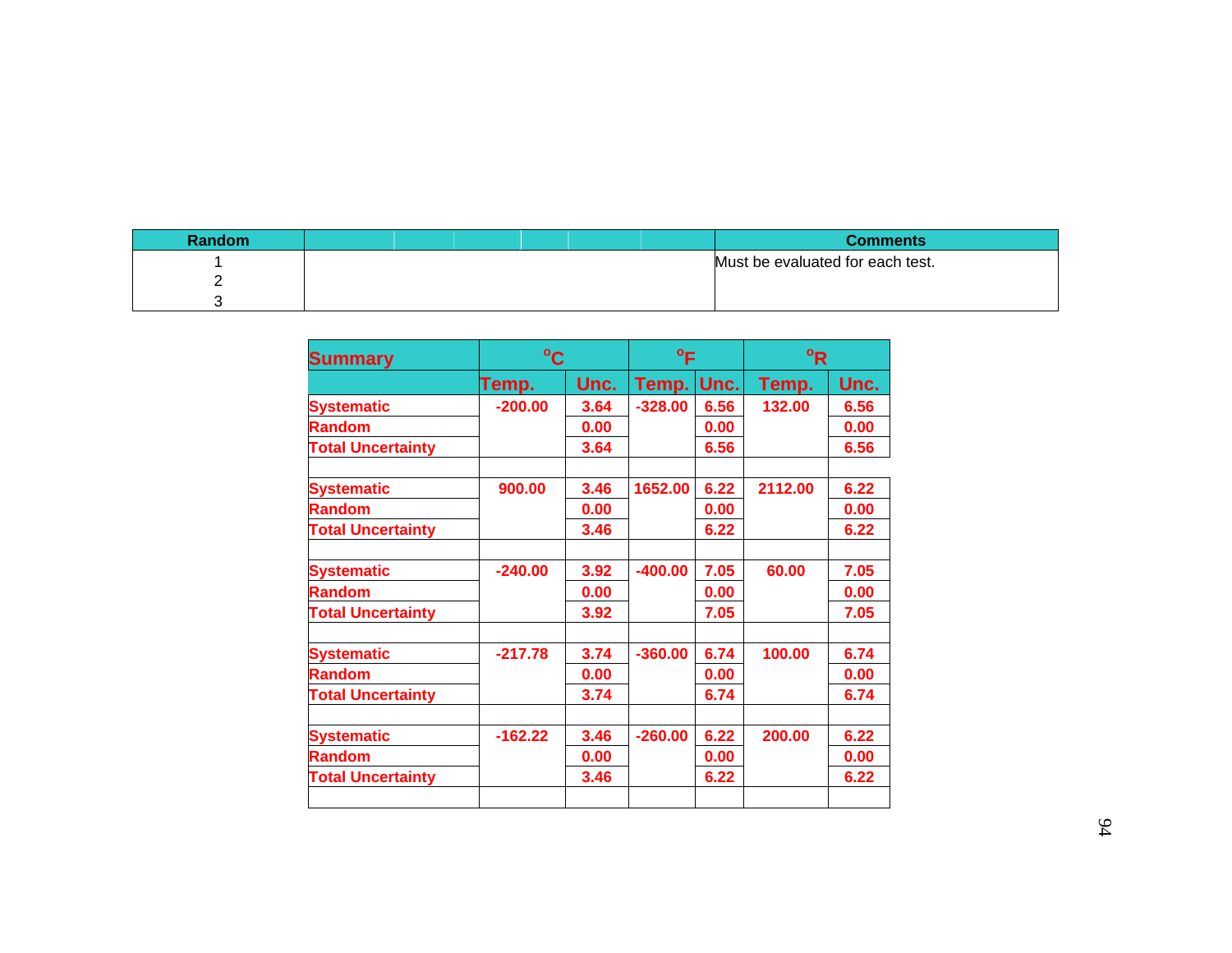| <b>Systematic</b>        | $-106.67$ | 3.46 | $-160.00$ | 6.22 | 300.00 | 6.22 |
|--------------------------|-----------|------|-----------|------|--------|------|
| <b>Random</b>            |           | 0.00 |           | 0.00 |        | 0.00 |
| <b>Total Uncertainty</b> |           | 3.46 |           | 6.22 |        | 6.22 |
| <b>Systematic</b>        | $-78.89$  | 3.46 | $-110.00$ | 6.22 | 350.00 | 6.22 |
| <b>Random</b>            |           | 0.00 |           | 0.00 |        | 0.00 |
| <b>Total Uncertainty</b> |           | 3.46 |           | 6.22 |        | 6.22 |
|                          |           |      |           |      |        |      |
| <b>Systematic</b>        | $-51.11$  | 3.46 | $-60.00$  | 6.22 | 400.00 | 6.22 |
| <b>Random</b>            |           | 0.00 |           | 0.00 |        | 0.00 |
| <b>Total Uncertainty</b> |           | 3.46 |           | 6.22 |        | 6.22 |
| <b>Systematic</b>        | 93.33     | 3.46 | 200.00    | 6.22 | 660.00 | 6.22 |
| <b>Random</b>            |           | 0.00 |           | 0.00 |        | 0.00 |
| <b>Total Uncertainty</b> |           | 3.46 |           | 6.22 |        | 6.22 |
|                          |           |      |           |      |        |      |
| <b>Systematic</b>        | 82.22     | 3.46 | 180.00    | 6.22 | 640.00 | 6.22 |
| <b>Random</b>            |           | 0.00 |           | 0.00 |        | 0.00 |
| <b>Total Uncertainty</b> |           | 3.46 |           | 6.22 |        | 6.22 |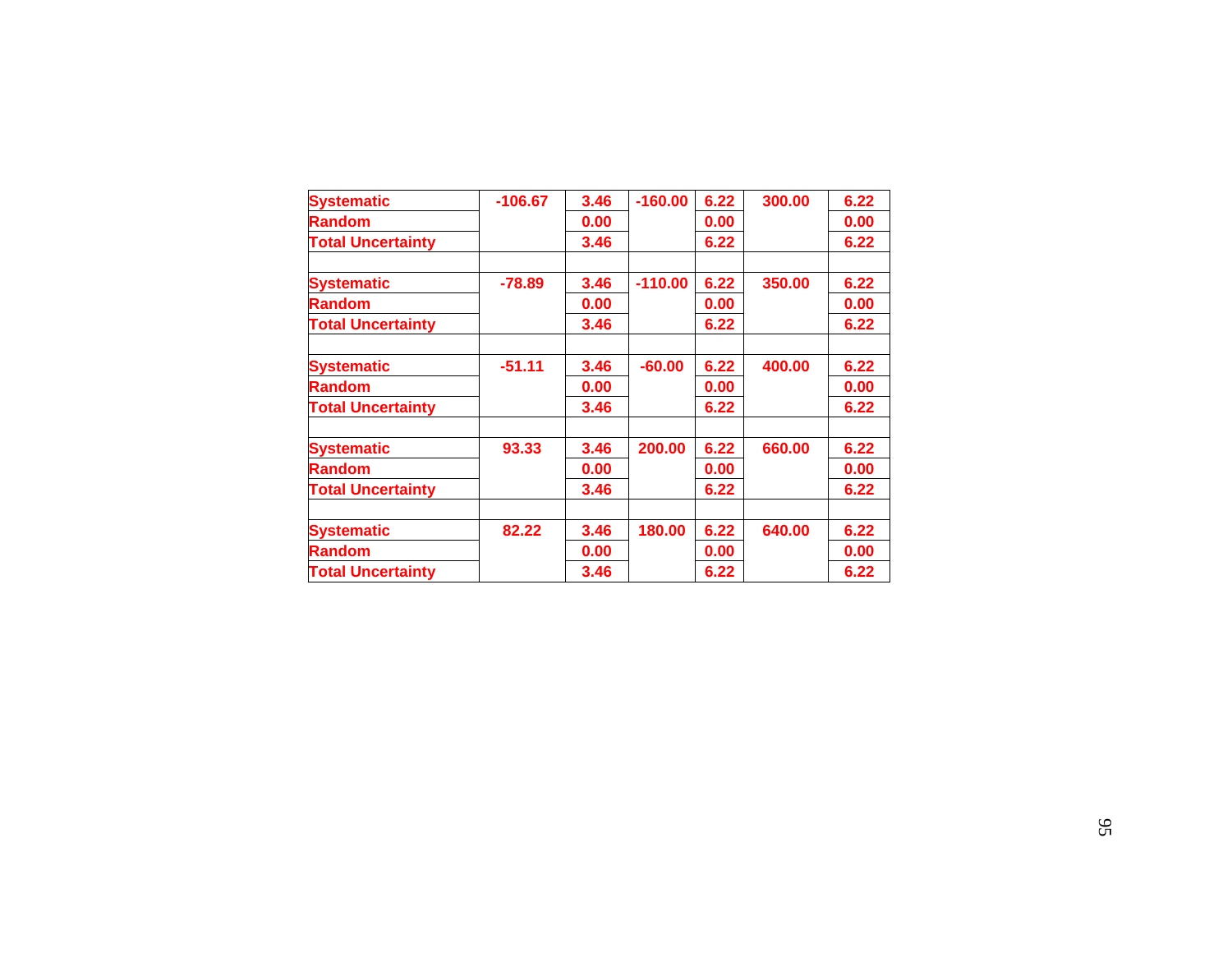## Table A-2: Pressure Transducer

| <b>Indicator</b>             | Color               |
|------------------------------|---------------------|
| Input required from user     | Yellow              |
| MSU uncertainty input values | <b>Bright Green</b> |
| <b>Results</b>               | <b>Red Bold</b>     |

Is this an absolute pressure calculated from a differential pressure measurement?  $\sqrt{FS}$ 

**Input Gain (200 or 300)** 300

Input Class  $(A, B \text{ or } C)$   $A$ 

Input Uncertainty From Key # Certainty From Key # 2 2

Input Full Scale Range (psi) 2000

| Input Posttest Check Tolerance                  | mV             |      | counts |
|-------------------------------------------------|----------------|------|--------|
| $\vert$ (mV, V, or counts, otherwise, set to 0) | $0.00^{\circ}$ | 0.00 | 100.00 |

| m١ | counts     |  |
|----|------------|--|
|    | റററ<br>100 |  |

| .       | DSI,<br>m | psi                | psi<br>count |
|---------|-----------|--------------------|--------------|
| 11VII V | 66.667    | מממ מממ<br>------- | 0.069        |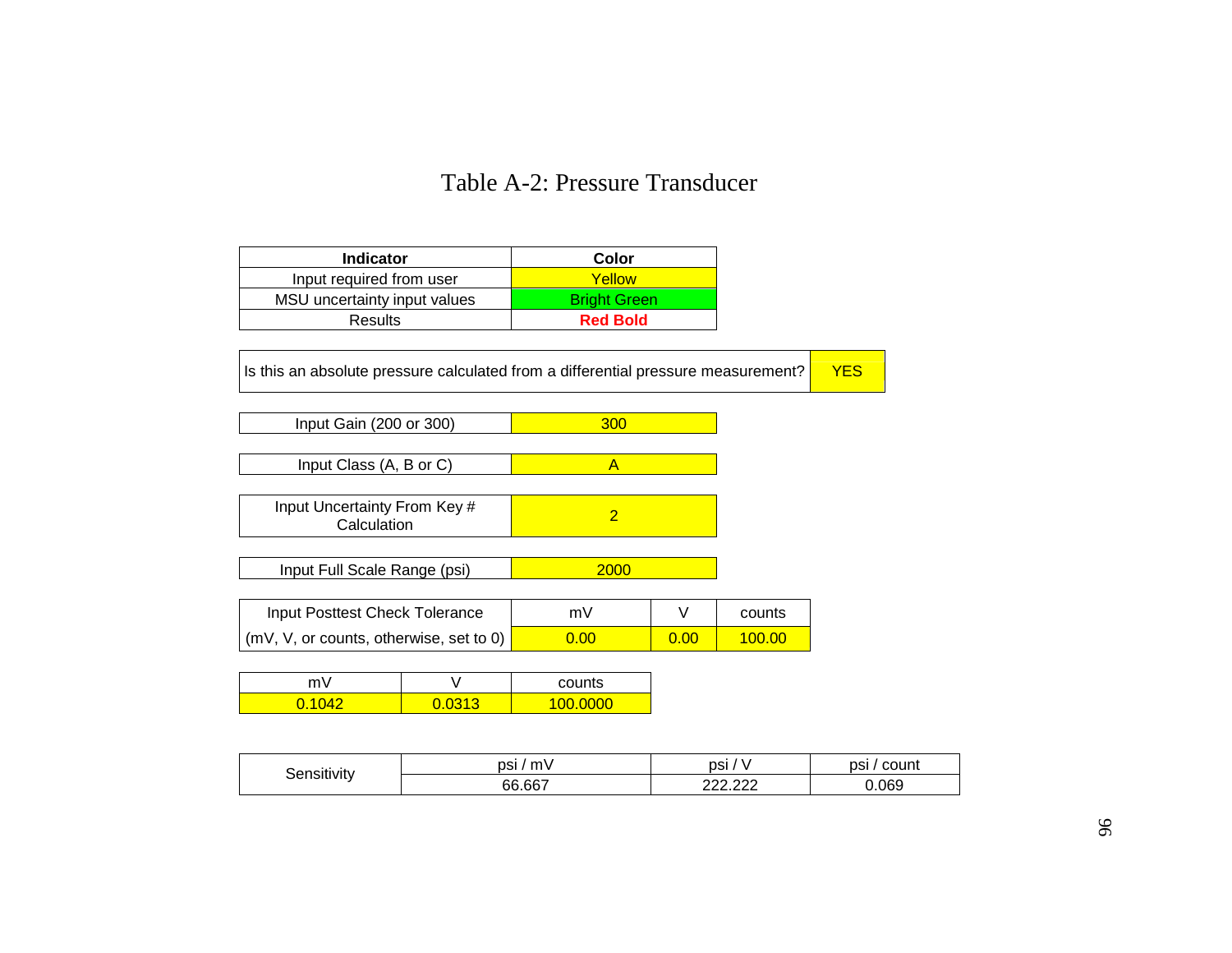#### **Uncertainty Calculations**

#### **Systematic**

| <b>Elemental Source</b>             | B (psi)           | <b>Comments</b>                                                               |
|-------------------------------------|-------------------|-------------------------------------------------------------------------------|
| Cal. Lab Transducer<br>Calibrations | 5                 | Transducers after calibration according to<br>uncertainty classification.     |
| <b>Shunt Resistor</b>               | 2.00              | From key # uncertainty.                                                       |
| <b>Facility Calibrations</b>        | 0.00              | Assume negligible.                                                            |
| <b>Drift After Calibration</b>      | 6.94              | Calculated based on sensitivity and post-test<br>check tolerance.             |
| P <sub>atm</sub> Correction         | 2.00              | Only applies if calculate absolute pressure from<br>differential measurement. |
| <b>Additional Source?</b>           | 0.00              | Add as needed.                                                                |
| <b>Additional Source?</b>           | 0.00 <sub>1</sub> | Add as needed.                                                                |
| <b>Installation Effects</b>         | 0.00              | Add as needed.                                                                |

| Random | $T$ neil        | Comments                         |
|--------|-----------------|----------------------------------|
|        | $\overline{00}$ | Must be evaluated for each test. |

| <b>Summary</b>           | psi             |                    |  |  |
|--------------------------|-----------------|--------------------|--|--|
|                          | <b>Pressure</b> | <b>Uncertainty</b> |  |  |
| <b>Systematic</b>        | 2000            | 9.01               |  |  |
| <b>Random</b>            |                 | 0.00               |  |  |
| <b>Total Uncertainty</b> |                 | 9.01               |  |  |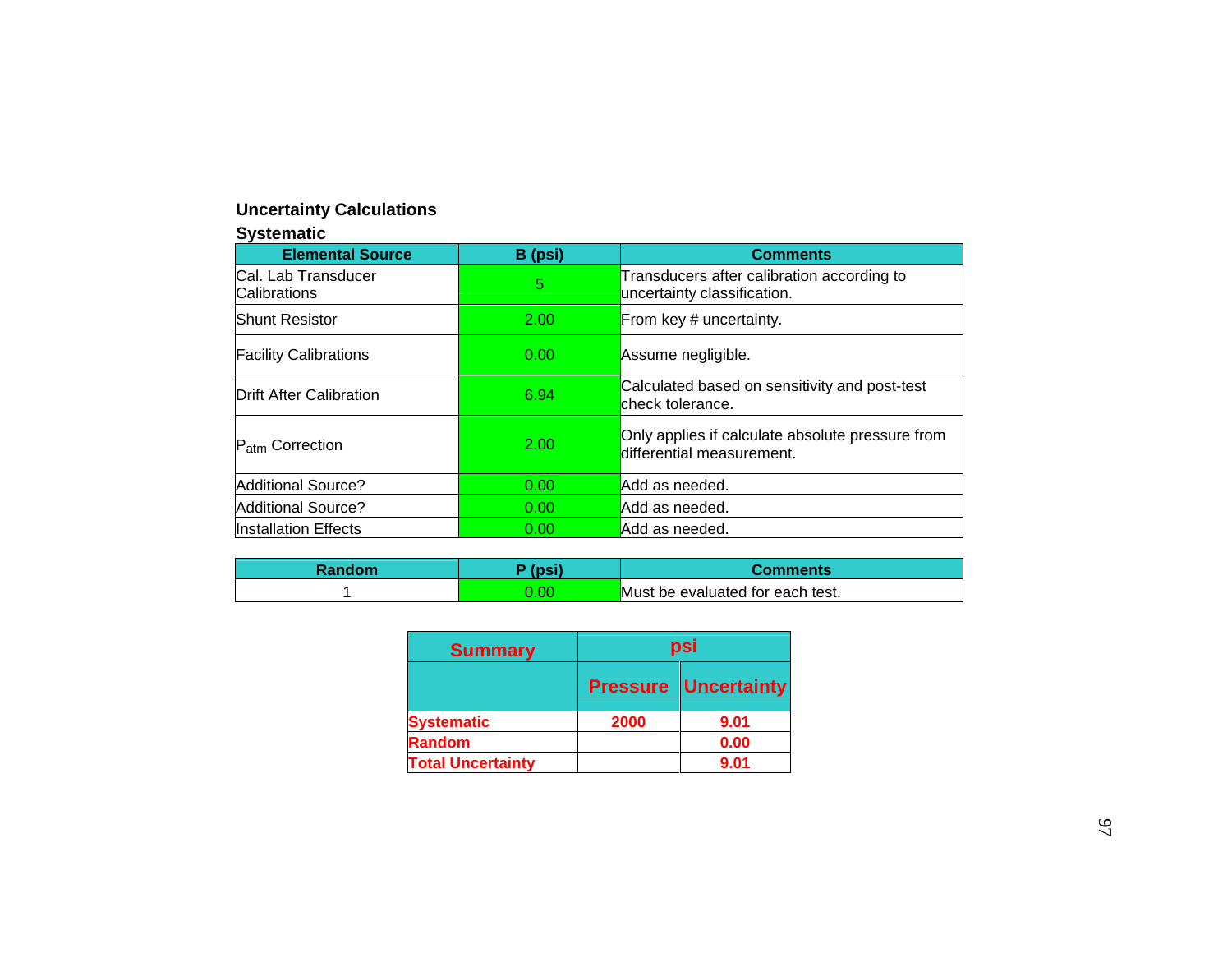APPENDIX B

## MATHCAD WORKSHEETS FOR MASS FLOW RATE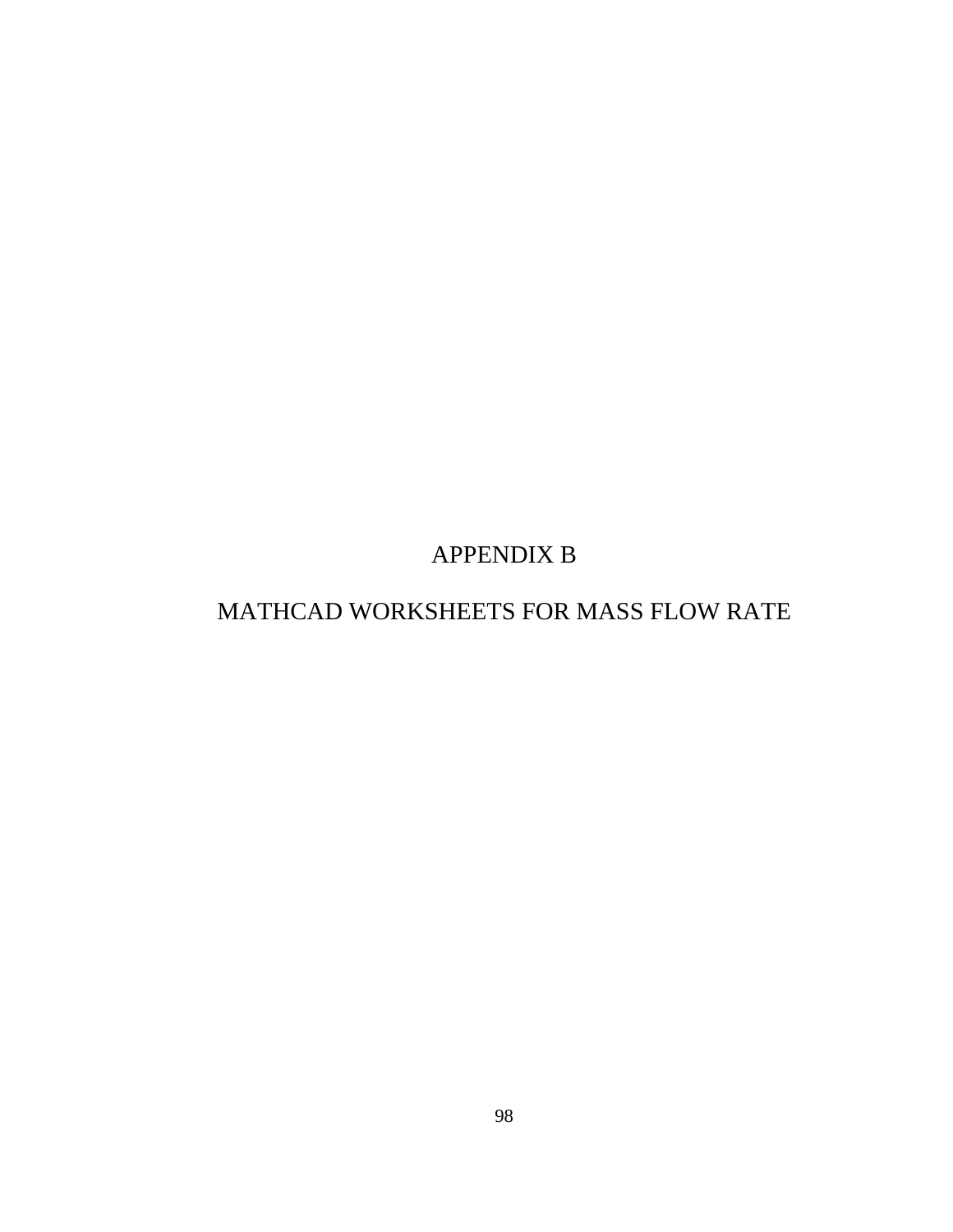### SAMPLE VENTURI METER UNCERTAINTY ANALYSIS

Incompressible mass flow rate over venturi, *w*:

$$
w\Big(C_d, d_2, F_a, \rho_1, \Delta P, d_1\Big) := 0.52502 C_d \cdot \Big(d_2\Big)^2 \cdot F_a \cdot \sqrt{\left[\begin{array}{c} \rho_1 \cdot \Delta P \\ \hline 1 - \left(\begin{array}{c} d_2 \\ \hline d_1 \end{array}\right)^4 \right]} \right]}
$$

Yellow boxes indicate input required from the user.

Light blue boxes indicate the results obtained.

User needs to update variable input values.



Current input assumes 1% uncertainty for each variable. User needs to update. Input uncertainty values as a percent of the variable's value.

| % $U_{Cd}$ = 0.01          | uncertainty of discharge coefficient      |
|----------------------------|-------------------------------------------|
| $\%U_{d2} := 0.01$         | uncertainty of throat diameter            |
| $\%U_{\text{F}_2} := 0.01$ | uncertainty of thermal contraction factor |
| % $U_{01}$ = 0.01          | uncertainty of fluid density (Myprops)    |
| % $U_{\Lambda P}$ := 0.01  | uncertainty of change in pressure         |
| $\%U_{d1} := 0.01$         | uncertainty of inlet diameter             |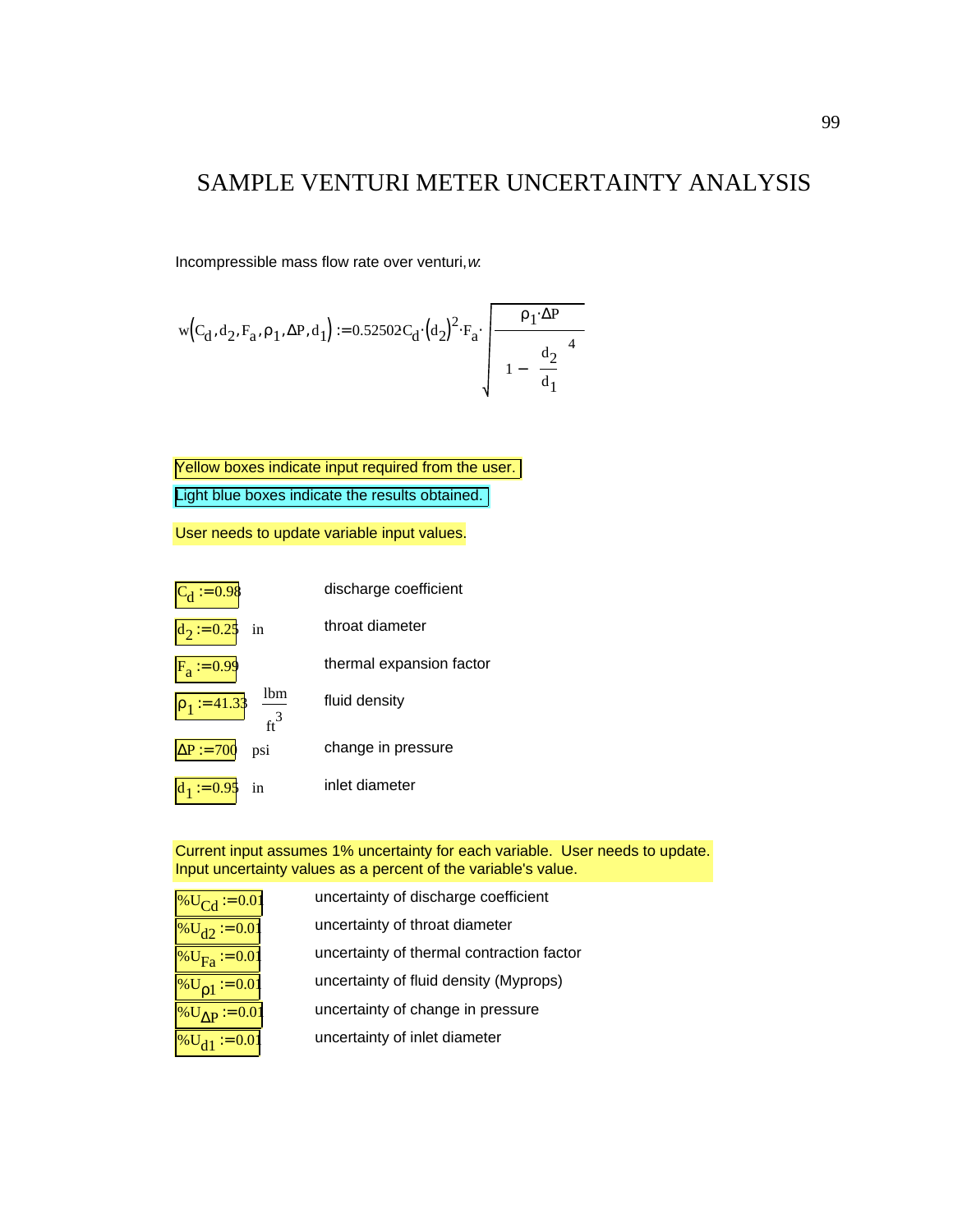$$
UMF = \frac{X_i}{r} \cdot \frac{dr}{dX_i}
$$
 Uncertainty Magnification Factor (UMF)

$$
\text{UMF}_{Cd} := \frac{C_d}{w(C_d, d_2, F_a, \rho_1, \Delta P, d_1)} \cdot \frac{d}{dC_d} w(C_d, d_2, F_a, \rho_1, \Delta P, d_1) \quad \boxed{\text{UMF}_{Cd} = 1}
$$

$$
UMF_{d2} := \frac{d_2}{w(C_d, d_2, F_a, \rho_1, \Delta P, d_1)} \cdot \frac{d}{dd_2} w(C_d, d_2, F_a, \rho_1, \Delta P, d_1)
$$
  $UMF_{d2} = 2.01$ 

$$
\text{UMF}_{Fa} := \frac{F_a}{w\left(C_d, d_2, F_a, \rho_1, \Delta P, d_1\right)} \cdot \frac{d}{dF_a} w\left(C_d, d_2, F_a, \rho_1, \Delta P, d_1\right) \quad \boxed{\text{UMF}_{Fa} = 1}
$$

$$
\text{UMF}_{\rho1} := \frac{\rho_1}{\mathsf{w}\Big(C_d,d_2,F_a,\rho_1,\Delta P,d_1\Big)}\cdot\frac{\mathrm{d}}{\mathrm{d}\rho_1}\mathsf{w}\Big(C_d,d_2,F_a,\rho_1,\Delta P,d_1\Big) \quad \frac{\text{UMF}_{\rho1} = 0.5}{\text{UMF}_{\rho1} = 0.5}
$$

$$
\text{UMF}_{\Delta P} := \frac{\Delta P}{w\Big( C_d, d_2, F_a, \rho_1, \Delta P, d_1\Big)} \cdot \frac{d}{d\Delta P} w\Big( C_d, d_2, F_a, \rho_1, \Delta P, d_1\Big) \quad \boxed{\text{UMF}_{\Delta P} = 0.5}
$$

$$
\text{UMF}_{d1} := \frac{\text{d}_1}{\text{w}\left(C_d, \text{d}_2, \text{F}_a, \rho_1, \Delta \text{P}, \text{d}_1\right)} \cdot \frac{\text{d}}{\text{d} \text{d}_1} \text{w}\left(C_d, \text{d}_2, \text{F}_a, \rho_1, \Delta \text{P}, \text{d}_1\right) \quad \boxed{\text{UMF}_{d1} = -9.638 \times 10^{-3}}
$$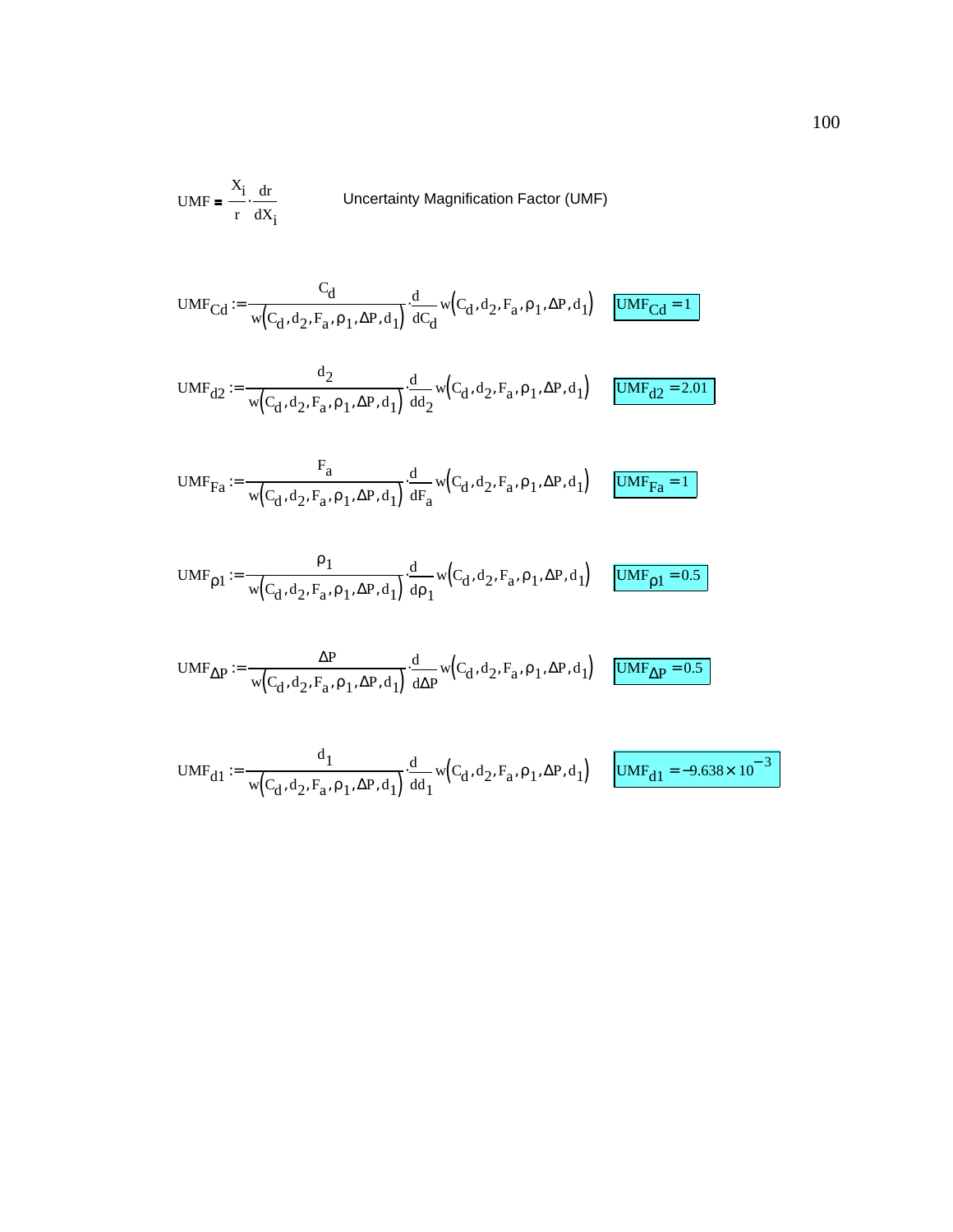At this stage, the uncertainty of the incompressible mass flow rate of the venturi can be calculated.

Let 
$$
\frac{U_{w}}{w} = %U
$$
  $\frac{U_{Cd}}{Cd} = %U_{Cd}$   $\frac{U_{d2}}{d_{2}} = %U_{d2}$   $\frac{U_{Fa}}{F_{a}} = %U_{Fa}$   

$$
\frac{U_{p1}}{\rho_{1}} = %U_{p1}
$$

$$
%U := \sqrt{\frac{(UMF_{Cd})^{2} (%U_{Cd})^{2} + (UMF_{d2})^{2} (%U_{d2})^{2} + (UMF_{Fa})^{2} (%U_{Fa})^{2}}{4!}} = %U_{d1}
$$

$$
%U := \sqrt{\frac{(UMF_{Cd})^{2} (%U_{Cd})^{2} + (UMF_{d2})^{2} (%U_{d2})^{2} + (UMF_{fa})^{2} (%U_{fa})^{2}}{4!}} = \sqrt{\frac{(UMF_{G1})^{2} (%U_{d2})^{2} + (UMF_{da})^{2} (%U_{da})^{2}}{4!}} = \sqrt{\frac{(UMF_{c1})^{2} (%U_{c1})^{2} + (UMF_{d2})^{2} (%U_{d2})^{2} + (UMF_{da})^{2} (%U_{da})^{2}}{4!}}
$$

$$
\% U = 2.557\%
$$

Uncertainty of the mass flow rate as a %

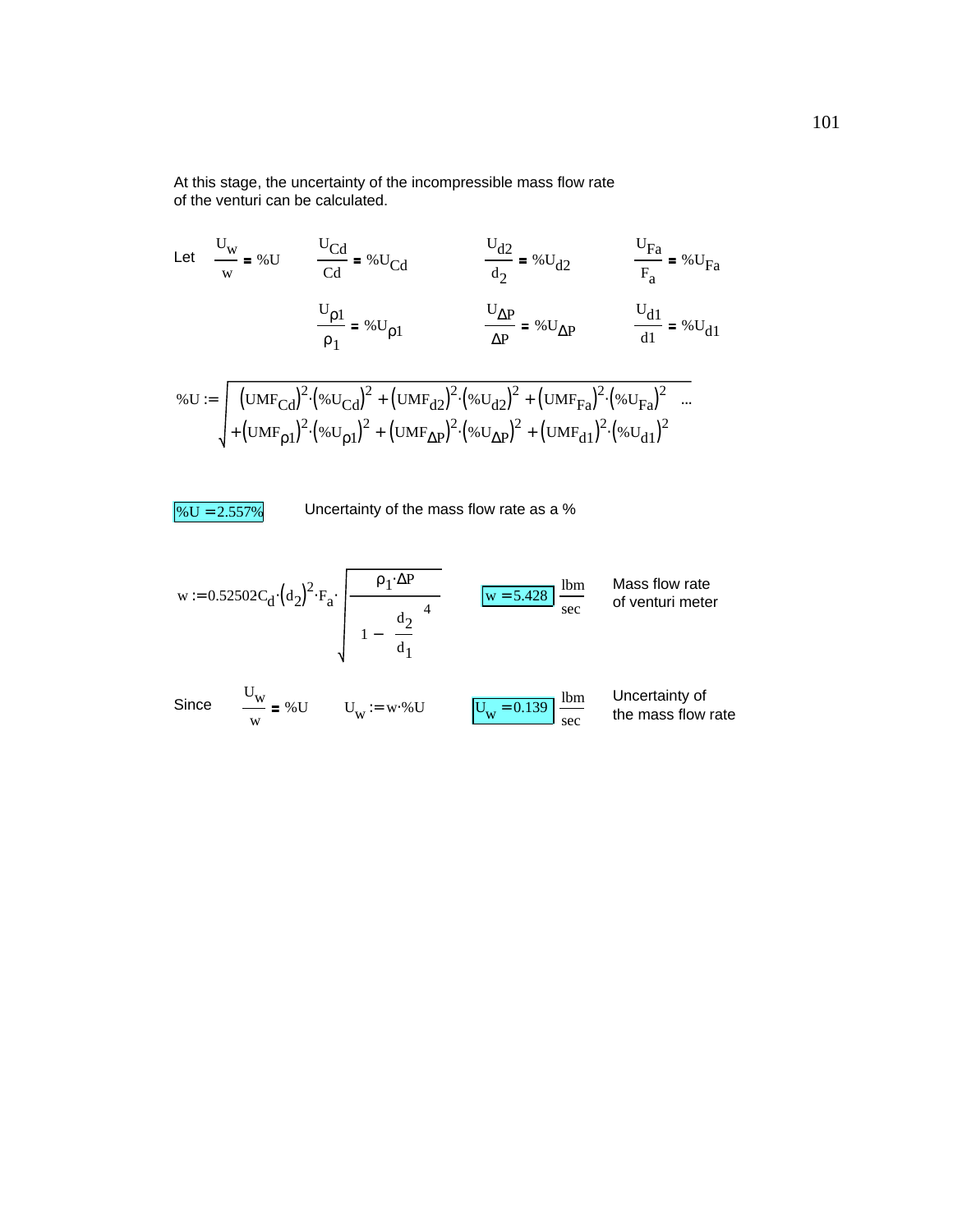$$
UPC_X = \frac{(UMF_X \cdot U_X)^2}{U^2}
$$
Uncertainty Percentage Contribution (UPC)  
\n
$$
UPC_{Cd} := \frac{(UMF_{Cd} \cdot %U_{Cd})^2}{%U^2}
$$
  
\n
$$
UPC_{d2} := \frac{(UMF_{d2} \cdot %U_{d2})^2}{%U^2}
$$
  
\n
$$
UPC_{Fa} := \frac{(UMF_{Fa} \cdot %U_{Fa})^2}{%U^2}
$$
  
\n
$$
UPC_{Fa} := \frac{(UMF_{p1} \cdot %U_{p1})^2}{%U^2}
$$
  
\n
$$
UPC_{p1} := \frac{(UMF_{p1} \cdot %U_{p1})^2}{%U^2}
$$
  
\n
$$
UPC_{\Delta P} := \frac{(UMF_{\Delta P} \cdot %U_{\Delta P})^2}{%U^2}
$$
  
\n
$$
UPC_{d1} = 3.823%
$$
  
\n
$$
UPC_{d1} := \frac{(UMF_{d1} \cdot %U_{d1})^2}{%U^2}
$$
  
\n
$$
UPC_{d1} = 1.421 \times 10^{-3}
$$

$$
UPC_{\text{Cd}} + UPC_{\text{d2}} + UPC_{\text{Fa}} + UPC_{\text{p1}} + UPC_{\Delta P} + UPC_{\text{d1}} = 1
$$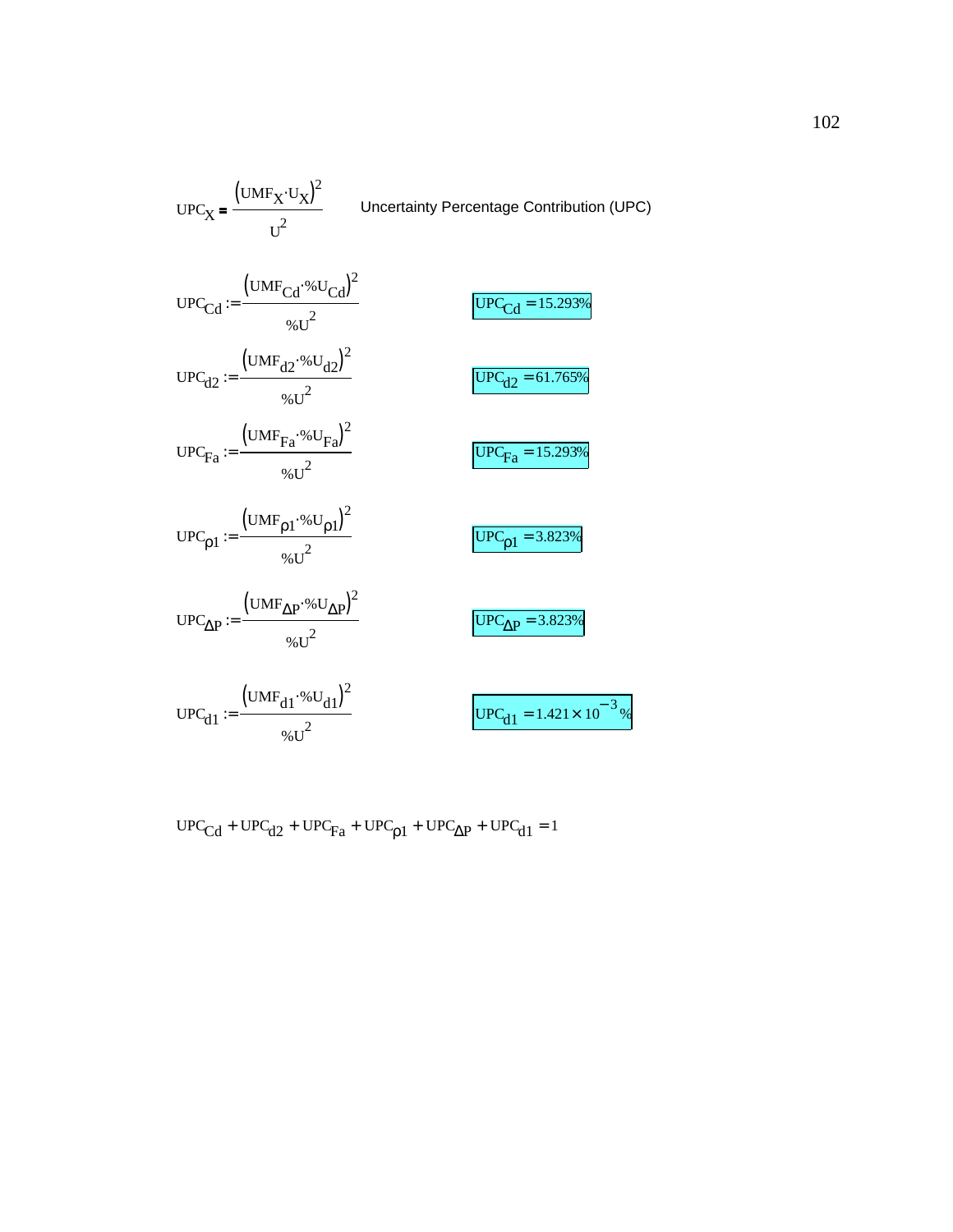



Figure B-1: UMF and UPC Values for Incompressible Venturi Flow Meter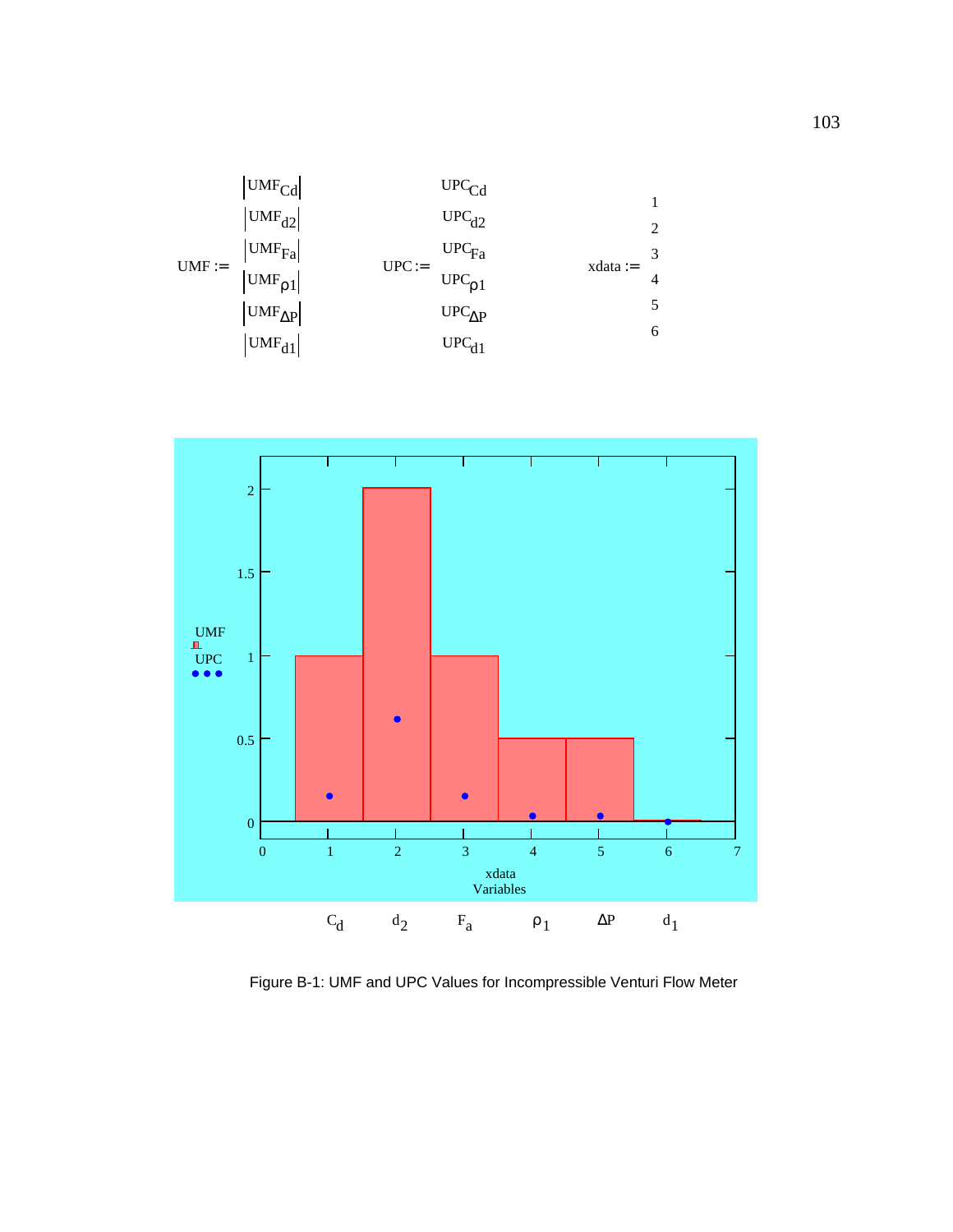### SAMPLE V-CONE METER UNCERTAINTY ANALYSIS

Incompressible mass flow rate over V-cone, *w* :

$$
w(C_d, Y, F_a, \rho, g_c, D, d, \Delta P) := \frac{\pi}{4} \cdot D^2 \cdot C_d \cdot Y \cdot F_a \cdot \sqrt{2 \cdot g_c \cdot \rho \cdot \Delta P} \cdot \frac{\left( \sqrt{1 - \frac{d^2}{D^2}} \right)^2}{\sqrt{1 - \left( \sqrt{1 - \frac{d^2}{D^2}} \right)^4}}
$$

Light blue boxes indicate the results obtained. Yellow boxes indicate input required from the user.

User needs to update variable input values.

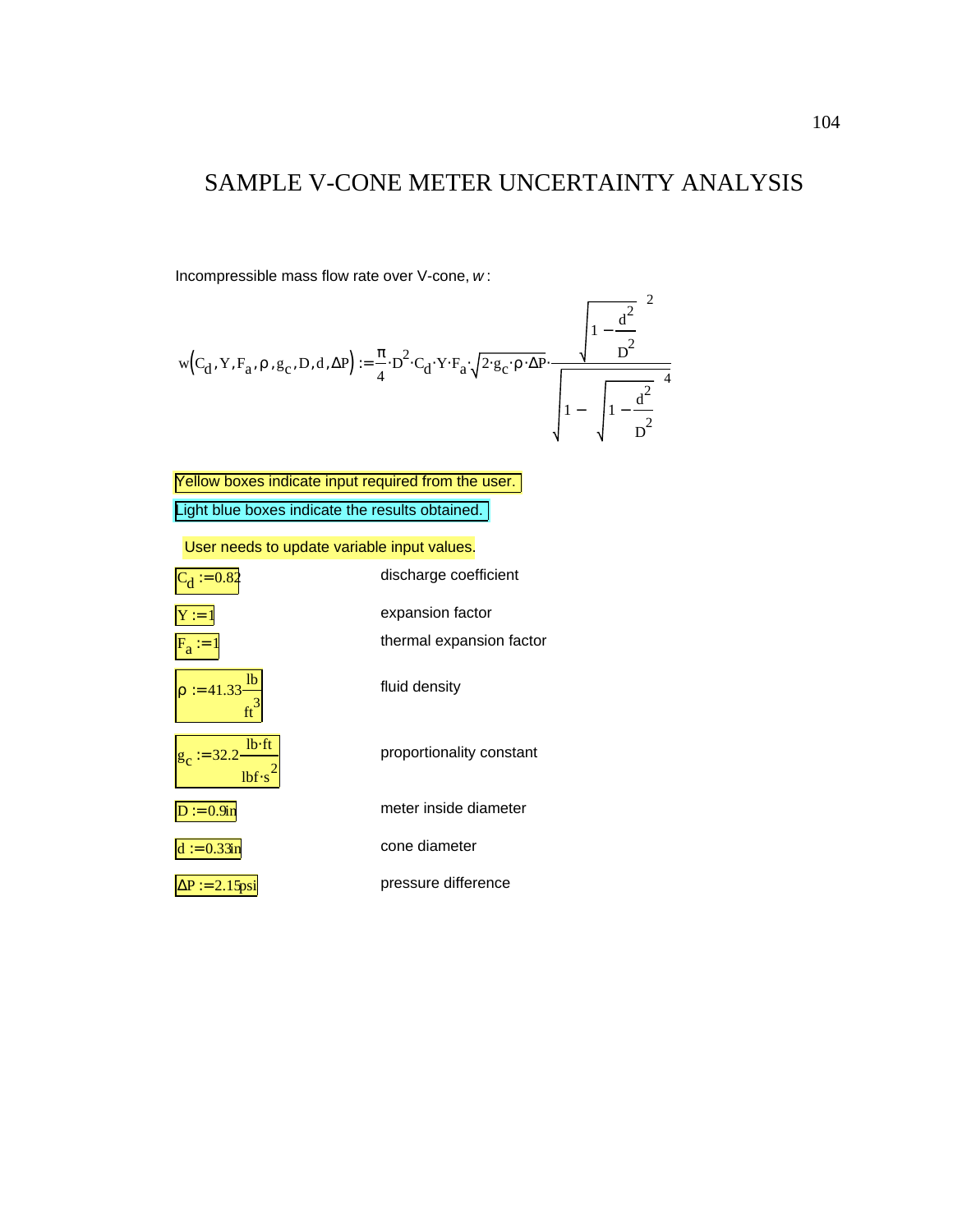Current input assumes 1% uncertainty for each variable. User needs to update. Input uncertainty values as a percent of the variable's value.

| $\%$ U <sub>Cd</sub> := 0.01   | uncertainty of discharge coefficient    |
|--------------------------------|-----------------------------------------|
| $\%$ U <sub>Y</sub> := 0.01    | uncertainty of expansion factor         |
| % $U_{\text{Fa}}$ := 0.01      | uncertainty of thermal expansion factor |
| $\%$ U <sub>0</sub> := 0.01    | uncertainty of fluid density            |
| % $U_D := 0.01$                | uncertainty of meter inside diameter    |
| % $U_d := 0.01$                | uncertainty of cone diameter            |
| $\sqrt{\frac{9}{1}}$ MD = 0.01 | uncertainty of change in pressure       |

$$
UMF = \frac{X_i}{r} \cdot \frac{dr}{dX_i}
$$
 Uncertainty Magnification Factor (UMF)

UMF<sub>Cd</sub> :=

\n
$$
\frac{C_d}{w(C_d, Y, F_a, \rho, g_c, D, d, \Delta P)} \cdot \frac{d}{dC_d} w(C_d, Y, F_a, \rho, g_c, D, d, \Delta P)
$$
\nUMF<sub>Y</sub> :=

\n
$$
\frac{Y}{w(C_d, Y, F_a, \rho, g_c, D, d, \Delta P)} \cdot \frac{d}{dY} w(C_d, Y, F_a, \rho, g_c, D, d, \Delta P)
$$
\nUMF<sub>FA</sub> :=

\n
$$
\frac{V}{w(C_d, Y, F_a, \rho, g_c, D, d, \Delta P)} \cdot \frac{d}{dF_a} w(C_d, Y, F_a, \rho, g_c, D, d, \Delta P)
$$
\nUMF<sub>FA</sub> = 1

\nUMF<sub>Q</sub> :=

\n
$$
\frac{\rho}{w(C_d, Y, F_a, \rho, g_c, D, d, \Delta P)} \cdot \frac{d}{dP} w(C_d, Y, F_a, \rho, g_c, D, d, \Delta P)
$$
\nUMF<sub>D</sub> = 0.5

\nUMF<sub>D</sub> :=

\n
$$
\frac{D}{w(C_d, Y, F_a, \rho, g_c, D, d, \Delta P)} \cdot \frac{d}{dD} w(C_d, Y, F_a, \rho, g_c, D, d, \Delta P)
$$
\nUMF<sub>d</sub> = 3.239

\nUMF<sub>d</sub> :=

\n
$$
\frac{d}{w(C_d, Y, F_a, \rho, g_c, D, d, \Delta P)} \cdot \frac{d}{dQ} w(C_d, Y, F_a, \rho, g_c, D, d, \Delta P)
$$
\nUMF<sub>AB</sub> = -1.239

\nUMF<sub>AB</sub> :=

\n
$$
\frac{\Delta P}{w(C_d, Y, F_a, \rho, g_c, D, d, \Delta P)} \cdot \frac{d}{dQ} w(C_d, Y, F_a, \rho, g_c, D, d, \Delta P)
$$
\nUMF<sub>AB</sub> = 0.5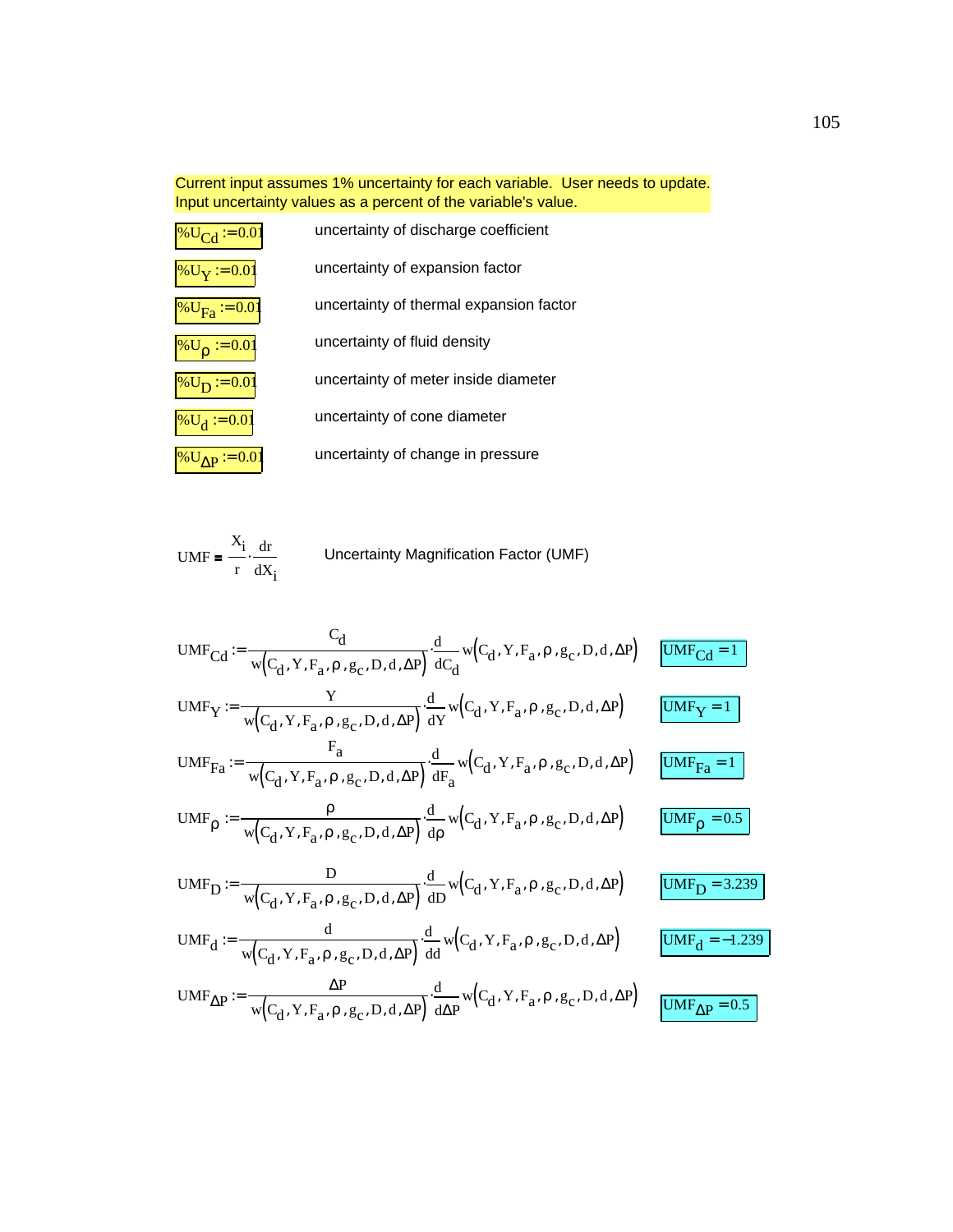At this stage, the uncertainty of the incompressible mass flow rate of the v-cone can be calculated.

Let 
$$
\frac{U_W}{w} = %U
$$
  $\frac{U_{Cd}}{Cd} = %U_{Cd}$   $\frac{U_Y}{Y} = %U_Y$   $\frac{U_{Fa}}{F_a} = %U_{Fa}$   $\frac{U_p}{\rho} = %U_p$   

$$
\frac{U_{gc}}{g_c} = %U_{gc}
$$
  $\frac{U_D}{D} = %U_D$   $\frac{U_d}{d} = %U_d$   $\frac{U_{\Delta P}}{\Delta P} = %U_{\Delta P}$   

$$
%U := \left[ (UMF_{Cd})^2 \cdot (%U_{Cd})^2 + (UMF_Y)^2 \cdot (%U_Y)^2 + (UMF_{Fa})^2 \cdot (%U_{Fa})^2 + (UMF_p)^2 \cdot (%U_p)^2 \right].
$$

$$
\% \mathbf{U} := \int (\mathbf{U}\mathbf{M} \mathbf{F}_{\mathbf{C}d})^2 \cdot (\mathcal{W} \mathbf{U}_{\mathbf{C}d})^2 + (\mathbf{U}\mathbf{M} \mathbf{F}_{\mathbf{Y}})^2 \cdot (\mathcal{W} \mathbf{U}_{\mathbf{Y}})^2 + (\mathbf{U}\mathbf{M} \mathbf{F}_{\mathbf{F}a})^2 \cdot (\mathcal{W} \mathbf{U}_{\mathbf{F}a})^2 + (\mathbf{U}\mathbf{M} \mathbf{F}_{\mathbf{p}})^2 \cdot (\mathcal{W} \mathbf{U}_{\mathbf{p}})^2.
$$
  
+ 
$$
(\mathbf{U}\mathbf{M} \mathbf{F}_{\mathbf{D}})^2 \cdot (\mathcal{W} \mathbf{U}_{\mathbf{D}})^2 + (\mathbf{U}\mathbf{M} \mathbf{F}_{\mathbf{d}})^2 \cdot (\mathcal{W} \mathbf{U}_{\mathbf{d}})^2 + (\mathbf{U}\mathbf{M} \mathbf{F}_{\mathbf{A}\mathbf{P}})^2 \cdot (\mathcal{W} \mathbf{U}_{\mathbf{A}\mathbf{P}})^2.
$$



w

 $\sqrt{$60 = 3.94\%}$  Uncertainty of the mass flow rate as a %

$$
w := \frac{\pi}{4} \cdot \sqrt{2 \cdot g_C \cdot \rho} \cdot \frac{D^2 \cdot \left(\sqrt{1 - \frac{d^2}{D^2}}\right)^2}{\sqrt{1 - \left(\sqrt{1 - \frac{d^2}{D^2}}\right)^4}} \cdot \sqrt{\Delta P} \cdot C_d \cdot Y \cdot F_a
$$
\n
$$
W = 5.684 \frac{lb}{sec}
$$
\n
$$
W = 5.684 \frac{lb}{sec}
$$
\n
$$
W = 5.684 \frac{lb}{sec}
$$
\n
$$
W = 5.684 \frac{lb}{sec}
$$
\n
$$
W = 5.684 \frac{lb}{sec}
$$
\n
$$
W = 5.684 \frac{lb}{sec}
$$
\n
$$
W = 5.684 \frac{lb}{sec}
$$
\n
$$
W = 5.684 \frac{lb}{sec}
$$
\n
$$
W = 5.684 \frac{lb}{sec}
$$
\n
$$
W = 5.684 \frac{lb}{sec}
$$
\n
$$
W = 5.684 \frac{lb}{sec}
$$
\n
$$
W = 5.684 \frac{lb}{sec}
$$
\n
$$
W = 5.684 \frac{lb}{sec}
$$
\n
$$
W = 5.684 \frac{lb}{sec}
$$
\n
$$
W = 5.684 \frac{lb}{sec}
$$
\n
$$
W = 5.684 \frac{lb}{sec}
$$
\n
$$
W = 5.684 \frac{lb}{sec}
$$
\n
$$
W = 5.684 \frac{lb}{sec}
$$
\n
$$
W = 5.684 \frac{lb}{sec}
$$
\n
$$
W = 5.684 \frac{lb}{sec}
$$
\n
$$
W = 5.684 \frac{lb}{sec}
$$
\n
$$
W = 5.684 \frac{lb}{sec}
$$
\n
$$
W = 5.684 \frac{lb}{sec}
$$
\n
$$
W = 5.684 \frac{lb}{sec}
$$
\n
$$
W = 5.684 \frac{lb}{sec}
$$
\n
$$
W = 5.684 \frac{lb}{sec}
$$
\n
$$
W = 5.684 \frac{lb}{sec}
$$
\n $$ 

sec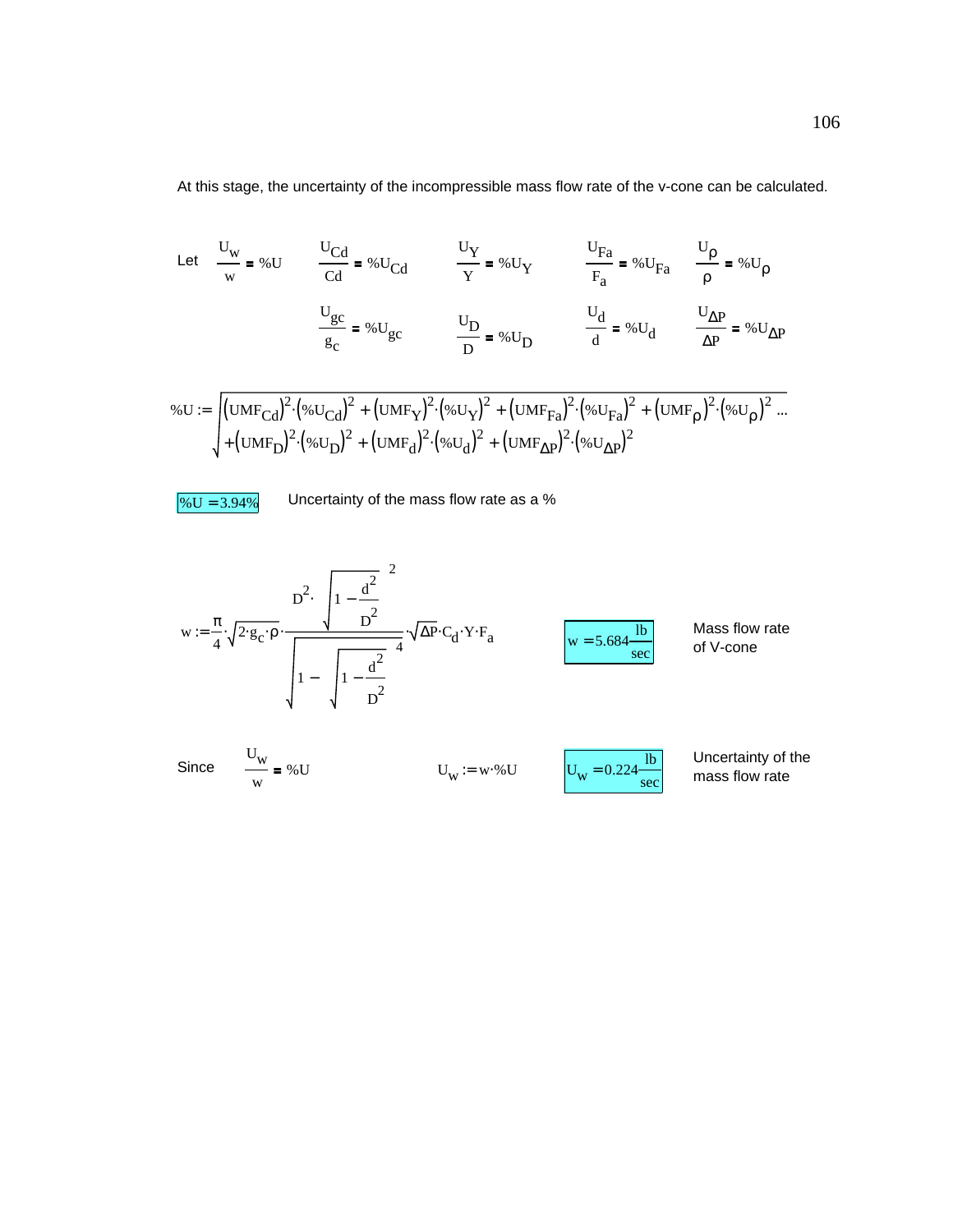UPC<sub>X</sub> = 
$$
\frac{(UMF_{Cd} \cdot \text{A } U)}{U^2}
$$
 Uncertainty Percentage Contribution (UPC)  
\nUPC<sub>Cd</sub> :=  $\frac{(UMF_{Cd} \cdot \text{A } U_{Cd})^2}{\text{A } U^2}$   
\nUPC<sub>Y</sub> :=  $\frac{(UMF_Y \cdot \text{A } U_Y)^2}{\text{A } U^2}$   
\nUPC<sub>Fa</sub> :=  $\frac{(UMF_{Fa} \cdot \text{A } U_{Fa})^2}{\text{A } U^2}$   
\nUPC<sub>Fa</sub> :=  $\frac{(UMF_P \cdot \text{A } U_{Pa})^2}{\text{A } U^2}$   
\nUPC<sub>p</sub> :=  $\frac{(UMF_P \cdot \text{A } U_p)^2}{\text{A } U^2}$   
\nUPC<sub>p</sub> =  $\frac{(UMF_P \cdot \text{A } U_p)^2}{\text{A } U^2}$   
\nUPC<sub>1</sub> =  $\frac{(UMF_{1} \cdot \text{A } U_d)^2}{\text{A } U^2}$   
\nUPC<sub>d</sub> =  $\frac{(UMF_{d} \cdot \text{A } U_d)^2}{\text{A } U^2}$   
\nUPC<sub>d</sub> = 9.883%  
\nUPC<sub>ΔP</sub> :=  $\frac{(UMF_{ΔP} \cdot \text{A } U_{ΔP})^2}{\text{A } U^2}$   
\nUPC<sub>ΔP</sub> = 1.611%

 $\big(\text{UMF}_\text{X} \!\cdot\! \text{U}_\text{X}\!\big)^{\!2}$ 

$$
\text{UPC}_{Cd} + \text{UPC}_{Y} + \text{UPC}_{Fa} + \text{UPC}_{p} + \text{UPC}_{D} + \text{UPC}_{d} + \text{UPC}_{\Delta P} = 100\%
$$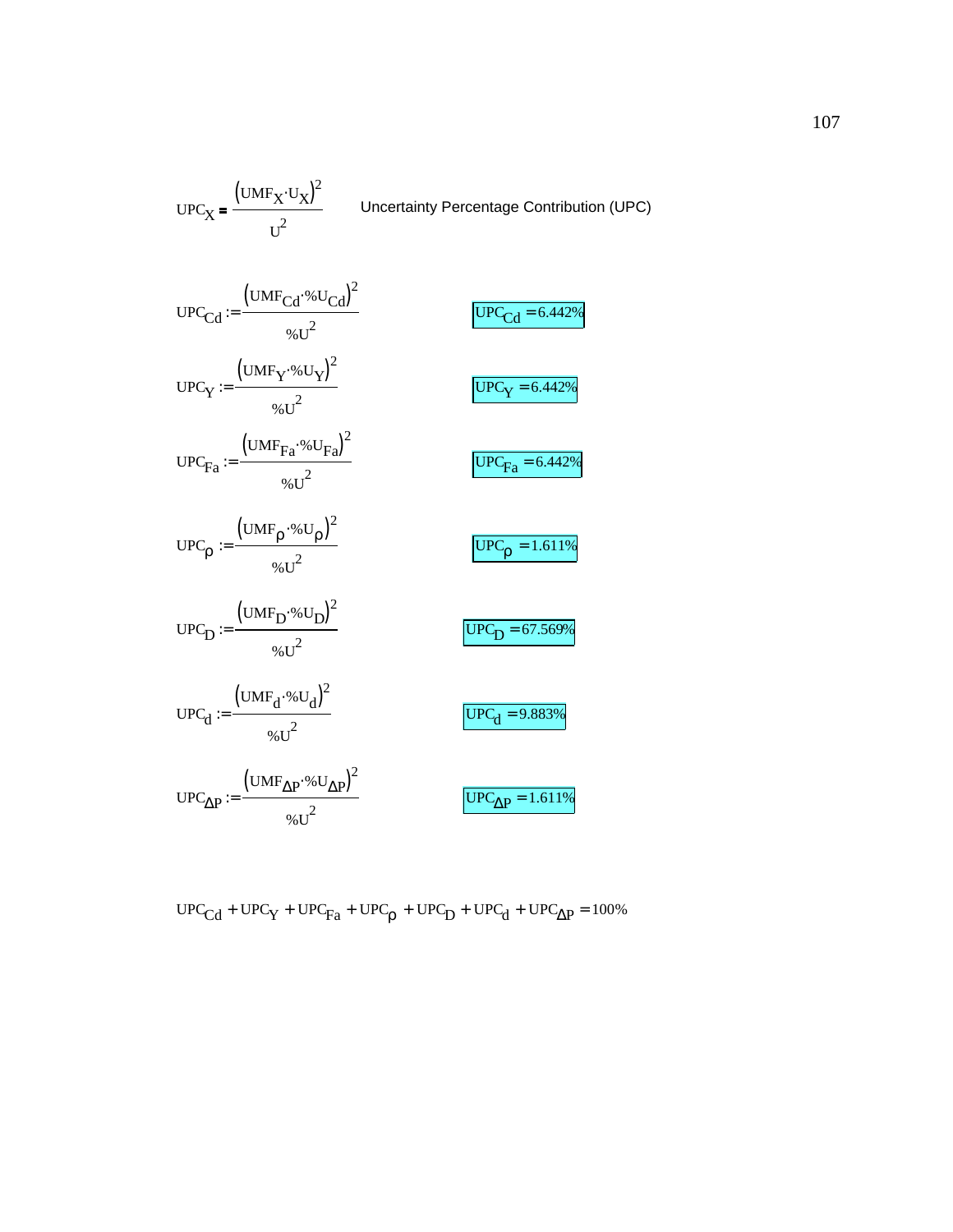



Figure B-2: UMF and UPC Values for Incompressible V-cone Flow Meter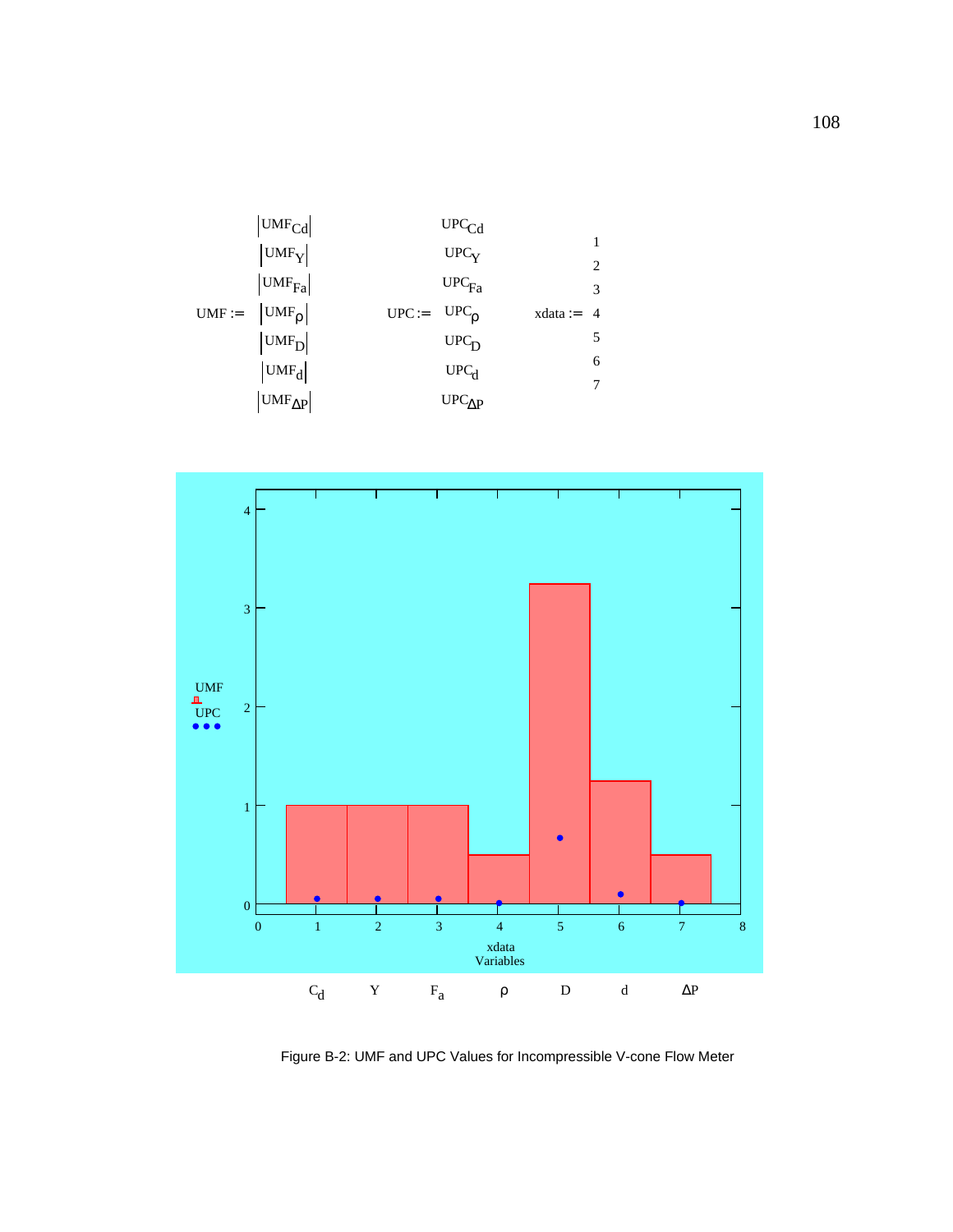APPENDIX C

# MATHCAD WORKSHEETS FOR THRUST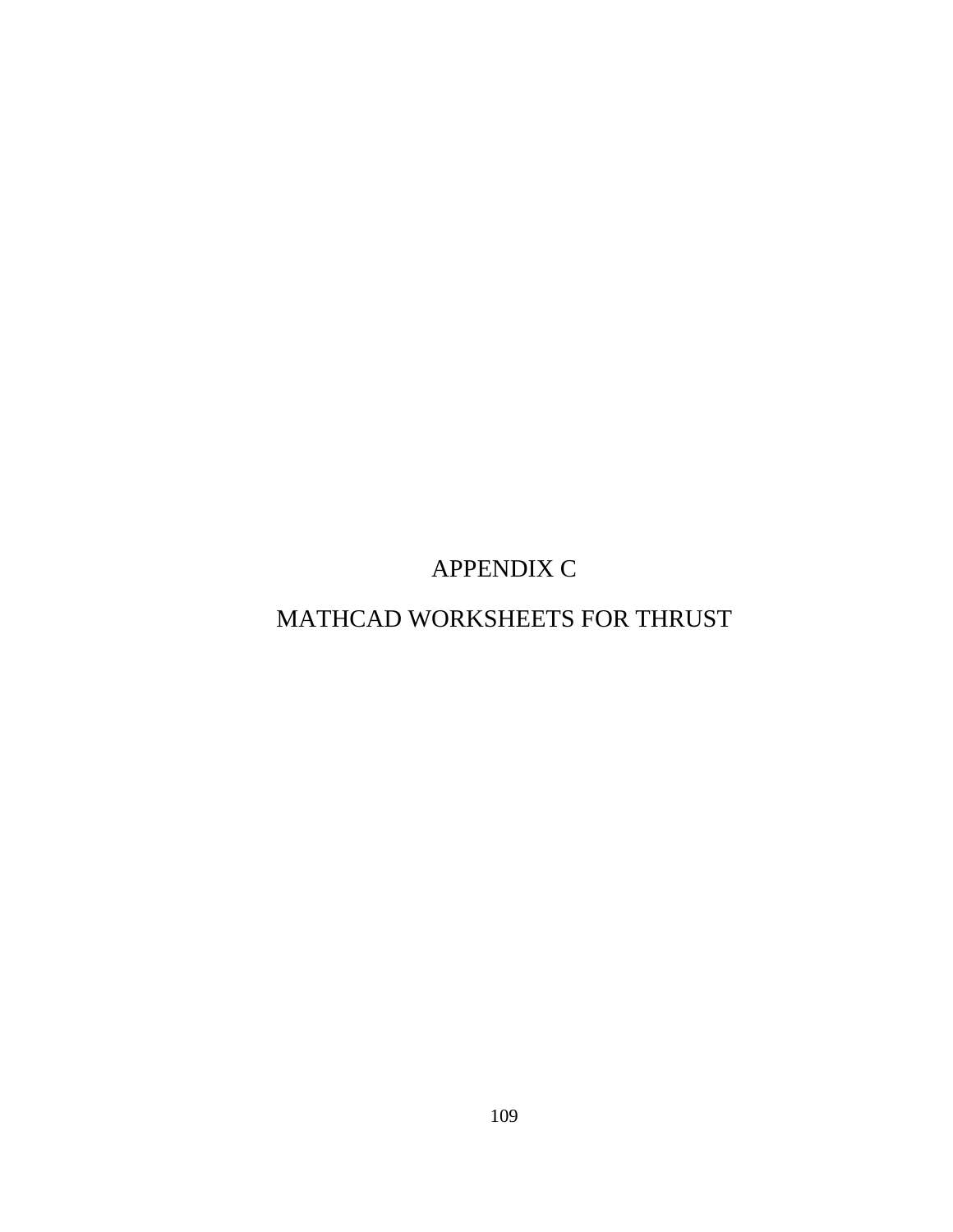## SINGLE THRUST MEASUREMENT SYSTEM

| <b>Load Cells</b> | : Ormond Series 69       |
|-------------------|--------------------------|
| Measurement range | $: 10,000 - 100,000$ lbf |
| Temperature       | : $15 - 135$ degF        |

Load cells series 69 specifications:

Yellow boxes indicate input required from the user.

Light blue boxes indicate the results obtained.

User needs to update variable input values.

| Non-linearity                   |                         | $U_{\rm NL} := 0.07\%$ |                             |                  | FS           |
|---------------------------------|-------------------------|------------------------|-----------------------------|------------------|--------------|
| Hysteresis                      |                         |                        | $U_{\text{HY}} := 0.02\%$   |                  | FS           |
| Zero balance                    |                         |                        | $U_{\text{ZB}} = 1.00\%$    |                  | FS           |
| Thermal zero coefficient        |                         |                        | $U_{\text{TZ}} := 0.0014\%$ |                  | FS<br>degF   |
| Thermal sensitivity coefficient |                         |                        | $U_{TS} := 0.0007\%$        |                  | load<br>degF |
| Full scale load:                | $FS := 100000$          |                        | 1bf                         |                  |              |
| Applied load                    | $F := 50000$            |                        | 1bf                         |                  |              |
| Initial Temperature             | $T_1 := 15$             |                        | degF                        |                  |              |
| <b>Final Temperature</b>        | $T_2 = 125$             |                        | degF                        |                  |              |
| Change in Temperature           | $\Delta T := T_2 - T_1$ |                        |                             | $\Delta T = 110$ | degF         |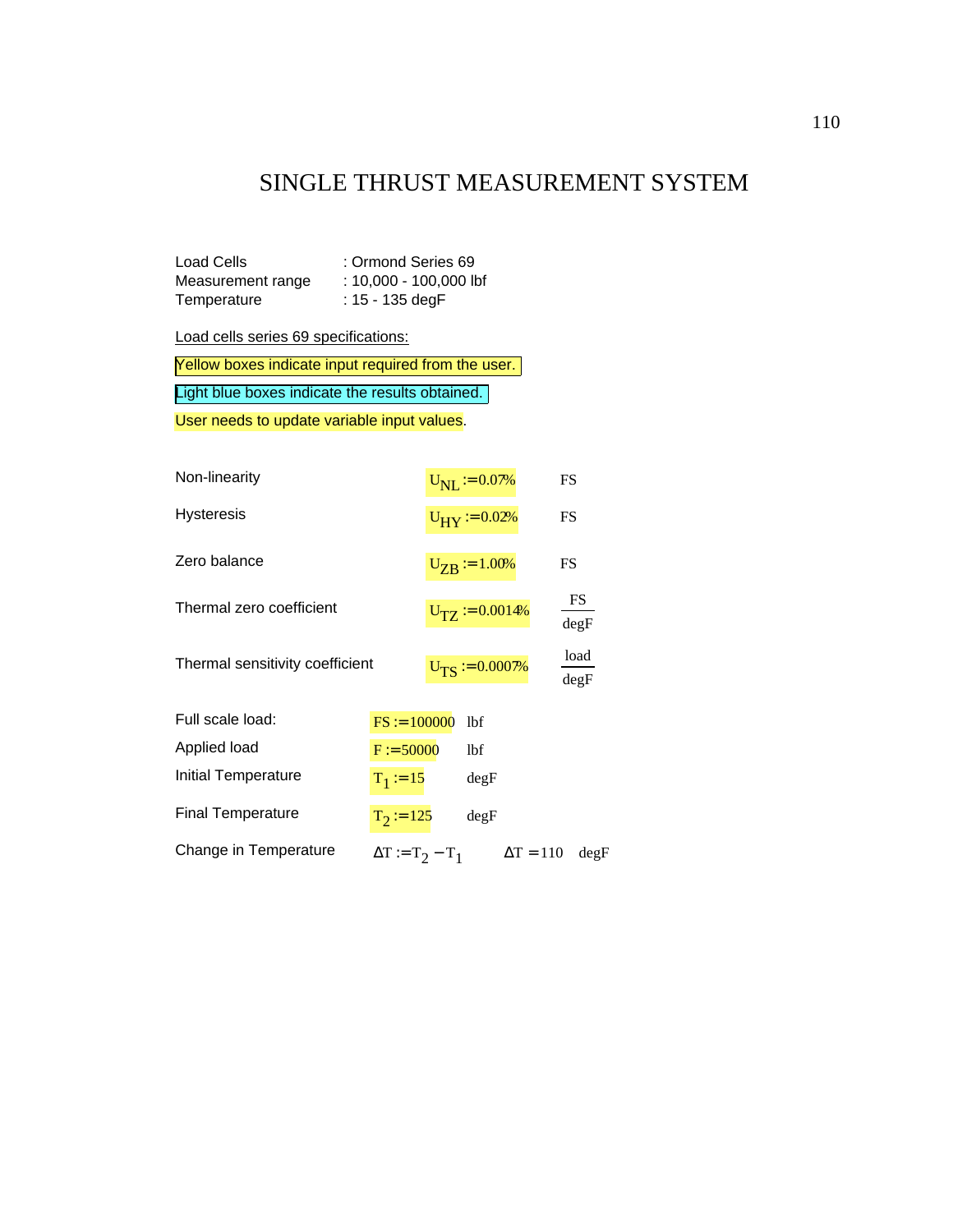Change in Temperature  $\Delta T := T_2 - T_1$   $\Delta T = 110$  degF

According to the calibration curve provided by Ormond Inc., the uncertainty of the calibrator load cells is 0.335% of load. When hysteresis exists in the calibration, the uncertainty is determined to be 0.439% of load. Therefore, the uncertainty of calibration will be taken as 0.439% of load in this study.

#### $U_{\text{CAI}} := 0.439\%$  load

With the load cells specifications provided, the uncertainty of the thrust measurement system can be determined.

$$
\mathbf{U}_{MEAS} := \sqrt{\left(\mathbf{U}_{NL} \cdot \mathbf{F} \mathbf{S}\right)^2 + \left(\mathbf{U}_{HY} \cdot \mathbf{F} \mathbf{S}\right)^2 + \left(\mathbf{U}_{TZ} \cdot \mathbf{F} \mathbf{S} \cdot \mathbf{T}_1\right)^2 + \left(\mathbf{U}_{TS} \cdot \mathbf{F} \cdot \Delta \mathbf{T}\right)^2}
$$

 $\text{U}_{\text{MEAS}} = 1003.605$  Uncertainty of the measurement

Total uncertainty of the load cells / thrust is the root-sum-square of the uncertainty of the calibration and the uncertainty of the measurement.

$$
U_{\text{thrust}} := \sqrt{(U_{\text{CAL}} \cdot F)^{2} + (U_{\text{MEAS}})^{2}}
$$
  
 
$$
U_{\text{thrust}} = 1027.328
$$
  
 Uncertainty of the thrust  
 
$$
\% U := \frac{U_{\text{thrust}}}{F S}
$$
  
Percentage uncertainty of the thrust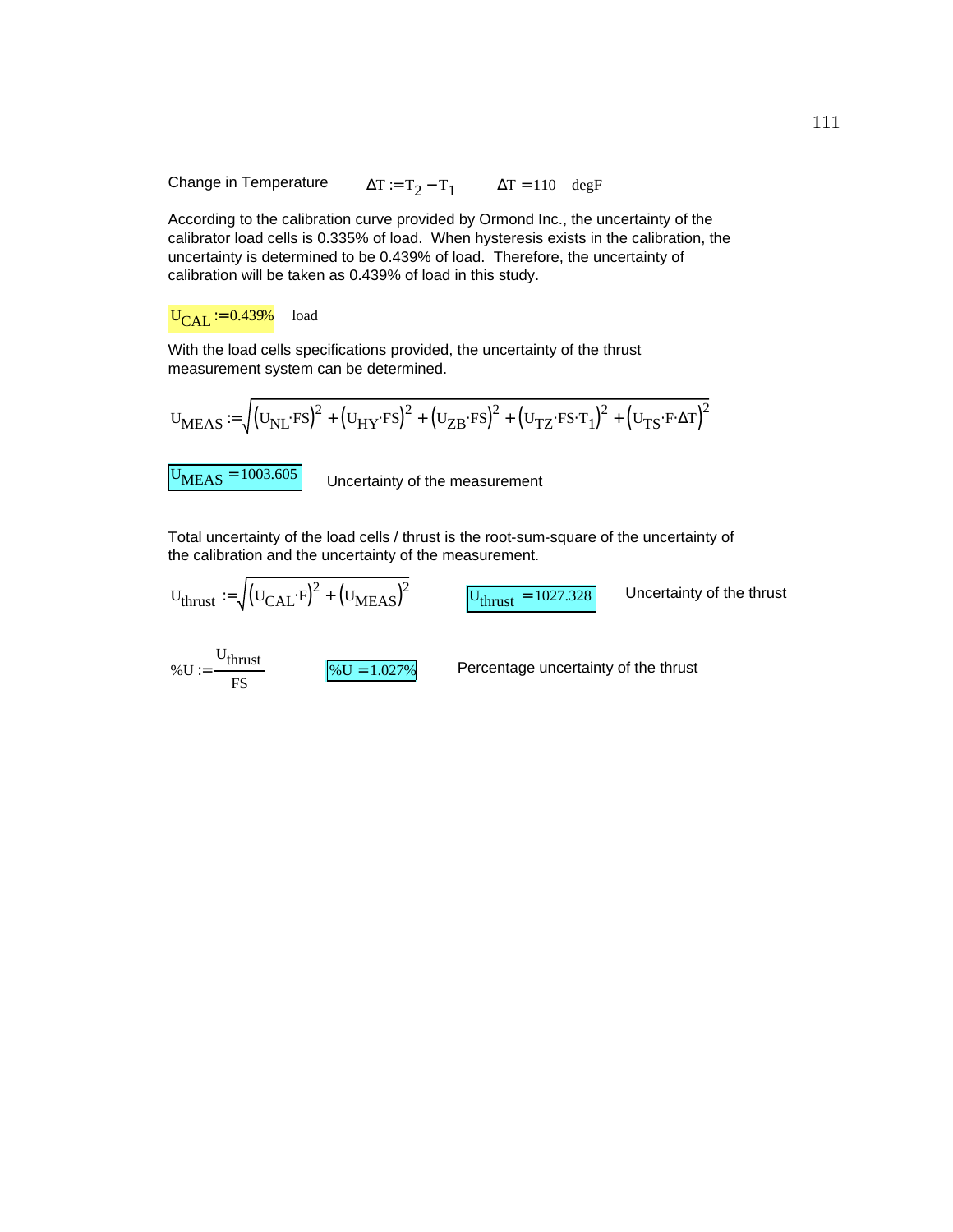APPENDIX D

# MATHCAD WORKSHEETS FOR SPECIFIC IMPULSE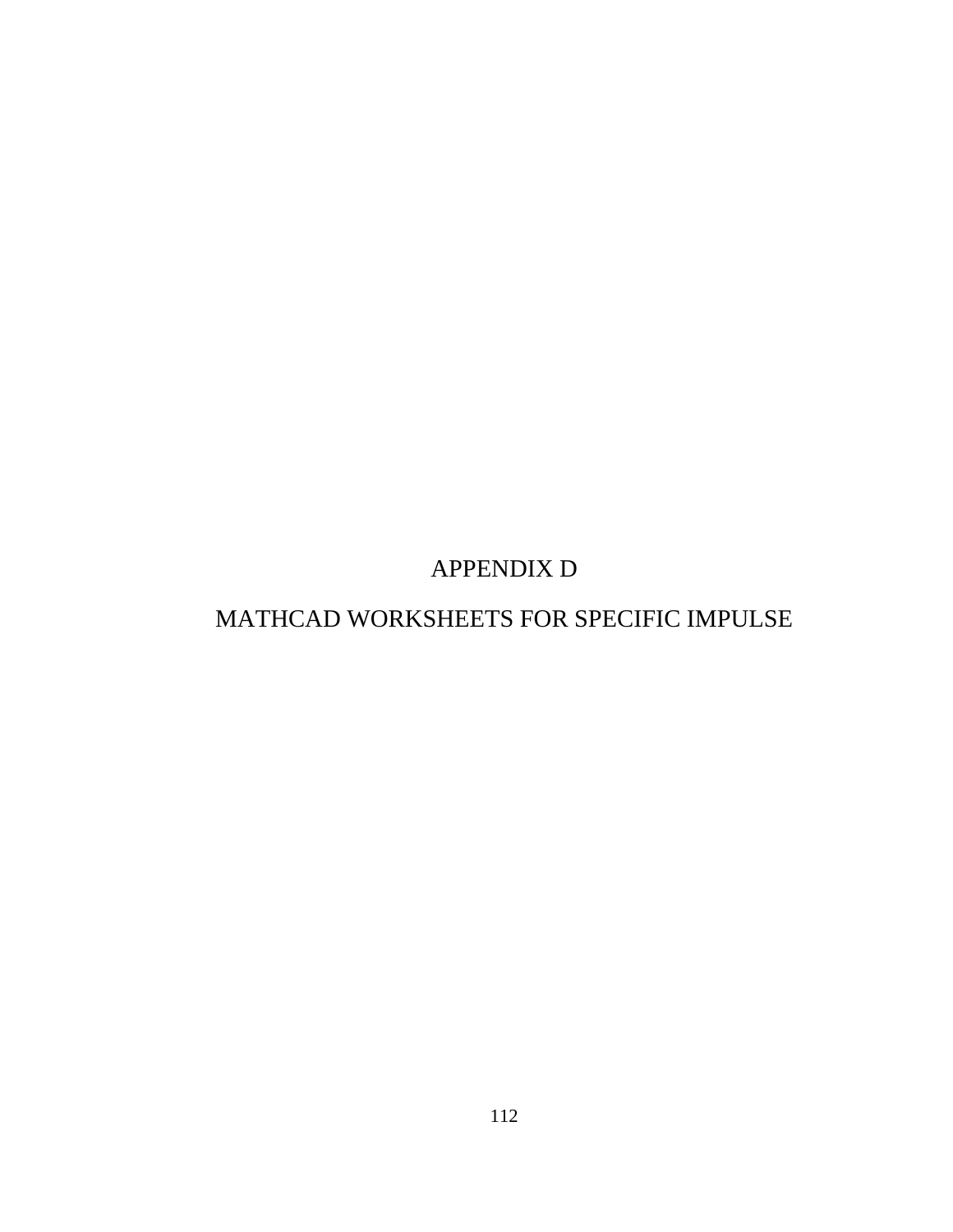#### SPECIFIC IMPULSE METHOD I

$$
\operatorname{Isp}_1(F, w_o, w_f, g_o, g_c) := \frac{F}{(w_o + w_f)} \cdot \frac{g_c}{g_o}
$$

Light blue boxes indicate the results obtained. Yellow boxes indicate input required from the user.<br>
case 1

User needs to update variable input values.



User needs to update uncertainty for each variable.



 $\sqrt[6]{\text{U}}_{\text{WO}} := 0.02$  Uncertainty of oxidizer flow rate (%)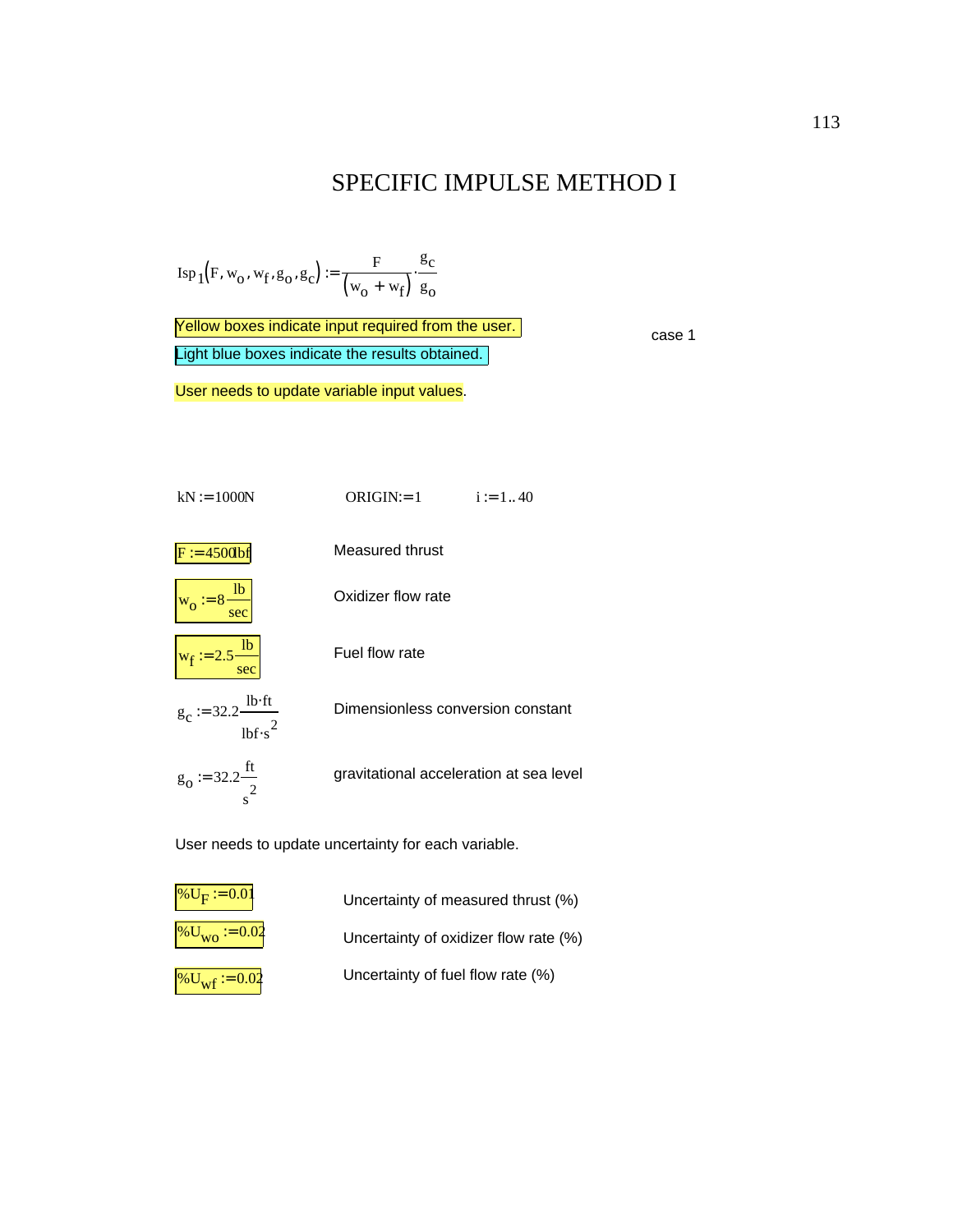UMF = 
$$
\frac{X_i}{r} \cdot \frac{dr}{dX_i}
$$

\nUncertainty Magnification Factors

\nUMF<sub>F</sub> :=  $\frac{F}{\text{Isp}_1(F, w_0, w_f, g_0, g_c)} \cdot \frac{d}{dF} \text{Isp}_1(F, w_0, w_f, g_0, g_c)$ 

\nUMF<sub>wo</sub> :=  $\frac{w_0}{\text{Isp}_1(F, w_0, w_f, g_0, g_c)} \cdot \frac{d}{dw_0} \text{Isp}_1(F, w_0, w_f, g_0, g_c)$ 

\nUMF<sub>wo</sub> = -0.762

\nUMF<sub>wf</sub> :=  $\frac{w_f}{\text{Isp}_1(F, w_0, w_f, g_0, g_c)} \cdot \frac{d}{dw_f} \text{Isp}_1(F, w_0, w_f, g_0, g_c)$ 

\nUMF<sub>wf</sub> = -0.238

At this stage, the uncertainty of the specific impulse is

$$
Isp_1 := Isp_1(F, w_0, w_f, g_0, g_c)
$$
 
$$
Isp_1 = 428.571s
$$
 Specific Impulse, Isp

Let 
$$
\% U = \frac{U_{\text{Isp}}}{\text{Isp}}
$$
  $\% U_F = \frac{U_F}{F}$   $\% U_{\text{wo}} = \frac{U_{\text{wo}}}{W_0}$   $\% U_{\text{wf}} = \frac{U_{\text{wf}}}{W_f}$ 

$$
\% \mathrm{U} := \sqrt{ \left( \mathrm{UMF}_{F} \right)^{2} \cdot \left( \% \mathrm{U}_{F} \right)^{2} + \left( \mathrm{UMF}_{wo} \right)^{2} \cdot \left( \% \mathrm{U}_{wo} \right)^{2} + \left( \mathrm{UMF}_{wf} \right)^{2} \cdot \left( \% \mathrm{U}_{wf} \right)^{2} }
$$

 $\sqrt[6]{8}$  Uncertainty of the<br>specific impulse as specific impulse as in %

$$
U_{Isp1} := \% U \cdot \operatorname{Isp}_1
$$

$$
U_{\text{Isn1}} = 8.073s
$$

 $U_{\text{Lsp1}} = %U \cdot \text{Lsp1}$   $U_{\text{Lsp1}} = 8.073s$  Uncertainty of Isp, sec.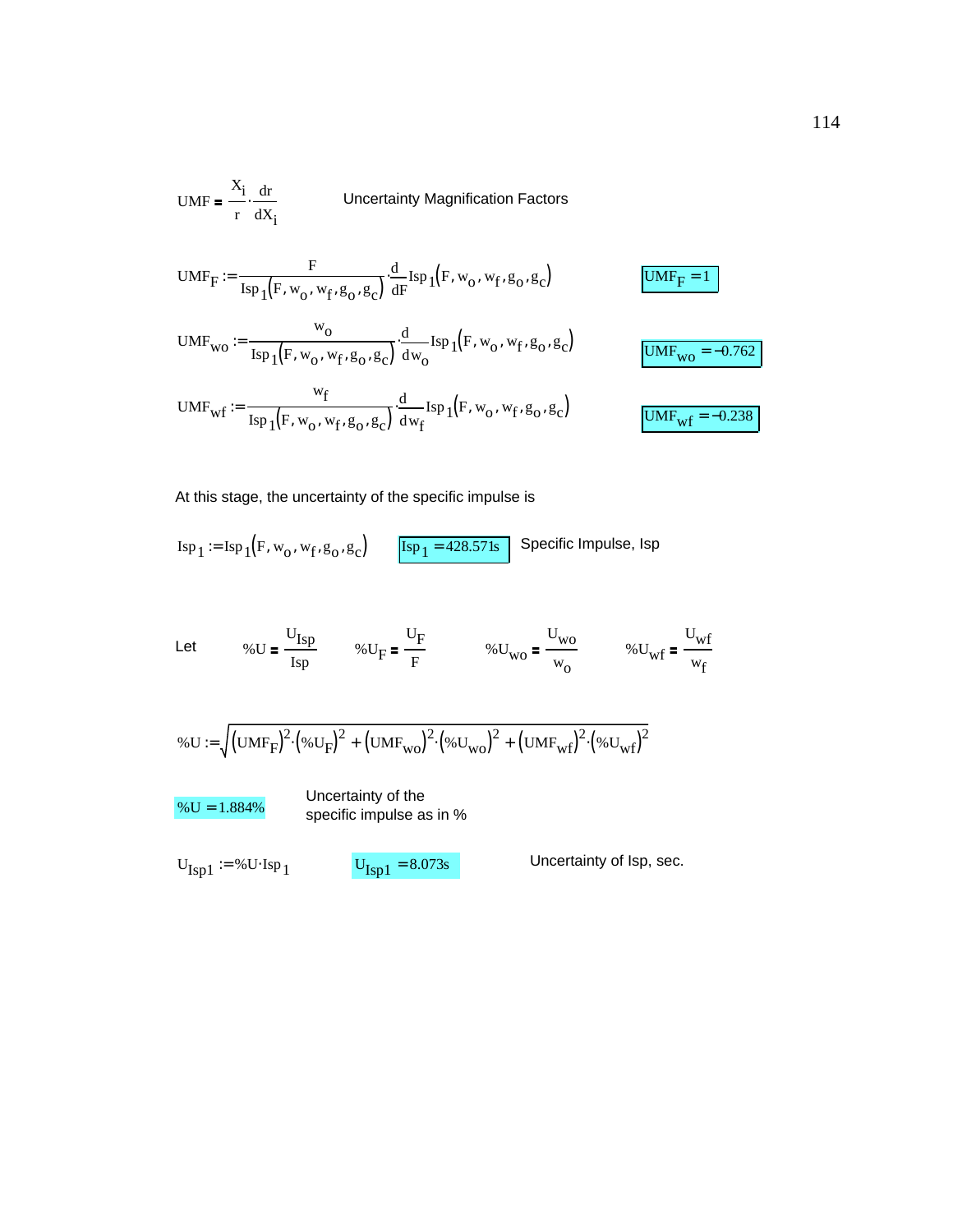

 $UPC<sub>F</sub> + UPC<sub>wo</sub> + UPC<sub>wf</sub> = 100%$ 

$$
\text{UPC} := \left( \begin{array}{c} \text{UPC}_{\text{F}} \\ \text{UPC}_{\text{wo}} \\ \text{UPC}_{\text{wf}} \end{array} \right) \qquad \text{UMF} := \left( \begin{array}{c} \text{UMF}_{\text{F}} \\ \text{UMF}_{\text{wo}} \\ \text{UMF}_{\text{wf}} \end{array} \right) \qquad \text{xdata} := \left( \begin{array}{c} 1 \\ 2 \\ 3 \end{array} \right)
$$



Figure D-1: UMF and UPC Values for Specific Impulse Method I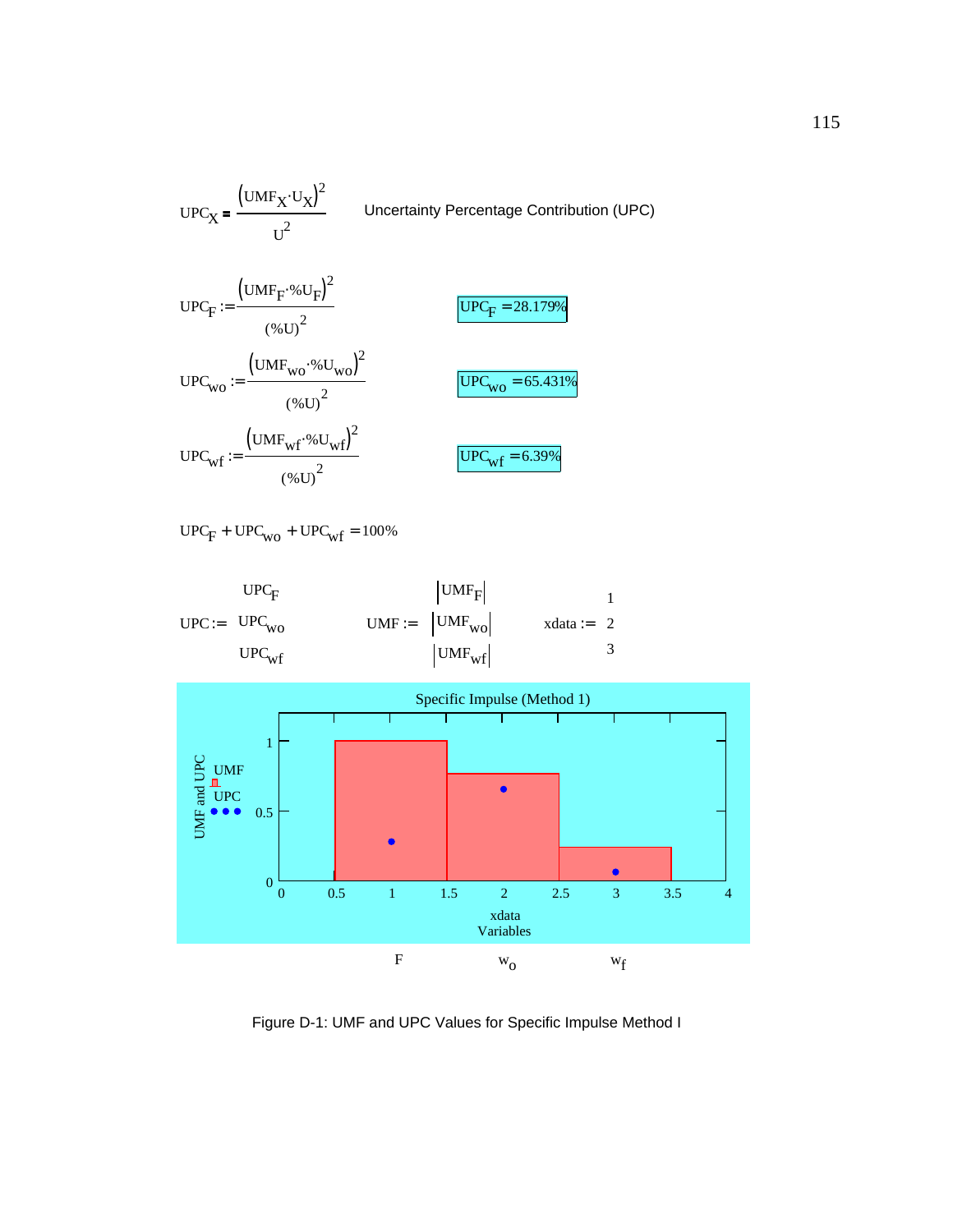#### SPECIFIC IMPULSE METHOD II

$$
\text{Isp}_2(C_F, P_o, D_t, w_o, w_f, g_c, g_o) := \frac{C_F \cdot P_o \cdot \pi \cdot D_t^2}{4(w_o + w_f)} \cdot \frac{g_c}{g_o}
$$

Light blue boxes indicate the results obtained. Yellow boxes indicate input required from the user.

User needs to update variable input values.

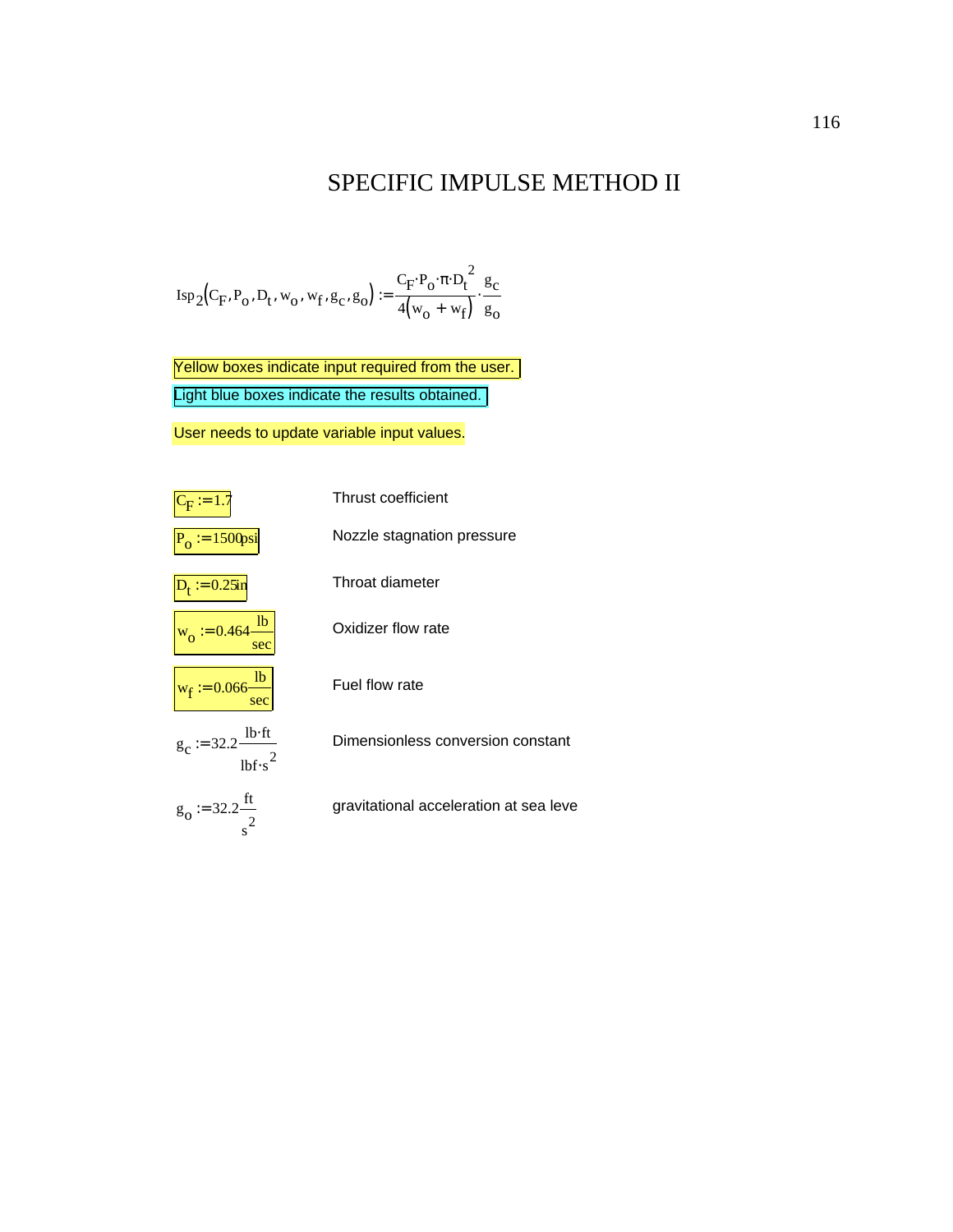Uncertainty for each variable:

| % $U_{\text{CF}}$ = 0.03     | uncertainty of thrust coefficient                |
|------------------------------|--------------------------------------------------|
| % $U_{PQ} := 0.03$           | uncertainty of stagnation pressure at the nozzle |
| % $U_{Dt} := 0.03$           | uncertainty of throat diameter                   |
| $\%$ U <sub>wo</sub> := 0.01 | uncertainty of oxidizer flow                     |
| % $U_{\text{wf}}$ := 0.01    | uncertainty of fuel flow                         |

$$
UMF = \frac{X_i}{r} \cdot \frac{dr}{dX_i}
$$
 Uncertainty Magnification Factors

$$
UMF_{CF} := \frac{C_F}{\mathrm{Isp}_2(C_F, P_o, D_t, w_o, w_f, g_c, g_o)} \cdot \frac{d}{dC_F} \mathrm{Isp}_2(C_F, P_o, D_t, w_o, w_f, g_c, g_o)
$$

$$
UMF_{Po} := \frac{P_o}{\text{Isp}_2(C_F, P_o, D_t, w_o, w_f, g_c, g_o)} \cdot \frac{d}{dP_o} \text{Isp}_2(C_F, P_o, D_t, w_o, w_f, g_c, g_o)
$$

$$
UMF_{Dt} := \frac{D_t}{\mathrm{Isp}_2(C_F, P_o, D_t, w_o, w_f, g_c, g_o)} \cdot \frac{d}{dD_t} \mathrm{Isp}_2(C_F, P_o, D_t, w_o, w_f, g_c, g_o)
$$

$$
UMF_{wo} := \frac{w_0}{\text{Isp}_2(C_F, P_0, D_t, w_0, w_f, g_c, g_0)} \cdot \frac{d}{dw_0} \text{Isp}_2(C_F, P_0, D_t, w_0, w_f, g_c, g_0)
$$

$$
UMF_{wf} := \frac{w_f}{\text{Isp}_2(C_F, P_o, D_t, w_o, w_f, g_c, g_o)} \cdot \frac{d}{dw_f} \text{Isp}_2(C_F, P_o, D_t, w_o, w_f, g_c, g_o)
$$

 $UMF_{Po} = 1$ 

 $UMF_{Dt} = 2$ 

 $UMF_{wf} = -0.125$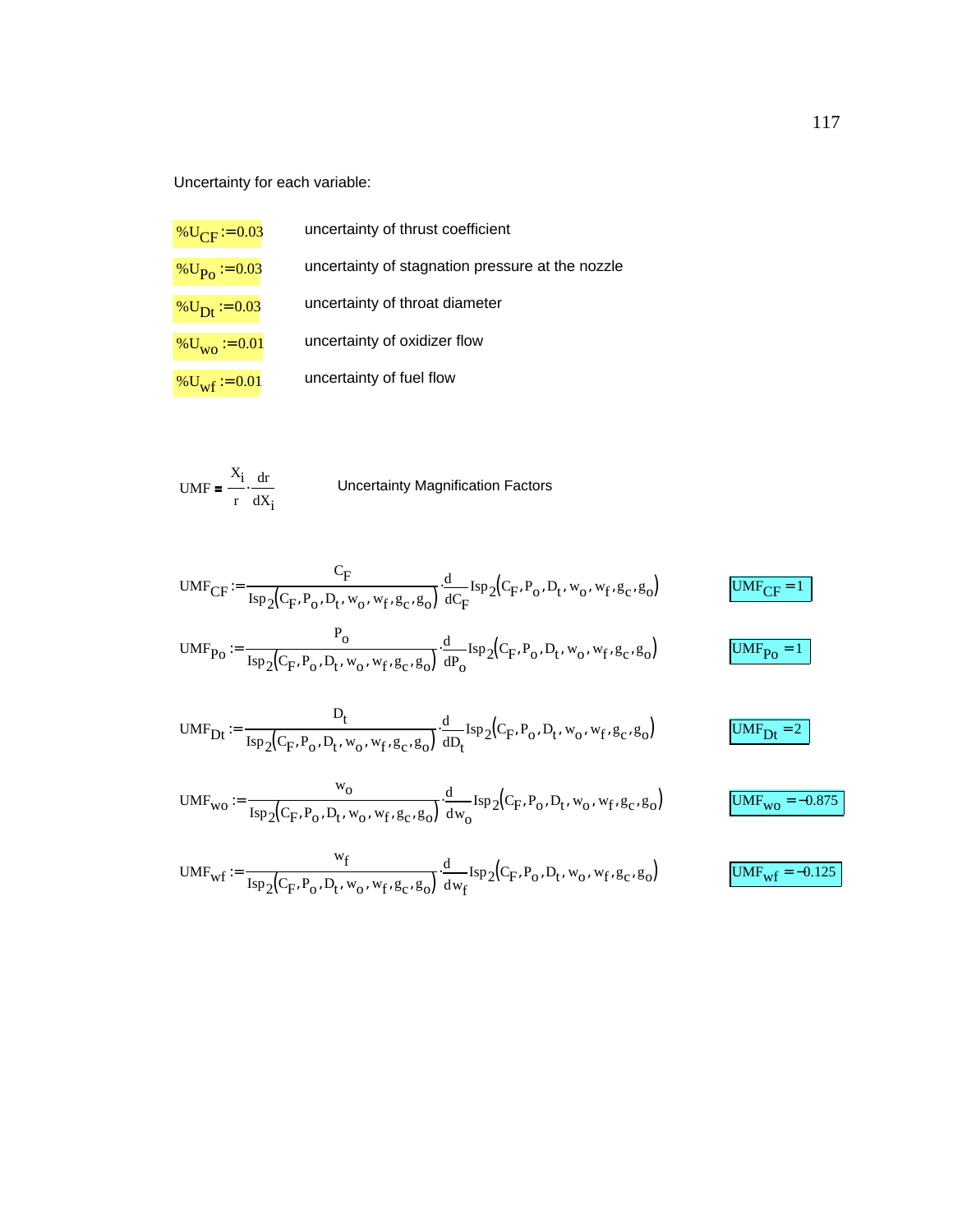At this stage, the uncertainty of the specific impulse is

$$
Isp_2 := Isp_2(C_F, P_o, D_t, w_o, w_f, g_c, g_o)
$$
  
\n
$$
Isp_2 = 236.175s
$$
  
\n
$$
Isp_2 = 236.175s
$$
  
\n
$$
Isp_2 = 236.175s
$$
  
\n
$$
Isp_2 = 236.175s
$$
  
\n
$$
Isp_2 = 236.175s
$$
  
\n
$$
Isp_2 = 236.175s
$$
  
\n
$$
Isp_2 = 236.175s
$$
  
\n
$$
Isp_2 = 236.175s
$$
  
\n
$$
Isp_2 = 236.175s
$$
  
\n
$$
Isp_2 = 236.175s
$$
  
\n
$$
Isp_2 = 236.175s
$$
  
\n
$$
Isp_2 = 236.175s
$$
  
\n
$$
Isp_2 = 236.175s
$$
  
\n
$$
Isp_2 = 236.175s
$$
  
\n
$$
Isp_2 = 236.175s
$$
  
\n
$$
Isp_2 = 236.175s
$$
  
\n
$$
Isp_2 = 236.175s
$$
  
\n
$$
Isp_2 = 236.175s
$$
  
\n
$$
Isp_2 = 236.175s
$$
  
\n
$$
Isp_2 = 236.175s
$$
  
\n
$$
Isp_2 = 236.175s
$$
  
\n
$$
Isp_2 = 236.175s
$$
  
\n
$$
Isp_2 = 236.175s
$$
  
\n
$$
Isp_2 = 236.175s
$$
  
\n
$$
Isp_2 = 236.175s
$$
  
\n
$$
Isp_2 = 236.175s
$$
  
\n
$$
Isp_2 = 236.175s
$$
  
\n
$$
Isp_2 = 236.175s
$$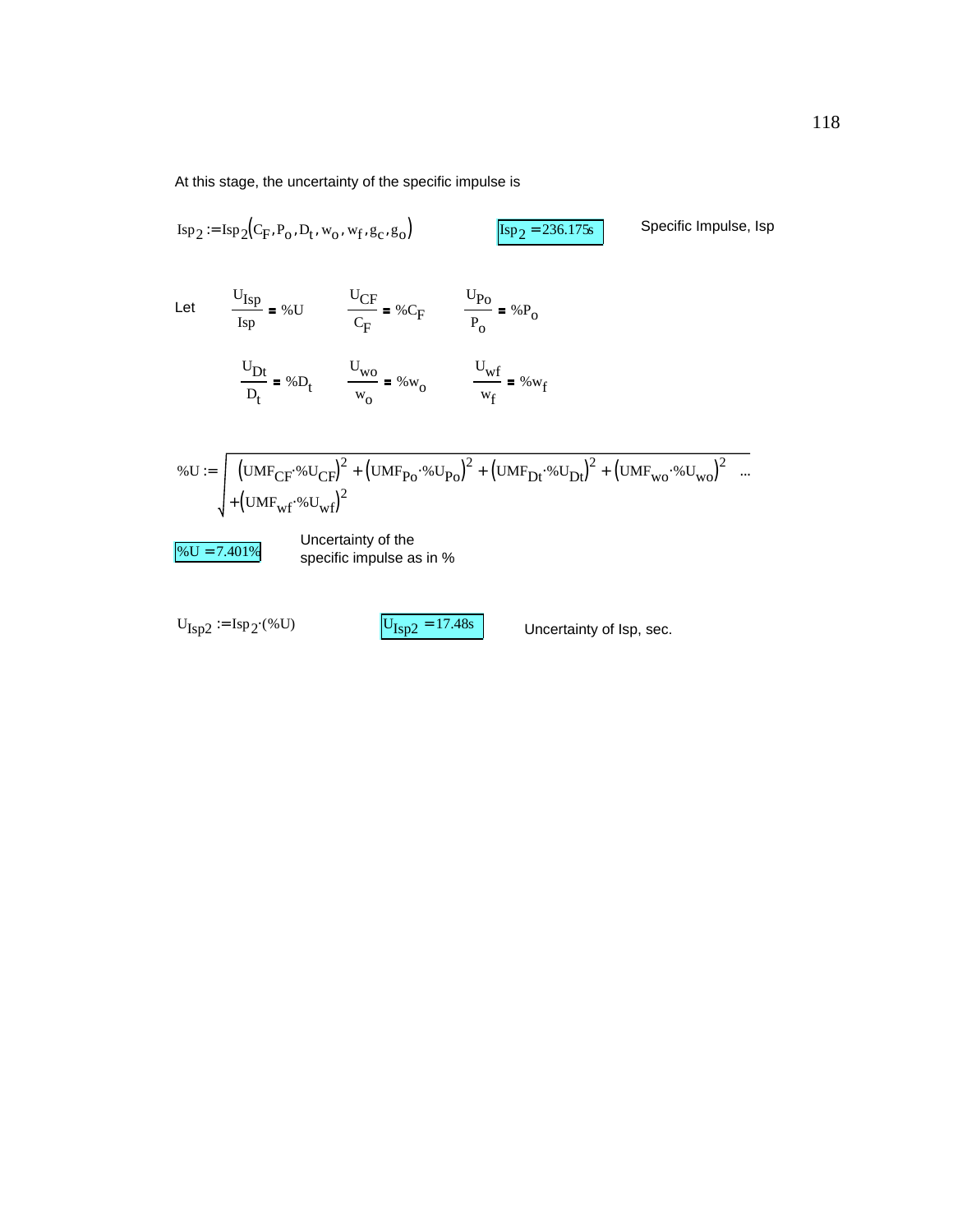UPCX UMFX UX ( ) <sup>⋅</sup> <sup>2</sup> U2 Uncertainty Percentage Contribution (UPC) UPCCF UMFCF %UCF ( ) <sup>⋅</sup> <sup>2</sup> %U2 := UPCCF = 16.429% UPCPo UMFPo %UPo ( ) <sup>⋅</sup> <sup>2</sup> %U2 := UPCPo = 16.429% UPCDt UMFDt %UDt ( ) <sup>⋅</sup> <sup>2</sup> %U2 := UPCDt = 65.715% UPCwo UMFwo %Uwo ( ) <sup>⋅</sup> <sup>2</sup> %U2 := UPCwo = 1.399% UPCwf UMFwf %Uwf ( ) <sup>⋅</sup> <sup>2</sup> %U2 := UPCwf = 0.028%

$$
UPC_{CF} + UPC_{Po} + UPC_{Dt} + UPC_{wo} + UPC_{wf} = 100\%
$$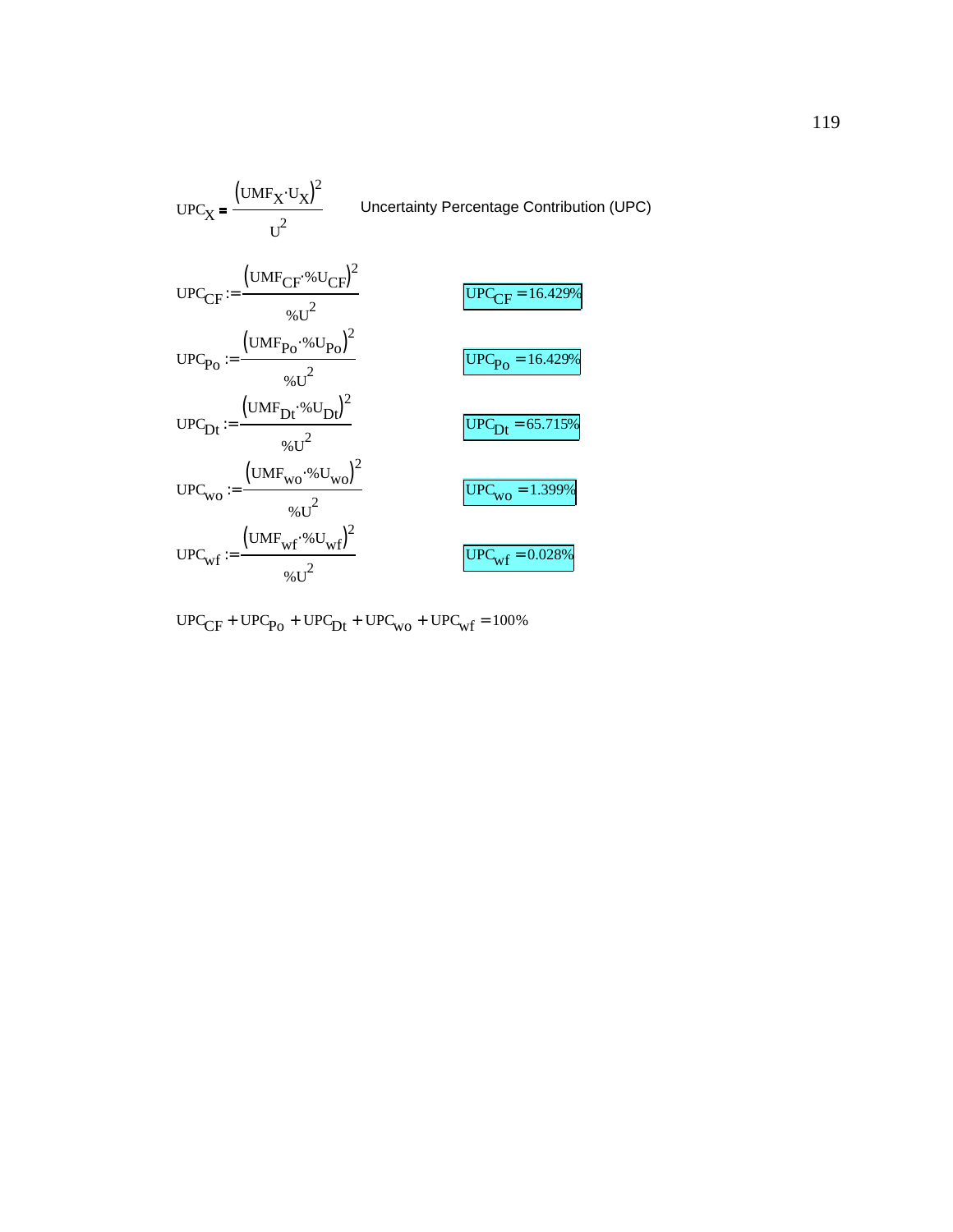



Figure D-2: UMF and UPC Values for Specific Impulse Method 2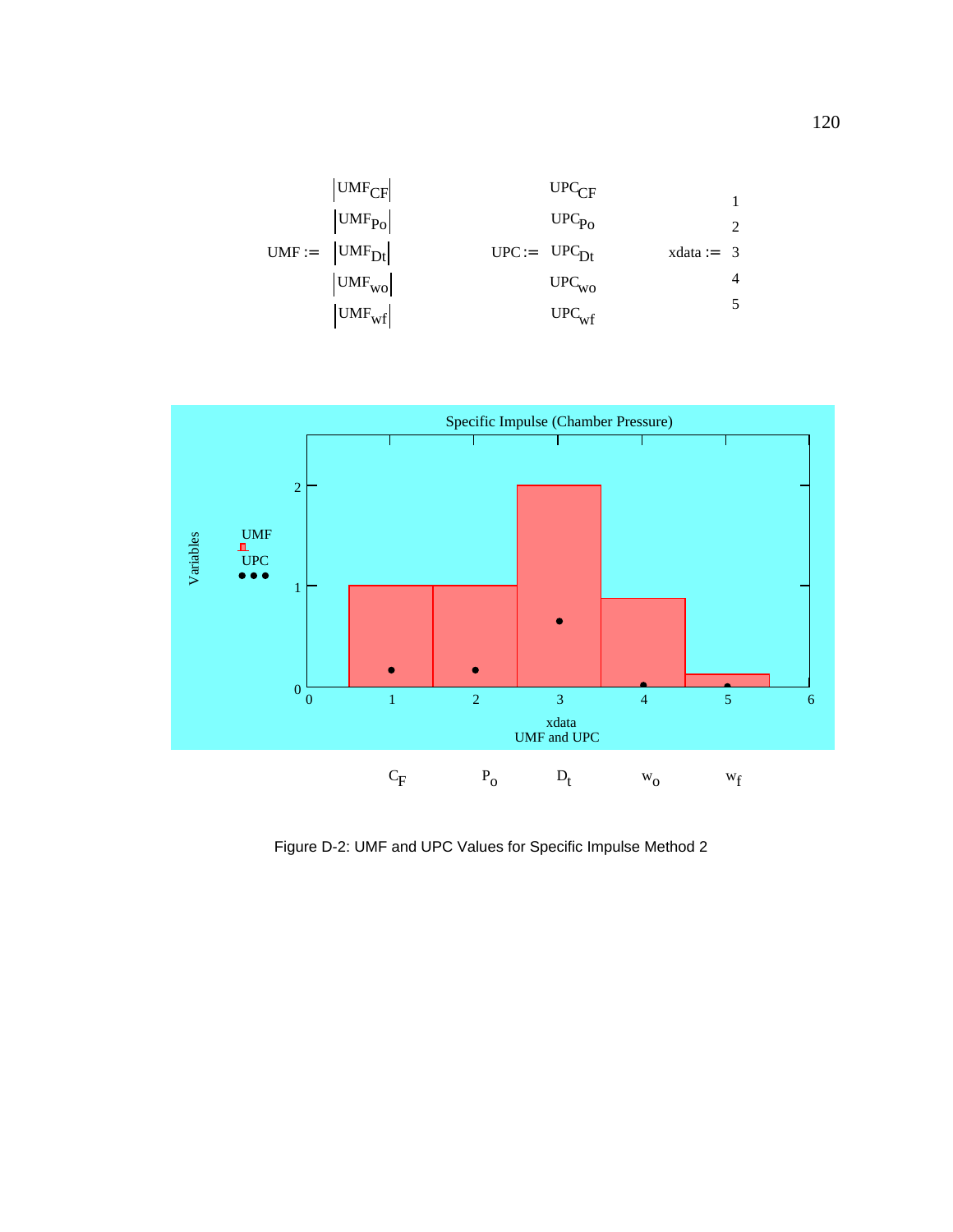## SPECIFIC IMPULSE METHOD III

$$
Isp_{3}(Rc, \gamma, T_{c}, M, P_{e}, P_{c}, P_{3}, D_{e}, w_{o}, w_{f}, g_{o}, g_{c}) := \sqrt{\frac{2 \cdot Rc \cdot g_{c}}{g_{o}^{2}} \cdot \left(\frac{\gamma}{\gamma - 1}\right) \left(\frac{T_{c}}{M}\right)} \left[1 - \left(\frac{P_{e}}{P_{c}}\right)^{\frac{\gamma - 1}{\gamma}}\right] \dots + \frac{\left(P_{e} - P_{3}\right) \cdot \pi \cdot D_{e}^{2} g_{c}}{4 \cdot \left(w_{o} + w_{f}\right) \cdot g_{o}}
$$

| Yellow boxes indicate input required from the user. |                                            |              |              |
|-----------------------------------------------------|--------------------------------------------|--------------|--------------|
| Light blue boxes indicate the results obtained.     |                                            |              |              |
| User needs to update variable input values.         |                                            | $lbmel := 1$ | $ORIGIN = 1$ |
| <b>BTU</b><br>$Rc := 1.986$<br>Ibmol <sub>R</sub>   | Universal gas constant                     |              |              |
| $\gamma := 1.2$                                     | Specific heat ratio                        |              |              |
| $T_c := 5450R$                                      | Chamber temperature                        |              |              |
| 1 <sub>b</sub><br>$M := 21.5 -$<br>lbmol            | Molar mass/ molecular weight of exit fluid |              |              |
| $P_e = 14$ psi                                      | Nozzle exit pressure                       |              |              |
| $:= 1500$ psi                                       | Chamber pressure                           |              |              |
| $P_3 := 14$ psi                                     | Ambient pressure                           |              |              |
| $D_e := 0.87$ in                                    | Nozzle exit diameter                       |              |              |
| lb<br>$w_0 = 0.464$<br>sec                          | Oxidizer flow rate                         |              |              |
| lb<br>$w_f := 0.066$<br>sec                         | Fuel flow rate                             |              |              |

 $\overline{\phantom{0}}$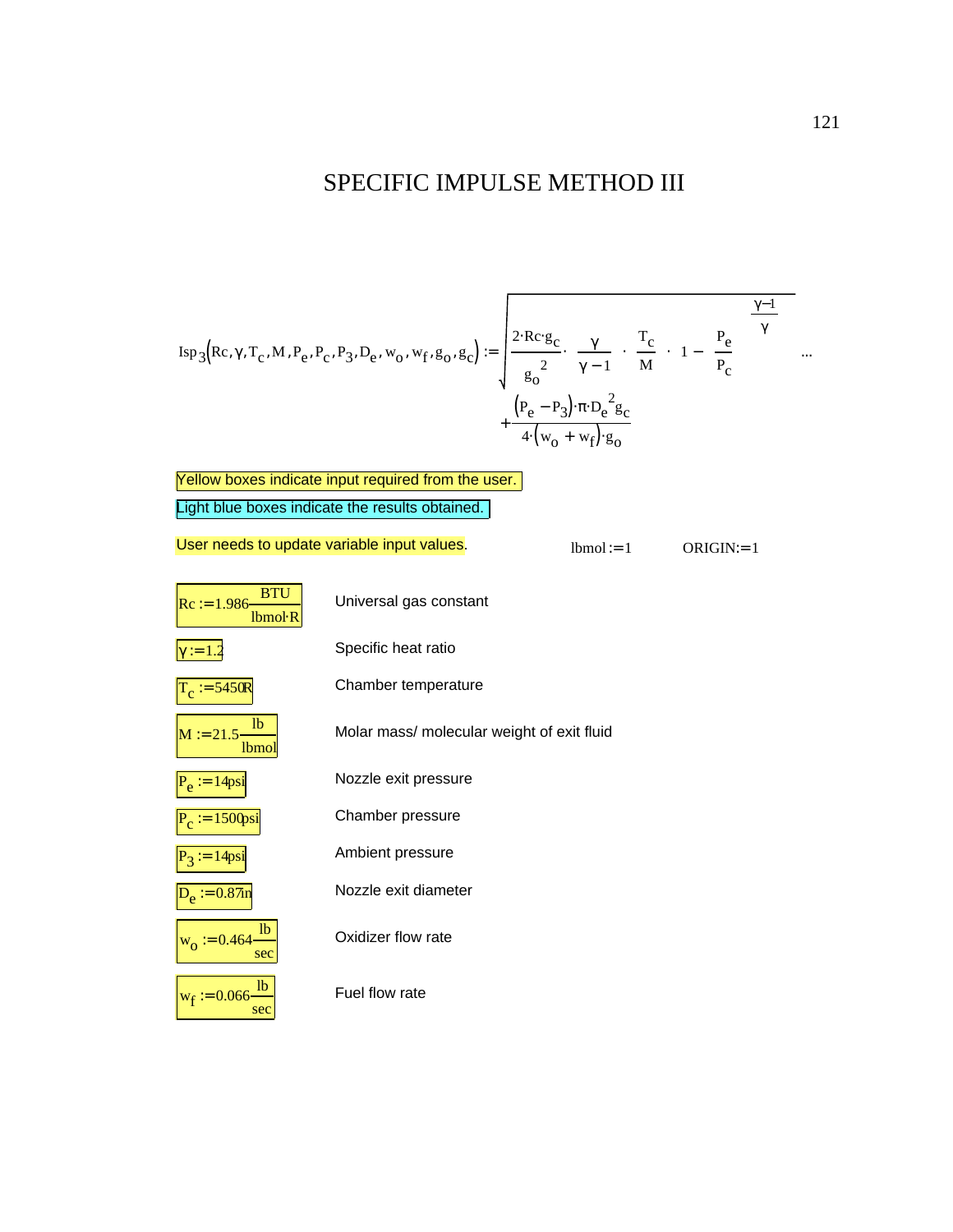$$
g_c := 32.2 \frac{\text{lb·ft}}{\text{lbf·s}^2}
$$
 Dimensionless conversion constant  
 $g_o := 32.2 \frac{\text{ft}}{\text{s}^2}$  gravitational acceleration at sea level

Uncertainty for each variable:

| % $U_{\rm Rc}$ = 0.005                        | uncertainty of universal gas constant                     |
|-----------------------------------------------|-----------------------------------------------------------|
| $\%$ U <sub><math>\gamma</math></sub> := 0.01 | uncertainty of specific heat ratio                        |
| % $U_T$ = 0.03                                | uncertainty of chamber temperature                        |
| $\%$ U <sub>M</sub> := 0.005                  | uncertainty of molar mass/ moleculer weight of exit fluid |
| % $U_{\text{Pe}} := 0.03$                     | uncertainty of nozzle exit pressure                       |
| % $U_{\text{P}_\text{C}} := 0.03$             | uncertainty of chamber pressure                           |
| % $U_{\text{P3}}$ = 0.03                      | uncertainty of ambient pressure                           |
| % $U_{\rm De}$ = 0.01                         | uncertainty of nozzle exit diameter                       |
| $\%$ U <sub>WO</sub> := 0.01                  | uncertainty of oxidizer flow                              |
| % $U_{\text{wf}}$ := 0.01                     | uncertainty of fuel flow                                  |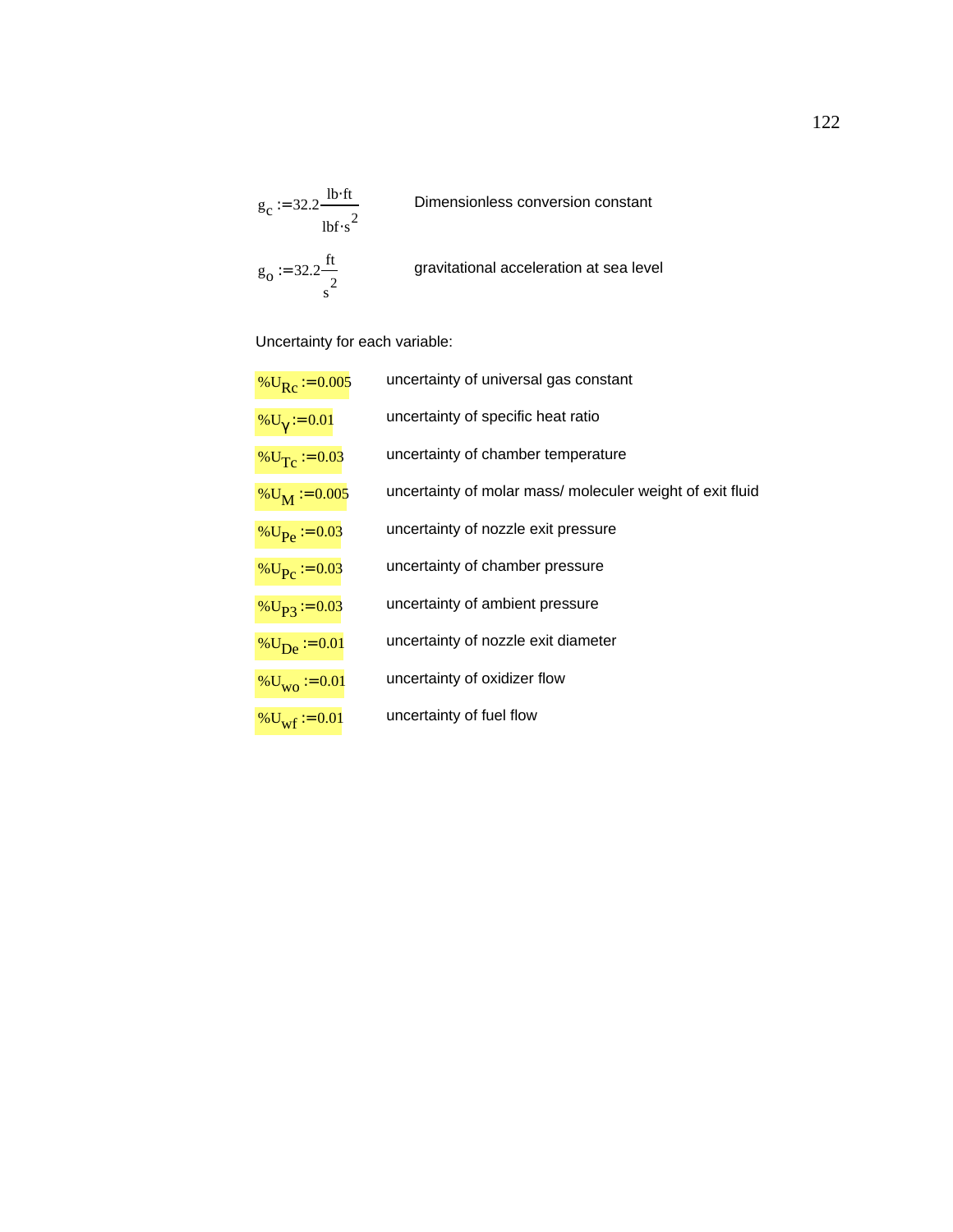UNF<sub>Rc</sub> := 
$$
\frac{R_c}{I_s \cdot dX_i}
$$

\nUncertainty Magnification Factors

\nUMF<sub>Rc</sub> :=  $\frac{Rc}{I_{sp_3}(Rc, \gamma, T_c, M, P_e, P_c, P_3, D_e, w_0, w_f, g_0, g_c)} \cdot \frac{d}{dRc} I_{sp_3}(Rc, \gamma, T_c, M, P_e, P_c, P_3, D_e, w_0, w_f, g_0, g_c)$ 

\nUMF<sub>T</sub> :=  $\frac{\gamma}{I_{sp_3}(Rc, \gamma, T_c, M, P_e, P_c, P_3, D_e, w_0, w_f, g_0, g_c)} \cdot \frac{d}{dY} I_{sp_3}(Rc, \gamma, T_c, M, P_e, P_c, P_3, D_e, w_0, w_f, g_0, g_c)$ 

\nUMF<sub>TC</sub> :=  $\frac{T_c}{I_{sp_3}(Rc, \gamma, T_c, M, P_e, P_c, P_3, D_e, w_0, w_f, g_0, g_c)} \cdot \frac{d}{dT_c} I_{sp_3}(Rc, \gamma, T_c, M, P_e, P_c, P_3, D_e, w_0, w_f, g_0, g_c)$ 

\nUMF<sub>M</sub> :=  $\frac{M}{I_{sp_3}(Rc, \gamma, T_c, M, P_e, P_c, P_3, D_e, w_0, w_f, g_0, g_c)} \cdot \frac{d}{dM} I_{sp_3}(Rc, \gamma, T_c, M, P_e, P_c, P_3, D_e, w_0, w_f, g_0, g_c)$ 

\nUMF<sub>P<sub>e</sub></sub> :=  $\frac{P_c}{I_{sp_3}(Rc, \gamma, T_c, M, P_e, P_c, P_3, D_e, w_0, w_f, g_0, g_c)} \cdot \frac{d}{dP_e} I_{sp_3}(Rc, \gamma, T_c, M, P_e, P_c, P_3, D_e, w_0, w_f, g_0, g_c)$ 

\nUMF<sub>P<sub>C</sub></sub> :=  $\frac{P_c}{I_{sp_3}(Rc, \gamma, T_c, M, P_e, P_c, P_3, D_e, w_0, w_f, g_0, g_c)} \cdot \frac{d}{dP_e} I_{sp_3}(Rc, \gamma, T_c, M, P_e, P_c, P_$ 

$$
UMF_{Pc} := \frac{P_c}{\text{Isp}_3(\text{Re}, \gamma, T_c, M, P_e, P_c, P_3, D_e, w_0, w_f, g_0, g_c)} \cdot \frac{d}{dP_c} \text{Isp}_3(\text{Re}, \gamma, T_c, M, P_e, P_c, P_3, D_e, w_0, w_f, g_0, g_c)
$$

$$
UMF_{P3} := \frac{P_3}{\text{Isp}_3(\text{Rc}, \gamma, T_c, M, P_e, P_c, P_3, D_e, w_0, w_f, g_0, g_c)} \cdot \frac{d}{dP_3} \text{Isp}_3(\text{Rc}, \gamma, T_c, M, P_e, P_c, P_3, D_e, w_0, w_f, g_0, g_c)
$$

$$
UMF_{De} := \frac{D_e}{\text{Isp}_3(\text{Re}, \gamma, T_c, M, P_e, P_c, P_3, D_e, w_0, w_f, g_0, g_c)} \cdot \frac{d}{dD_e} \text{Isp}_3(\text{Re}, \gamma, T_c, M, P_e, P_c, P_3, D_e, w_0, w_f, g_0, g_c)
$$

$$
UMF_{wo} := \frac{w_0}{\text{Isp}_3(\text{Rc}, \gamma, T_c, M, P_e, P_c, P_3, D_e, w_0, w_f, g_0, g_c)} \cdot \frac{d}{dw_0} \text{Isp}_3(\text{Rc}, \gamma, T_c, M, P_e, P_c, P_3, D_e, w_0, w_f, g_0, g_c)
$$

$$
\text{UMF}_{\text{wf}} := \frac{\text{w}_{\text{f}}}{\text{Isp}_{3}\left(\text{Re}, \gamma, \text{T}_{\text{c}}, \text{M}, \text{P}_{\text{e}}, \text{P}_{\text{c}}, \text{P}_{3}, \text{D}_{\text{e}}, \text{w}_{\text{0}}, \text{w}_{\text{f}}, \text{g}_{\text{O}}, \text{g}_{\text{c}}\right)} \cdot \frac{\text{d}}{\text{d}\text{w}_{\text{f}}}\text{Isp}_{3}\left(\text{Re}, \gamma, \text{T}_{\text{c}}, \text{M}, \text{P}_{\text{e}}, \text{P}_{\text{c}}, \text{P}_{3}, \text{D}_{\text{e}}, \text{w}_{\text{O}}, \text{w}_{\text{f}}, \text{g}_{\text{O}}, \text{g}_{\text{c}}\right)}
$$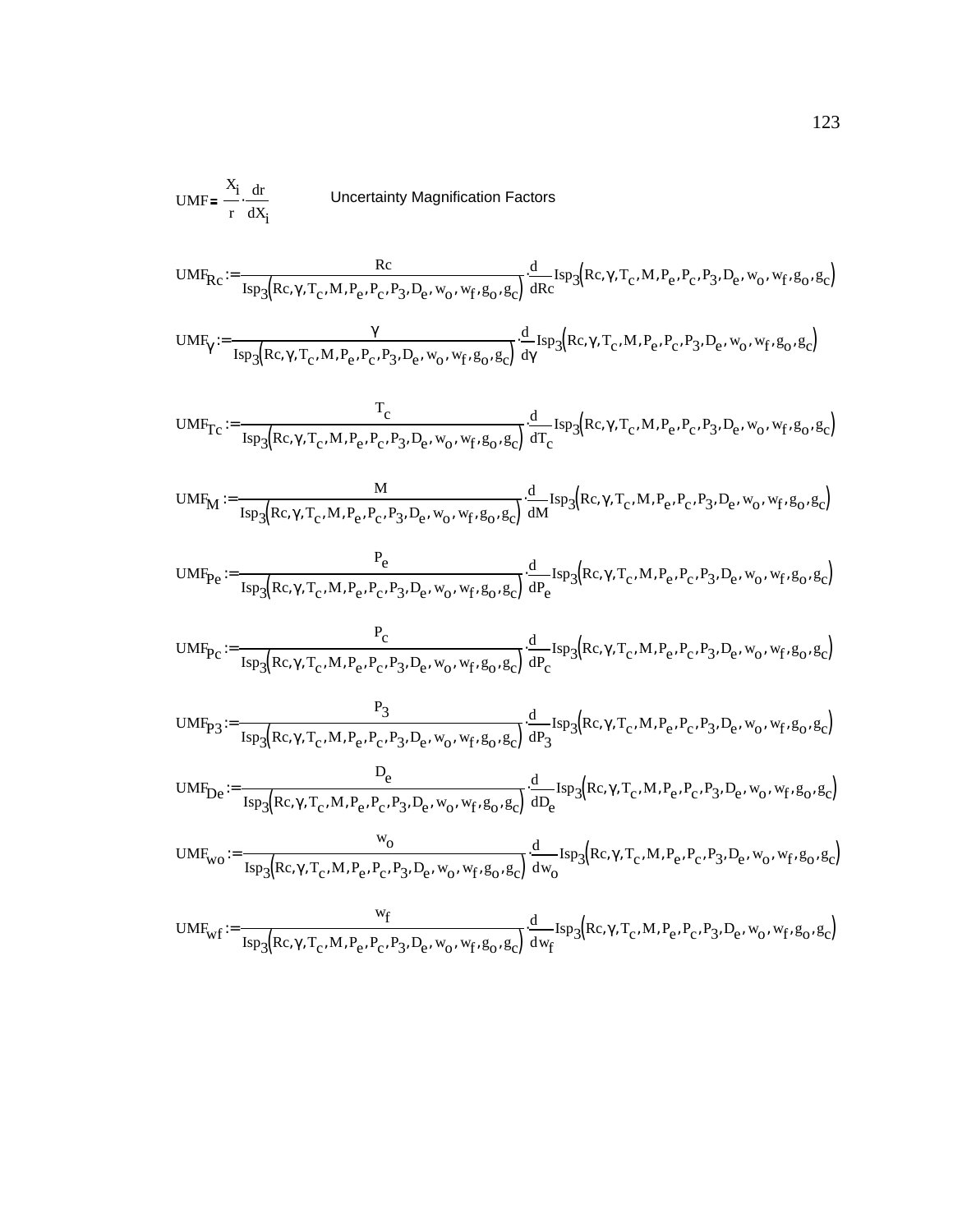At this stage, the uncertainty of the specific impulse is

$$
Isp_3 := Isp_3(Rc, \gamma, T_c, M, P_e, P_c, P_3, D_e, w_0, w_f, g_0, g_c)
$$

 $\boxed{\text{Isp}_3 = 281.078\text{s}}$  Specific Impulse, Isp

Let 
$$
\frac{U_{\text{Isp}}}{I_{\text{sp}}} = \% U
$$
  $\frac{U_{\text{Rc}}}{I_{\text{Rc}}} = \% R_{\text{C}}$   $\frac{U_{\gamma}}{\gamma} = \% \gamma$   $\frac{U_{\text{Tc}}}{T_{\text{c}}} = \% T_{\text{c}}$   $\frac{U_{\text{M}}}{M} = \% M$ 

$$
\frac{U_{\text{Pe}}}{P_{\text{e}}} = \%P_{\text{e}} \qquad \frac{U_{\text{P}}}{P_{\text{c}}} = \%P_{\text{c}} \qquad \frac{U_{\text{P}}}{P_{\text{3}}} = \%P_{\text{3}} \qquad \frac{U_{\text{De}}}{D_{\text{e}}} = \%D_{\text{e}} \qquad \frac{U_{\text{wo}}}{W_{\text{0}}} = \%W_{\text{0}} \qquad \frac{U_{\text{wi}}}{W_{\text{f}}}
$$

$$
\% \mathbf{U} := \sqrt{\left[ \left( \mathbf{U} \mathbf{M} \mathbf{F}_{\mathbf{R} \mathbf{C}} \cdot \mathbf{W} \mathbf{U}_{\mathbf{R} \mathbf{C}} \right)^2 + \left( \mathbf{U} \mathbf{M} \mathbf{F}_{\gamma} \cdot \mathbf{W} \mathbf{U}_{\gamma} \right)^2 + \left( \mathbf{U} \mathbf{M} \mathbf{F}_{\mathbf{T} \mathbf{C}} \cdot \mathbf{W} \mathbf{U}_{\mathbf{T} \mathbf{C}} \right)^2 + \left( \mathbf{U} \mathbf{M} \mathbf{F}_{\mathbf{M}} \cdot \mathbf{W} \mathbf{U}_{\mathbf{M}} \right)^2 \right] \dots} + \left( \mathbf{U} \mathbf{M} \mathbf{F}_{\mathbf{P} \mathbf{C}} \cdot \mathbf{W} \mathbf{U}_{\mathbf{P} \mathbf{C}} \right)^2 + \left( \mathbf{U} \mathbf{M} \mathbf{F}_{\mathbf{P} \mathbf{C}} \cdot \mathbf{W} \mathbf{U}_{\mathbf{P} \mathbf{C}} \right)^2 + \left( \mathbf{U} \mathbf{M} \mathbf{F}_{\mathbf{P} \mathbf{S}} \cdot \mathbf{W} \mathbf{U}_{\mathbf{P} \mathbf{3}} \right)^2 + \left( \mathbf{U} \mathbf{M} \mathbf{F}_{\mathbf{D} \mathbf{C}} \cdot \mathbf{W} \mathbf{U}_{\mathbf{D} \mathbf{C}} \right)^2 \dots + \left( \mathbf{U} \mathbf{M} \mathbf{F}_{\mathbf{W} \mathbf{O}} \cdot \mathbf{W} \mathbf{U}_{\mathbf{W} \mathbf{O}} \right)^2 + \left( \mathbf{U} \mathbf{M} \mathbf{F}_{\mathbf{W} \mathbf{O}} \cdot \mathbf{W} \mathbf{U}_{\mathbf{W} \mathbf{C}} \right)^2
$$

 $\frac{96 \text{U} = 1.78\%}{\text{specific impulse}}$ specific impulse as in %

 $U_{\text{Isp3}} := \text{Isp}_3 \cdot ( \text{W} U )$   $U_{\text{Isp3}} = 5.005 \text{s}$  Uncertainty of lsp, sec.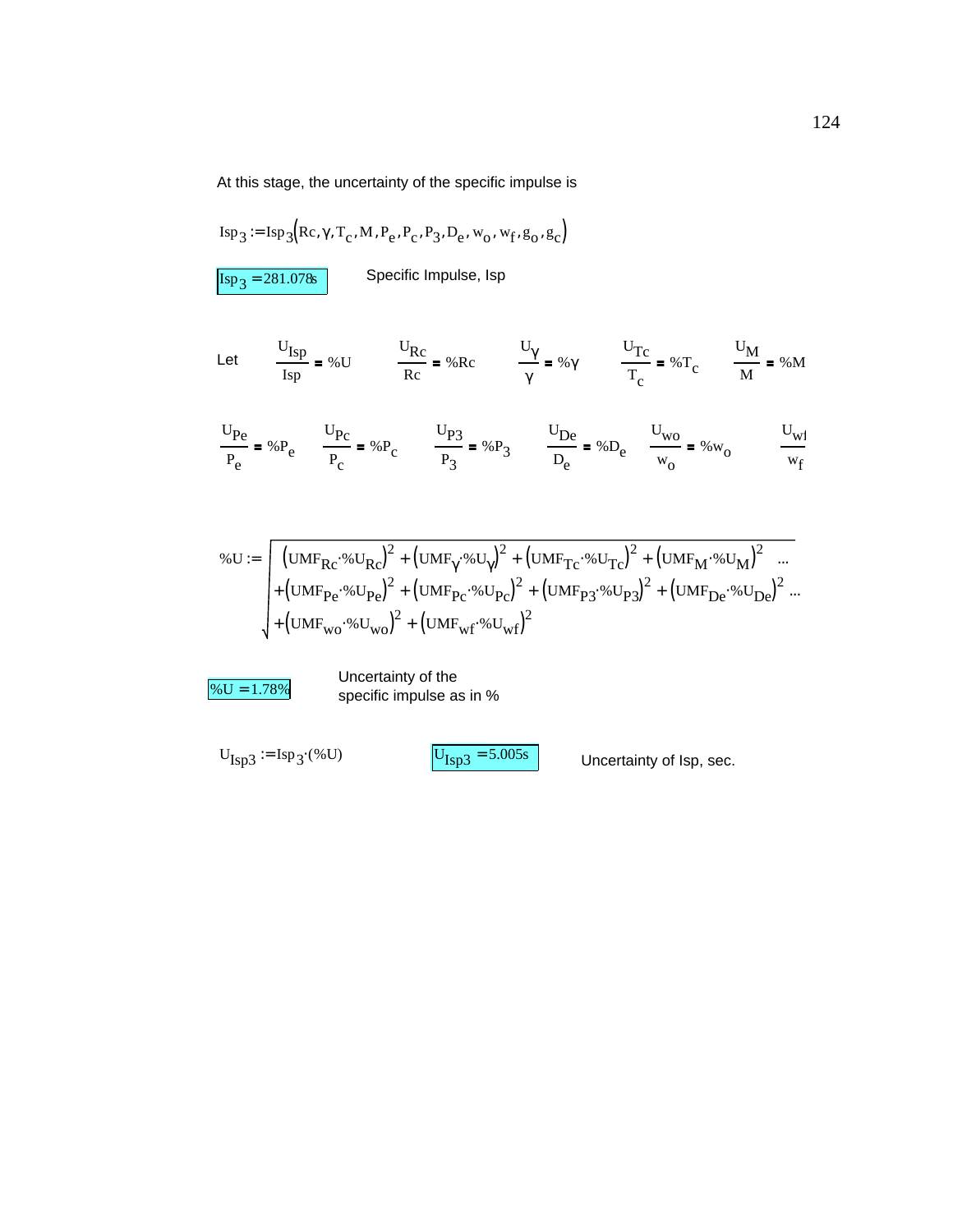| $UPC_X = \frac{(UMF_X \cdot U_X)^2}{U^2}$                                                                                                      | Uncertainty Percentage Contribution (UPC) |
|------------------------------------------------------------------------------------------------------------------------------------------------|-------------------------------------------|
| $UPC_{RC} := \frac{(UMF_{RC} \cdot \% U_{RC})}{\omega_{CUT}^2}$                                                                                | $\overline{UPC_{Rc}} = 1.972\%$           |
| $\text{UPC}_{\gamma} := \frac{\left(\text{UMF}_{\gamma} \cdot \% \text{U}_{\gamma}\right)^{2}}{ \left  \frac{\text{W}}{\text{W}} \right ^{2}}$ | $\overline{UPC_{\gamma}}$ = 22.717%       |
| $\text{UPC}_{\text{Tc}} := \frac{\left(\text{UMF}_{\text{Tc}} \cdot \% \text{U}_{\text{Tc}}\right)^2}{\omega_{6 \text{H}}^2}$                  | $\overline{UPC_{Tc}} = 70.976\%$          |
| $UPC_{M} := \frac{(UMF_{M} \cdot \% U_{M})^{2}}{Q \times T^{2}}$                                                                               | $UPCM = 1.972%$                           |
| $UPC_{Pe} := \frac{(UMF_{Pe} \cdot \% U_{Pe})^2}{2}$                                                                                           | $UPC_{\text{Pe}} = 0.063\%$               |
| $UPC_{\text{PC}} := \frac{(UMF_{\text{PC}} \cdot \% U_{\text{PC}})^2}{96.11^2}$                                                                | $UPC_{PC} = 1.417\%$                      |
| $UPC_{P3} := \frac{(UMF_{P3} \cdot \% U_{P3})^2}{96.11^2}$                                                                                     | $UPC_{P3} = 0.885\%$                      |
| $UPCDe := \frac{(UMFDe %UDe)2}{\sqrt{2}}$                                                                                                      | $UPC_{De} = 0.00\%$                       |
| $UPC_{\text{WO}} := \frac{(UMF_{\text{WO}} \cdot \% U_{\text{WO}})^2}{96.11^2}$                                                                | $UPC_{WO} = 0.00\%$                       |
| $UPC_{wf} := \frac{(UMF_{wf} \cdot 6U_{wf})^2}{96.17^2}$                                                                                       | $\overline{UPC_{wf}} = 0.00\%$            |

 $\text{UPC}_{\text{Rc}}$  +  $\text{UPC}_{\gamma}$  +  $\text{UPC}_{\text{Tc}}$  +  $\text{UPC}_{\text{M}}$  +  $\text{UPC}_{\text{Pe}}$  +  $\text{UPC}_{\text{Pc}}$  +  $\text{UPC}_{\text{P3}}$  +  $\text{UPC}_{\text{De}}$ +  $UPC_{WO}$  +  $UPC_{wf}$  $... = 100\%$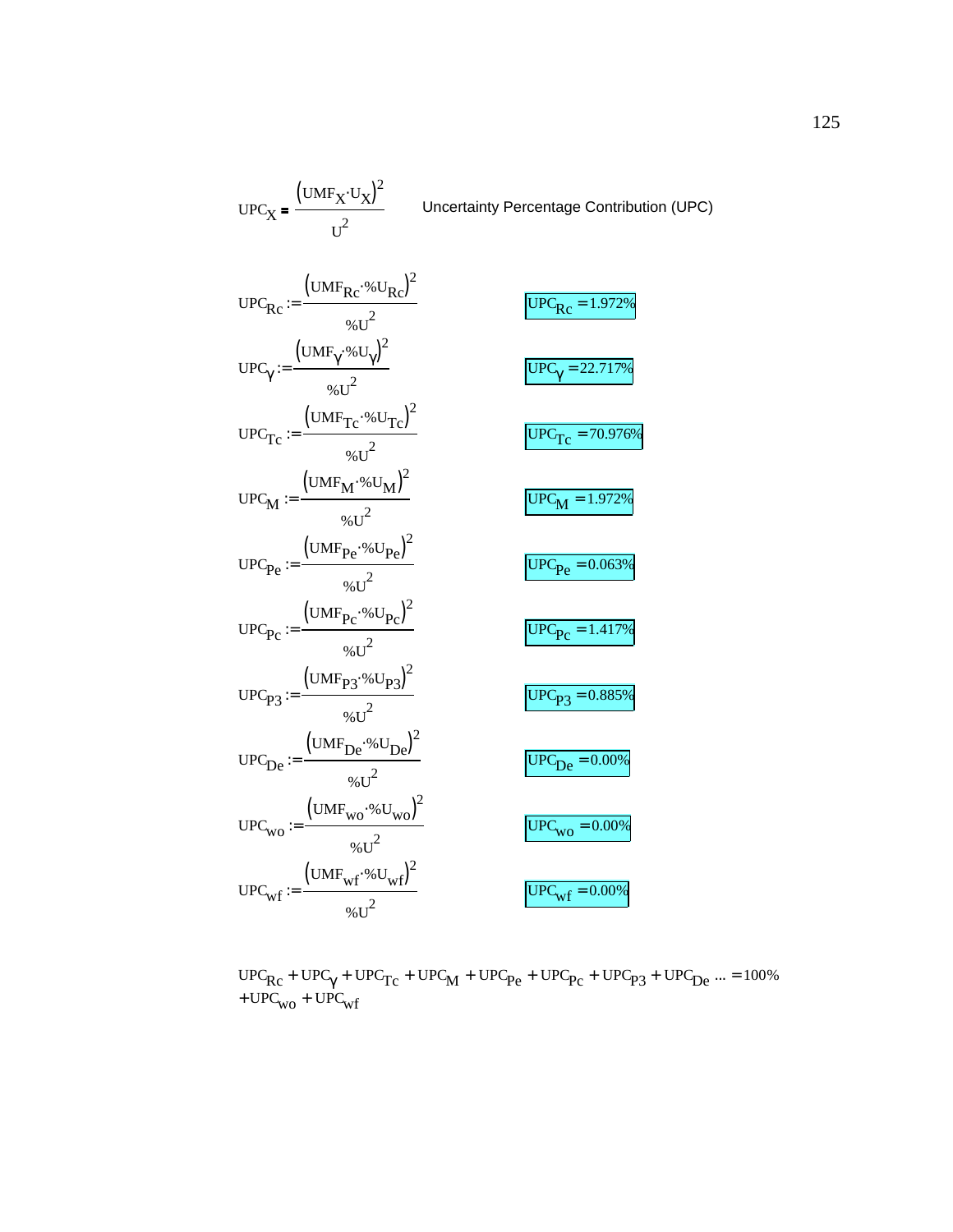



Figure D-3: UMF and UPC Values for Specific Impulse Method III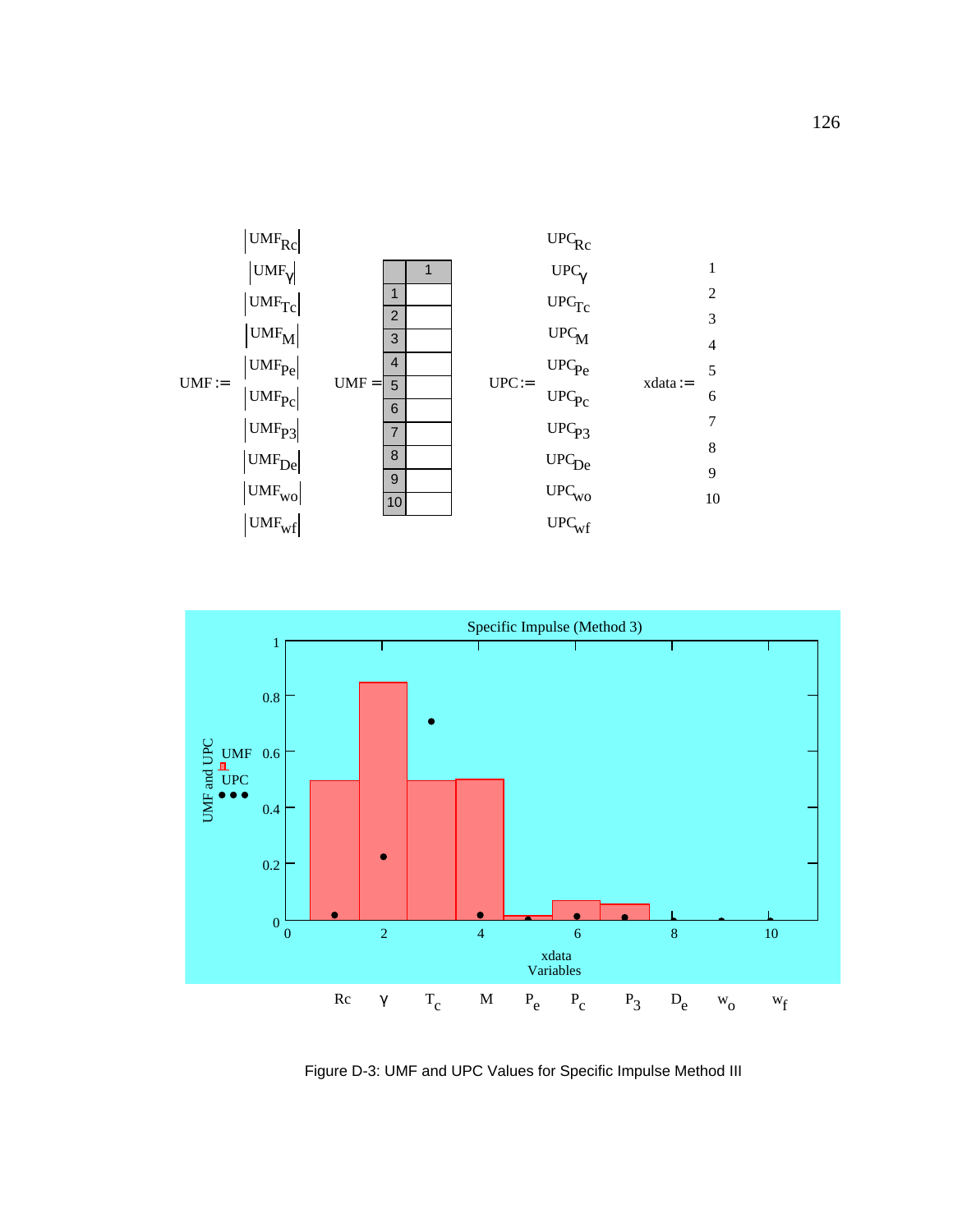#### SPECIFIC IMPULSE METHOD IV

 $\lambda_{\mathbf{N}}(\mathbf{\theta}) := \frac{1}{2}$ Nozzle divergence factor,  $\lambda_{\mathbf{N}}(\theta) := \frac{1}{2} \cdot (1 + \cos(\theta))$ 

$$
Isp_{4}(\theta, Re, \gamma, T_c, M, P_e, P_c, P_3, D_e, w_o, w_f, g_o, g_c) := \lambda_{N}(\theta) \cdot \sqrt{\frac{2 \cdot Re \cdot g_c}{g_o^{2}} \left(\frac{\gamma}{\gamma - 1}\right) \left(\frac{T_c}{M}\right)} \left[1 - \left(\frac{P_e}{P_c}\right)^{\frac{\gamma - 1}{\gamma}}\right] \cdot \frac{\left(\frac{\gamma - 1}{\gamma}\right)}{\left(\frac{P_e}{\gamma}\right)^{\gamma}} \right] \cdot \frac{\left(\frac{\gamma}{\gamma}\right)^{\gamma}}{\left(\frac{\gamma}{\gamma}\right)^{\gamma}}
$$

|                                                 | Yellow boxes indicate input required from the user. |              |              |
|-------------------------------------------------|-----------------------------------------------------|--------------|--------------|
| Light blue boxes indicate the results obtained. |                                                     |              |              |
| User needs to update variable input values.     |                                                     | $lbmol := 1$ | $ORIGIN = 1$ |
| $\theta$ := 23.5 deg                            | Nozzle divergence angle                             |              |              |
| <b>BTU</b><br>$Rc := 1.986$<br>Ibmol R          | Universal gas constant                              |              |              |
| $:= 1.2$                                        | Specific heat ratio                                 |              |              |
| $C_c := 5450R$                                  | Chamber temperature                                 |              |              |
| 1 <sub>b</sub><br>$M := 21.5$<br><b>lbmol</b>   | Molar mass/ molecular weight of exit fluid          |              |              |
| $P_e := 14$ psi                                 | Nozzle exit pressure                                |              |              |
| $\overline{P}_c := 1500 \text{psi}$             | Chamber pressure                                    |              |              |
| $P_3 := 14$ psi                                 | Ambient pressure                                    |              |              |
| $D_e := 0.87$ in                                | Nozzle exit diameter                                |              |              |
| <sup>1</sup><br>$w_0 = 0.464$<br>sec            | Oxidizer flow rate                                  |              |              |
| 1 <sub>b</sub><br>$w_f := 0.066$<br>sec         | Fuel flow rate                                      |              |              |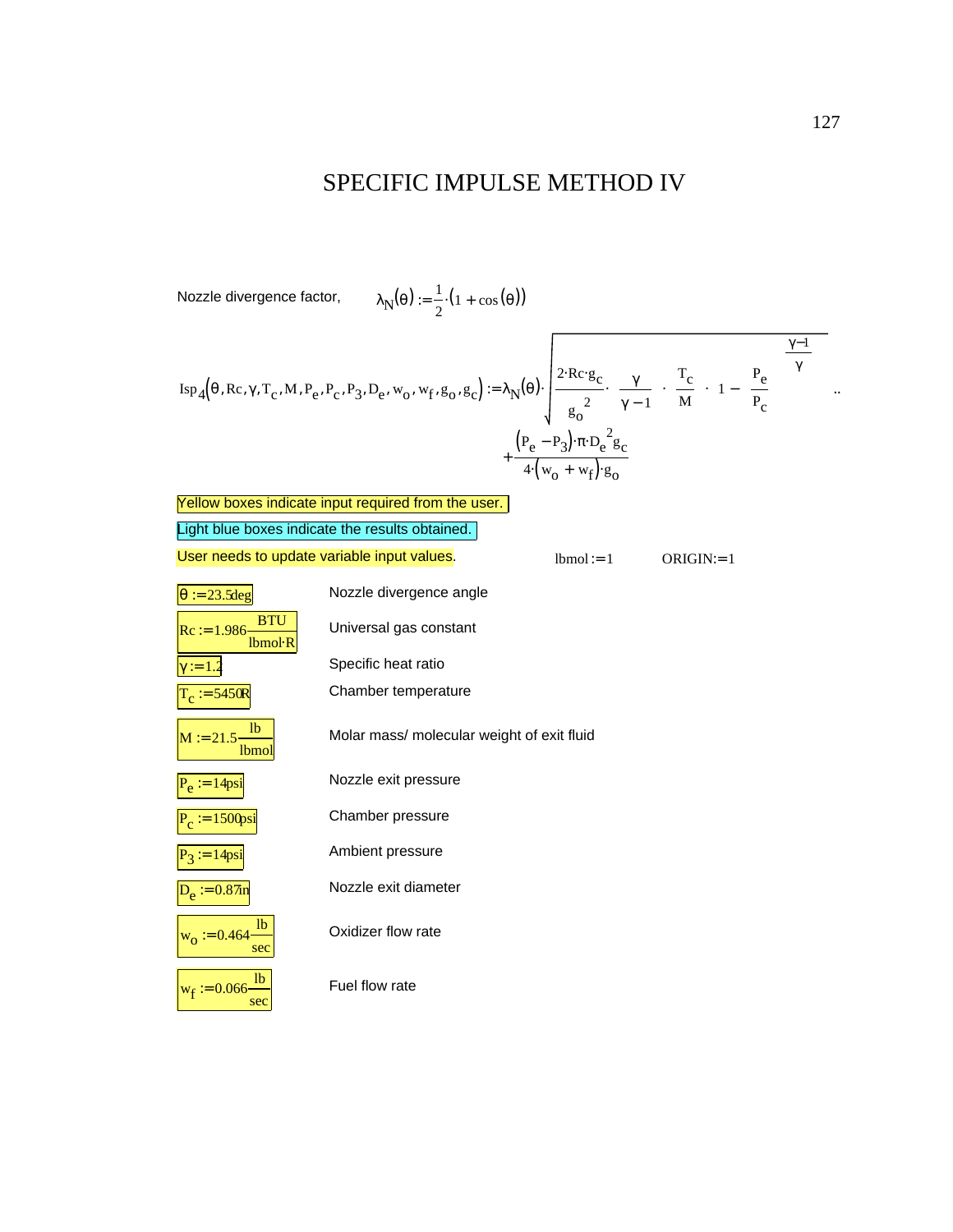

Uncertainty for each variable:

| % $U_{\theta} := 0.01$       | uncertainty of nozzle divergence angle                   |
|------------------------------|----------------------------------------------------------|
| % $U_{\text{Rc}}$ = 0.005    | uncertainty of universal gas constant                    |
| $\%U_{\gamma} := 0.01$       | uncertainty of specific heat ratio                       |
| % $U_T$ = 0.03               | uncertainty of chamber temperature                       |
| $\%U_M := 0.005$             | uncertainty of molar mass/moleculer weight of exit fluid |
| % $U_{\text{Pe}}$ = 0.03     | uncertainty of nozzle exit pressure                      |
| % $U_{\text{P}c}$ = 0.03     | uncertainty of chamber pressure                          |
| $\%$ U <sub>P3</sub> := 0.03 | uncertainty of ambient pressure                          |
| $\%U_{\text{De}} := 0.01$    | uncertainty of nozzle exit diameter                      |
| $\%$ U <sub>WO</sub> := 0.01 | uncertainty of oxidizer flow                             |
| % $U_{\text{wf}}$ = 0.01     | uncertainty of fuel flow                                 |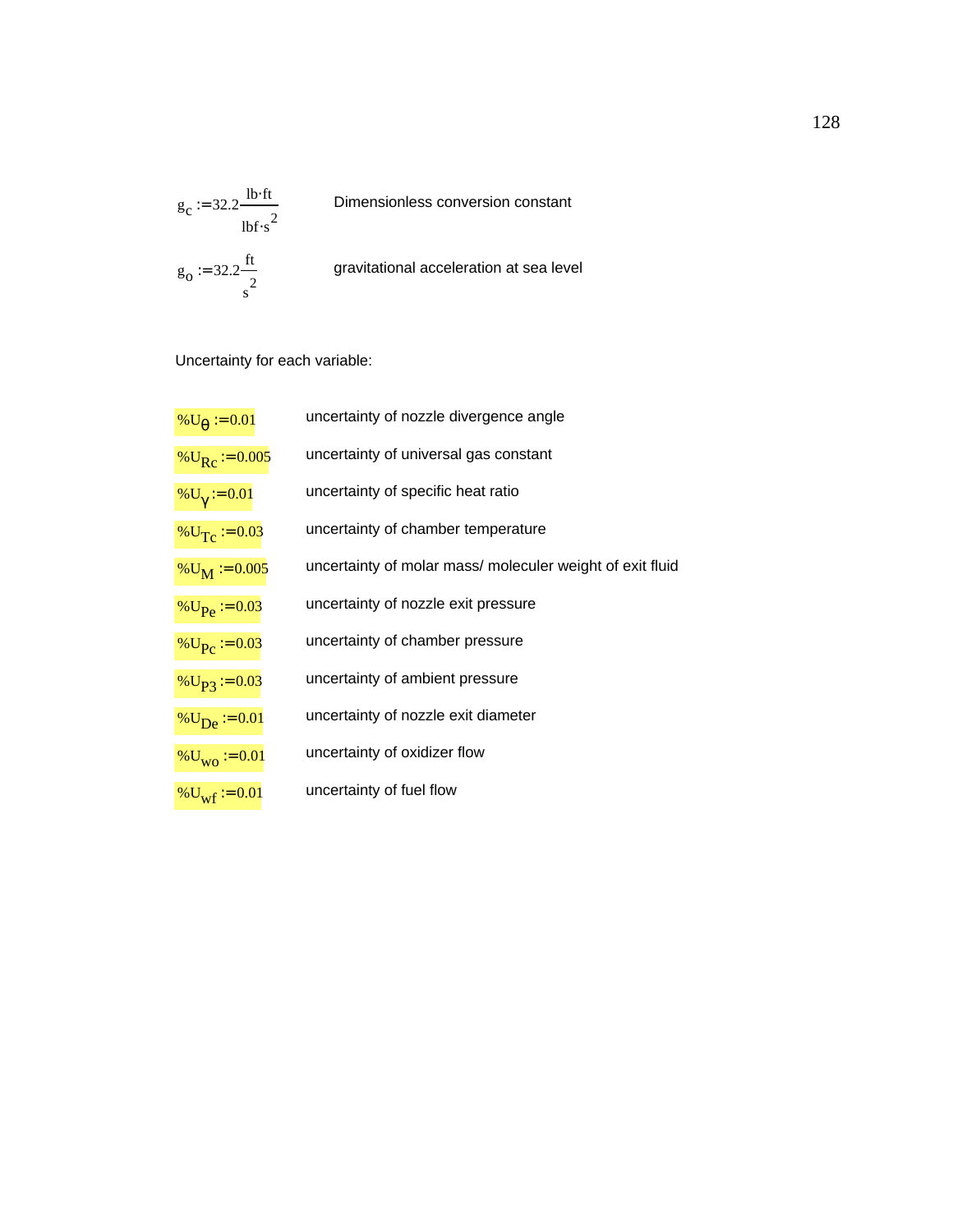UMF<sub>p</sub> = 
$$
\frac{x_1}{r}
$$
 dF  
\nUncoertainty Magnification Factors  
\nUMF<sub>0</sub> :=  $\frac{\theta}{\text{Isp}_4(\theta, \text{Re}, \gamma, T_c, M, P_c, P_c, P_3, D_c, w_0, w_f, g_0, g_c))}$   
\nd<sub>1</sub> s<sub>P</sub>4 $(\theta, \text{Re}, \gamma, T_c, M, P_c, P_c, P_3, D_c, w_0, w_f, g_0, g_c)$   
\nUMF<sub>R</sub> :=  $\frac{Rc}{\text{Isp}_4(\theta, \text{Re}, \gamma, T_c, M, P_c, P_c, P_3, D_c, w_0, w_f, g_0, g_c))}$   
\nd<sub>1</sub> s<sub>P</sub>4 $(\theta, \text{Re}, \gamma, T_c, M, P_c, P_c, P_3, D_c, w_0, w_f, g_0, g_c)$   
\n $\frac{\gamma}{\text{Isp}_4(\theta, \text{Re}, \gamma, T_c, M, P_c, P_c, P_3, D_c, w_0, w_f, g_0, g_c)}$   
\n $\frac{\gamma}{\text{Isp}_4(\theta, \text{Re}, \gamma, T_c, M, P_c, P_c, P_3, D_c, w_0, w_f, g_0, g_c)} = \frac{d}{d\gamma} \text{Isp}_4(\theta, \text{Re}, \gamma, T_c, M, P_c, P_c, P_3, D_c, w_0, w_f, g_0, g_c)$   
\n $\text{UMF}_{Tc} := \frac{T_c}{\text{Isp}_4(\theta, \text{Re}, \gamma, T_c, M, P_c, P_c, P_3, D_c, w_0, w_f, g_0, g_c)} \frac{d}{d\tau} \text{Isp}_4(\theta, \text{Re}, \gamma, T_c, M, P_c, P_c, P_3, D_c, w_0, w_f, g_0, g_c)$   
\n $\text{UMF}_{Tc} := \frac{R}{\text{Isp}_4(\theta, \text{Re}, \gamma, T_c, M, P_c, P_c, P_3, D_c, w_0, w_f, g_0, g_c)} \frac{d}{d\tau} \text{Isp}_4(\theta, \text{Re}, \gamma, T_c, M, P_c, P_c, P_3, D_c, w_0, w_f, g_0, g_c)$   
\n $\text{UM$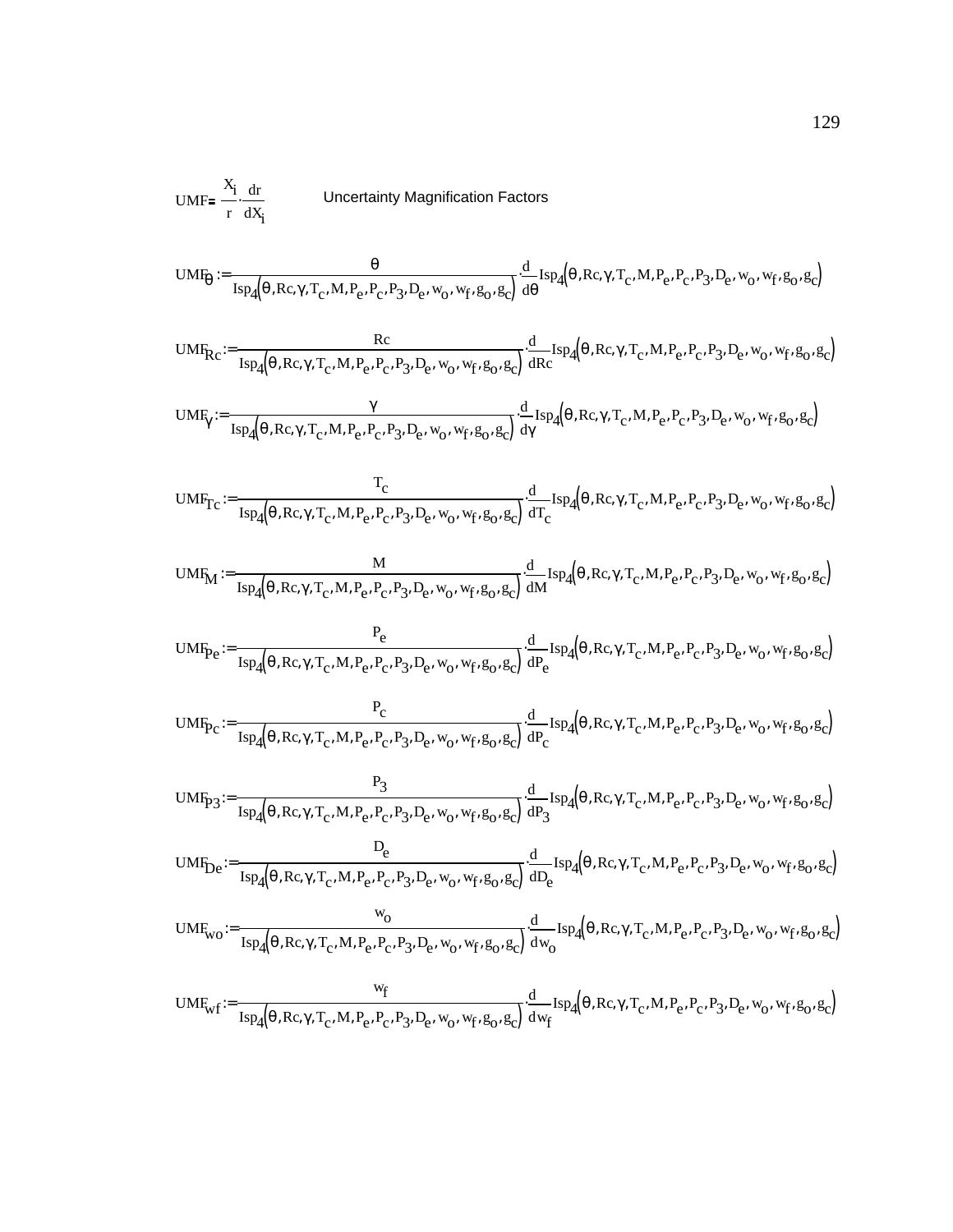At this stage, the uncertainty of the specific impulse is

$$
Isp_4 := Isp_4(\theta, Re, \gamma, T_c, M, P_e, P_c, P_3, D_e, w_0, w_f, g_0, g_c)
$$
  

$$
Isp_4 = 269.421s
$$
 Specific Impulse, Isp

Let 
$$
\frac{U_{Isp}}{Isp} = \% U
$$
  $\frac{U_{\theta}}{\theta} = \% \theta$   $\frac{U_{Rc}}{Rc} = \% R c$   $\frac{U_{\gamma}}{\gamma} = \% \gamma$   $\frac{U_{Tc}}{T_c} = \% T_c$   
 $\frac{U_M}{M} = \% M$   $\frac{U_{Pe}}{P_e} = \% P_e$   $\frac{U_{Pc}}{P_c} = \% P_c$   $\frac{U_{P3}}{P_3} = \% P_3$   
 $\frac{U_{De}}{D_e} = \% D_e$   $\frac{U_{wo}}{W_0} = \% W_0$   $\frac{U_{wf}}{W_f} = \% W_f$ 

$$
\% \mathbf{U} := \begin{cases} \left( \mathbf{U} \mathbf{M} \mathbf{F}_{\theta} \cdot \mathbf{W} \mathbf{U}_{\theta} \right)^{2} + \left( \mathbf{U} \mathbf{M} \mathbf{F}_{\mathbf{R} \mathbf{C}} \cdot \mathbf{W} \mathbf{U}_{\mathbf{R} \mathbf{C}} \right)^{2} + \left( \mathbf{U} \mathbf{M} \mathbf{F}_{\gamma} \cdot \mathbf{W} \mathbf{U}_{\gamma} \right)^{2} + \left( \mathbf{U} \mathbf{M} \mathbf{F}_{\gamma} \mathbf{C} \cdot \mathbf{W} \mathbf{U}_{\gamma} \right)^{2} \dots \\ + \left( \mathbf{U} \mathbf{M} \mathbf{F}_{\mathbf{M}} \cdot \mathbf{W} \mathbf{U}_{\mathbf{M}} \right)^{2} + \left( \mathbf{U} \mathbf{M} \mathbf{F}_{\mathbf{P} \mathbf{C}} \cdot \mathbf{W} \mathbf{U}_{\mathbf{P} \mathbf{C}} \right)^{2} + \left( \mathbf{U} \mathbf{M} \mathbf{F}_{\mathbf{P} \mathbf{C}} \cdot \mathbf{W} \mathbf{U}_{\mathbf{P} \mathbf{C}} \right)^{2} + \left( \mathbf{U} \mathbf{M} \mathbf{F}_{\mathbf{P} \mathbf{C}} \cdot \mathbf{W} \mathbf{U}_{\mathbf{P} \mathbf{C}} \right)^{2} + \left( \mathbf{U} \mathbf{M} \mathbf{F}_{\mathbf{D} \mathbf{C}} \cdot \mathbf{W} \mathbf{U}_{\mathbf{D} \mathbf{C}} \right)^{2} + \left( \mathbf{U} \mathbf{M} \mathbf{F}_{\mathbf{W} \mathbf{C}} \cdot \mathbf{W} \mathbf{U}_{\mathbf{W} \mathbf{C}} \right)^{2} + \left( \mathbf{U} \mathbf{M} \mathbf{F}_{\mathbf{W} \mathbf{C}} \cdot \mathbf{W} \mathbf{U}_{\mathbf{W} \mathbf{C}} \right)^{2} \end{cases}
$$

 $% U = 1.783\%$  Uncertainty of the specific impulse as specific impulse as in %

$$
U_{\text{Isp4}} := \text{Isp}_4(%U)
$$

 $\text{U}_{\text{Isp4}} = \text{Isp}_4 \cdot (\% \text{U})$   $\qquad \qquad \text{U}_{\text{Isp4}} = 4.804 \text{s}$  Uncertainty of Isp, sec.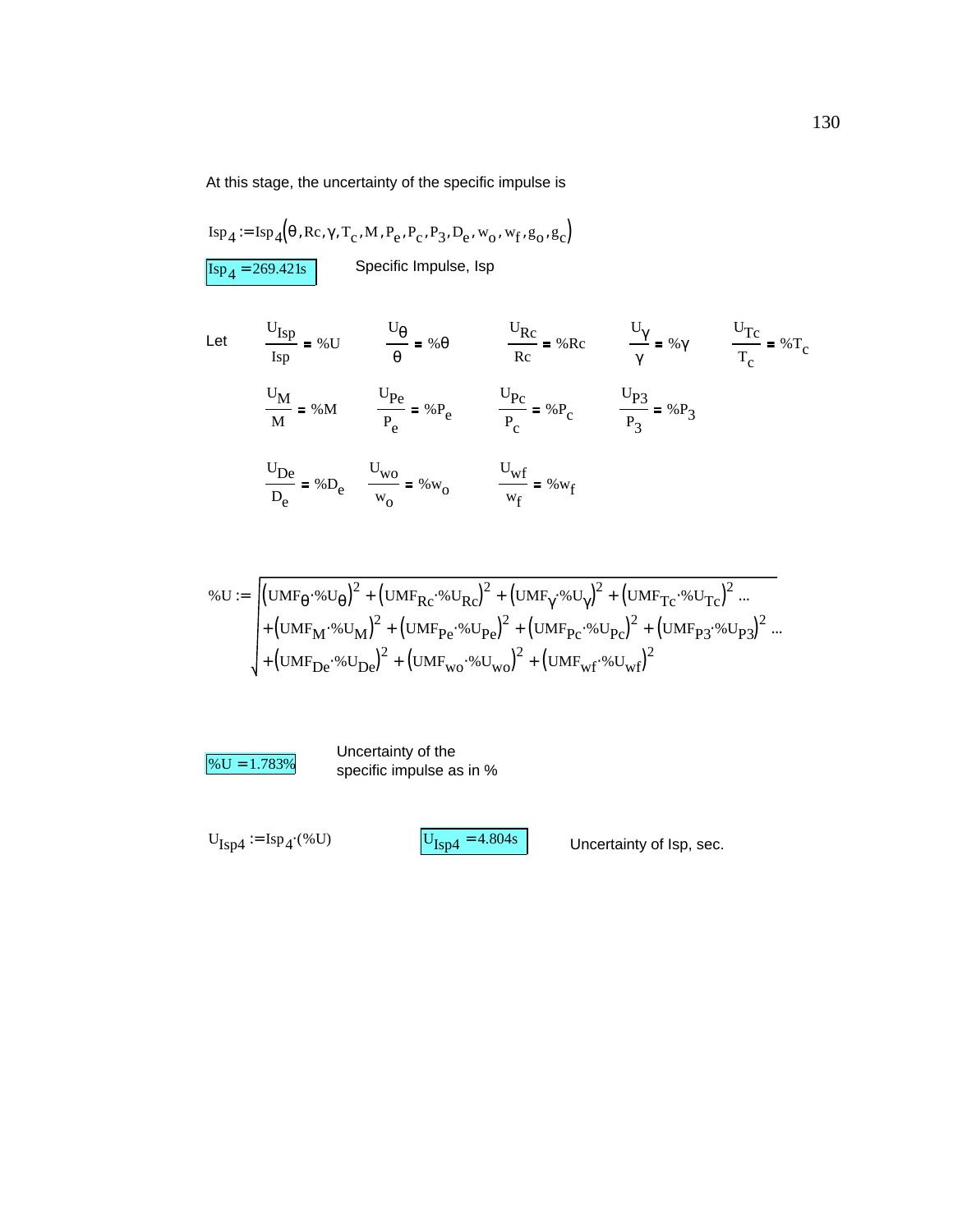$$
UPC_X = \frac{(UMF_X \cdot U_X)^2}{U^2}
$$
Uncertainty Percentage Contribution (UPC)  
\n
$$
UPC_{\theta} := \frac{(UMF_{\theta} \cdot %U_{\theta})^2}{%U^2}
$$
  
\n
$$
UPC_{\theta} := \frac{(UMF_{Rc} \cdot %U_{Rc})^2}{%U^2}
$$
  
\n
$$
UPC_{\theta} = \frac{(UMF_{\theta} \cdot %U_{\theta})^2}{%U^2}
$$
  
\n
$$
UPC_{\theta} = \frac{(UMF_{\theta} \cdot %U_{\theta})^2}{%U^2}
$$
  
\n
$$
UPC_{\theta} = \frac{(UMF_{\theta} \cdot %U_{\theta})^2}{%U^2}
$$
  
\n
$$
UPC_{\theta} = \frac{(UMF_{M} \cdot %U_{M})^2}{%U^2}
$$
  
\n
$$
UPC_{\theta} = \frac{(UMF_{M} \cdot %U_{\theta})^2}{%U^2}
$$
  
\n
$$
UPC_{\theta} = \frac{(UMF_{\theta} \cdot %U_{\theta})^2}{%U^2}
$$
  
\n
$$
UPC_{\theta} = \frac{(UMF_{\theta} \cdot %U_{\theta})^2}{%U^2}
$$
  
\n
$$
UPC_{\theta} = \frac{(UMF_{\theta} \cdot %U_{\theta})^2}{%U^2}
$$
  
\n
$$
UPC_{\theta} = \frac{(UMF_{\theta} \cdot %U_{\theta})^2}{%U^2}
$$
  
\n
$$
UPC_{\theta} = \frac{(UMF_{\theta} \cdot %U_{\theta})^2}{%U^2}
$$
  
\n
$$
UPC_{\theta} = \frac{(UMF_{\theta} \cdot %U_{\theta})^2}{%U^2}
$$
  
\n
$$
UPC_{\theta} = \frac{(UMF_{\theta} \cdot %U_{\theta})^2}{%U^2}
$$
  
\n
$$
UPC_{\theta} = \frac{(UMF_{\theta} \cdot %U_{\theta})^2}{%U^2}
$$
  
\n
$$
UPC_{\theta} = \frac{(UMF_{\theta} \cdot %U_{\theta})^2}{%U^2}
$$
  
\n
$$
UPC_{\theta} = \frac{(UMF_{\theta} \cdot %U_{\theta})^2}{%U^2}
$$
<

 $\text{UPC}_{\text{Rc}} + \text{UPC}_{\gamma} + \text{UPC}_{\text{TC}} + \text{UPC}_{\text{M}} + \text{UPC}_{\text{Pe}} + \text{UPC}_{\text{Pc}} + \text{UPC}_{\text{P3}} + \text{UPC}_{\text{De}} + \text{UPC}_{\text{wo}} + \text{UPC}_{\text{wf}} = 100\%$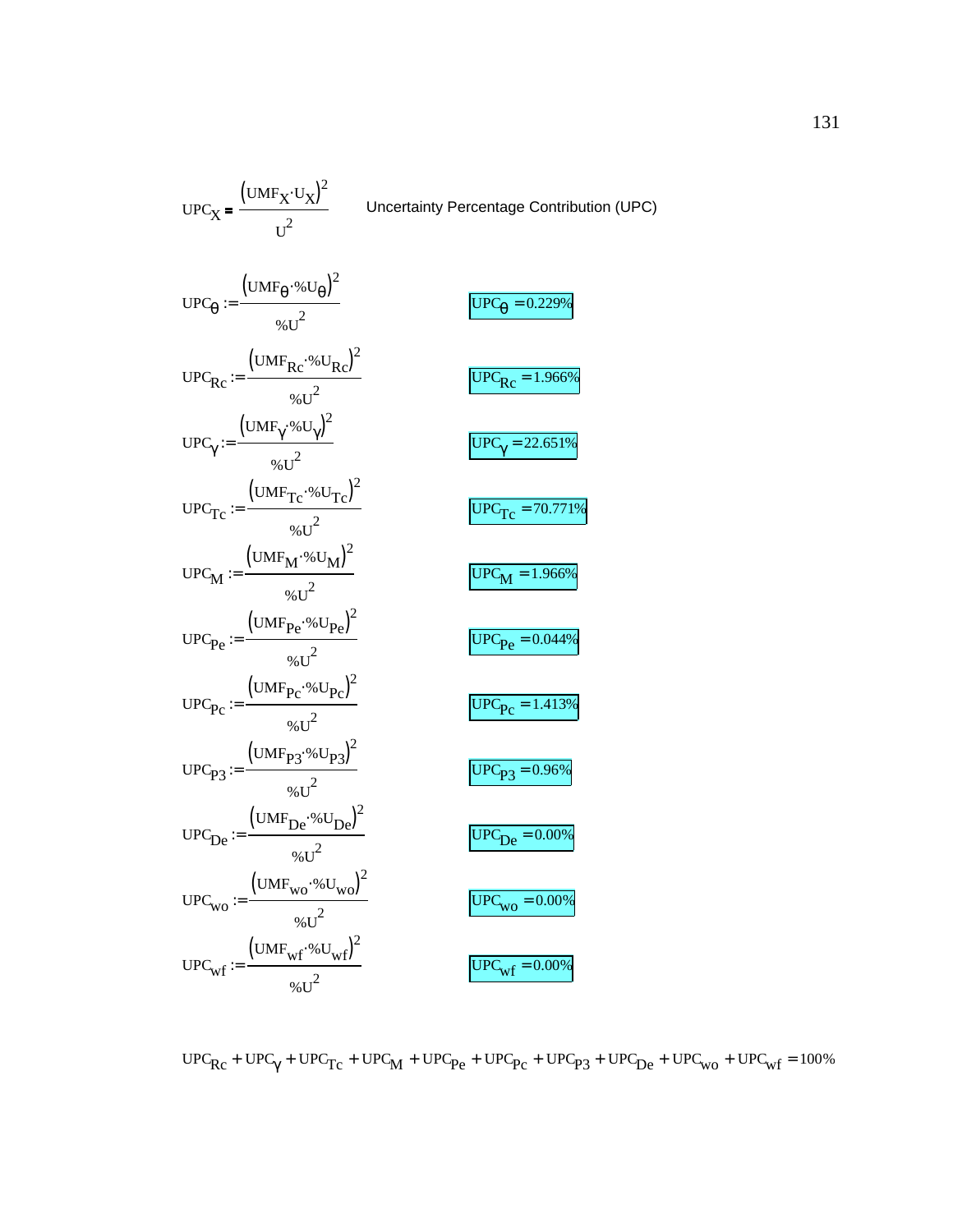



Figure D-4: UMF and UPC Values for Specific Impulse Method IV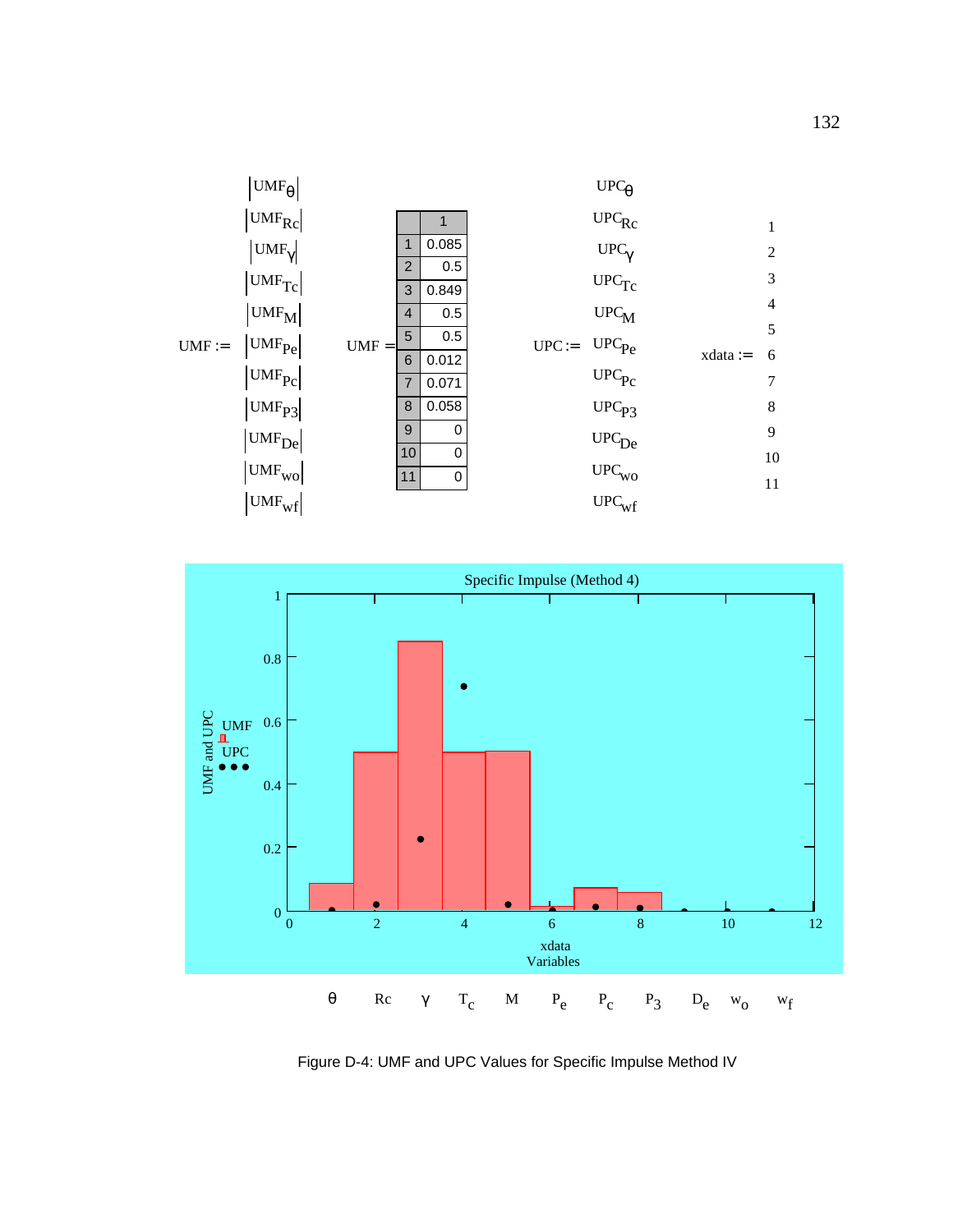## SPECIFIC IMPULSE METHOD V

Isp5 Cpeff Tc , Te , ,M Pe , P3 , De , wo , wf , go , gc ( ) , 2 Cpeff ⋅ gc ⋅ go 2 Tc Te − M <sup>⋅</sup> Pe P3 ( ) − ⋅π De 2 gc ⋅ 4 wo wf ⋅( ) <sup>+</sup> go <sup>⋅</sup> <sup>+</sup> := ...

Light blue boxes indicate the results obtained. Yellow boxes indicate input required from the user.

User needs to update variable input values.<br> $l_{\text{b}} = 1$  ORIGIN:= 1

| <b>BTU</b><br>$Cp_{eff} := 11.916-$<br>Ibmol <sub>R</sub> | Effective specific heat constant           |
|-----------------------------------------------------------|--------------------------------------------|
| $T_c = 5450R$                                             | Chamber temperature                        |
| $T_e = 2500R$                                             | Temperature of fluid at the nozzle exit    |
| lb<br>$M := 21.5$<br>lbmo.                                | Molar mass/ molecular weight of exit fluid |
| $P_e := 14$ psi                                           | Nozzle exit pressure                       |
| $P_3 = 14$ psi                                            | Ambient pressure                           |
| $D_e := 0.87$ in                                          | Nozzle exit diameter                       |
| 1 <sub>b</sub><br>$w_0 := 0.464$<br>sec                   | Oxidizer flow rate                         |
| $w_f := 0.066 \frac{lb}{ }$<br>sec                        | Fuel flow rate                             |
| $g_c := 32.2 \frac{\text{lb·ft}}{}$<br>$1b$ f·s           | Dimensionless conversion constant          |
| $g_0 := 32.2 \frac{ft}{2}$                                | gravitational acceleration at sea level    |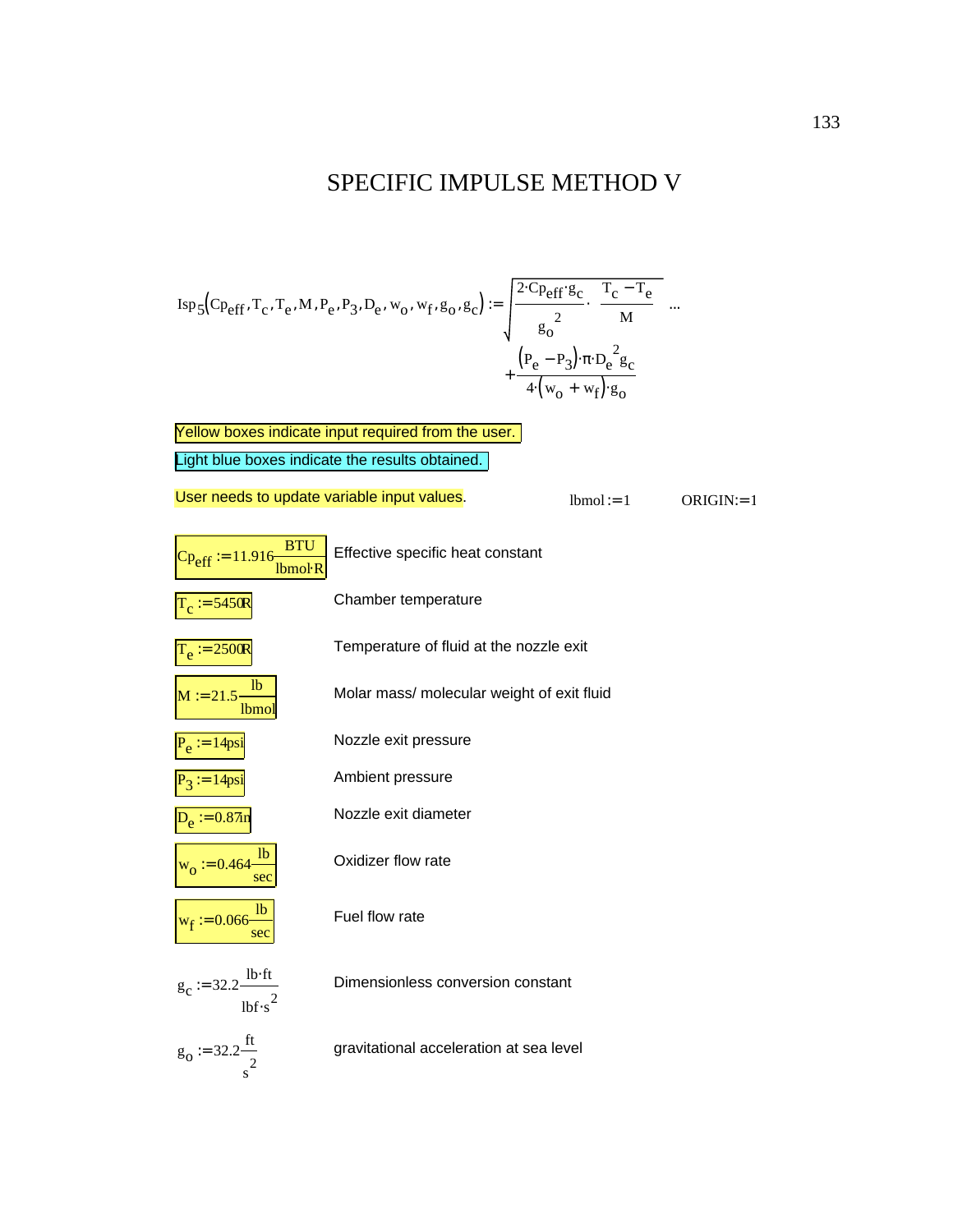Uncertainty for each variable:

| % $U_{Cperf} = 0.01$         | uncertainty of universal gas constant                     |
|------------------------------|-----------------------------------------------------------|
| % $U_T$ = 0.03               | uncertainty of chamber temperature                        |
| % $U_{Te} := 0.03$           | uncertainty of temperature of fluid at the nozzle exit    |
| $\%$ U <sub>M</sub> := 0.005 | uncertainty of molar mass/ moleculer weight of exit fluid |
| % $U_{\text{Pe}}$ = 0.03     | uncertainty of nozzle exit pressure                       |
| $\%$ U <sub>P3</sub> := 0.03 | uncertainty of ambient pressure                           |
| % $U_{\rm De} = 0.01$        | uncertainty of nozzle exit diameter                       |
| $\%U_{\text{WO}} := 0.01$    | uncertainty of oxidizer flow                              |
| % $U_{\text{wf}}$ = 0.01     | uncertainty of fuel flow                                  |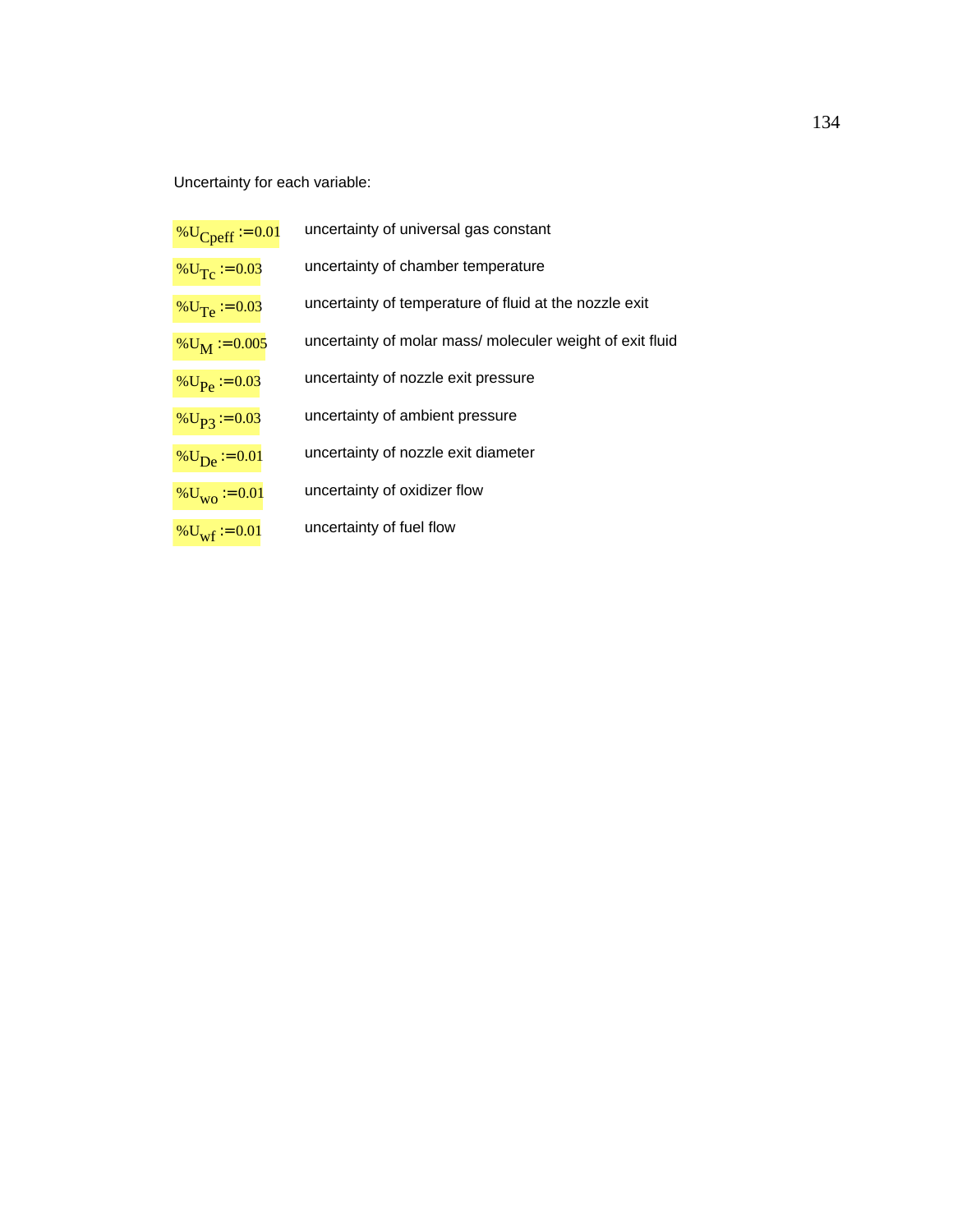$UMF = \frac{X_i}{X}$ r dr dXi **bumble Uncertainty Magnification Factors** 

$$
UMF_{Cperf} = \frac{C_{Reff}}{I_{SP5}(C_{Reff}, T_c, T_e, M, P_e, P_3, D_e, w_0, w_f, g_0, g_c)} \frac{d}{dC_{Reff}} I_{SP5}(C_{Reff}, T_c, T_e, M, P_e, P_3, D_e, w_0, w_f, g_0, g_c)
$$
\n
$$
UMF_{Tc} := \frac{T_c}{I_{SP5}(C_{Reff}, T_c, T_e, M, P_e, P_3, D_e, w_0, w_f, g_0, g_c)} \frac{d}{dT_c} I_{SP5}(C_{Reff}, T_c, T_e, M, P_e, P_3, D_e, w_0, w_f, g_0, g_c)
$$
\n
$$
UMF_{Tc} := \frac{T_e}{I_{SP5}(C_{Reff}, T_c, T_e, M, P_e, P_3, D_e, w_0, w_f, g_0, g_c)} \frac{d}{dT_c} I_{SP5}(C_{Reff}, T_c, T_e, M, P_e, P_3, D_e, w_0, w_f, g_0, g_c)
$$
\n
$$
UMF_{M} := \frac{M}{I_{SP5}(C_{Reff}, T_c, T_e, M, P_e, P_3, D_e, w_0, w_f, g_0, g_c)} \frac{d}{dM} I_{SP5}(C_{Reff}, T_c, T_e, M, P_e, P_3, D_e, w_0, w_f, g_0, g_c)
$$
\n
$$
UMF_{Pc} := \frac{P_e}{I_{SP5}(C_{Reff}, T_c, T_e, M, P_e, P_3, D_e, w_0, w_f, g_0, g_c)} \frac{d}{dP_e} I_{SP5}(C_{Reff}, T_c, T_e, M, P_e, P_3, D_e, w_0, w_f, g_0, g_c)
$$
\n
$$
UMF_{P3} := \frac{P_3}{I_{SP5}(C_{Reff}, T_c, T_e, M, P_e, P_3, D_e, w_0, w_f, g_0, g_c)} \frac{d}{dP_3} I_{SP5}(C_{Reff}, T_c, T_e, M, P_e, P_3, D_e, w_0, w_f, g_0, g_c)
$$
\n
$$
UMF_{Wc} := \frac{D_e}{I_{SP5}(C_{Reff}, T_c, T_e, M, P_e, P_3, D_e, w_0, w_f, g_0, g_c)} \frac{d}{dW_1} I
$$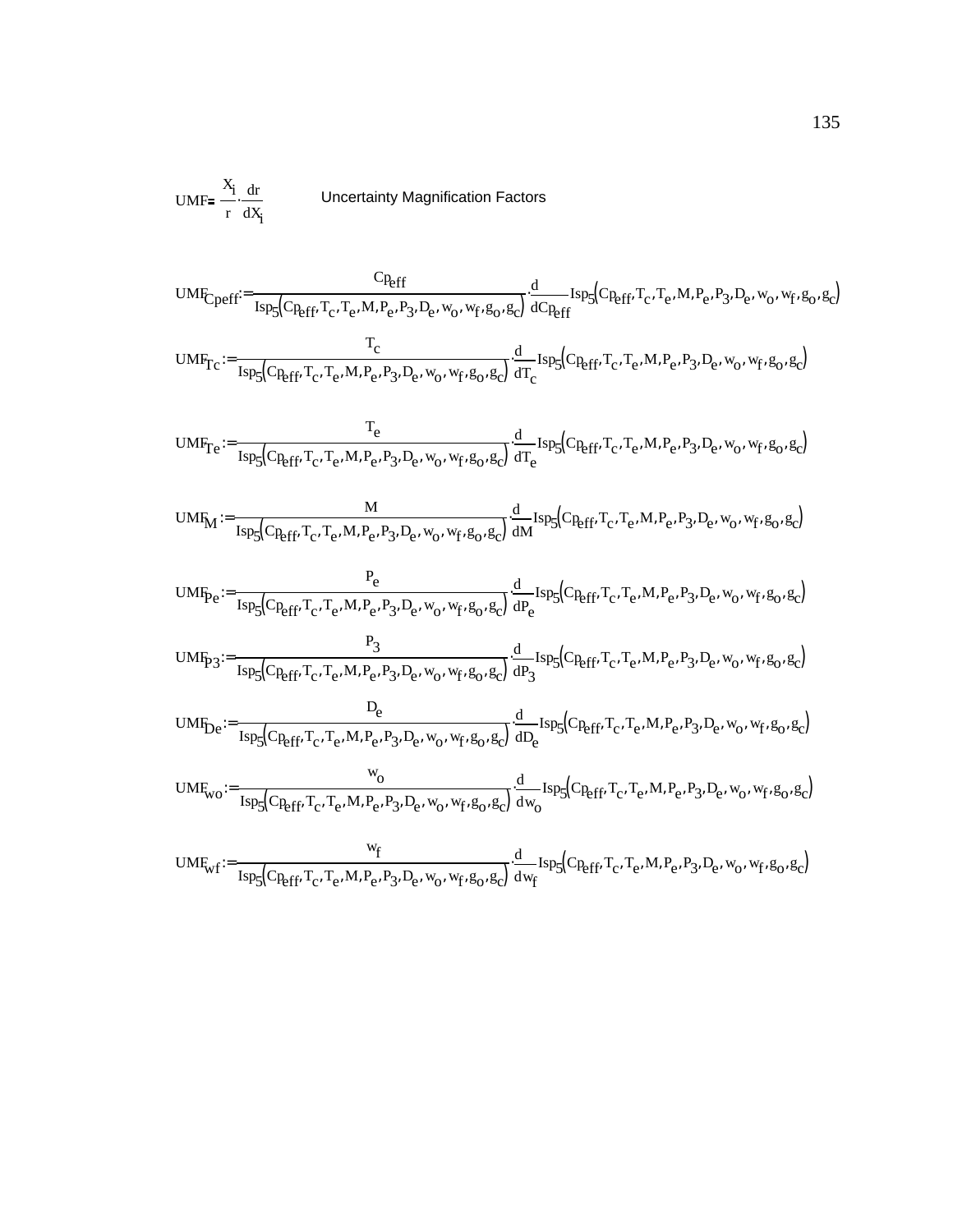At this stage, the uncertainty of the specific impulse is

$$
Isp_5 := Isp_5(Cp_{eff}, T_c, T_e, M, P_e, P_3, D_e, w_o, w_f, g_o, g_c)
$$
  
\n
$$
Isp_5 = 281.113s
$$
 Specific Impulse, lsp  
\n
$$
Let
$$
  
\n
$$
\frac{U_{Isp}}{Isp} = %U
$$
  
\n
$$
\frac{U_{Cperff}}{Cp_{eff}} = %Cp_{eff}
$$
  
\n
$$
\frac{U_{Tc}}{T_c} = %T_c
$$
  
\n
$$
\frac{U_{Te}}{T_e} = %T_e
$$
  
\n
$$
\frac{U_M}{M} = %M
$$
  
\n
$$
\frac{U_{Pe}}{P_e} = %P_e
$$
  
\n
$$
\frac{U_{P3}}{P_g} = %P_3
$$
  
\n
$$
\frac{U_{De}}{D_e} = %D_e
$$
  
\n
$$
\frac{U_{wo}}{w_o} = %w_o
$$
  
\n
$$
\frac{U_{wf}}{w_f} = %w_f
$$

$$
\% \mathbf{U} := \left[ \left( \mathbf{UMF}_{\mathbf{Cperff}} \, \% \mathbf{U}_{\mathbf{Cperff}} \right)^2 + \left( \mathbf{UMF}_{\mathbf{Tc}} \, \% \mathbf{U}_{\mathbf{Tc}} \right)^2 + \left( \mathbf{UMF}_{\mathbf{Te}} \, \% \mathbf{U}_{\mathbf{Te}} \right)^2 + \left( \mathbf{UMF}_{\mathbf{M}} \, \% \mathbf{U}_{\mathbf{M}} \right)^2 \right] \dots + \left( \mathbf{UMF}_{\mathbf{Pe}} \, \% \mathbf{U}_{\mathbf{Pe}} \right)^2 + \left( \mathbf{UMF}_{\mathbf{P2}} \, \% \mathbf{U}_{\mathbf{P3}} \right)^2 + \left( \mathbf{UMF}_{\mathbf{De}} \, \% \mathbf{U}_{\mathbf{De}} \right)^2 \dots + \left( \mathbf{UMF}_{\mathbf{Wc}} \, \% \mathbf{U}_{\mathbf{W0}} \right)^2 + \left( \mathbf{UMF}_{\mathbf{Wf}} \, \% \mathbf{U}_{\mathbf{Wf}} \right)^2
$$

 $\%$ U = 3.10869%<br>
specific impulse as in %

 $U_{\text{Isp5}} = \text{Isp}_5( %U)$   $U_{\text{Isp5}} = 8.739s$  Uncertainty of lsp, sec.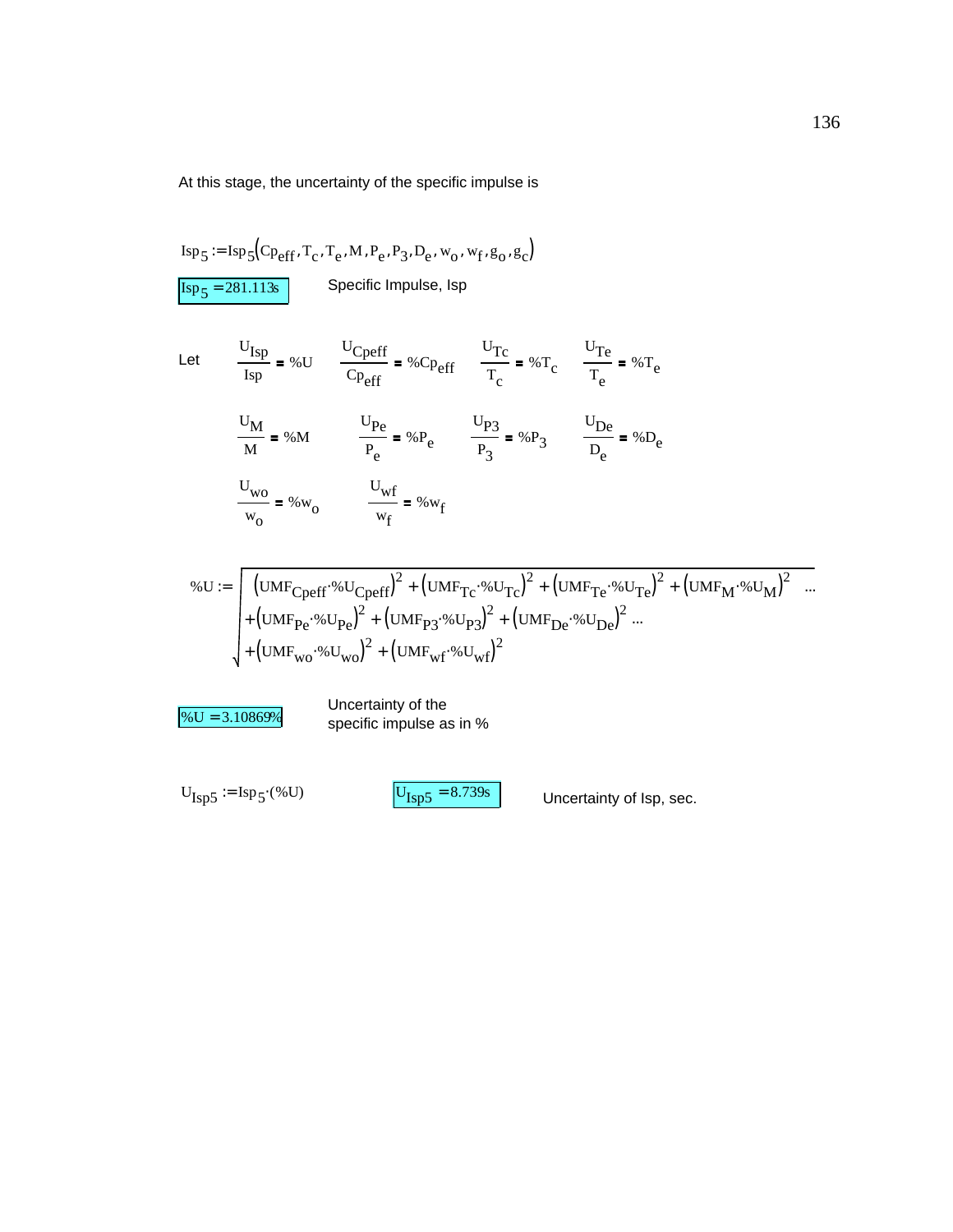$$
UPC_X = \frac{(UMF_X \cdot U_X)^2}{U^2}
$$
Uncertainty Percentage Contribution (UPC)  
\n
$$
UPC_{Cperf} := \frac{(UMF_{Cperf} \cdot %U_{Cperf})^2}{%U^2}
$$
  
\n
$$
UPC_{Tc} := \frac{(UMF_{Tc} \cdot %U_{Tc})^2}{%U^2}
$$
  
\n
$$
UPC_{Tc} := \frac{(UMF_{Tc} \cdot %U_{Tc})^2}{%U^2}
$$
  
\n
$$
UPC_{Tc} = \frac{(UMF_{Tc} \cdot %U_{Tc})^2}{%U^2}
$$
  
\n
$$
UPC_{M} := \frac{(UMF_{M} \cdot %U_{M})^2}{%U^2}
$$
  
\n
$$
UPC_{Pc} := \frac{(UMF_{Pc} \cdot %U_{Pc})^2}{%U^2}
$$
  
\n
$$
UPC_{Pc} := \frac{(UMF_{Pc} \cdot %U_{Pc})^2}{%U^2}
$$
  
\n
$$
UPC_{Pc} = \frac{(UMF_{Dc} \cdot %U_{Pc})^2}{%U^2}
$$
  
\n
$$
UPC_{Dc} = \frac{(UMF_{Vc} \cdot %U_{Vc})^2}{%U^2}
$$
  
\n
$$
UPC_{Wc} := \frac{(UMF_{Wc} \cdot %U_{Wc})^2}{%U^2}
$$
  
\n
$$
UPC_{Wc} = \frac{(UMF_{Wc} \cdot %U_{Wc})^2}{%U^2}
$$
  
\n
$$
UPC_{Wf} = \frac{(UMF_{Wf} \cdot %U_{Wf})^2}{%U^2}
$$
  
\n
$$
UPC_{Wf} = \frac{(UPC_{Wc} = 0.00\%)}{%U^2}
$$
  
\n
$$
UPC_{Wf} = \frac{(UPC_{Wf} = 0.00\%)}{%U^2}
$$

 $\text{UPC}_{\text{Cperf}} + \text{UPC}_{\text{TC}} + \text{UPC}_{\text{Te}} + \text{UPC}_{\text{M}} + \text{UPC}_{\text{Pe}} + \text{UPC}_{\text{P3}} + \text{UPC}_{\text{De}} + \text{UPC}_{\text{wo}} + \text{UPC}_{\text{wf}} = 100\%$